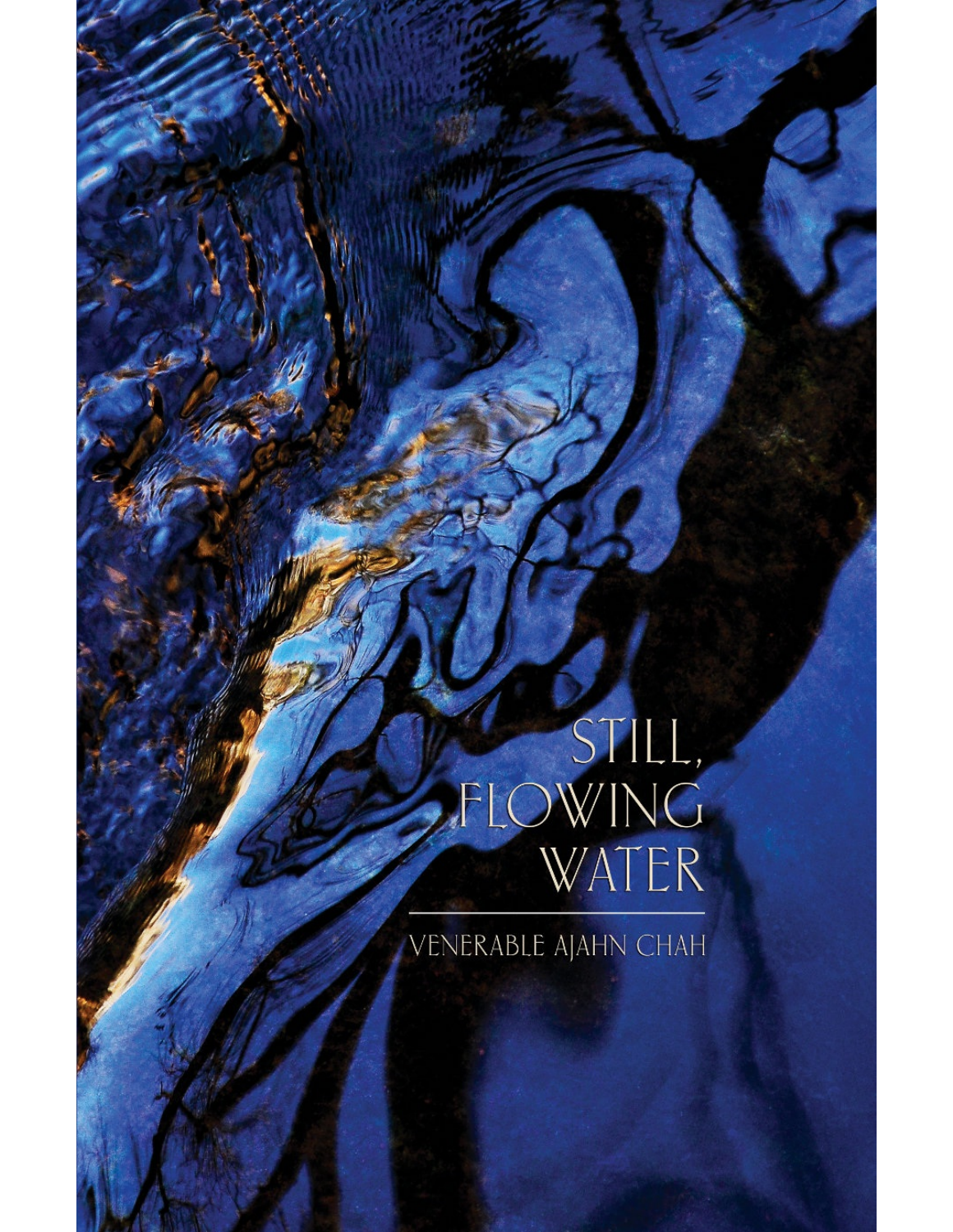# Still,

# Flowing

## Water

#### EIGHT DHAMMA TALKS

*Venerable Ajahn Chah*

TRANSLATED FROM THE THAI BY Ṭ H Ā N I S S A R O B H I K K H U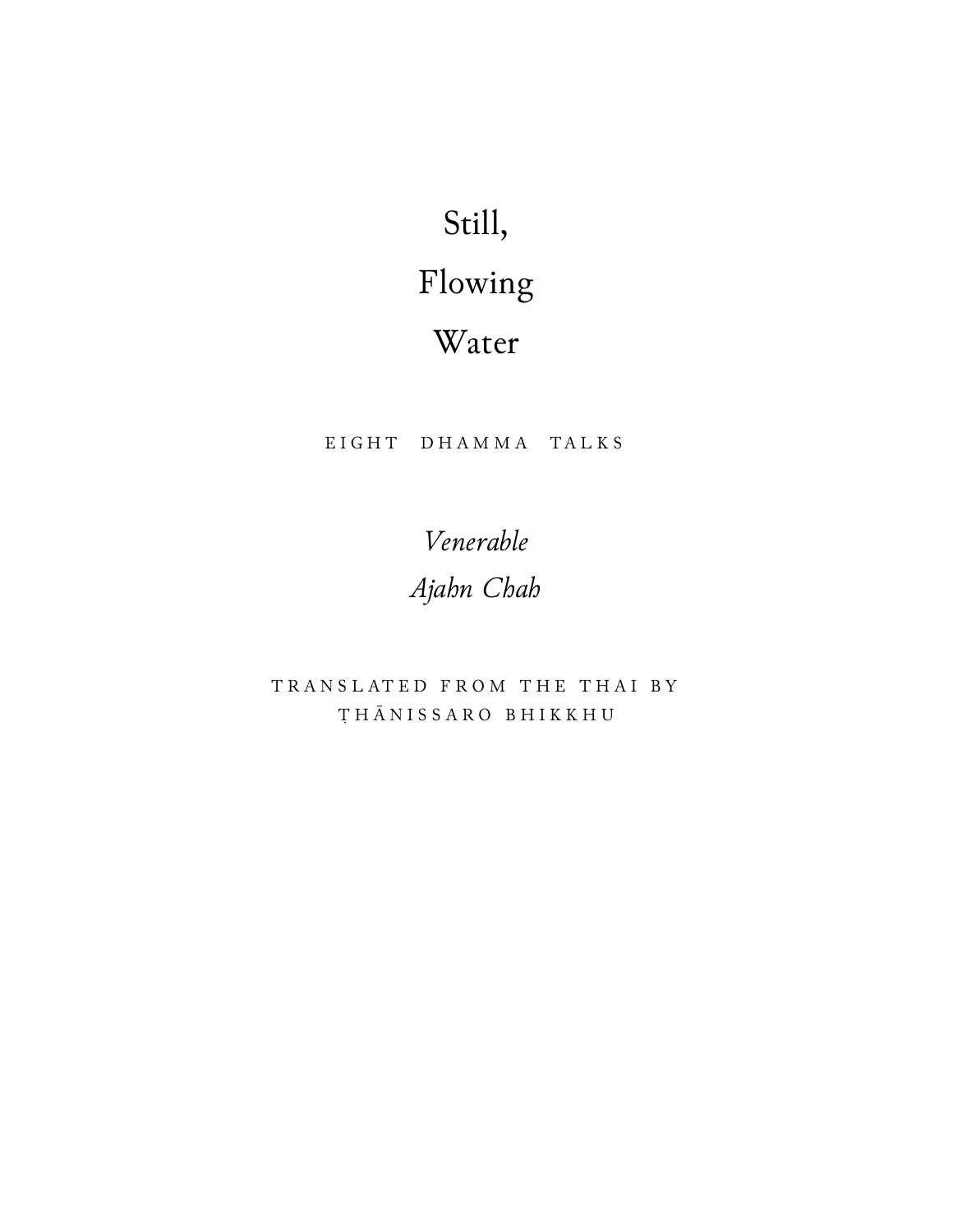#### c o p y ri g h t

Copyright © 2013 Ṭhānissaro Bhikkhu

#### for free distribution

You may copy, reformat, reprint, republish, and redistribute this work in any medium whatsoever without the author's permission, provided that: (1) such copies, etc. are made available *free of any charge*; (2) any translations of this work state that they are derived herefrom; (3) any derivations of this work state that they are derived and differ herefrom; and (4) you include the full text of this license in any copies, translations or derivations of this work. Otherwise, all rights reserved.

#### additional resources

More Dhamma talks, books and translations by Ṭhānissaro Bhikkhu are available to download in digital audio and various ebook formats at [dhammatalks.org](http://www.dhammatalks.org/) and [accesstoinsight.org](http://www.accesstoinsight.org/lib/authors/thanissaro/).

#### printed copy

A paperback copy of this book is available free of charge. To request one write to: Book Request, Metta Forest Monastery, PO Box 1409, Valley Center, CA 92082 USA.

#### q u e s t i o n s

Questions regarding this book may be addressed to: The Abbot, Metta Forest Monastery, PO Box 1409, Valley Center, CA 92082 USA.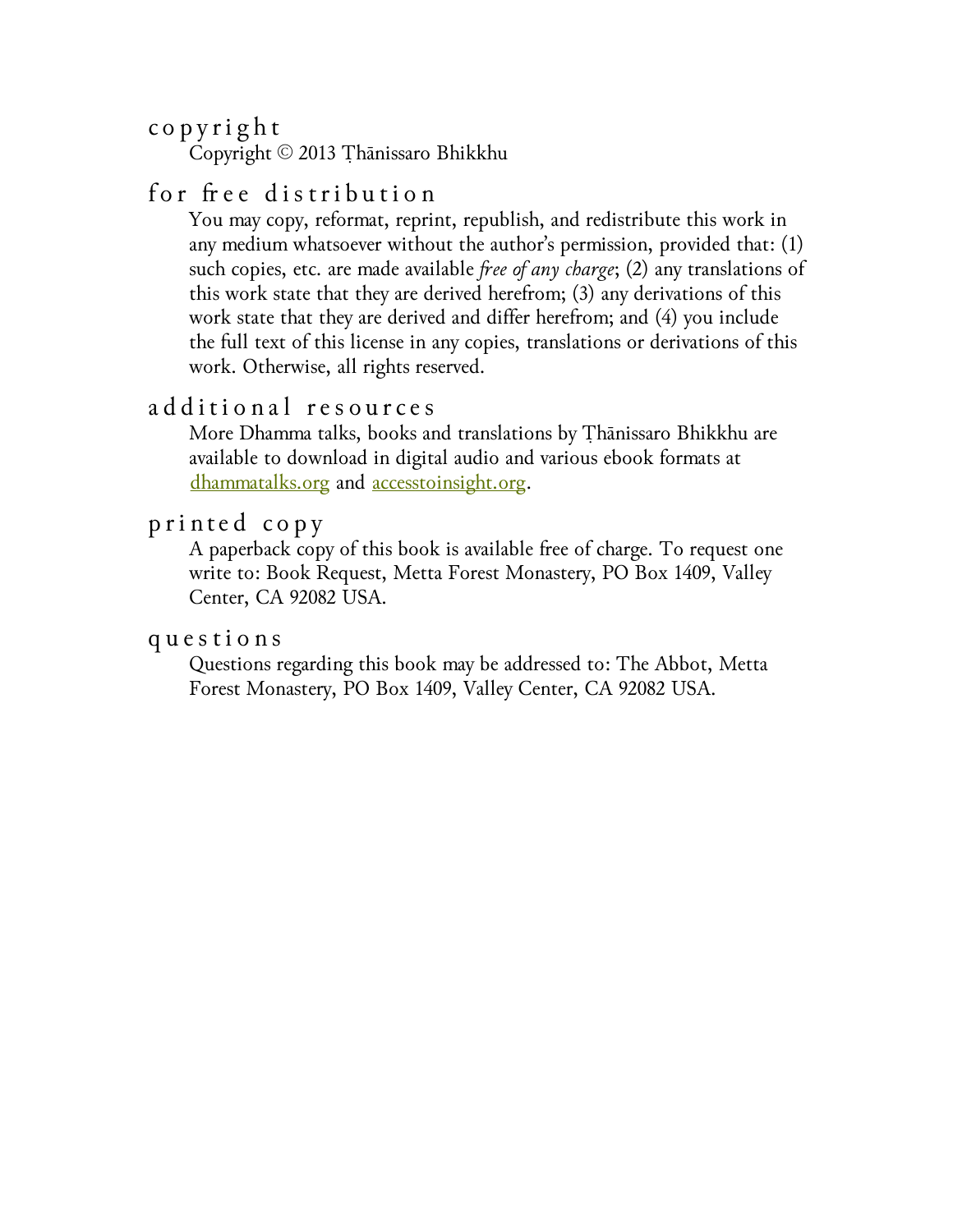

VENERABLE AJAHN CHAH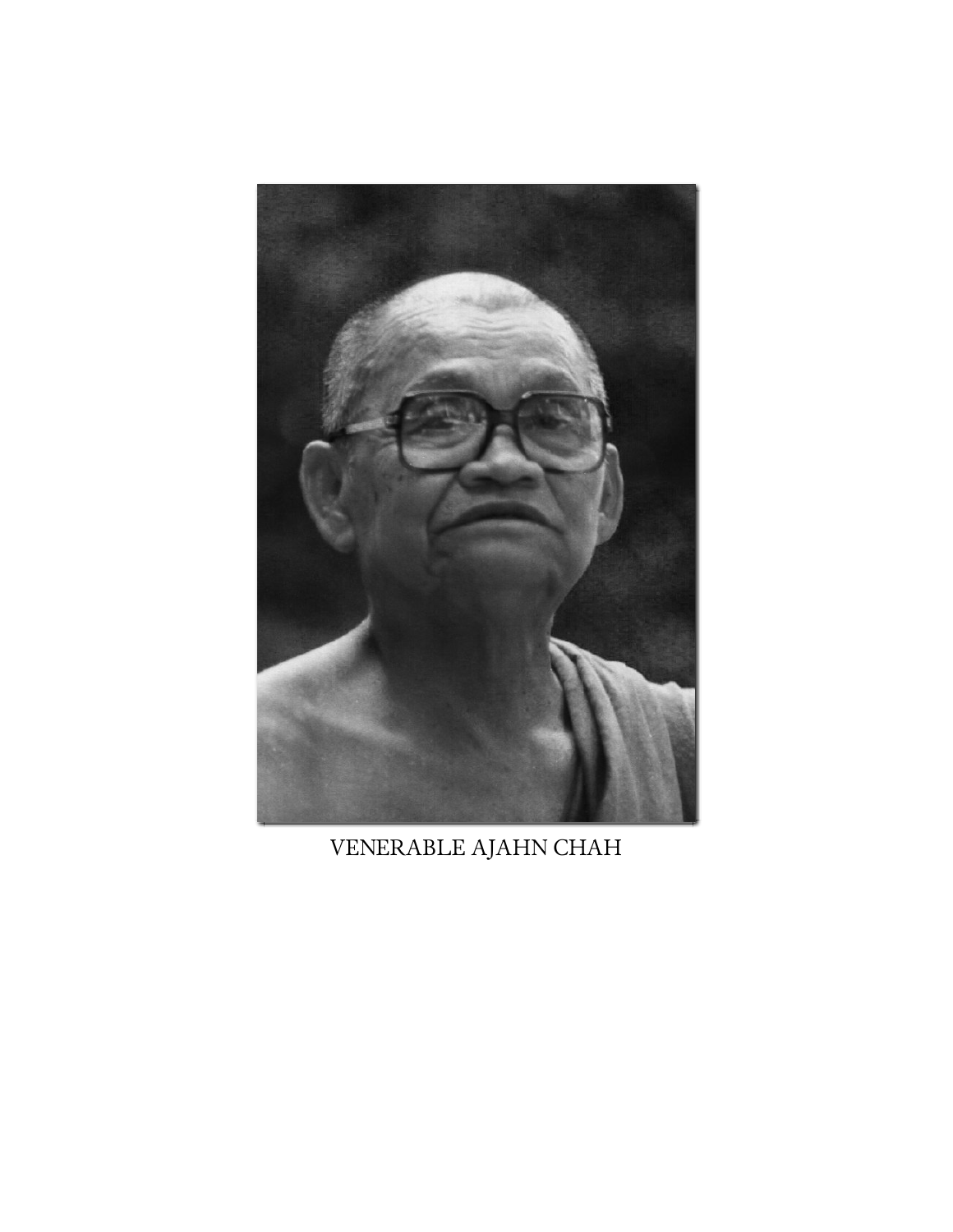## *A Gift of Dhamma*

*A public talk given on October 10, 1977, addressed to the parents of a monk who had come from France to visit their son.*

SO NOW… There's been not enough time…. too little time…. You've been visiting for many days now, and we haven't had the chance to talk, to ask questions, because here at Wat Nong Pa Pong there've been many visitors, both day and night. So we haven't had the opportunity to talk. *[Aside:* Whose parents are these?] *[Answer:* Ṭhitiñāṇo's.] Ṭhitiñāṇo's parents have come to visit from Paris for several days now, staying three nights at Wat Pa Pong and three nights at Wat Pa Nanachat. In two days you're going to leave.

So I'd like to take the opportunity to tell you how glad I am that you made the effort to come here to Wat Nong Pa Pong and that you've had the chance to visit with your son, the monk. I'm glad for you, but I don't have any gift to give to you. There are already lots of material things and whatnot in Paris. Lots of material things. But there's not much Dhamma to nourish people's hearts and bring them peace. There's not much at all. From what I observed when I was there, all I could see were things to stir up the heart and give it trouble all the time. From what I observed, Paris seems to be very advanced in terms of all kinds of material things that are sensual objects—sights, sounds, smells, tastes, tactile sensations, and ideas that act as temptations for people who aren't familiar with the Dhamma, getting them all stirred up. So now I'd like to give a gift of Dhamma that you can put into practice in Paris after you leave Wat Nong Pa Pong and Wat Pa Nanachat.

The Dhamma is…. [Are you going to translate as we go along?] [Yes.] [Okay, but it's not really convenient.]

The Dhamma is a condition that can cut through and reduce the problems and difficulties in the human heart—reducing them, reducing them until they're gone. This condition is called Dhamma. So you should train yourself in this Dhamma in your daily life. When any preoccupation strikes and disturbs the mind, you can then solve the problem, you can resolve it. That's because problems of this sort, everyone—whether here in Thailand, abroad,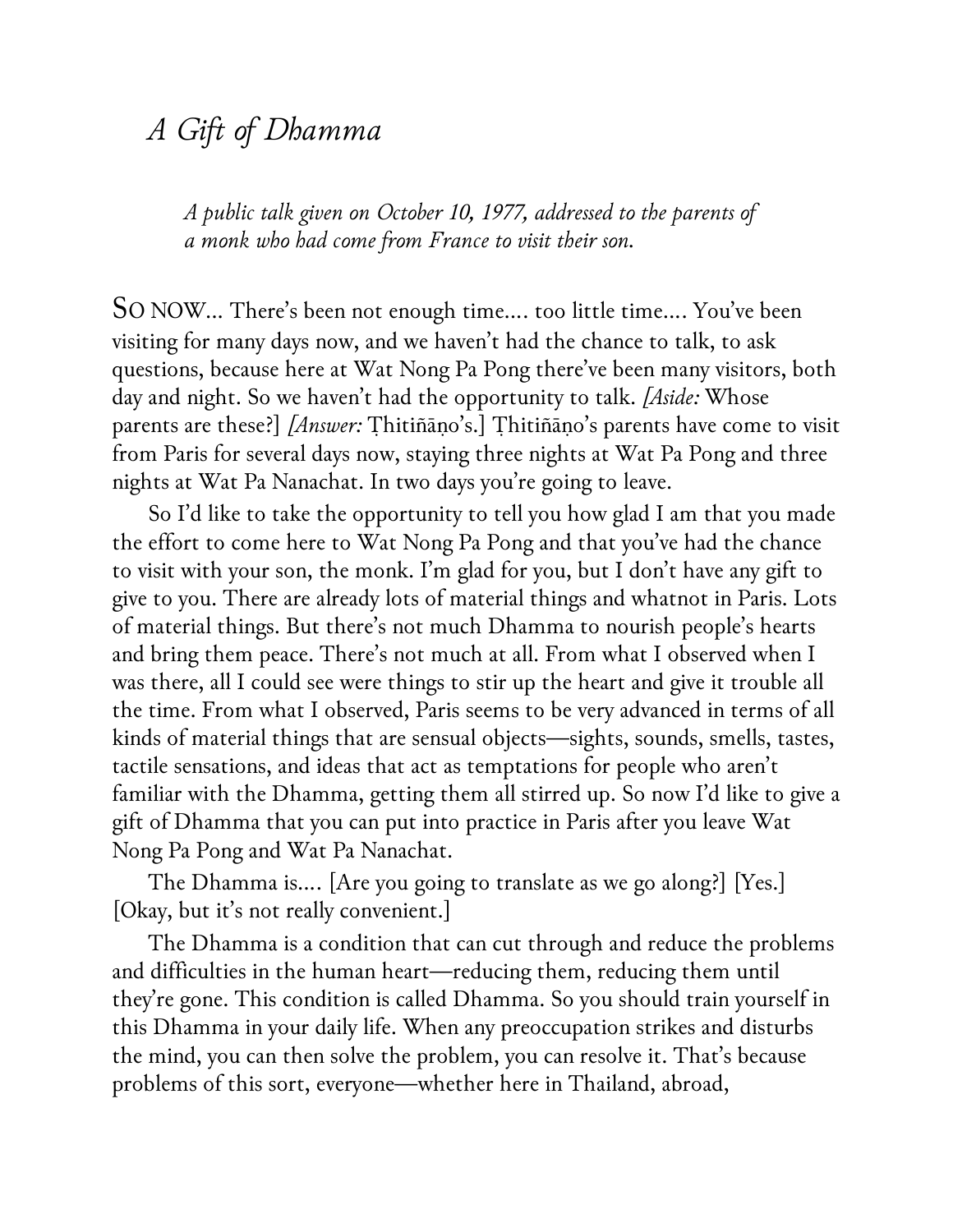everywhere: If you don't know how to solve this problem, it's normal that you suffer.

When this sort of problem arises, the way to solve it is discernment: building discernment, training discernment, making discernment arise from within our heart.

As for the path of practice, it's nothing far away. It's right within you: in your body and mind. It's the same whether you're Thai or from abroad. The body and mind are what stir up trouble. But the body and mind can bring peace.

Actually, the mind is already at normalcy. It's like rain water, water that's normally clear, pure, and clean. But if you put green or yellow dye into it, it turns green or yellow.

It's the same with the mind. If you meet up with a preoccupation you like, the heart feels good and at ease. If it meets up with a preoccupation you don't like, it feels dis-ease. It gets murky—like water that turns yellow when mixed with yellow dye, black when mixed with black dye, green when mixed with green dye. It keeps changing its color. But actually, the water that's yellow or green: Its normalcy is that it's clear and clean. The normalcy of the mind is like rain water. It's a mind that's clear and clean. It's a mind whose normalcy isn't stirred up and troubled. The reason it's stirred up and troubled is because it takes after its preoccupations. It falls for its preoccupations.

To put it so that you'll see this clearly: Right now we're sitting in a forest that's quiet, like a leaf. A leaf, if there's no breeze blowing, is still. Quiet. If a breeze blows, it flutters in line with the breeze. The same with the mind. If it makes contact with a preoccupation, it flutters in line with the preoccupation. The more it's ignorant of the Dhamma, the more you keep letting it run loose in line with its moods. If the mood is happy, you let it run loose. If the mood is unhappy, you let it run loose, and it keeps staying stirred up—to the point where people have nervous breakdowns, because they don't know what's going on. They let things run loose in line with their moods. They don't know how to care for their minds.

When the mind has no one to care for it, it's like a person with no parents to care for it, a destitute person. A destitute person has no refuge. A person who lacks a refuge suffers. The same with the mind. If it lacks training in making its views right, it's put to all sorts of difficulties.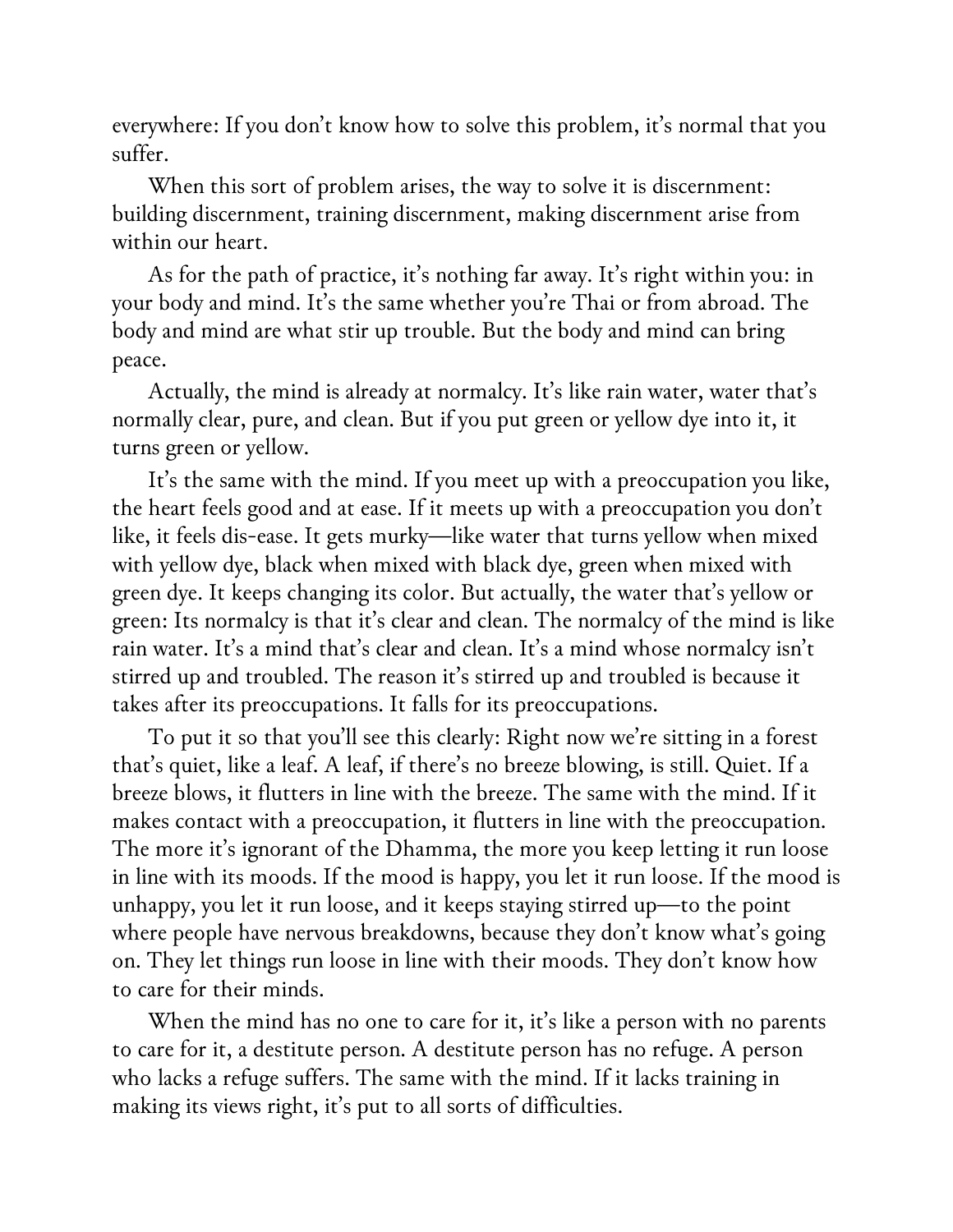So the practice of bringing the mind to peace is called, in Buddhism, doing *kammaṭṭhāna. Kammaṭṭhāna. Ṭhāna* means foundation. *Kamma* is the work we have to do. One part of this is the body; one part is the mind. That's all there is: these two things. The body is a *rūpa-dhamma*, a physical condition. It has a shape you can see with your eyes. The mind is a *nāma-dhamma*, a mental phenomenon that doesn't have a shape. You can't see it with your eyes, but it's there. In ordinary language we call these things body and mind. The body you can see with your physical eyes. The mind you can see with your inner eye, the eye of the mind. There are just these two things, but they're all stirred up.

So the practice of training the mind, the gift I'm giving you today, is simply doing this kammaṭṭhāna. I'm giving it to you to train the mind. Use this mind to contemplate this body. Use this mind to contemplate this body.

What is the mind? The mind isn't "is" anything. But through our suppositions we say it's an awareness. It's always aware of receiving preoccupations. What's aware of receiving preoccupations, we'll call "mind." Whatever is aware, that's called the mind. It's aware of preoccupations and moods—sometimes happy, sometimes painful, moods of gladness, moods of sadness. Whatever takes on the burden of being aware of these things is called the mind.

The mind is right here right now. While I'm talking to you, the mind is aware of what I'm saying. When the sounds come into the ear, the mind is aware of what I'm saying. Whatever's there, it's aware of it. What's aware: That's called the mind. The mind has no body, no shape. It's simply what's aware and nothing else. That's called the mind.

This mind, if we teach it to have right views, won't have any problems. It'll be at its ease. The mind will be the mind, the preoccupations will be preoccupations. Preoccupations won't be the mind; the mind won't be its preoccupations. We contemplate the mind and its preoccupations so that we'll see clearly in our awareness that the mind receives and is aware of preoccupations that come passing in. These two things meet and give rise to an awareness in the mind—good, bad, hot, cold, all kinds of things. If we don't have the discernment to straighten things out, the problems that come about in this way will put the mind in a turmoil.

To do kammaṭṭhāna is to give the mind a foundation. The in-and-out breath is our foundation. Take this—the breath coming in, the breath going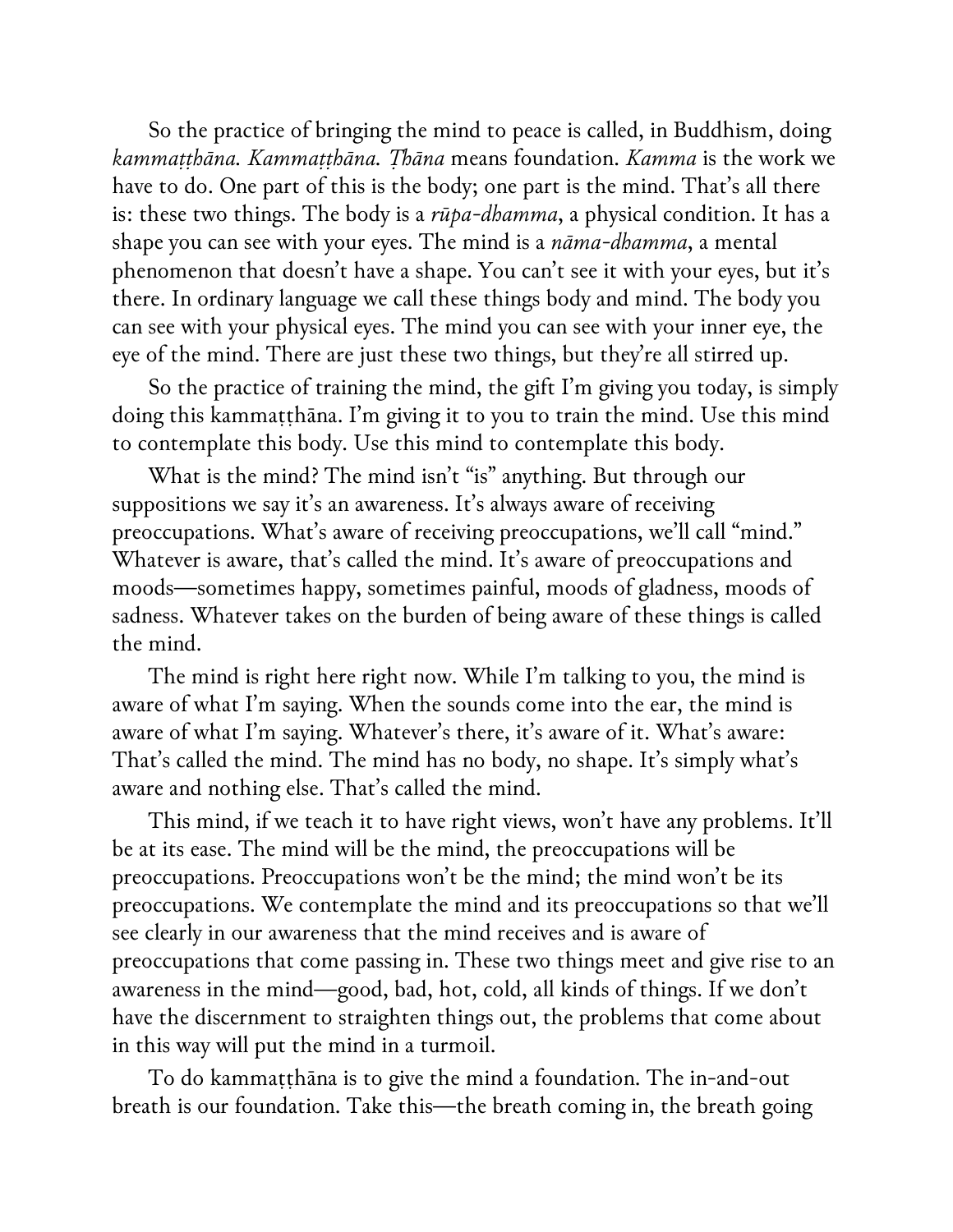out—as the object of your meditation. Familiarize yourself with it. There are lots of other meditation objects, but they can cause difficulties. It's better to stay with the breath. The breath has been the crown of all meditation objects from time immemorial.

You sit and meditate—when you have the chance, you sit and meditate. Put your right hand on top of your left hand, your right leg on top of your left leg. Sit up straight. Think to yourself: "Right now I'm going to put aside all my burdens. I won't concern myself with anything else." Let go. Whatever responsibilities you have, all your many responsibilities, let them go for the time being. Teach your mind: "Right now I'm going to keep track of the breath. I'll be alert to one thing only: the breath." Then breathe in, breathe out. When you focus on the breath, don't make it long, don't make it short, don't make it light, don't make it heavy. Let it be just right. Just right.

Mindfulness is the ability to keep this in mind. Alertness is the awareness that comes from the mind. Let it know that the breath is going out. Let it know that the breath is coming in. At ease. You don't have to think about this or that or anything at all. Just be aware in the present that "Right now my only duty is to focus on the breath. I don't have any duty to think about anything else." Then focus just on the breath going out, the breath coming in. Focus your mindfulness to keep track of this. Make your alertness be aware that right now you have a breath.

At first, when the breath comes in, the beginning of the breath is at the tip of the nose, the middle of the breath is at the heart, the end of the breath is at the navel. When you breathe out, the beginning of the breath is at the navel, the middle of the breath is at the heart, the end of the breath is at the tip of the nose. Feel it in this way. The beginning of the breath, one—nose; two heart; three—navel. Then one—navel; two—heart; three—nose. Focus on these three stages and let all your concerns fade away. You don't have to think of anything else. Focus on the breath. Focus on in. Always know the beginning of the breath, the middle of the breath, the end of the breath. The beginning of the breath, the middle of the breath, the end of the breath.

Perhaps the mind may think of something. It'll bring up the breath as its preoccupation. It'll evaluate the breath, contemplate it, staying involved with its preoccupation, keeping this up continually—knowing the beginning of the breath, knowing the middle of the breath, knowing the end of the breath.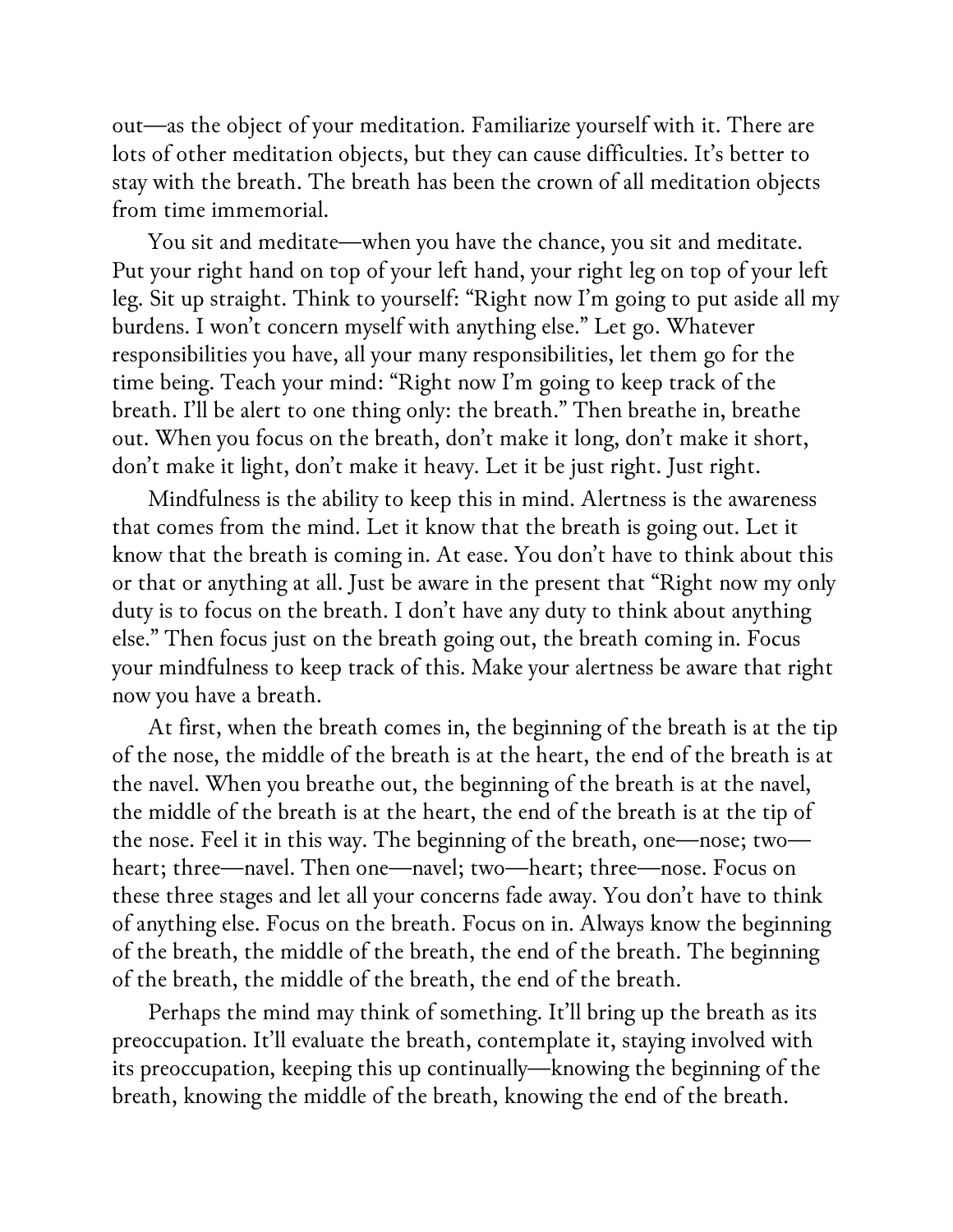When you keep doing this, then *citta-mudutā:* The heart will be malleable. *Kāya-mudutā:* The body will be malleable. Its tiredness and stiffness will gradually disappear. The body will become light; the mind will gather together. The breath will grow more gentle and refined.

Mindfulness and alertness will coalesce with the mind. Keep doing this until the mind quiets down, grows still, and becomes one. One. The mind rests with the breath. It won't separate out anywhere else. At ease. No disturbance. It knows the beginning of the breath, the middle of the breath, the end of the breath. When you know this, stay focused on it at all times. When the mind is quiet, you can focus just on the end point and beginning point of the breath. You don't have to follow it down into the body. In other words, stay just at the tip of the nose. The breath goes out, the breath comes in, goes out, comes in, but you don't have to follow it down.

When you do this, it's called making the mind comfortable, at peace. When the mind is at peace, let it stop and stay right there. It stops and stays with one preoccupation. The mind is one. It stays with a single preoccupation, the inand-out breath, at all times. This is called making the mind quiet and making it give rise to discernment.

This is the beginning, the foundation of doing kammaṭṭhāna. Try to do this every day, every day, wherever you are: at home, in your car, in your boat, sitting, lying down. Have mindfulness and alertness in charge at all times.

This is called meditation *(bhāvanā).* There are many types of meditation and they can be done in all four postures, not only while you're sitting. You can do them while standing, sitting, walking, or lying down. All that's asked is that your mindfulness be always focused on knowing: "At this moment, what are the characteristics of the mind? What mood is it in? Happy? Pained? Stirred up? At peace?" Observe it in this way. In other words, know what's right and wrong in your mind at all times. This is called making the mind quiet.

When the mind is quiet, discernment will arise; discernment will know; discernment will see. When the mind is quiet, use the quiet mind to contemplate. Contemplate what? It's kammaṭṭhāna: your body from the head down to the toes, from the toes up to the head. Use the quiet mind to keep contemplating back and forth. Look at hair of the head, hair of the body, nails, teeth, and skin as your kammaṭṭhāna. See that all bodies have earth, water, fire, and wind. These four groups are called kammaṭṭhāna. They're called properties: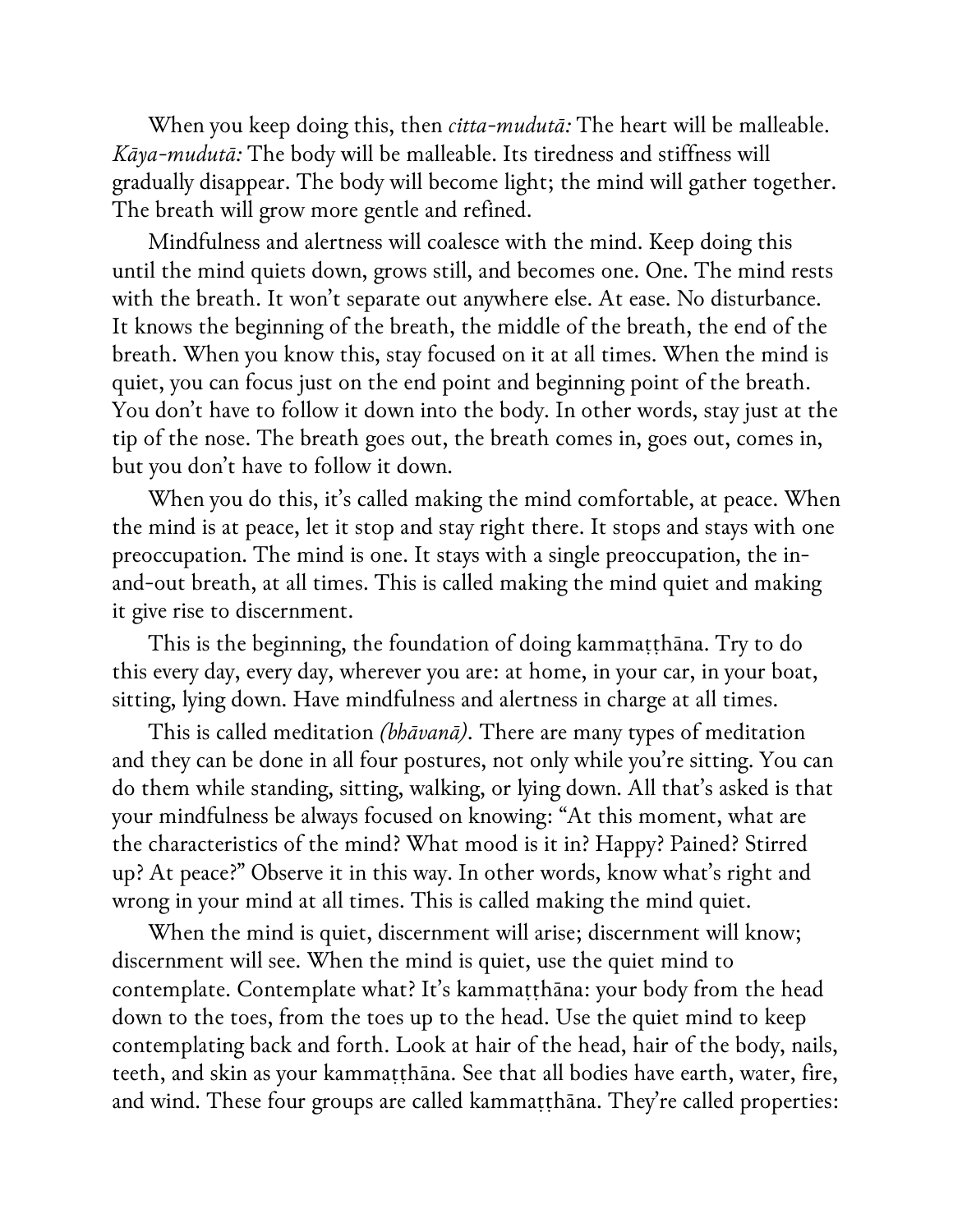the earth property, the water property, the fire property, the wind property. When they come together, we call them a "human being," a "living being." But the Buddha said to see them just as properties. The parts of the body that are solid are earth, the earth property. The liquid parts that circulate in the body are called the water property. The breath that flows up and down is called the wind property. The heat and warmth in the body is called the fire property.

A person, when analyzed, has only these four things: earth, water, fire, wind. There's no "being," no "human being." There's nothing: no Thai, no Westerner, no Cambodian, no Vietnamese, no Lao. Nobody. There's just earth, water, fire, and wind. But we suppose these things into being a person, a living being. But actually you'll come to see that there's nothing at all to this earth, water, fire, and wind that we call a human being. They're composed of inconstancy, stress, and not-self. They're not for sure. They keep cycling around and changing. They don't say in place. Even our body isn't for sure. It keeps moving around, changing. The hair of the head changes, the hair of the body changes, the skin changes. Everything keeps changing.

Even the heart is the same way. It's not our self, it's not "us," it's not "him" or "her." It can think all kinds of things. Sometimes it can think of committing suicide, sometimes it can think pleasant thoughts, sometimes it can think painful thoughts—all kinds of things. It's not for sure. If you don't have any discernment, you believe it—this one mind that can keep lying to you: sad, happy, all mixed up together. This is what we mean when we say that the mind isn't for sure. The body isn't for sure. In short, they're both inconstant, both stressful, both not-self. The Buddha said that these things aren't a being, aren't a person, aren't our self, aren't us or anyone else. They're properties, that's all: earth, water, fire, and wind.

This is contemplation. Use the mind to contemplate until it sees clearly all the way down.

When it sees clearly all the way down, the clinging that teaches us that we're beautiful, good, bad, unhappy, right, whatever, gets uprooted. Removed. You see everything as one and the same thing: human beings, animals. Westerners are one and same with Thais; Thais, one and the same with Westerners. Everything. It's all properties: earth, water, fire, wind. When the mind sees in this way, it uproots every clinging out of itself. When you contemplate and see inconstancy, stress, and not-self— that there's no "us," no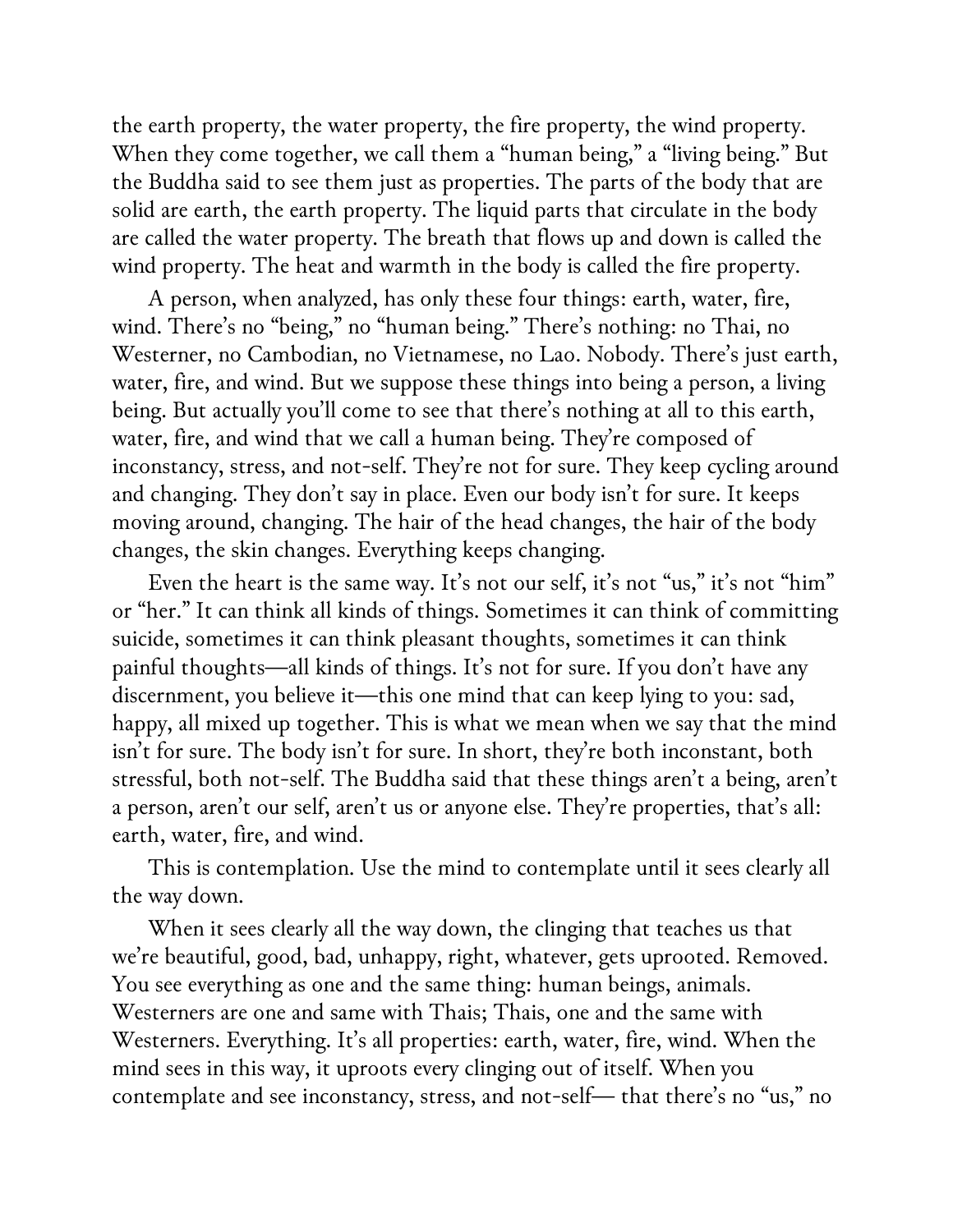"being"—you give rise to a sense of chastened dismay. You uproot your clingings, uproot your clingings. You don't have to cling to anything at all as "you" or your self or anyone else.

When the mind sees in this way, it gives rise to disenchantment. Dispassion. In other words, when it sees everything as inconstant, stressful, and not-self, it stops. It becomes Dhamma. Passion, aversion, and delusion keep wasting away, wasting away until nothing is left but Dhamma: this mind. That's all there is.

This is what's meant by doing kammaṭṭhāna.

So I give this to you to take and contemplate. Study it every day in your everyday life. Even though you've received these teachings from Wat Nong Pa Pong or Wat Pa Nanachat, they're an heirloom that's been passed down. I advise you—as do all the monks, the ajaans, and your son the monk—to take this gift of Dhamma and contemplate it. Your heart will be at ease. It won't be troubled any more. It'll be at peace. If the body is disturbed, don't worry about it. Make sure the mind isn't disturbed. If people in the world are disturbed, we're not disturbed along with them. Even though there may be a lot of disturbance in your foreign land, you don't have to be disturbed—because your mind has seen. It's Dhamma.

This is a good path, a correct path. So remember it and contemplate it.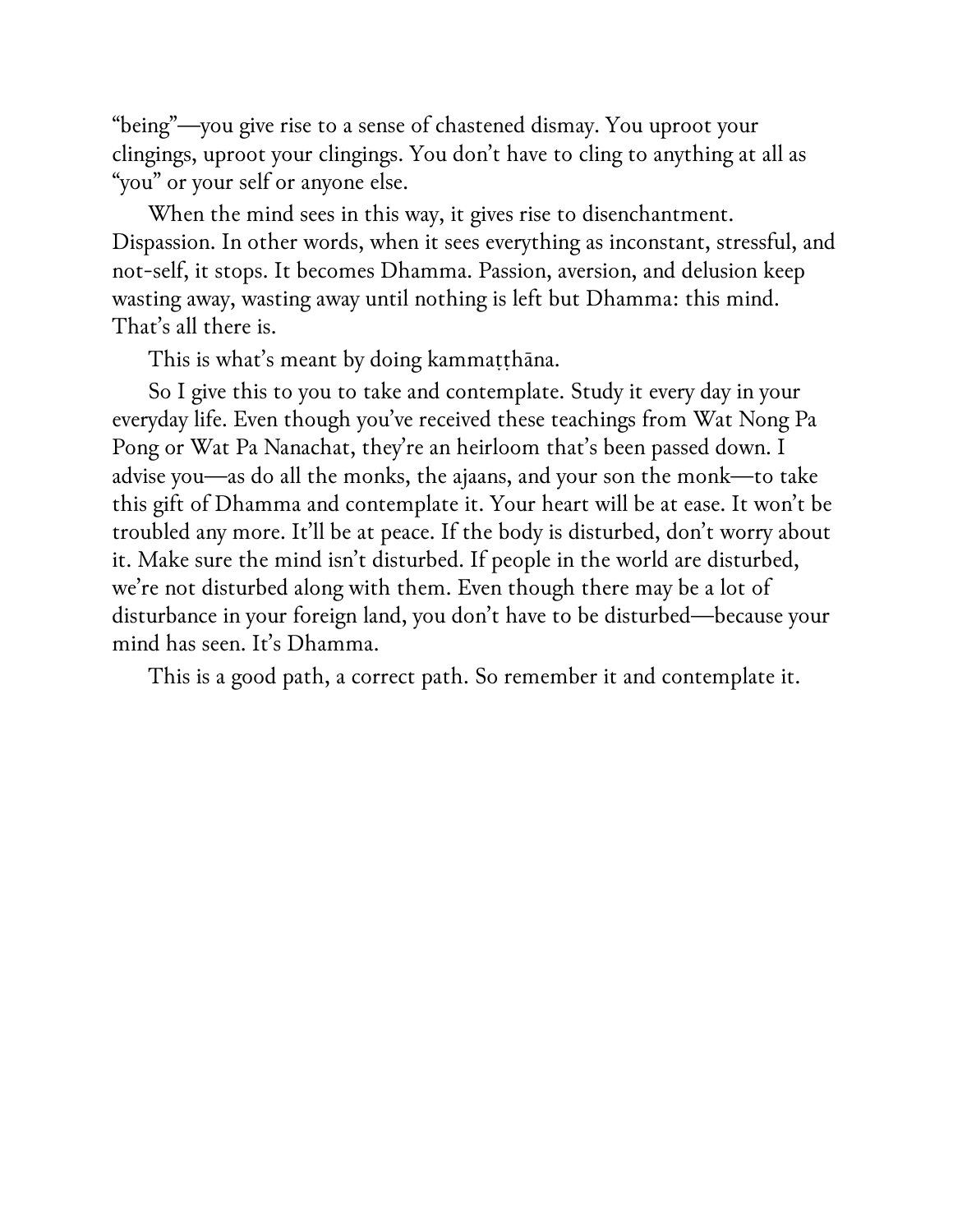### *Our Real Home*

*This is a talk that Ajahn Chah recorded at the request of one of his students whose mother was on her deathbed. The student had expected just a short message for his mother, but instead Ajahn Chah gave this extended talk of consolation and encouragement for the mother and the whole family.*

*Namo tassa bhagavato arahato sammā-sambuddhassa. Homage to the Blessed One, the Worthy One, the Rightly Self-awakened One.*

*Sīlena sugatiṁ yanti: Through virtue they go to a good destination. Sīlena bhogasampadā: Through virtue there's consummation of wealth. Sīlena nibbutiṁ yanti: Through virtue they go to nibbāna. Tasmā sīlaṁ visodhaye: So virtue should be purified.*

NOW, GRANDMA, set your heart on listening respectfully to the Dhamma, which is the teaching of the Buddha. While I'm teaching you the Dhamma, be as attentive as if the Buddha himself were sitting right in front of you. Close your eyes and set your heart on making your mind one. Bring the Buddha, Dhamma, and Saṅgha into your heart as a way of showing the Buddha respect.

Today I haven't brought you a gift of any substance, aside from the Dhamma of the Buddha. This is my last gift to you, so please accept it.

You should understand that even the Buddha—with all his virtues and perfections—couldn't avoid the weakening that comes with aging. When he reached the age you are, he let go. He let go of the fabrications of life.

"Letting go" means that he put these things down. Don't carry them around. Don't weigh yourself down. Accept the truth about the fabrications of the body, whatever they may be: You've relied on them since you were born, but now it's enough. Now that they're old, they're like the utensils in your home—the cups, the saucers, and the plates—that you've held onto all these years. When you first got them they were bright and clean, but now they're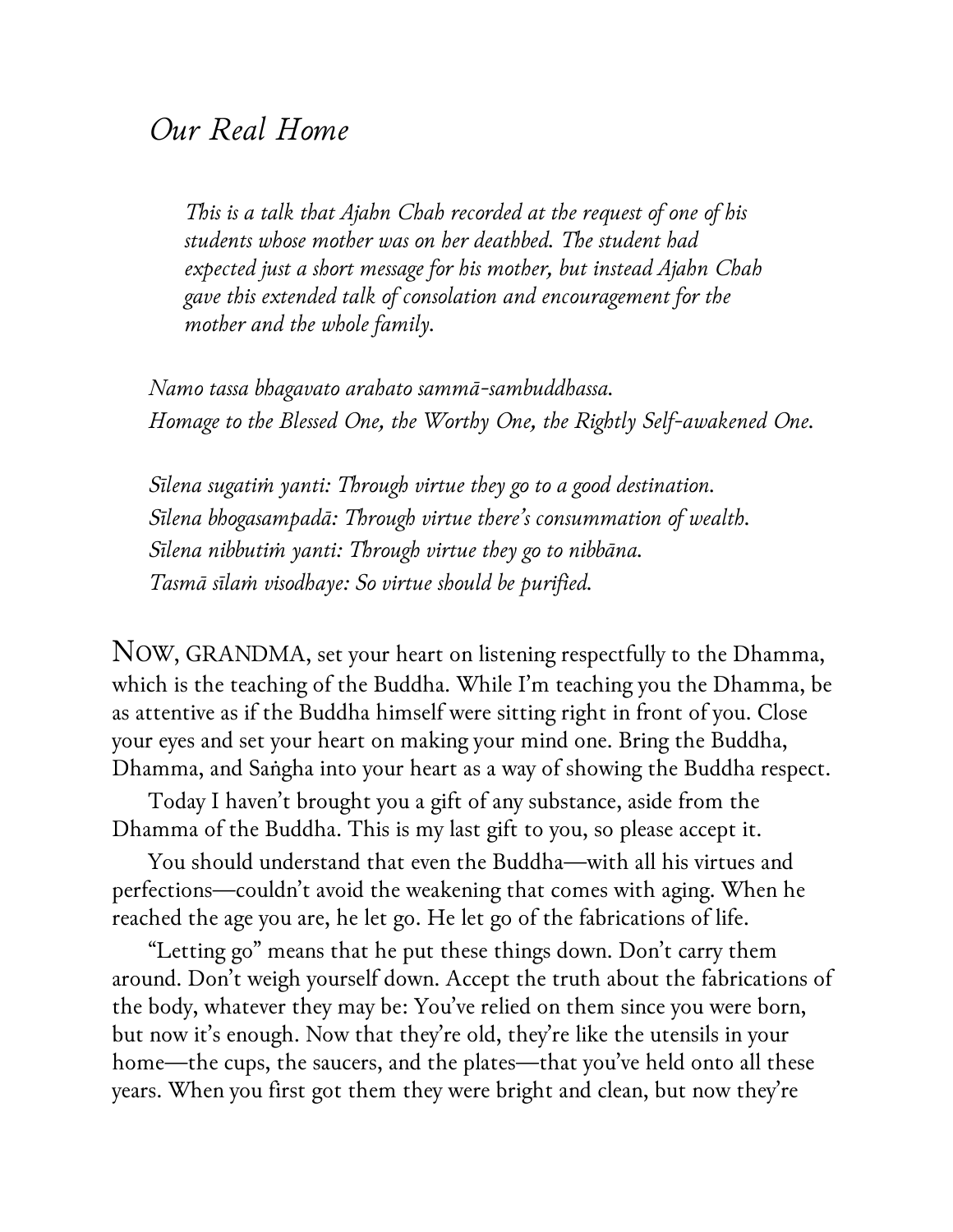wearing out. Some of them are broken, some of them are lost, while the ones remaining have all changed. They haven't stayed the same. That's just the way things are.

The same holds true with the parts of your body. From the time of birth and on through your childhood and youth, they kept changing. Now they're called "old." So accept the fact. The Buddha taught that fabrications aren't us, they aren't ours, whether they're inside the body or out. They keep changing in this way. Contemplate this until it's clear.

This body of yours, lying here and decaying, is the truth of the Dhamma. This truth is a teaching of the Buddha that's certain and sure. He taught us to look at it, to contemplate it, to accept what's happening. And it's something you *should* accept, regardless of what's happening.

The Buddha taught, when we're imprisoned, to make sure that it's only the body that's imprisoned. Don't let the mind be imprisoned. And the same thing applies here. When the body wears out with age, accept it. But make sure that it's only the body that's wearing out. Make sure that the affairs of the mind are something else entirely. This gives your mind energy and strength, because you see into the Dhamma that this is the way things are. This is the way they have to be.

As the Buddha taught, this is the way the body and mind are of their own accord. They can't be any other way. As soon as the body is born, it begins to age. As it ages, it gets sick. After it's sick, it dies. This truth is so true, this truth you're encountering today. It's the truth of the Dhamma. Look at it with your discernment so that you see.

Even if fire were to burn your house, or water were to flood it, or whatever the danger that would come to it, make sure that it's only the house that gets burned. Make sure your heart doesn't get burned along with it. If water floods your house, don't let it flood your heart. Make sure it floods only the house, which is something outside the body. As for the mind, get it to let go and leave things be—because now is the proper time, the proper time to let go.

You've been alive for a long time now, haven't you? Your eyes have had the chance to see all kinds of shapes, colors, and lights. The same with your other senses. Your ears have heard lots of sounds, all kinds of sounds—but they were no big deal. You've tasted really delicious foods—but they were no big deal. The beautiful things you've seen: They were no big deal. The ugly things you've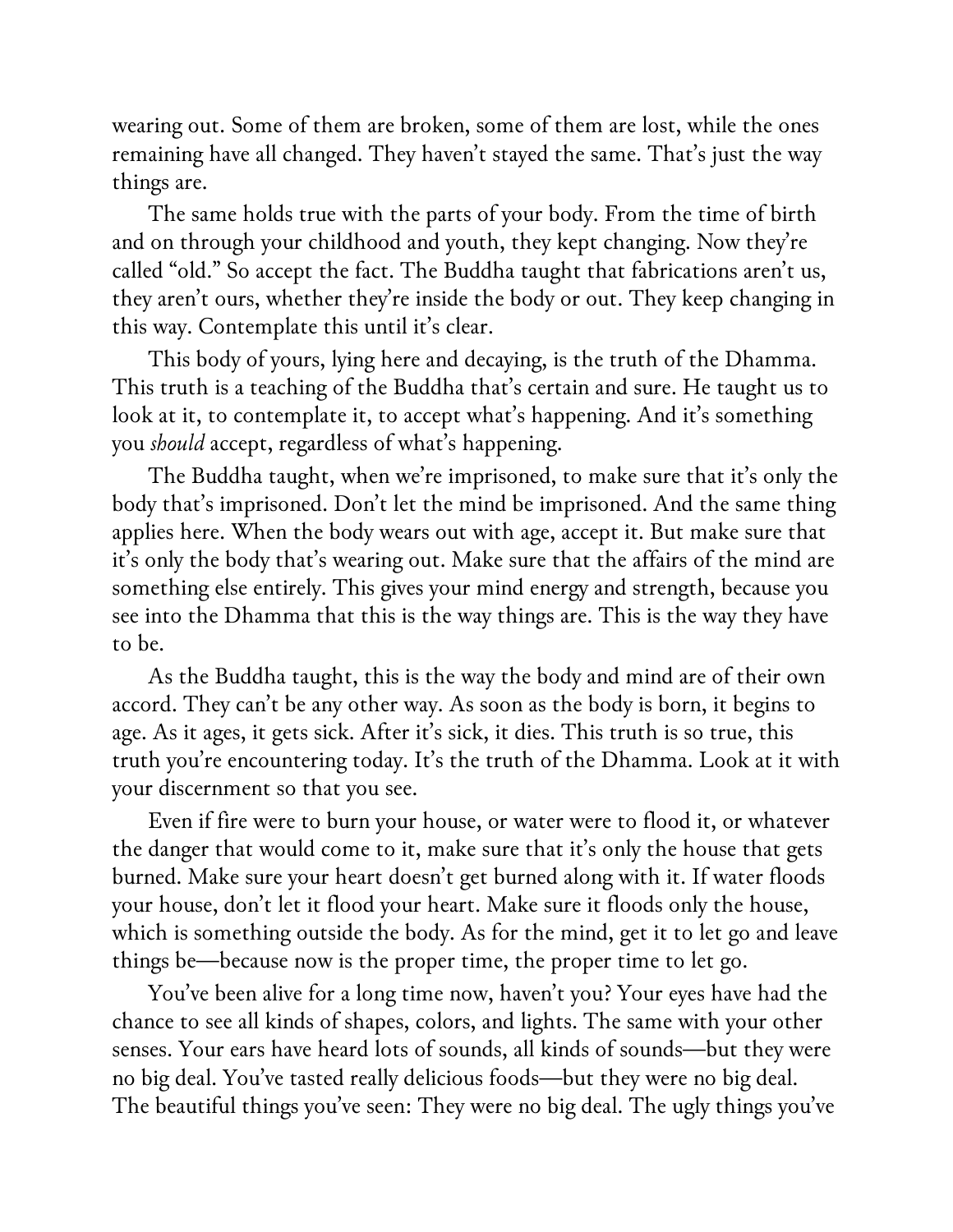seen: They were no big deal. The alluring things you've heard were no big deal. The ugly and offensive things you've heard were no big deal.

The Buddha thus taught that whether you're rich or poor, a child or an adult—even if you're an animal or anyone born in this world: There's nothing in this world that's lasting. Everything has to change in line with its condition. The truth of these conditions—if you try to fix them in a way that's not right — won't respond at all. But there *is* a way to fix things. The Buddha taught us to contemplate this body and mind to see that they aren't us, they aren't ours, they're just suppositions.

For example, this house of yours: It's only a supposition that it's yours. You can't take it with you. All the belongings that you suppose to be yours are just an affair of supposition. They stay right where they are. You can't take them with you. The children and grandchildren that you suppose to be yours are just an affair of supposition. They stay right where they are.

And this isn't just true for you. This is the way things are all over the world. Even the Buddha was this way. Even his enlightened disciples were this way. But they differed from us. In what way did they differ? They accepted this. They accepted the fact that the fabrications of the body are this way by their very nature. They can't be any other way.

This is why the Buddha taught us to contemplate this body from the soles of the feet on up to the top of the head, and from the top of the head on down to the soles of the feet. These are the parts of your body. So look to see what all is there. Is there anything clean? Anything of any substance? These things keep wearing down with time. The Buddha taught us to see that these fabrications aren't us. They're just the way they are. They aren't ours. They're just the way they are. What other way would you have them be? The way they are is already right. If you're suffering from this, then your thinking is wrong. When things are right but you see them wrong, it throws an obstacle across your heart.

It's like the water in a river that flows downhill to the lowlands. It flows in line with its nature. The Ayutthaya River, the Muun River, whatever the river, they all flow downhill. They don't flow uphill. That's their nature.

Suppose a man were to stand on the bank of a river, watching the current flowing downhill, but his thinking is wrong. He wants the river to flow uphill. He's going to suffer. He won't have any peace of mind. Whether he's sitting,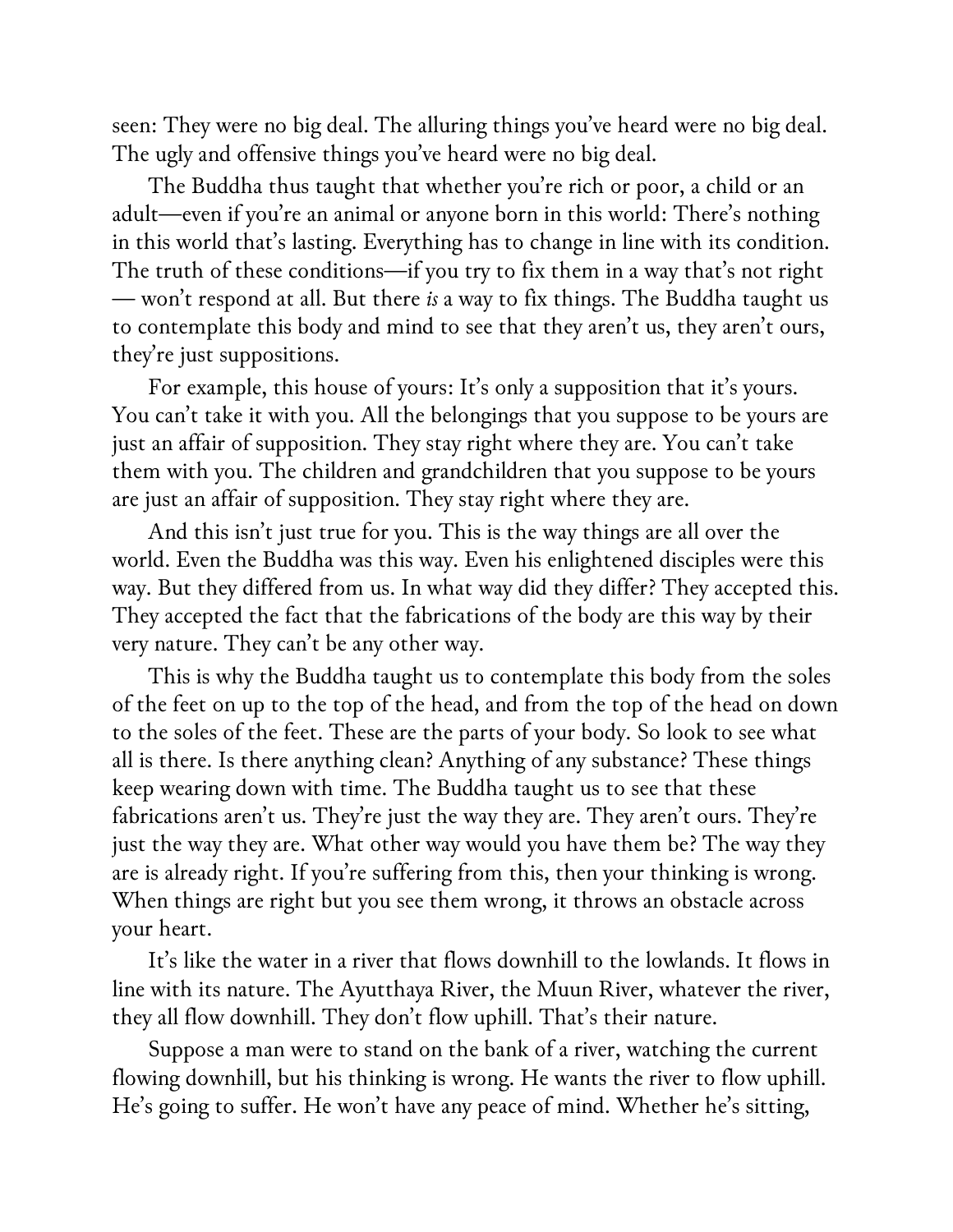standing, walking, or lying down, he won't find any peace. Why? Because his thinking is wrong. His thinking goes against the flow. He wants the water to flow uphill, but the truth of the matter is that the water can't flow uphill. It's not appropriate. The nature of the water is that it has to flow along with the flow. That's its nature.

When this is the case, the man is upset. Why is he upset? Because his thinking is wrong, his ideas are wrong, all because of his wrong view. Right view sees that water has to flow downhill. This is a truth of the Dhamma that we can contemplate and see that it's true. When that man sees this truth, he can let go—he can let the water flow along with its flow. The problem that was eating away at his heart disappears. When the problem disappears, there's no more problem. When there's no problem, there's no suffering.

It's the same here. The water flowing downhill is like the life of your body. After it's young, it's old. When it's old, it flows along in its way. Don't think that you don't want it to be that way. Don't think like that. We don't have the power to fix it.

The Buddha looked at things in line with their conditions, that they simply have to be that way. So we let them go, we leave them be. Take your awareness as your refuge. Meditate on the word *buddho, buddho.* Even though you're really tired, put your mind with the breath. Take a good long out-breath. Take a good long in-breath. Take another good long out-breath. Focus your mind again if you wander off. Focus on the breath: *buddho, buddho.*

The more tired you feel, the more refined you have to keep focusing on in every time. Why? So that you can contend with pain. When you feel tired, stop all your thoughts. Don't think of anything at all. Focus the mind in at the mind, and then keep the mind with the breath: *buddho, buddho.* Let go of everything outside. Don't get fastened on your children. Don't get fastened on your grandchildren. Don't get fastened on anything at all. Let go. Let the mind be one. Gather the mind in to one. Watch the breath. Focus on the breath. Gather the mind at the breath. Just be aware at the breath. You don't have to be aware of anything else. Keep making your awareness more and more refined until it feels very small, but extremely awake.

The pains that have arisen will gradually grow calm. Ultimately, we watch the breath in the same way that, when relatives have come to visit us, we see them off to the boat dock or the bus station. Once the motor starts, the boat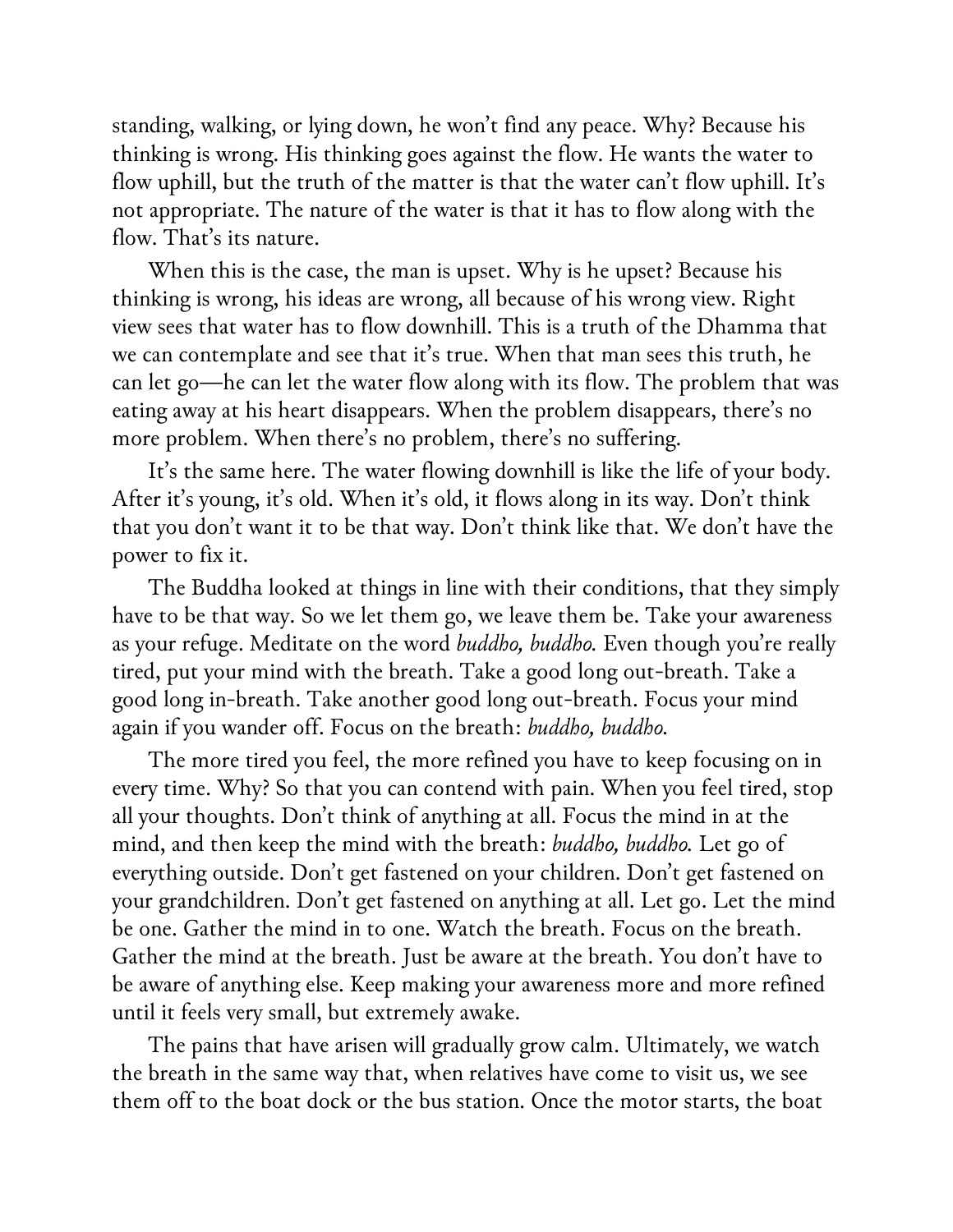goes whizzing right off. We watch them until they're gone, and then we return to our home.

We watch the breath in the same way. We get acquainted with coarse breathing. We get acquainted with refined breathing. As the breathing gets more and more refined, we watch it off. It gets smaller and smaller, but we make our mind more and more awake. We keep watching the breath get more and more refined until there's no more breath. There's just awareness, wide awake.

This is called meeting with the Buddha. We stay aware, awake. This is what *buddho* means: what's aware, awake, serene. When that's the case, we're living with the Buddha. We've met with awareness. We've met with brightness. We don't send the mind anywhere else. It *gathers* in here. We've reached our Buddha. Even though he's already passed away, that was just the body. The real Buddha is awareness that's serene and bright. When you meet with this, that's all you have to know. Let everything gather right here.

Let go of everything, leaving just this singular awareness. But don't get deluded, okay? Don't lose track. If a vision or a voice arises in the mind, let it go. Leave it be. You don't need to take hold of anything at all. Just take hold of the awareness. Don't worry about the future; don't worry about the past. Stay right here. Ultimately you get so that you can't say that you're going forward, you can't say that you're going back, you can't say that you're staying in place. There's nothing to be attached to. Why? Because there's no self there, no you, no yours. It's all gone.

This is the Buddha's teaching: He tells us to be "all gone" in this way. He doesn't have us grab hold of anything. He has us be aware like this—aware and letting go.

This is your duty right now, yours alone. Try to enter into the Dhamma in this way. This is the path for gaining release from the round of wandering-on. Try to let go, to understand, to set your heart on investigating this.

Don't be worried about this person or that. Your children, your grandchildren, your relatives, everybody: Don't be worried about them. Right now they're fine. In the future they'll be just like this: like you are right now. Nobody stays on in this world. That's the way it has to be. This is a condition, a truth, that the Buddha taught. All the things that don't have any truth to them, he has us leave them be. When you leave them be, you can see the truth.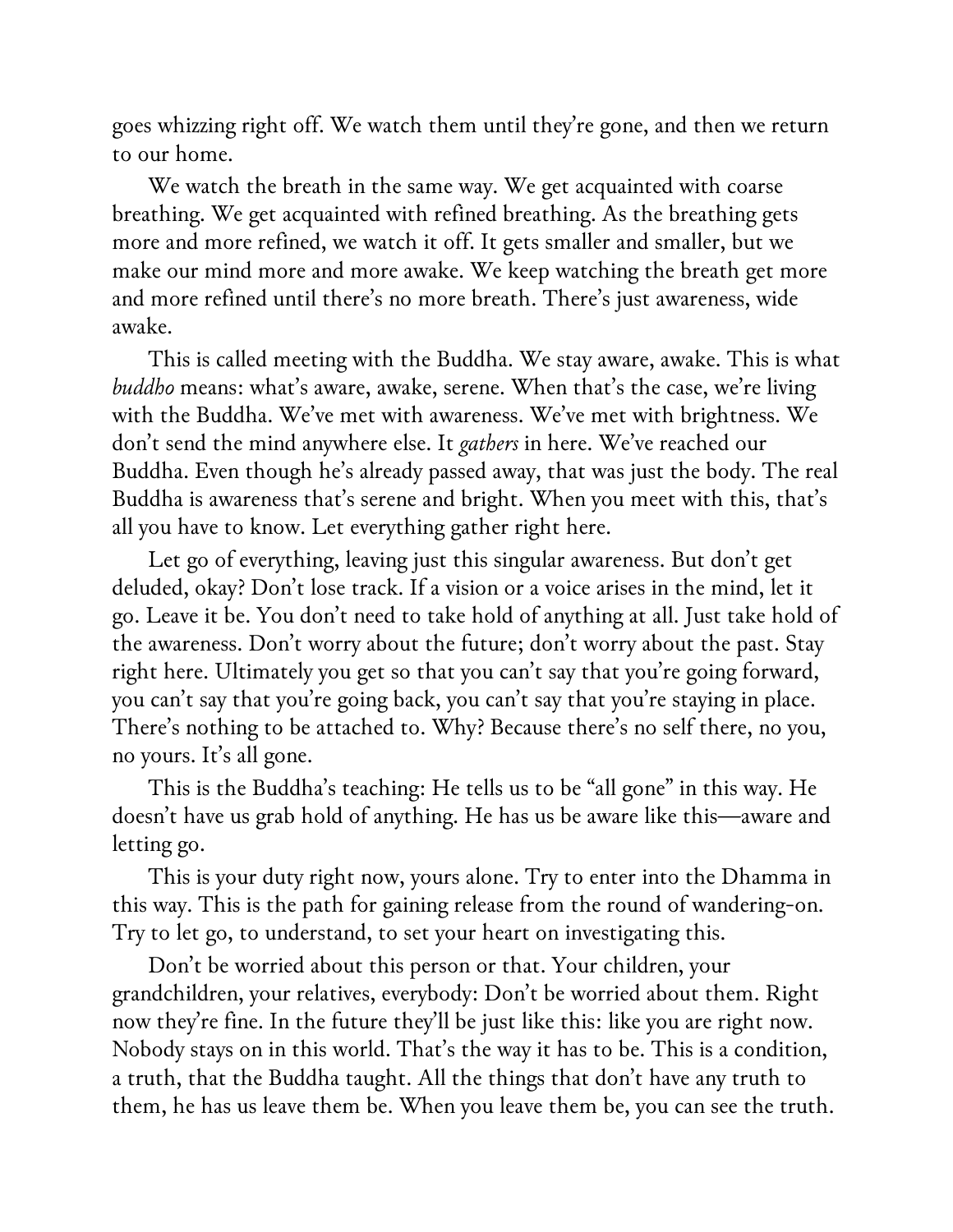If you don't leave them be, you won't see the truth. That's the way things are. Everybody in the world has to be this way. So don't be worried. Don't fasten onto things.

If the mind is going to think, let it think, but think using discernment. Think with discernment. Don't think with foolishness. If you think about your grandchildren, think about them with discernment, not with foolishness. Whatever there is, you can think about it, you can be aware of it, but think with discernment, be aware with discernment. If you're really aware with discernment, you have to let go. You have to leave things be. If you think with discernment and are aware with discernment, there's no suffering, no stress. There's just happiness, peace, and respite, all in one. The mind gathers like this. All you need to hold onto in the present is the breath.

This is your duty now. It's not the duty of anyone else. Leave their duties to them. Your duty is your duty. And your duty right now is to keep your awareness at your mind, making sure it doesn't get stirred up. Your duty is to know how your mind is doing. Is it worried about anything? Is it concerned about anything? Examine the mind while you're lying here sick. Don't take on the duties of your children. Don't take on the duties of your grandchildren. Don't take on the duties of anyone else. Don't take on any outside duties at all. They're none of your business. Now's the time for you to let go, to leave things be. When you let go in this way, the mind will be at peace. This is your duty now, right here in the present.

When you're sick like this, gather the mind into oneness. This is your duty. Let everything else go its own way. Sights, sounds, smells, tastes, whatever: Let them go their own way. Just stay focused on your duty.

If any preoccupation comes in to bother the mind, just say in your heart: "Leave me alone. Don't bother me. You're no affair of mine." If any critical thoughts come up—fear for your life, fear that you'll die, thinking of this person, thinking of that person—just say in your heart, "Don't bother me. You're no affair of mine."

This is because you see all the Dhammas that arise. What are Dhammas? Everything is a Dhamma. There's nothing now that isn't a Dhamma.

What's the world? The world is any preoccupation that gets you stirred up, that disturbs you right now. "How is that person going to be? How is this person going to be? When I die will anyone look after them?" All of this is the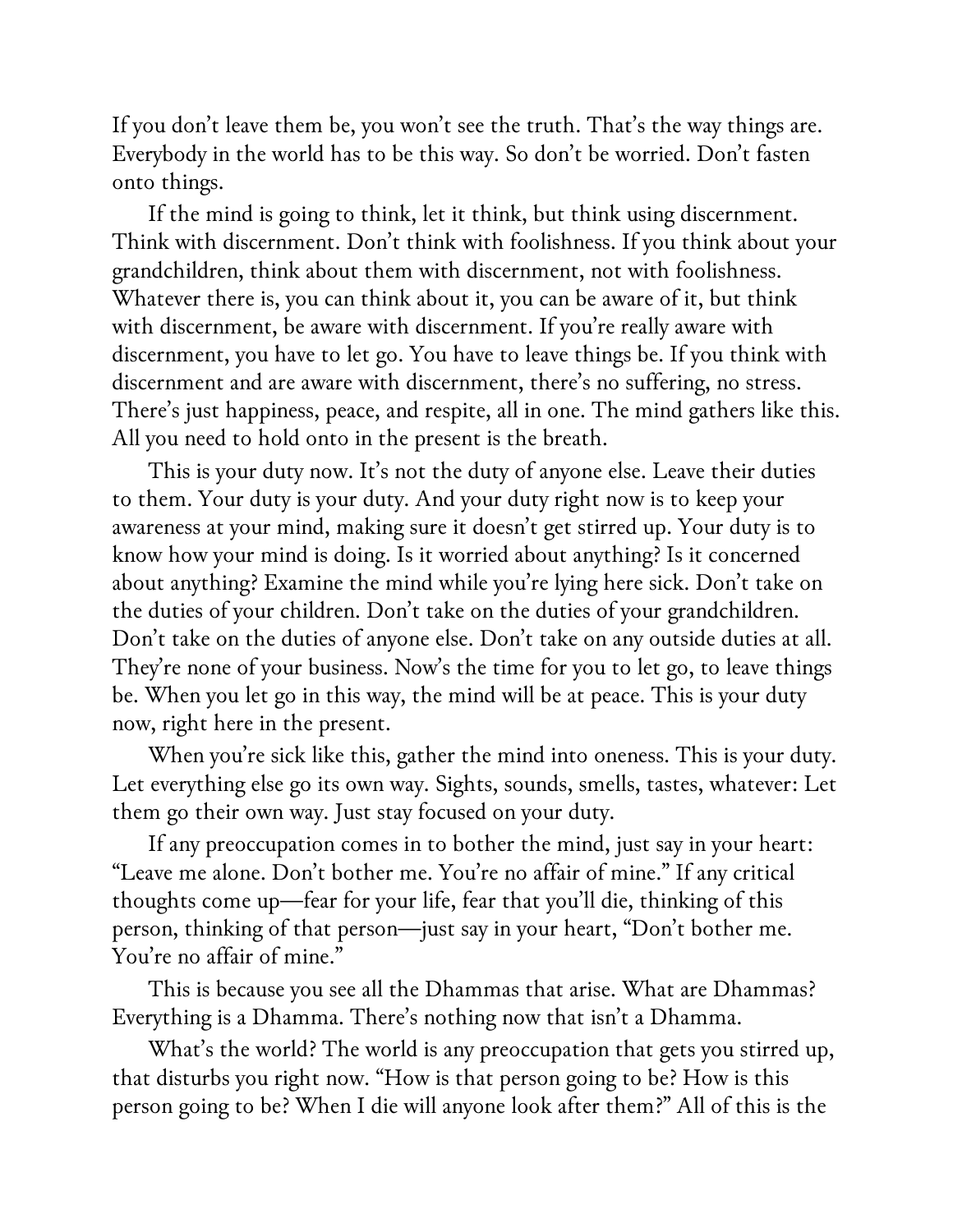world. Whatever we think up—fear of death, fear of aging, fear of illness, whatever the fear—it's all world. Drop the world—it's just world. That's the way the world is. If it arises in the mind, make yourself understand: The world is nothing but a preoccupation. Preoccupations obscure the mind so that it can't see itself.

Whatever arises in the mind, tell yourself: "This isn't any affair of mine. It's an affair of inconstancy, an affair of stress, an affair of not-self."

If you think that you'd like to keep on living a long time, it makes you suffer. If you think that you'd like to die right now and get it all over with, that's not the right way either, you know. It makes you suffer, too, because fabrications aren't yours. You can't fix them up. They're just the way they are. You can fix them up a little bit, as when you fix up the body to make it look pretty or clean. Or like children: They paint their lips and let their nails grow long to make them look pretty. But that's all there is to it. When they get old, they all end up in the same bucket. They fix up the outside, but can't really fix things. That's the way it is with fabrications. The only thing you can fix is your heart and mind.

This house you're living in: You and your husband built it. Other people can build houses, too, making them large and lovely. Those are outer homes, which anyone can build. The Buddha called them outer homes, not your real home. They're homes only in name.

Homes in the world have to fall in line with the way of the world. Some of us forget. We get a big home and enjoy living in it, but we forget our real home. Where is our real home? It's in the sense of peace. Our real home is peace.

This home you live in here—and this applies to every home—is lovely, but it's not very peaceful. First this, then that; you're worried about this, you're worried about that: This isn't your real home. It's not your inner home. It's an outer home. Someday soon you'll have to leave it. You won't be able to live here anymore. It's a worldly home, not yours.

This body of yours, that you still see as you and yours, is a home that stays with you a while. You think that it's you and yours, but it's not. It, too, is a worldly home. It's not your real home. People prefer to build outer homes; they don't like to build inner homes. You rarely see any homes where people can really stay and be at peace. People don't build them. They build only outer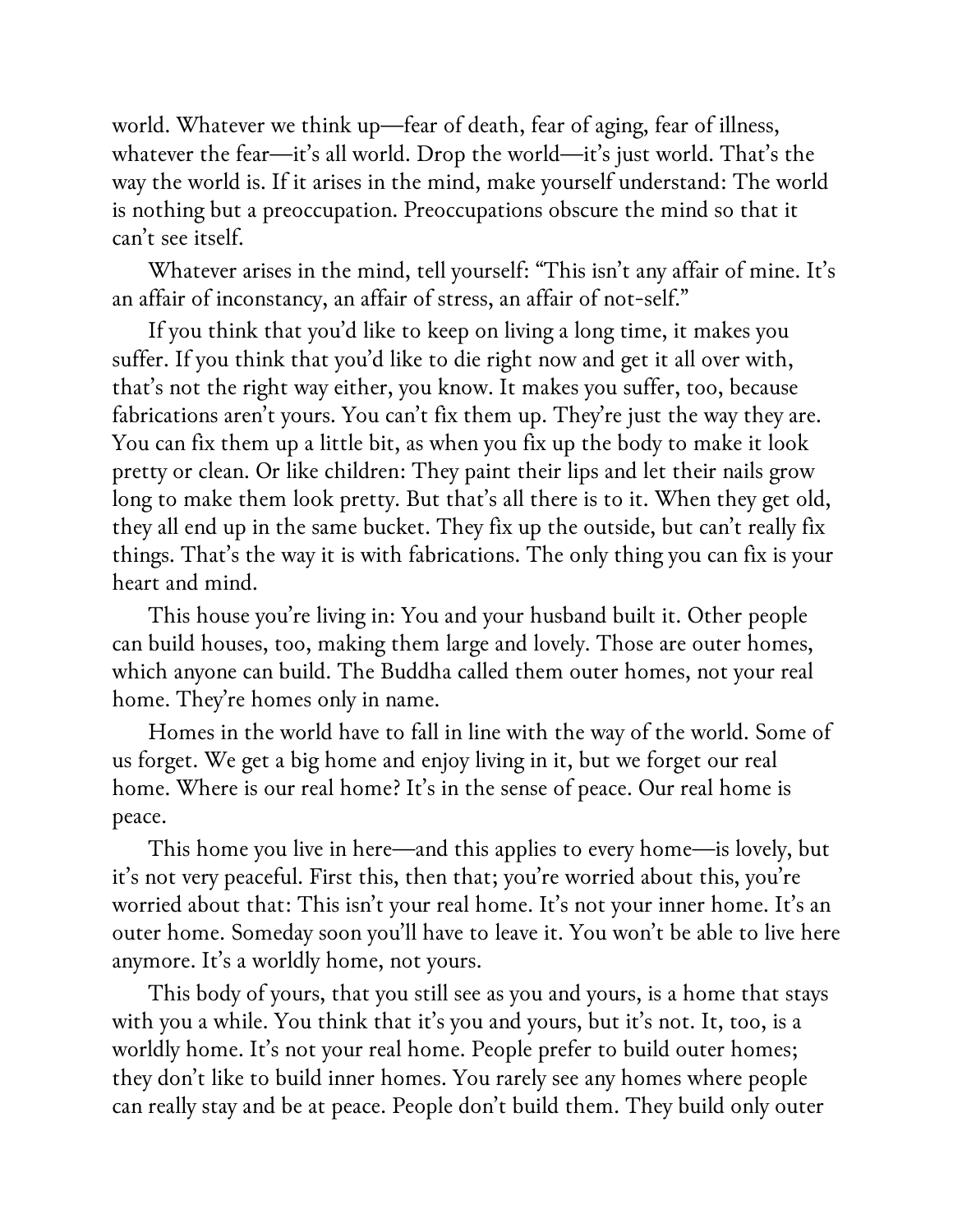homes.

Think about it for a minute. How is your body right now? Think about it from the day you were born all the way up to the present moment. We keep running away from progress. We keep running until we're old, running until we're sick. We don't want things to be that way, but we can't prevent it. That's just the way things are. They can't be any other way. It's like wanting a duck to be like a chicken, but it can't because it's a duck. If you want a chicken to be like a duck, it can't, because it's a chicken. If you want ducks to be like chickens, and chickens to be like ducks, you simply suffer—because these things are impossible. If you think, "Ducks have to be the way they are, and chickens the way *they* are; they can't be any other way," then that kind of thinking gives you energy and strength.

No matter how much you want this body to stay stable and permanent, it can't be that way. It's just the way it is. The Buddha called it a fabrication.

*Aniccā vata saṅkhārā: How inconstant are fabrications! Uppāda-vaya-dhammino: Their nature is to arise and pass away. Uppaj itvā niruj hanti: Arising, they disband. Tesaṁ vūpasamo sukho: Their stilling is bliss.*

This fabrication—this body-and-mind—is inconstant. It's not dependable. It's here and then it's not. It's born and then it passes away. But we human beings want it to be constant. That's the thinking of a fool.

Just look at your breath. It goes out and then it comes in. It comes in and then it goes out. That's the nature of breath. It has to be that way. It has to change, to go back and forth. The affairs of fabrication *depend* on change. You can't have them *not* change. Just look at your breath. Can you keep it from coming in? Does it feel comfortable? If you draw in a breath and then don't let it go out, is that any good? Even if you want it to be constant, it can't be constant. It's impossible. It goes out and then it comes in. It comes in and then it goes out. It's such a normal thing.

We're born and then we age; we age and then we get sick and die. It's so normal. But we don't like it. It's as if we wanted the breath to come in and not go out; or to go out and not come in. When it comes in and out, out and in, we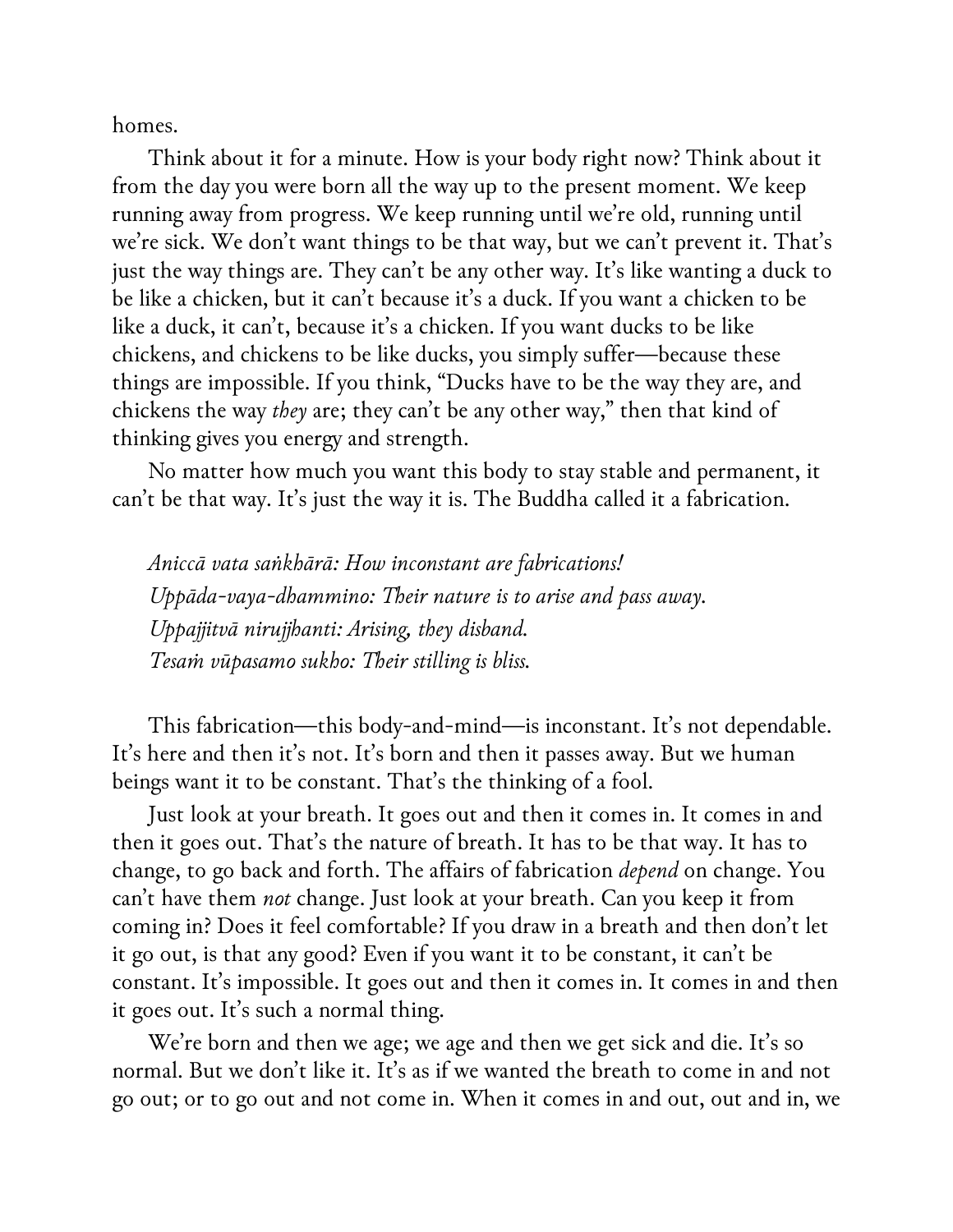can live. Human beings and animals have been living right up to the present because fabrications follow their duty in line with their conditions. That's their truth.

So we have to see their truth in line with their truth. As with the affair of birth, aging, illness, and death: Once we're born, we're already dead. Birth and death are all the same thing. One part is the beginning, and one part the end. Just like a tree: When it has a base, it has an upper tip. When it has an upper tip, it has a base. When there's no base, there's no upper tip. There's no upper tip without a base. That's the way things are.

It's kind of funny, you know. We human beings, when somebody dies, get all sad and upset. We cry and grieve—all kinds of things. It's delusion. It's delusion, you know, to cry and lament when somebody dies. That's the way we've been since who knows when. We hardly ever reflect to see things clearly. In my opinion, and you'll have to forgive me for saying this, but if you're going to cry when somebody dies, it'd be better to cry when somebody's born. But we have things all backwards. If somebody's born we laugh; we're happy and glad. But really, birth is death, and death is birth. The beginning is the end, and the end is the beginning. When someone dies or is about to die, we cry. That's foolishness. If you're going to cry, it'd be better to cry from the very beginning. For birth is death. Without birth, there's no death. Do you understand? Death is birth, and birth is death.

Don't think in a way that puts you in a turmoil. Just let things be the way they are. This is your duty now. No one else can help you. Your children can't help you; your grandchildren can't help you; your wealth can't help you. The only thing that can help you is if you correct your sense of things right now. Don't let it waver back and forth. Let go. Let go.

Even if we don't let things go, they're already ready to go. The parts of your body are trying to run away. Do you see this? When you were young, your hair was black. Now it's gray. This is how it's already running away. When you were young, your eyes were bright and clear, but now they're blurry. Do you see this? They're already running away. They can't hold out any longer, so they have to run away. This is no longer their place to stay. Every part of your body has started running away. When you were young, were your teeth solid and sturdy? Now they're loose. You may have put in false teeth, but they're something new, not the original ones. The original ones have run away. Every part of your body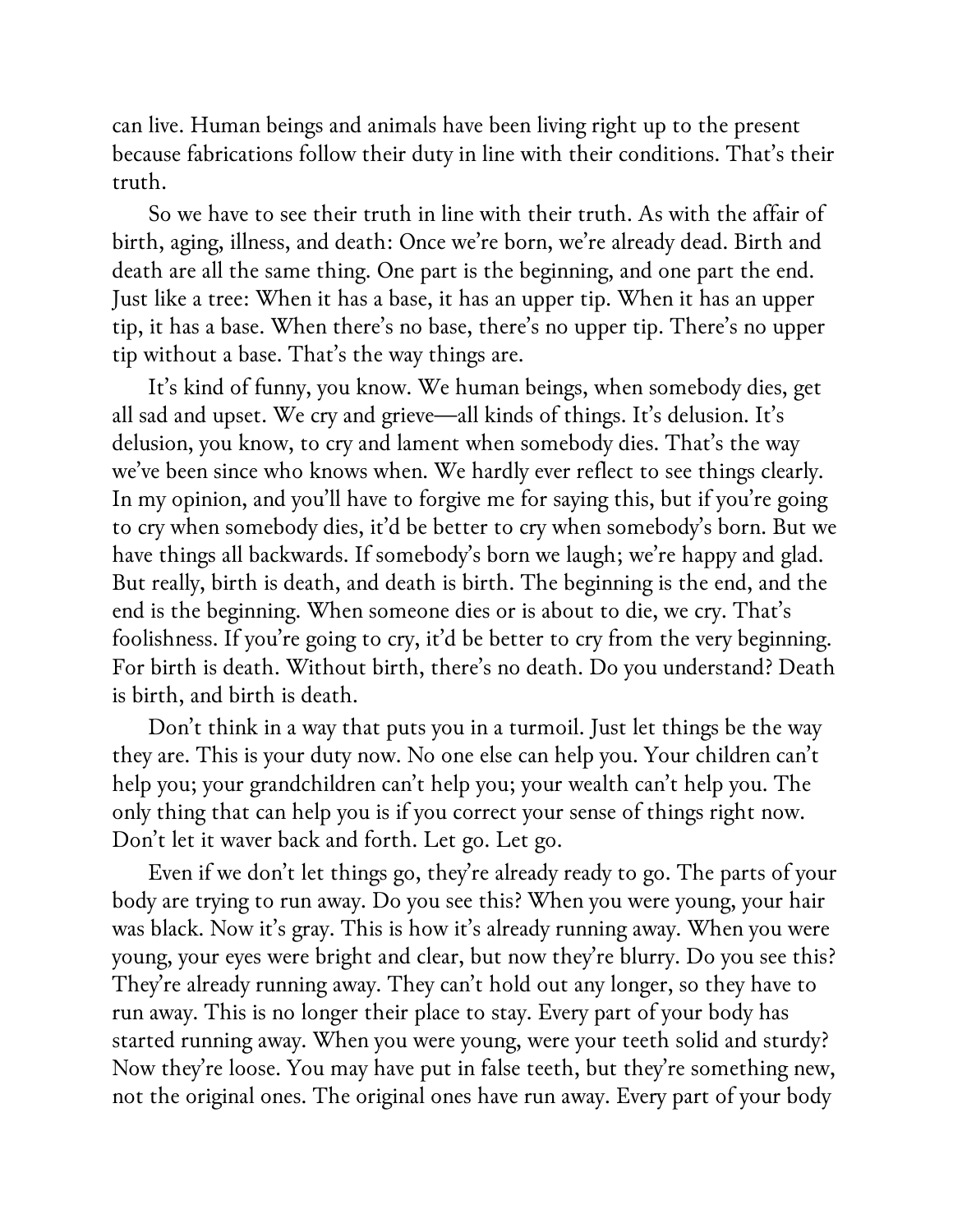—of everybody's body—is trying to run away.

Your eyes, ears, nose, tongue, and body: All of these things are trying to run away. Why? Because this isn't their place to stay. They're fabrications, so they *can't* stay. They can stay for only a while and then they have to go. And it's not just you. Every part of the body—hair of the head, hair of the body, nails, teeth, skin, everything—is getting ready to run away. Some parts have already gone, but not yet everything. All that's left are a few house sitters. They're looking after the house, but they're no good. The eyes are no good; the teeth are no good; the ears are no good. This body's no good because the good things have already run away. They keep running away, one after another.

You have to understand that this is no place for human beings to stay. It's just a shelter where you can rest a bit, and then you have to move on.

So don't let yourself be worried about so many things. You've come to live in the world, so you should contemplate the world to see that that's the way it is: Everything's getting ready to run away. Look at your body. Is there anything there that's like what it used to be? Is the skin like it used to be? Is your hair like it used to be? Are your eyes like they used to be? Are your ears like they used to be? Are your teeth like they used to be? No, they're not. They've run off to who knows where.

This is what their nature is like. Once they've served their time, they have to go. Why do they have to go? Because that's their duty. That's their truth. This isn't a place where anything can stay permanently. And while they're staying here, they're a turmoil: sometimes pleasant, sometimes painful, with no respite or peace.

It's like a person who's traveling back home but hasn't yet arrived. He's still on the way, sometimes going forward, sometimes going back: a person with no place to stay. As long as he hasn't reached home, he's not at his ease: no ease while he's sitting, no ease while he's lying down, no ease while he's walking, no ease while he's riding in a car. Why? Because he hasn't yet reached home. When we reach our home, we're at our ease because we understand that this is our home.

It's the same here. The affairs of the world are never peaceful. Even if we're rich, they're not peaceful. If we're poor, they're not peaceful. If we're adults they're not peaceful. If we're children they're not peaceful. If we lack education, they're not peaceful. If we're educated, they're not peaceful. All these affairs are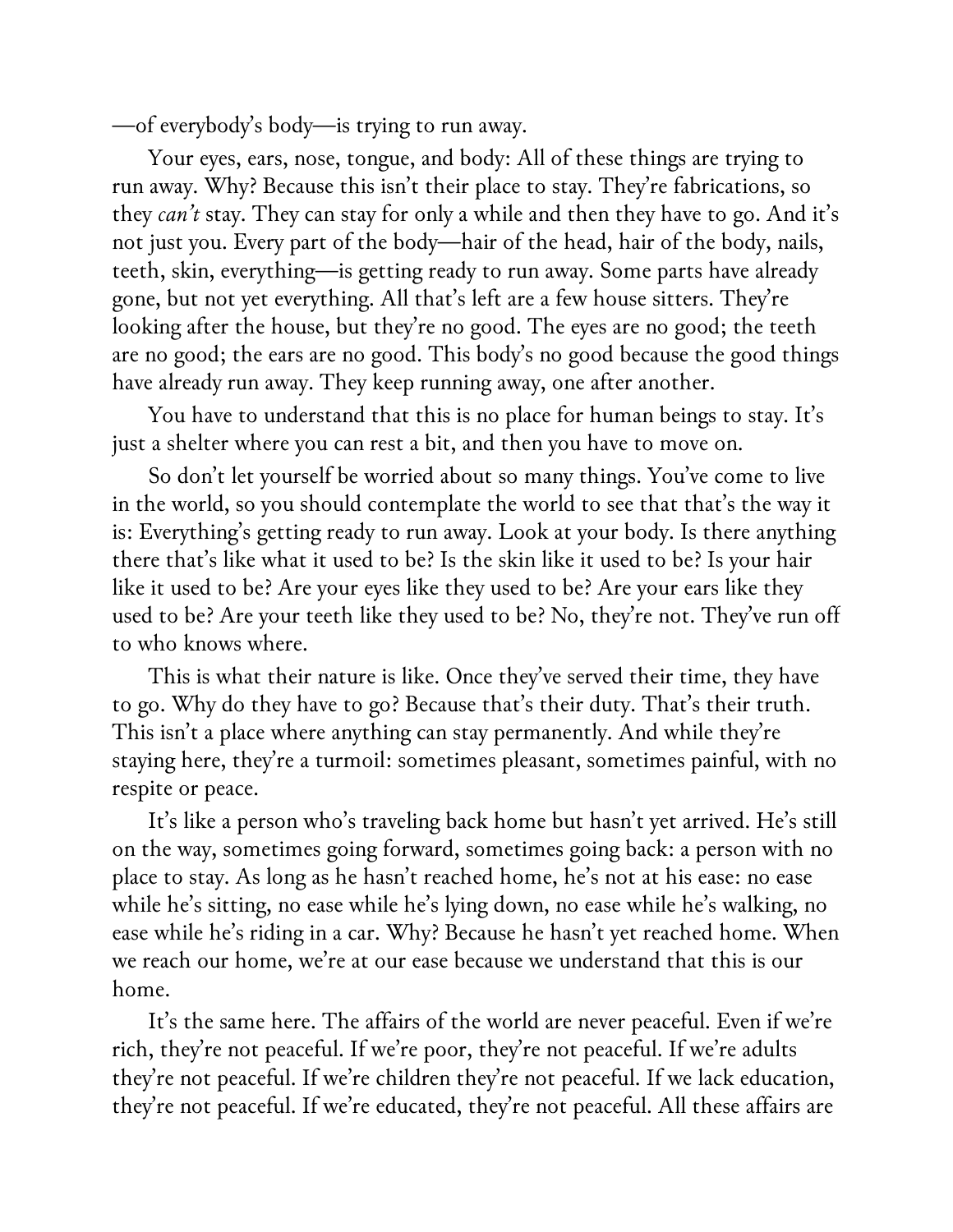not peaceful: That's just the way they are. That's why poor people suffer, rich people suffer, children suffer, adults suffer. Old people suffer the sufferings of old people. The sufferings of children, the sufferings of rich people, the suffering of poor people: They're all suffering.

Every part in your body is running away, one thing after another. When you contemplate this, you'll see *aniccaṁ:* They're inconstant. *Dukkhaṁ:* They're stressful. Why is that? *Anattā:* They're not-self.

This body you're living in, this body sitting and lying here sick, along with the mind that knows pleasure and pain, that knows that the body is sick: Both of these things are called Dhamma.

The mental things with no shape, that can think and feel, are called *nāma*. They're *nāma-dhamma*. The things that have physical shape, that can hurt, that can grow and shrink, back and forth: That's called *rūpa-dhamma*. Mental things are dhamma. Physical things are dhamma. That's why we say we live with the Dhamma. There's nothing there that's really us. It's just Dhamma. Dhamma conditions arise and then pass away. They arise and then pass away. That's how conditions are. They arise and then pass away. We arise and pass away with every moment. This is how conditions are.

This is why, when we think of the Buddha, we can see that he's really worth respecting, really worth bowing down to, for he spoke the truth. He spoke in line with the truth. Once we see that that's the way it is, we see the Dhamma. Some people practice the Dhamma but don't see the Dhamma. Some people study the Dhamma, practice the Dhamma, but don't see the Dhamma. They still don't have any place to stay.

So you have to understand that everybody, all the way down to ants and termites and all the other little animals, is trying to run away. There's no one who can stay here. Living things stay for a while and then they all go: rich people, poor people, children, old people, even animals. They all keep changing.

So when you sense that the world is like this, you see that it's disenchanting. There's nothing that's really you or yours. You're disenchanted —*nibbidā*. Disenchantment isn't disgust, you know. It's just the heart sobering up. The heart has seen the truth of the way things are: There's no way you can fix them. They're just the way they are. You let them go. You let go without gladness. You let go without sadness. You just let things go as fabrications, seeing with your own discernment that that's the way fabrications are. This is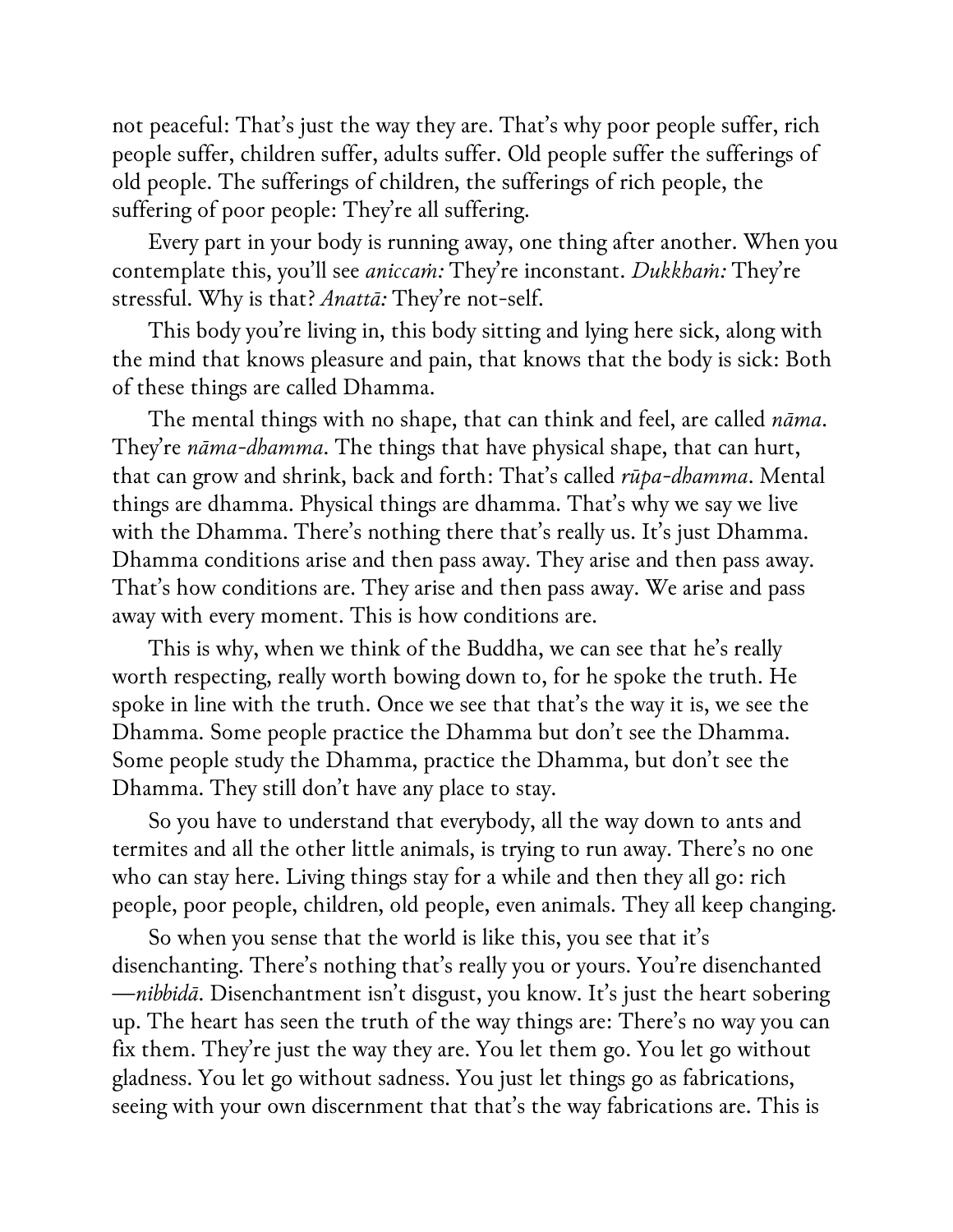called, *anicca vata saṅkhāra:* Fabrications are inconstant. They change back and forth. That's inconstancy.

To put it in simple terms: Inconstancy is the Buddha. When we really see that these things are inconstant, that's the Buddha. When we look clearly into inconstancy, we'll see that it's constant. How is it constant? It's constant in being that way. It doesn't change into any other way. Human beings and animals, once they're born, are all that way. They're constant in that way—in that they're inconstant. They keep changing, changing from children to young people to old people: That's how they're inconstant. But the fact that everyone is that way: That's constant. That doesn't change. Things keep changing in that way. When you see this, your heart can be at peace, for it's not just you. It's everyone.

When you think in this way, it's disenchanting. Nibbidā arises. It cures you of your lust and desire for sensuality, for the world, for the baits of the world. If you have a lot of them, you abandon a lot. If you have a little, you abandon a little. Look at everyone. Have you seen any of these things since you were born? Have you seen poor people? Have you seen rich people? Have you seen people who die young? Have you seen people who die old? We've *all* seen these things. They're no big deal.

The important point is that the Buddha has us build a home for ourselves, to build a home in the way I've described to you. Build a home so you can let go, so that you can leave things be. Let them go and then leave them be. Let the mind reach peace. Peace is something that doesn't move forward, doesn't move back, doesn't stay in place. That's why its peace. It's peace in that it's free from going forward, free from moving back, free from staying in place.

Pleasure isn't a place for you to stay. Pain isn't a place for you to stay. Pain wears away. Pleasure wears away. Our foremost Teacher said that all fabrications are inconstant. So when we reach this last stage in life, he tells us to let go and leave things be. We can't take them with us. We'll have to let them go anyhow, so wouldn't it be better to let them go beforehand? If we carry them around, they weigh us down. When we sense that they weigh us down, we won't carry them around. Wouldn't it be better to let them go beforehand? So why carry them around? Why be attached to them? Let your children and grandchildren look after you, while you can rest at your ease.

Those who look after the sick should be virtuous. Those who are sick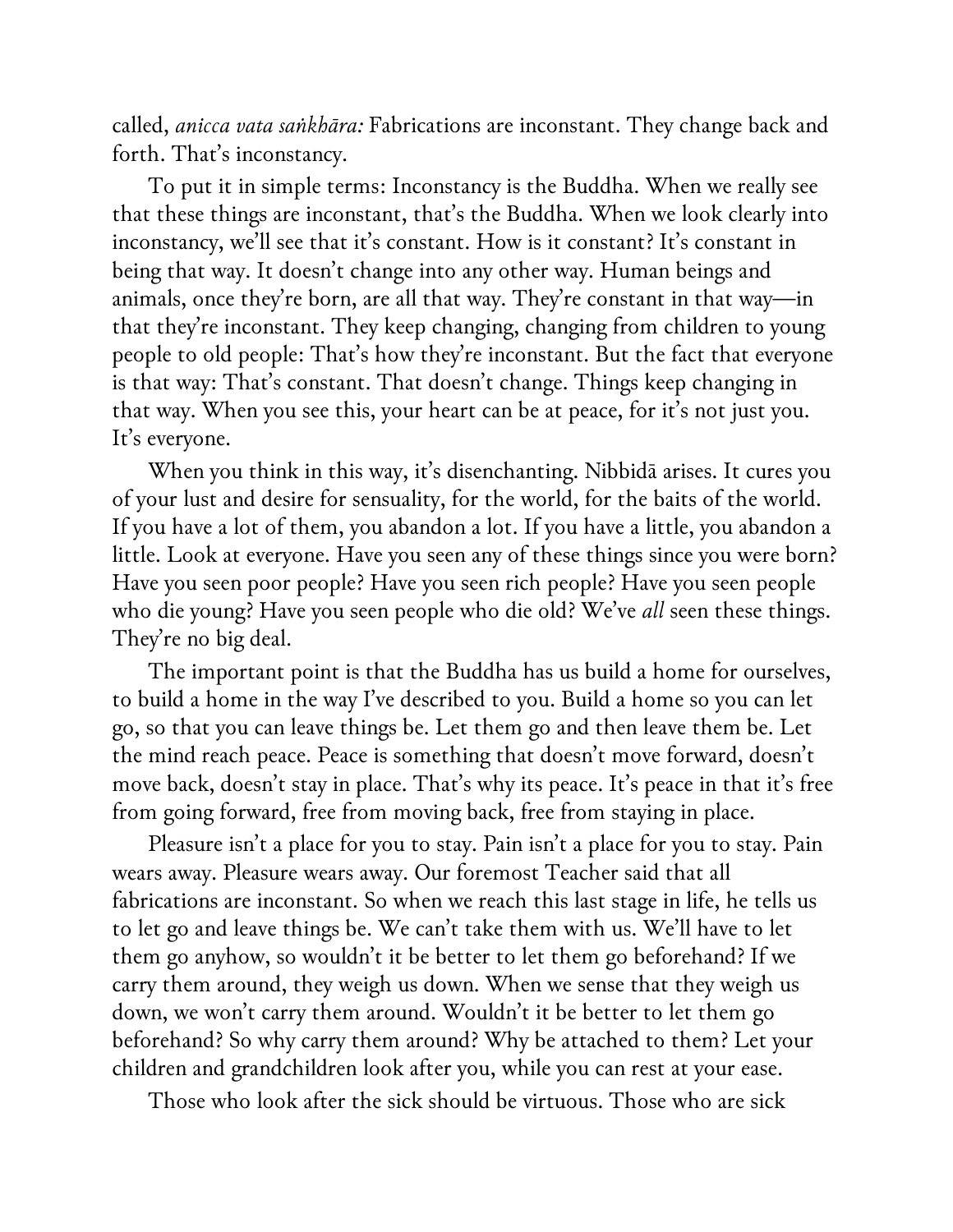should give others the opportunity to look after them. Don't give them difficulties. Wherever there's pain, learn how to keep your mind in good shape. Those who look after their parents should have their virtues, too. You have to be patient and tolerant. Don't feel disgust. This is the only time you can really repay your parents. In the beginning you were children, and your parents were adults. It was in dependence on them that you've been able to grow up. The fact that you're all sitting here is because your parents looked after you in every way. You owe them a huge debt of gratitude.

So now you should understand that your mother is a child. Before, you were her children, but now she's your child. Why is that? As people get older, they turn into children. They can't remember things; their eyes can't see things; their ears can't hear things; they make mistakes when they speak, just like children. So you should understand and let go. Don't take offense at what the sick person says and does. Let her have her way, in the same way you'd let a child have its way when it won't listen to its parents. Don't make it cry. Don't make it frustrated.

It's the same with your mother. When people are old, their perceptions get all skewed. They want to call one child, but they say another one's name. They ask for a bowl when they want a plate. They ask for a glass when they want something else. This is the normal way things are, so I ask you to contemplate it for yourself.

At the same time, the sick person should think of those looking after her. Have the virtue of patience and endurance in the face of pain. Make an effort in your heart so that it isn't a turmoil. Don't place too many difficulties on the people looking after you. As for those looking after the sick person, have the virtue of not feeling disgust over mucus and saliva, urine and excrement. Try to do the best you can. All of the children should help in looking after her.

She's now the only mother you have. You've depended on her ever since you were born: to be your teacher, your nurse, your doctor—she was everything for you. This is the benefaction she gave in raising you. She gave you knowledge; she provided for your needs and gave you wealth. Everything you have—the fact that you have children and grandchildren, nice homes, nice occupations, the fact that you can send your children to get an education—the fact that you even have yourself: What does that come from? It comes from the benefaction of your parents who gave you an inheritance so that your family line is the way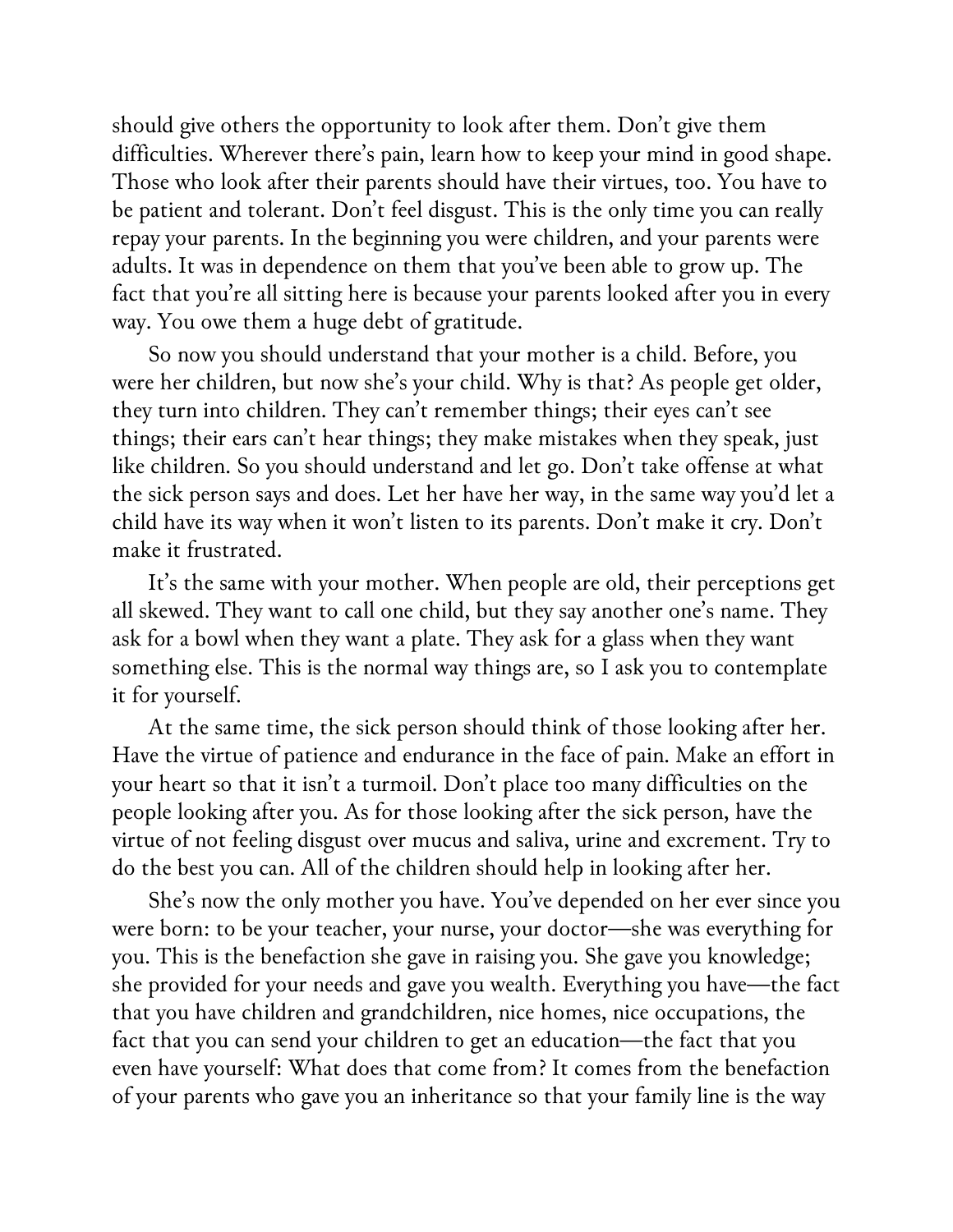it is.

The Buddha thus taught benefaction and gratitude. These two qualities complement each other. Benefaction is doing good for others. When we've received that goodness, received that help: Whoever has raised us, whoever has made it possible for us to live, whether it's a man or a woman, a relative or not, that person is our benefactor.

Gratitude is our response. When we've received help and support from benefactors, we appreciate that benefaction. That's gratitude. Whatever they need, whatever difficulty they're in, we should be willing to make sacrifices for them, to take on the duty of helping them. This is because benefaction and gratitude are two qualities that undergird the world so that your family doesn't scatter, so that it's at peace, so that it's as solid and stable as it is.

Today I've brought you some Dhamma as a gift in your time of illness. I don't have any other gift to give. There's no need to bring you any material gift, for you have plenty of material things in your house, and over time they just cause you difficulties. So I've brought you some Dhamma, something of substance that will never run out. Now that you've heard this Dhamma, you can pass it on to any number of other people, and it'll never run out. It'll never stop. It's the truth of the Dhamma, a truth that always stays as it is.

I'm happy that I've been able to give you this gift of Dhamma so that you'll have the strength of heart to contend with all the things you face.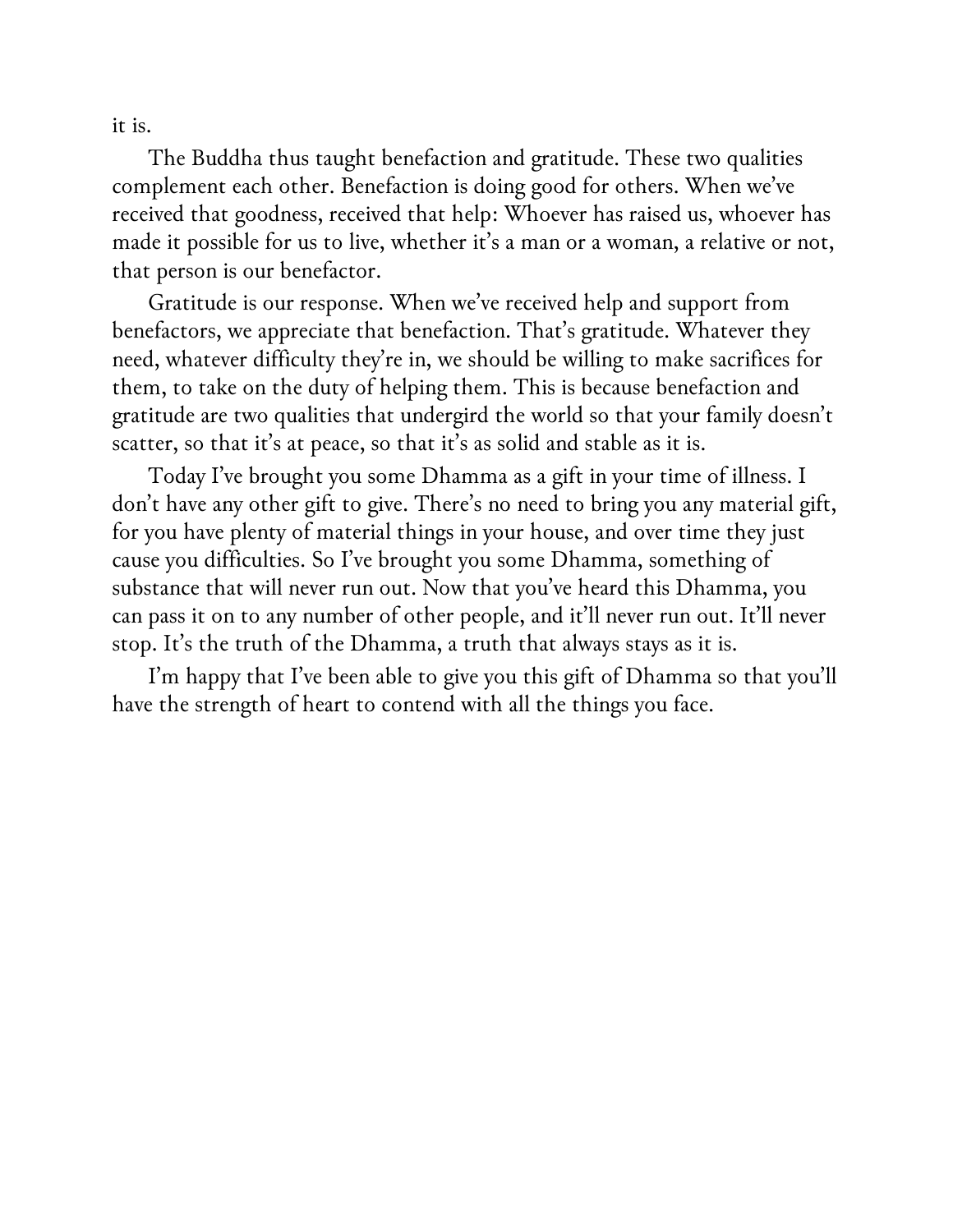## *Still, Flowing Water*

OKAY, EVERYONE, BE INTENT. PAY ATTENTION. Even though you're sitting near one another, don't let your mind focus on this person or that. It's as if you're sitting alone on a mountain or in a forest somewhere, all by yourself. You're sitting. What do you have sitting here right now? Just body and mind, that's all. Body and mind. Only these two things. What you have sitting here right now is the body and the mind. Everything sitting in this physical lump here is "body." "Mind" is what thinks, what receives and is aware of preoccupations in the present. Or you can call these two things *nāma* and *rūpa*. *Nāma* means anything that has no *rūpa,* or form. Any thinking about anything at all, or every kind of sensation, is called *nāma*—things like feelings, perceptions, thought-fabrications, and consciousness. "Feeling," for instance, means what's aware of pleasure or pain. It doesn't have any substance. These things are *nāma*. When the eye sees forms, those forms are called *rūpa*. The awareness of forms is called *nāma*. Together they're called *nāma-dhamma* and *rūpa-dhamma*—mental phenomena and physical phenomena—or simply body and mind.

Everything that comes out of these two things is a disturbance in many ways, in line with each particular phenomenon. So if you want peace, all you have to know is *rūpa* and *nāma*, or body and mind. That's enough. But the mind as it is right here is still untrained. It's dirty. Unclean. It's not the primal mind. We have to train it by making it still from time to time.

So today, while I'm giving you this advice, don't be irritated by it. You don't have to be irritated. You have to increase the knowledge in your mind.

Suppose that you're sitting in concentration. Concentration isn't just a matter of sitting. When you walk, you can also be in concentration. Some people think that concentration means sitting, but the truth of the matter is that standing, sitting, walking, and lying down are part of the practice, too. You can practice concentration at any time. Concentration literally means, "firm intent." At normalcy, without forgetting. For example, each of you has come from your home here to DiamondLight Cave Mountain. Each of you has come away from your home. But in reality, your mind is already in your home, your resting place. It goes with you everywhere. Wherever it has to end up, that's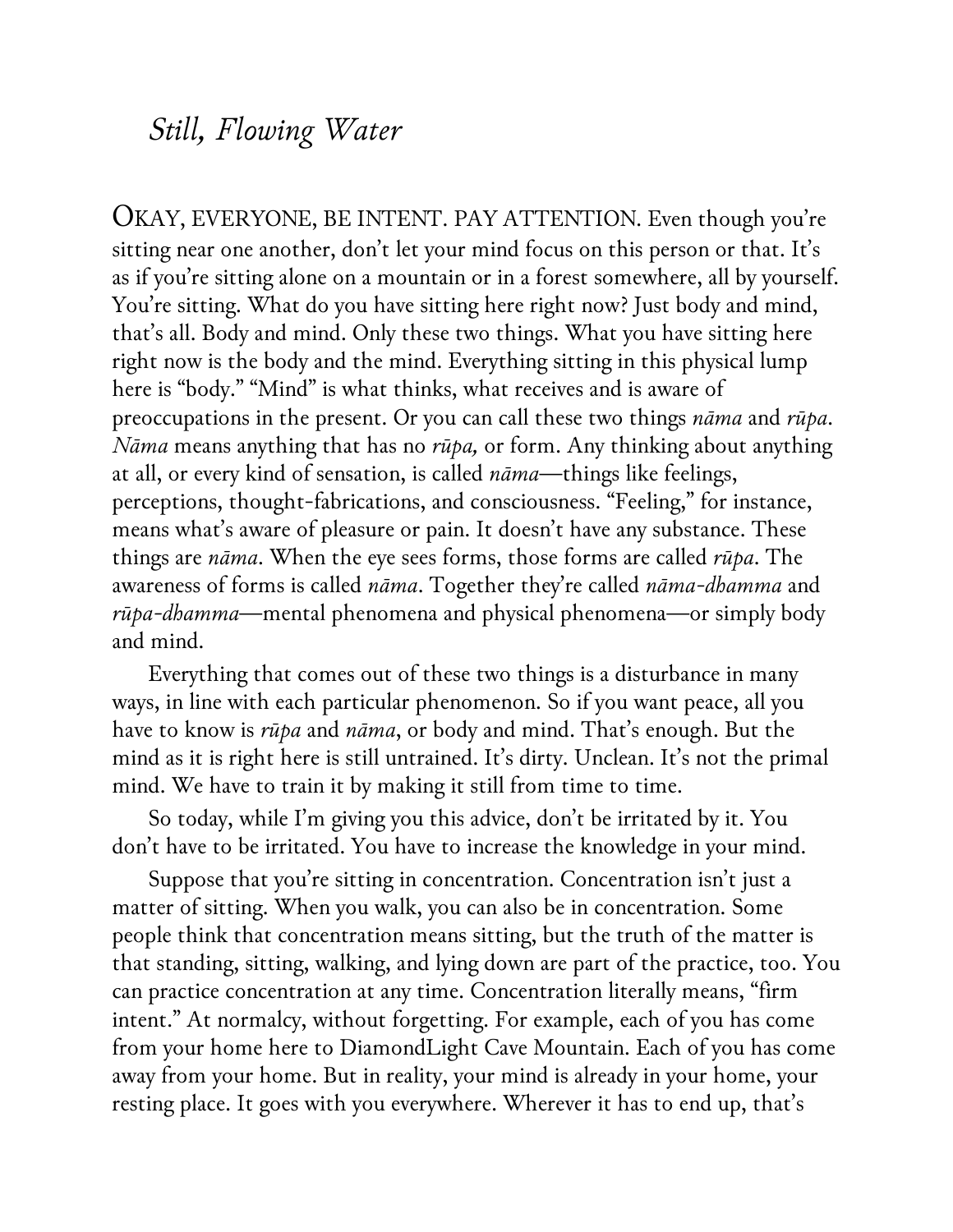your home.

Practicing concentration isn't a matter of imprisoning the mind. Some people think, "To practice concentration, I have to go look for some peace, to sit without any issues arising at all. I want to sit in total silence." But that's a dead person, not a living one. To practice concentration is to give rise to knowledge, to give rise to discernment.

Concentration is a firm intent, focused on a single preoccupation. What kind of object is a single preoccupation? The correct preoccupation. Ordinarily we sit to make the mind totally silent. Some people really suffer over this especially high school and university students. They come to me and say, "I try to sit in concentration, but my mind won't stay put. First it runs off one place, then it runs off somewhere else. I don't know how to make it stop and stay put." But this is not the sort of thing you can stop. When you say that it's running back and forth, it's not really running. There's simply a sensation that arises right here. It doesn't run back and forth. People complain, "It runs off and I pull it back again, pull it back here; then it walks off over there again and I pull it back…" So they just sit there pulling like this.

They think their mind's running around, but actually the only things that run are our impressions. For example, look at this hall here: "Wow," you say, "it's awfully big!" But the hall isn't what's big, just our impression of it, that's all. This hall isn't big. It's just the size it is. It's neither big nor small, but we run around after our thoughts and impressions of things.

Meditating to find peace: You have to understand what this word "peace" is. If you don't understand it, you won't be peaceful. For example, suppose that today you walked here from wherever and brought along a pen—one that you love, an expensive one that cost 500 or 1000 baht. And suppose that on your way here you happened to put the pen someplace—say, in your front pocket but later you took it out and put it in your back pocket. Now when you feel for it in your front pocket: It's not there! You panic. You panic because you don't see the truth of the matter. You get all upset. Standing, walking, coming and going, you can't stop worrying, thinking that your pen is lost. But actually it isn't lost. It's in your back pocket. It isn't lost. But because you think that it's lost, you suffer because of your wrong thinking. This wrong thinking is suffering. So you worry: "What a shame! What a shame! I've only had this pen for a few days and now it's lost."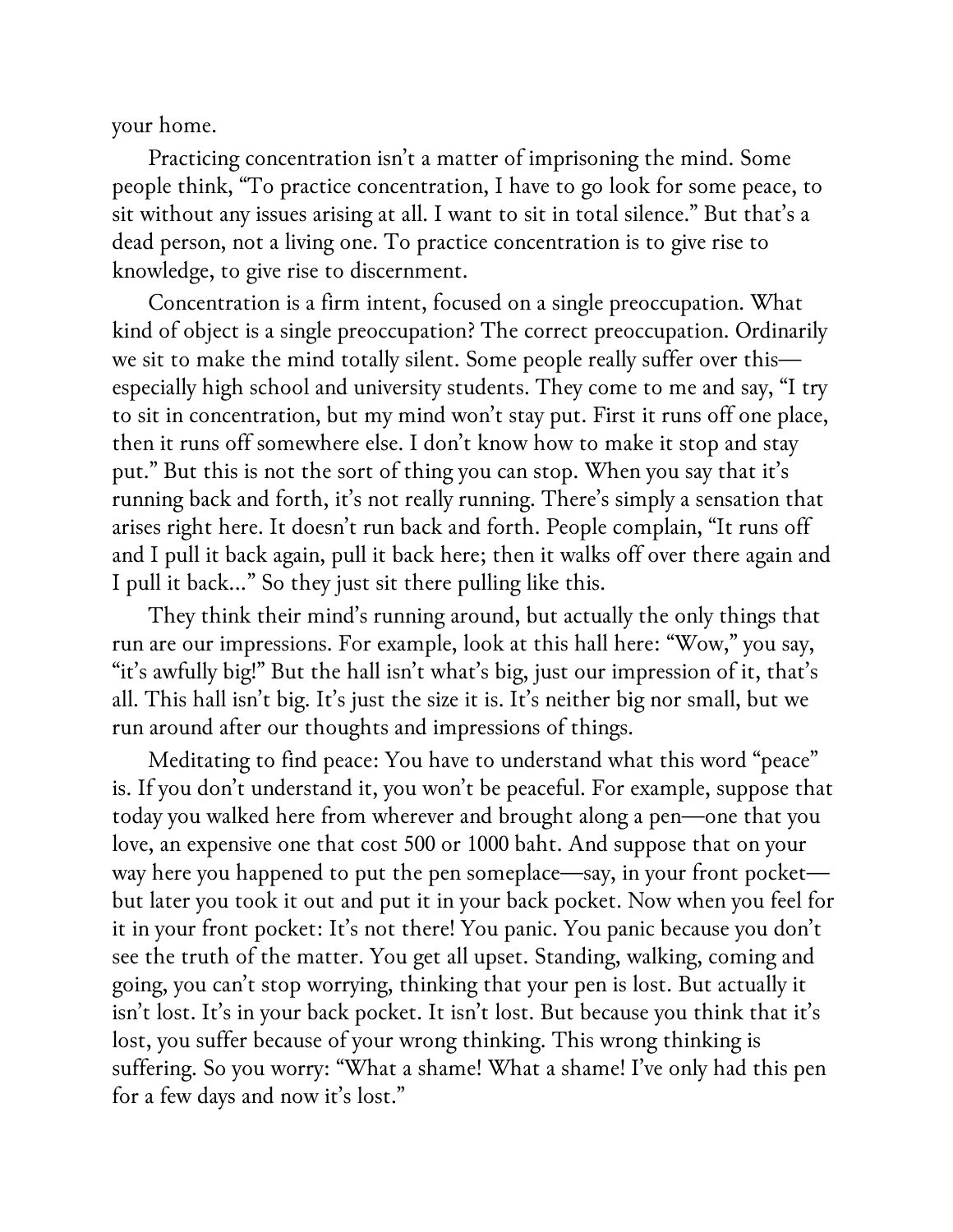But then you remember, "Oh, of course! When I went to bathe, I put the pen in my back pocket." As soon as you remember this, you feel better already, even without seeing your pen. See that? You're happy already; you've stopped worrying about your pen. You're sure about it now. As you walk along, you run your hand over your back pocket: "There it is." Your mind was lying to you. Your pen wasn't lost, but the mind lied to you that it was. You suffered because you didn't know. The mind was naturally worried. But now when you see the pen and you're sure about it, your worries calm down.

This sort of peace and calm comes from seeing the cause of the problem: *samudaya,* the cause of suffering. You were suffering, and the *samudaya* was the cause giving rise to that suffering. As soon as you're sure that the pen is in your back pocket, there's *nirodha,* the disbanding of suffering.

It's because of this sort of thing that the mind is always fooled, which is why the Buddha taught us that we have to contemplate to find peace. When we make the mind peaceful through concentration, it's simply the calming of the mind, not the calming of the defilements. It's not the calming of defilements at all. You're just sitting on top of your defilements to calm them, like a rock sitting on the grass. As soon as grass starts growing, you put a rock on top of it. The grass stops because the rock is sitting on top of it. In three, four, five days, six days, seven days you lift up the rock, and the grass starts growing again. That means that the grass didn't really die. It was just suppressed. The same with sitting in concentration: The mind is calmed, but the defilements aren't calmed. This is why concentration isn't for sure. To find real peace you have to contemplate. Concentration is one kind of peace, like the rock sitting on the grass. You can leave it there many days but when you pick it up, the grass starts growing again. That's only temporary peace. Temporary peace.

The peace of discernment is like never lifting up the rock, just leaving it there where it is. The grass can't possibly grow again. That's genuine peace, the calming of the defilements for sure. That's discernment.

We speak of discernment and concentration as separate things, but actually they're one and the same thing. Discernment is just the movement of concentration, that's all. They come from the same mind but they come out separately, with different characteristics, like this mango here. This mango is small, but then it grows larger, then it's ripe, and then it's rotten. It's all the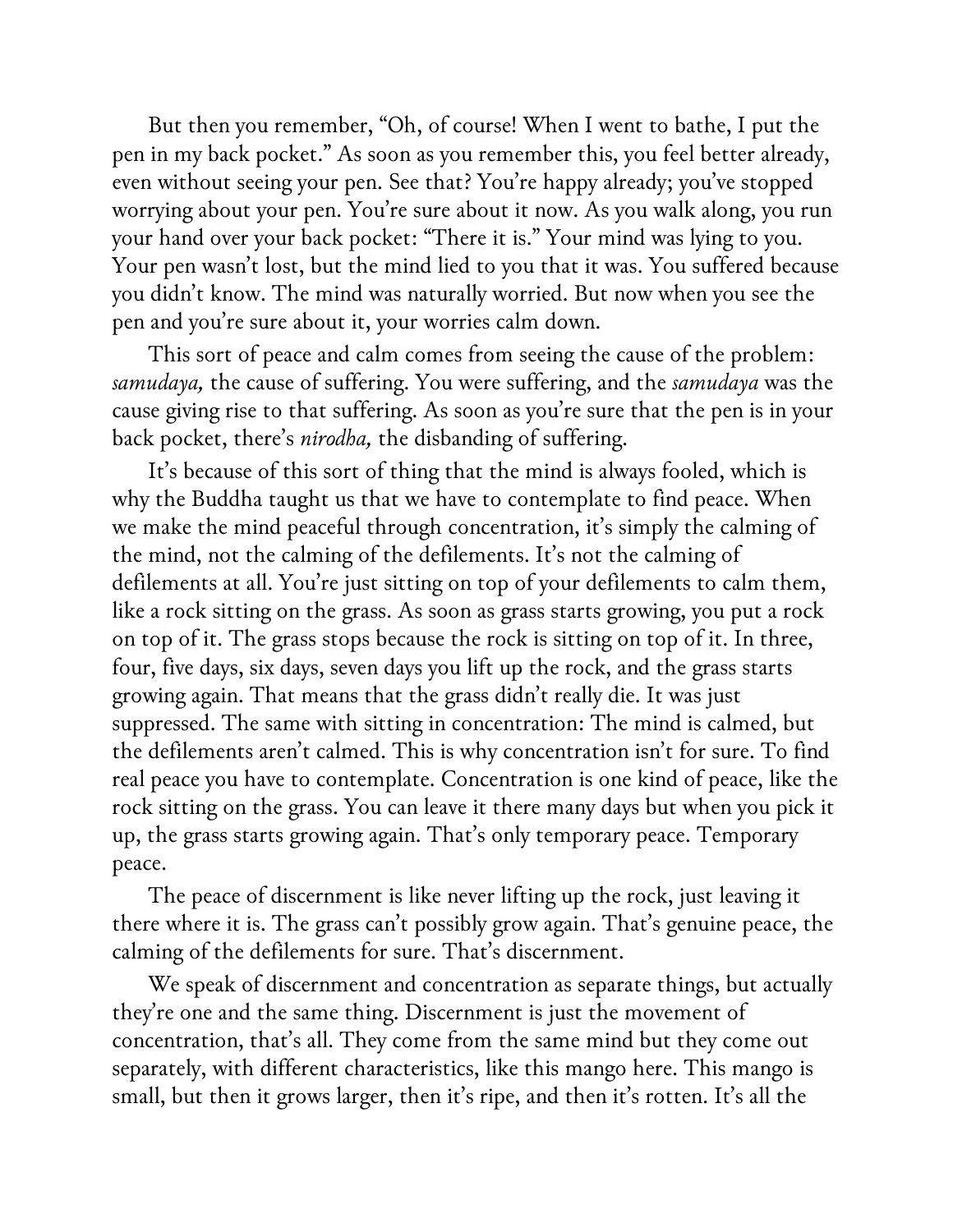same mango. They're not different ones. When it's small, it's this mango. When it's large, it's this mango. When it's ripe, it's this mango. Only its characteristics change. But it's still the same mango. So don't jump to the conclusion that you're already practicing the Dhamma correctly, that when you practice the Dhamma, one condition is called concentration, another condition is called discernment. Actually, virtue, concentration, and discernment are all the same thing, not different things, just like the one mango. When it's small, it's that same mango. When it's large, it's that same mango. When it's ripe, it's that same mango. It just simply changes its characteristics, and so we keeping running, running, running, running after them.

Actually, in practicing the Dhamma, whatever happens, you have to start from the mind. Begin with the mind. Do you know what your mind is? What is your mind like? Where is it? You're all speechless. Where the mind is, what it's like, nobody knows. *[Laughs]* You don't know anything about it at all. You don't know. All you know is that you want to go over here or over there, the mind feels happy or sad, but the mind itself you can't know. What is the mind? *The mind isn't "is" anything*. What would it "is"? We've come up with the supposition that whatever receives preoccupations—good preoccupations, bad preoccupations, whatever—we call "heart" or "mind." Like the owner of a house: Whoever receives the guests is the owner of the house. The guests can't receive the owner. The owner has to stay put at home. When guests come to see him, he has to receive them. So who receives preoccupations? Who lets go of preoccupations? Who knows anything? *[Laughs]* That's what we call "mind." But we don't understand it, so we talk, veering off course this way and that: "What is the mind? What is the heart?" We get things way too confused. Don't analyze it so much. What is it that receives preoccupations? Some preoccupations don't satisfy it, and so it doesn't like them. Some preoccupations it likes and some it doesn't. Who is that—who likes and doesn't like? Is there something there? Yes. What's it like? We don't know. Understand? That thing… That thing is what we call the "mind." Don't go looking far away.

Some people have to keep thinking: "What is the mind? What is the heart?"— all kinds of things, keeping at it, back and forth until they go crazy. They don't understand anything. You don't have to think that far. Simply ask yourself, "What do you have in yourself?" There are *rūpa* and *nāma;* or there's a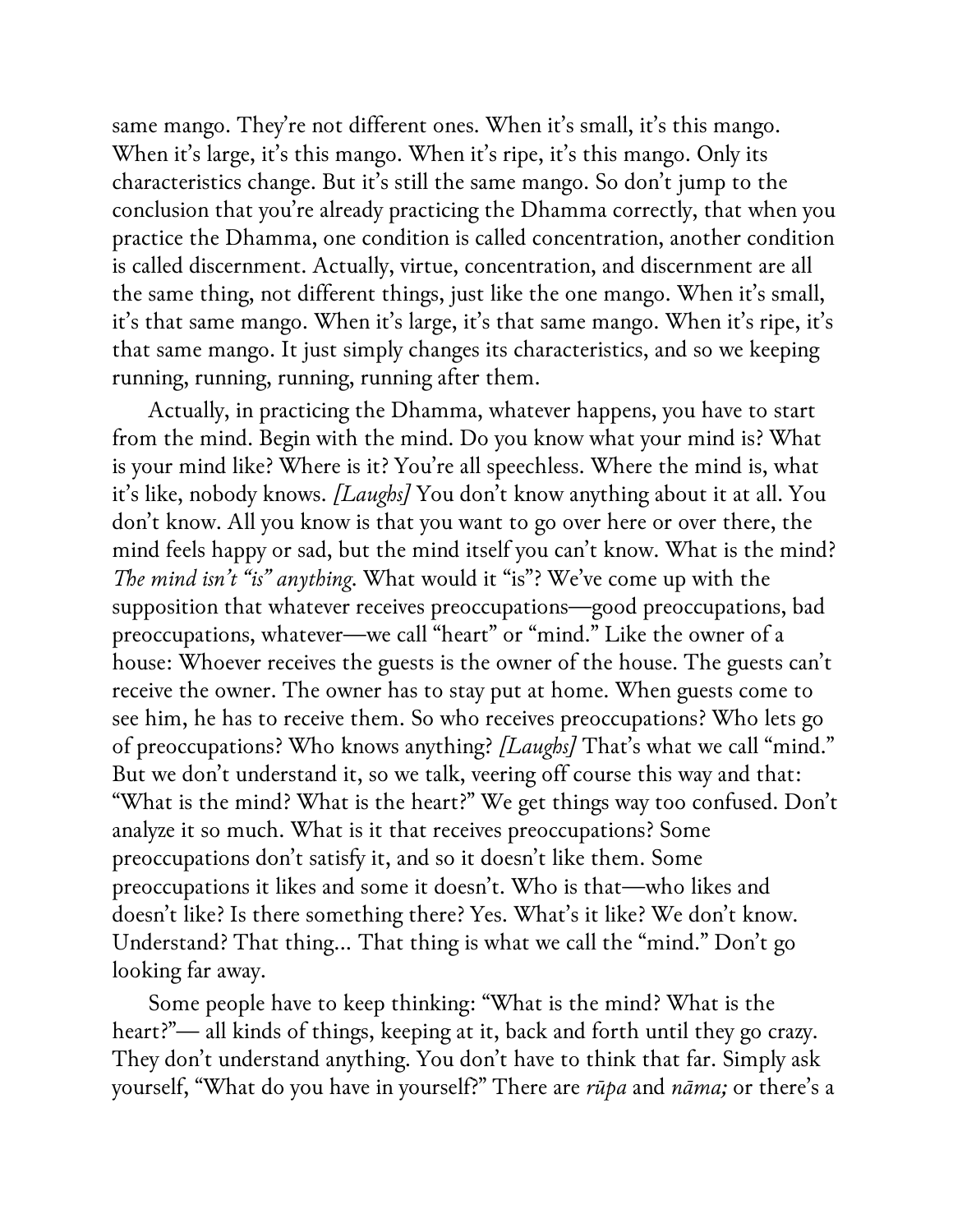body and there's a mind. That's enough.

Some people ask, "I've heard that the Buddha knew everything. Well, if he knew everything…" They practice the Dhamma and start arguing: "How many roots does a tree have?" The Buddha answers that it has taproots and rootlets. "But how many rootlets does it have?" That shows they're crazy, right? They want an answer about the rootlets: "How many rootlets are there? How many taproots are there?" Why do they ask? "Well, the Buddha knew everything, didn't he? He'd have to know, all the way to the rootlets." Who would be crazy enough to count them? Do you think the Buddha would be stupid like that? He'd say that there are rootlets and taproots, and that would be enough.

It's like cutting our way through the forest. If we felt we had to cut down every tree, all the big trees and all the small trees, we'd be getting out of hand. Would we have to uproot them all in order to get through the forest? We'd cut back just the ones needed to open our way. That's enough. Why would we have to level every tree?

However many rootlets this tree has doesn't matter. Just knowing that it has rootlets, and that it depends on big roots and little rootlets: That's enough, don't you think? It's enough. The Buddha said that it's enough. He doesn't want us to go counting the rootlets of trees. It'd be a waste of time. What purpose would counting them serve? The tree lives because of its roots: That's enough. But some people aren't satisfied. "That can't be the case. The Buddha knew everything." If you had to count all the rootlets, you'd go crazy, that's all. So don't understand things in that way.

In our practice, whether you call it concentration or *vipassanā* (insight) doesn't matter. Let's just call it practicing the Dhamma, that's enough. But you have to start this practice beginning with your own mind. What is the mind? The mind is what receives preoccupations. When it makes contact with this preoccupation, it's happy. When it makes contact with that preoccupation, it's sad. The thing that receives preoccupations leads us to happiness and suffering, right and wrong, but it isn't a thing. We suppose it to be a thing, but it's really only *nāma-dhamma*. Is goodness a thing? Is evil a thing? Is happiness a thing? Is suffering a thing? You can't see that they are. Are they round or square? How short? How long? Do you know? They're *nāma-dhamma*. They can't be compared to things—but we know that they're there. This is what's meant by *nāma*. Both *rūpa* and *nāma* go together; they depend on each other.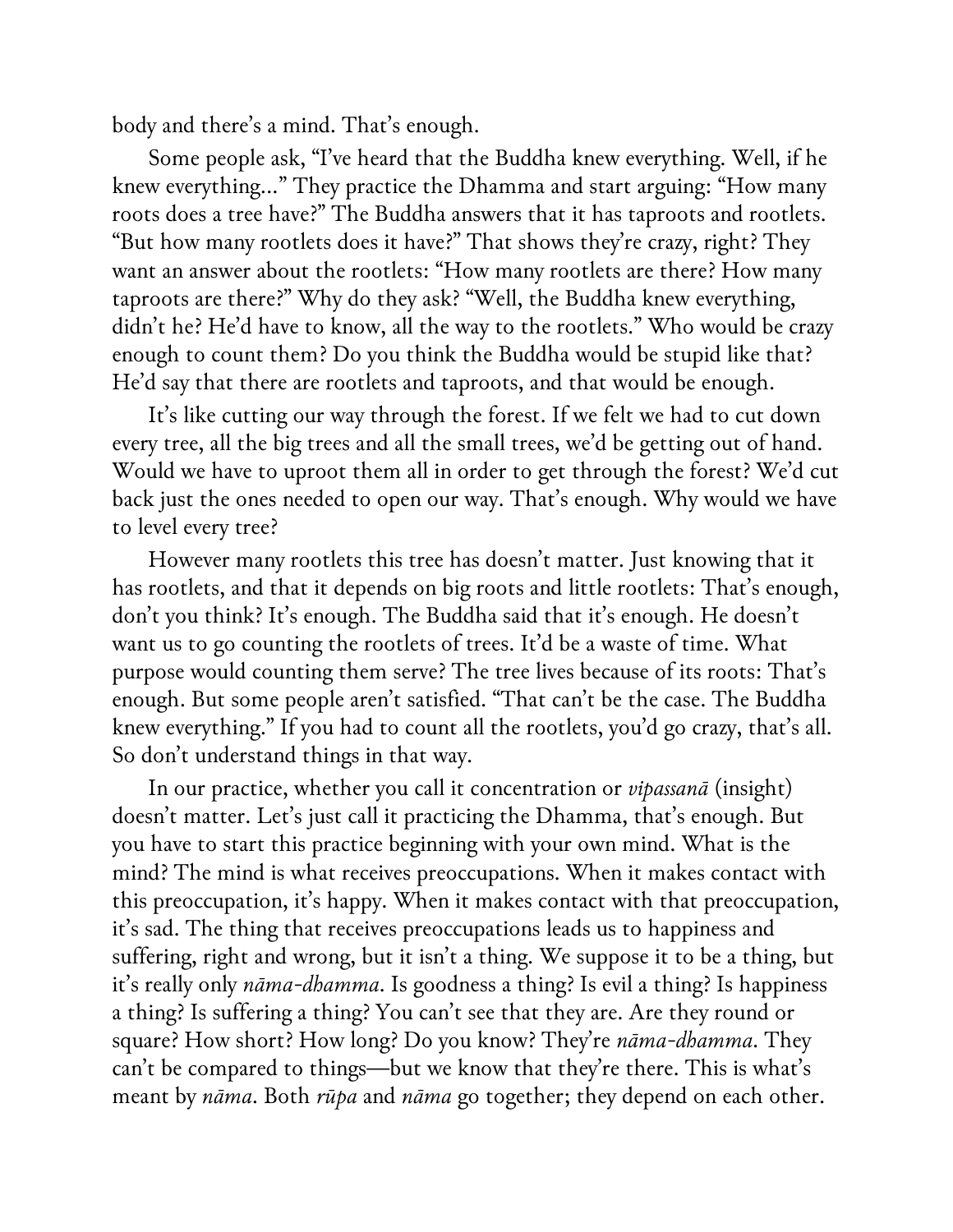So we're taught to use *nāma* to contemplate *rūpa;* use the heart to contemplate the body. Just these two things.

So we're told to begin the practice with the mind: calming the mind; making it aware. If the mind is aware, it'll be at peace. Some people don't go for awareness. They just want to have peace to the point where there's nothing, where they aren't aware of anything. But what could you do without this knower? What could you depend on? It's not short; it's not long; it's not wrong; it's not right. But people these days keep studying, looking to understand rightness and wrongness, goodness and evil, *but they don't know neither-rightness-nor-wrongness*. All they're looking to know is what's right and wrong: "I'm going to take only what's right. I won't take what's wrong. Why should I?" If you try to take only what's right, soon it'll go wrong. *It's right for the sake of wrong*. People keep searching for rightness and wrongness, but they don't try to find what's neither-rightness-nor-wrongness. They keep searching for merit, and all they know is merit and evil, so they study them, but they don't study further over there—where there's neither merit nor evil. They're ignorant of it. All they want are issues of long and short, but the issue of neither long nor short, they don't study. They study just the issues of good and bad: "I'm practicing to take what's good. I don't want bad." You want good and don't want bad, but when there's no bad, there's no good, either. What then?

This knife placed here: It has the edge of its blade, it has the back of its blade, it has its handle—all of its parts. When you lift it up, can you lift just the edge of the blade? Can you pick up just the back of the blade? Just the handle? The handle is the handle of the knife. The back of the blade is the back of the knife's blade. The edge of the blade is the edge of the knife's blade. When you pick up the knife, you also pick up its handle, the back of its blade, and the edge of its blade. Could it split off just the edge of its blade for you?

This is an example. You try to separate out just what's good, but what's bad comes along with it. You want just what's good and to throw away what's bad. You don't learn about what's neither good nor bad, even though it's right there. When that's the case, you won't come to the end of things. When you take what's good, what's bad comes along with it. They keep coming together. If you want pleasure, pain comes along with it. They're connected.

So when you practice the Dhamma to take just the good and not the bad, it's the Dhamma of children, Dhamma for children to toy around with. Sure, if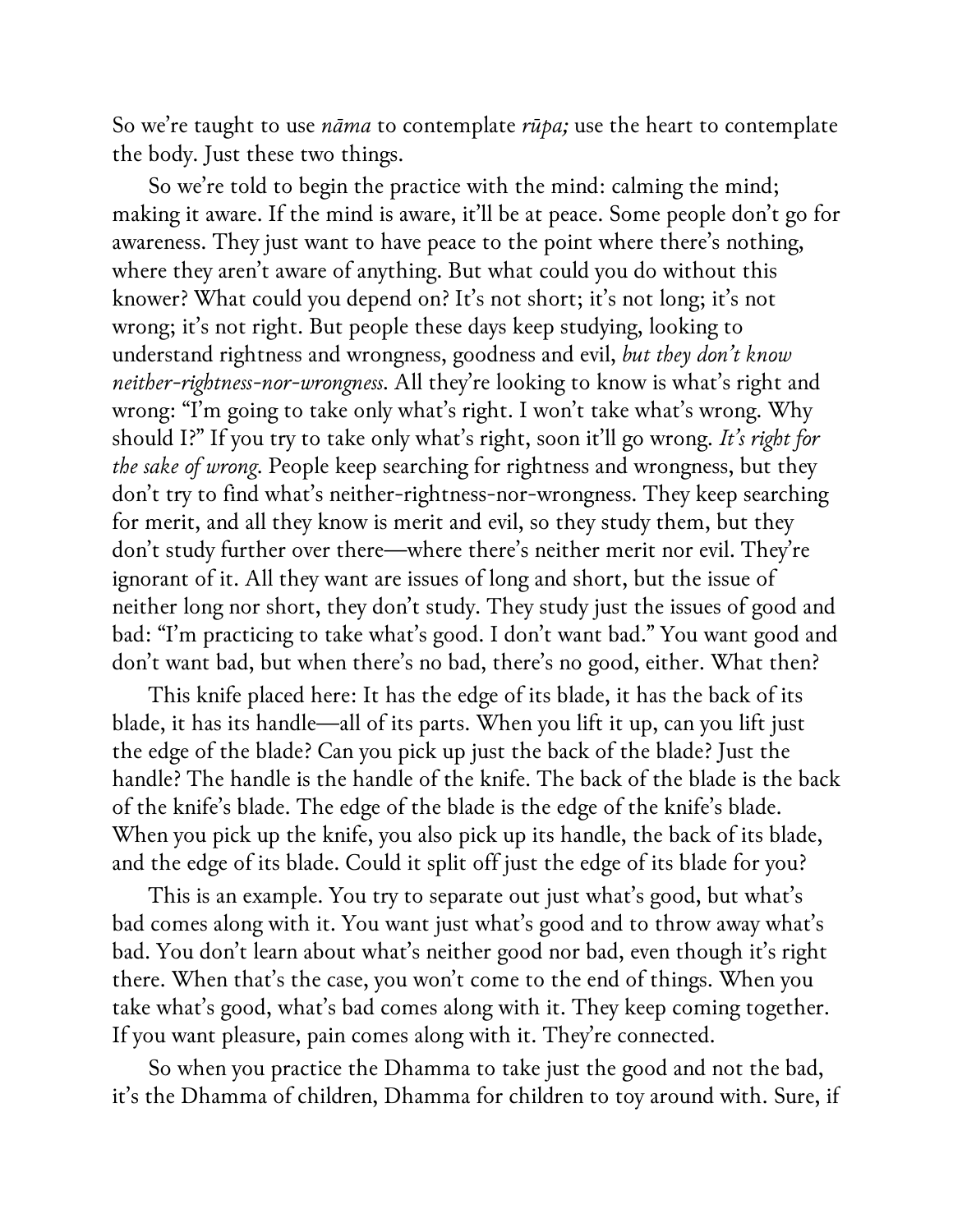you want, you can take just this much, but if you grab onto what's good, what's bad will follow. The end of this path gets all cluttered up.

To put it in simple terms: You have children. Now suppose you want to have them only when you love them, and not when you hate them. If that were the case, nobody would have any children. With these two things, if you take the love, hatred will come running in its wake.

So when you set your heart on practicing the Dhamma, use discernment. Use discernment, for these things come along with each other. Study what's good and what's bad, just to see what good is like, what bad is like. Study these things in as much detail as you can. Now, when you're familiar with good and bad, what will you take? "I'll take the good, but not the bad." See that? If you take the good, bad comes running in its wake. You don't study about how to know what's neither good nor bad. The issue that would bring things to an end, you don't study.

"I'm going to be like this," "I'm going to be like that"—but "I'm not going to be anything because there isn't any me": This we don't study. All we want to take is goodness. If we get goodness, goodness, goodness, we don't understand it. We get drunk with goodness. If things get too good, they're not good anymore. They go bad, and so we keep running back and forth like this. We don't get anywhere at all.

We come to a peaceful place to rest and recover, to make the mind peaceful, so as to become familiar with what receives preoccupations, to see what it is. That's why we're told to start with the mind, to start with the knower. Train this mind to be pure. How pure? You can't stop with just pure enough to be good. To be really pure, the mind has to be above and beyond both good and evil, and then pure above and beyond pure. Done. Only then are things over and done.

So when we practice sitting in concentration, it's just temporary peace. Temporary peace. When it's peaceful, issues arise. If there's an issue, there's what knows the issue. There's what investigates the case, interrogates, follows up, passes judgment. If the mind is simply blank, then nothing happens. Some people teach you to imprison the mind, to really imprison it, thinking that that sort of peace is the genuine practice for sure. Peaceful. But peace in the mind is not peaceful in that way. It's peace *apart* from pleasure and *apart* from pain. Before, I wanted just the pleasure and didn't want pain. But as I kept following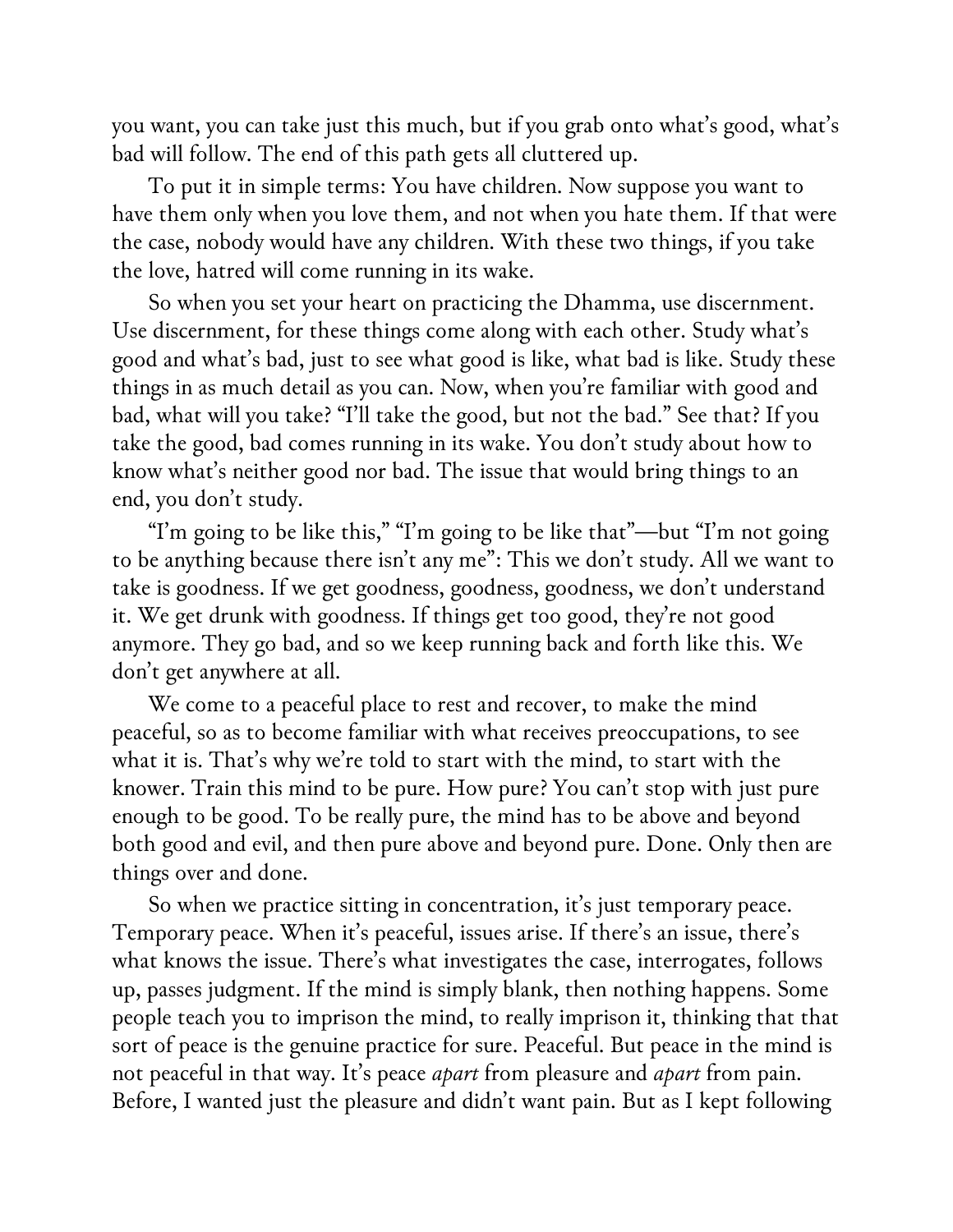along in that way, I came to realize, "Oh. Taking just the pleasure turns out to be uncomfortable, too, for these things come along with each other." Only when I was able to make it so that there was no pleasure and no pain in the heart: That's when it was really at peace.

This is a subject that people hardly ever study, hardly ever understand. They want what's right, but won't take what's wrong. And so they can't get to what has neither right nor wrong. They don't know why they'd study it. They study to know what's right and what's wrong just to take what's right and not what's wrong—so they keep following one another. It's like this knife: "I want to lift up just its blade, but the back of the blade will have to come along as well." Learn to think in this way. Wherever there are causes, things can arise again. They won't stop.

To train the mind in the right way, to make it bright, to develop discernment: Don't think you can do it by sitting and making it just still. That's the rock sitting on the grass. It's drunk. Some people get drunk on it. Actually, you can stand in concentration, sit in concentration, walk in concentration, and lie down in concentration. People jump to the conclusion that concentration is sitting. That's just a name for concentration, but really, if the mind has concentration, walking is concentration, sitting is concentration —concentration with the walking, concentration with the sitting, the standing, the lying down. That's the practice.

Some people complain, "I can't meditate. I get fed up. Whenever I sit down I think of this and that, I think of my house and my family. I can't do it. I've got too much bad *kamma*. I should let my bad *kamma* run out first and then come back and try meditating." Go ahead, just try it. Try waiting until your bad *kamma* runs out.

This is how we think. Why do we think like this? That's what we're studying. As soon as we sit, the mind goes way over there. We track it down and bring it back—and then it goes off again. This is how we study. But most of us skip class.

We don't want to study our lessons. We're like a student who skips class, who doesn't want to study his lessons. When the mind isn't peaceful, we don't want to sit. "I don't want that. It's irritating." But that's study. We're truant. We don't want to see the mind when it's happy; we don't want to see it when it's suffering. We don't want to see it change—*but then what will we ever know?*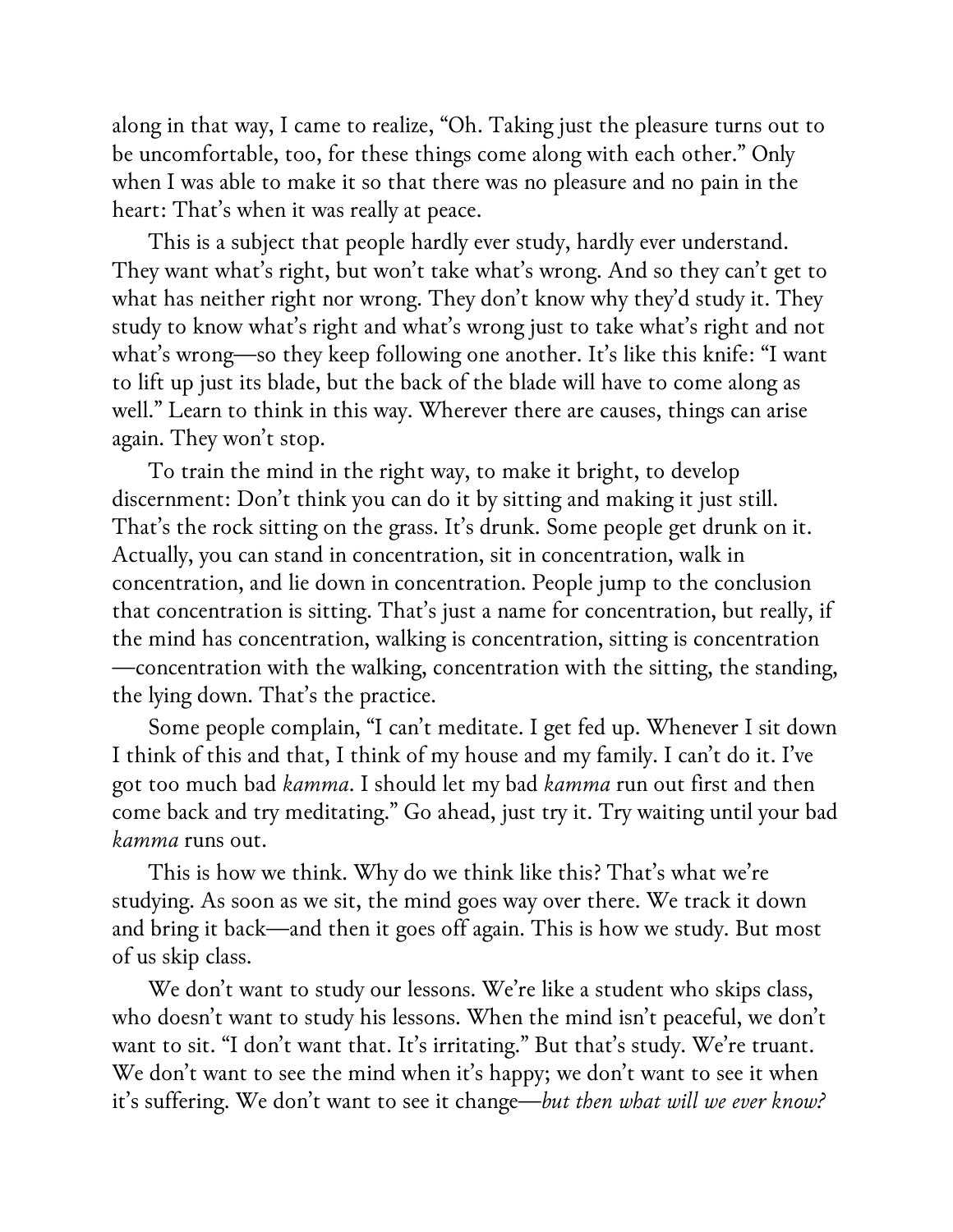*Will we ever know?* You have to stay with the changing like this. Get acquainted with this: "Oh, the mind is like this. One moment it thinks of that; the next moment it thinks of this. That's its ordinary nature." So know it. Know when it thinks. Know when its thoughts are good, when they're bad, when they're right and wrong. Know what it's like. When we know the affairs of the mind, then even if we're simply sitting, thinking about this or that, the mind is still in concentration. If we know what it's up to, we don't get irritated or distracted.

Let me give you an example. Suppose you have a pet monkey at home. My monastery has a pet monkey, too. When you're home and have a pet monkey, the monkey doesn't sit still. Now it grabs this; now it goes there—all kinds of things. That's how monkeys are. Now you come to my monastery. I have a monkey here too, and this monkey doesn't sit still either. Now it grabs this; now it goes there, but it doesn't irritate you, does it? Why? Because you've already had a pet monkey. You're familiar with monkeys. "My monkey at home is just like this monkey here. Staying at your monastery is just like staying at home. It's the same monkey." If you know just one monkey, then no matter how many provinces you go to, you see the same monkey, and it doesn't irritate you, right? That's someone who understands monkeys.

*If we understand monkeys then we won't become monkeys*. If you don't understand monkeys, then as soon as you see a monkey, you become a monkey yourself, right? When you see it taking this and grabbing that, "Oh!" You're irritated. You're upset at this monkey. That's someone who doesn't understand monkeys. Someone who understands monkeys sees the monkey at home and thinks, "It's the same monkey. The monkey at DiamondLight Cave Monastery is just like this." So why should they irritate you? You understand what monkeys are like, and that's enough. You can be at peace. At peace. If the monkey jumps in front of you and behind you, you can be at your ease. You're not irritated by the monkey. Why? Because you understand monkeys—so you don't become a monkey. If you don't understand monkeys, you get irritated. When you get irritated, you become a monkey—understand? This is how things grow calm.

We have to know preoccupations, observe preoccupations. Some we like; some we don't, but so what? That's their business. That's what they're like just like monkeys. All monkeys are the same monkey. We understand preoccupations, what their conditions are. Some we like; some we don't. That's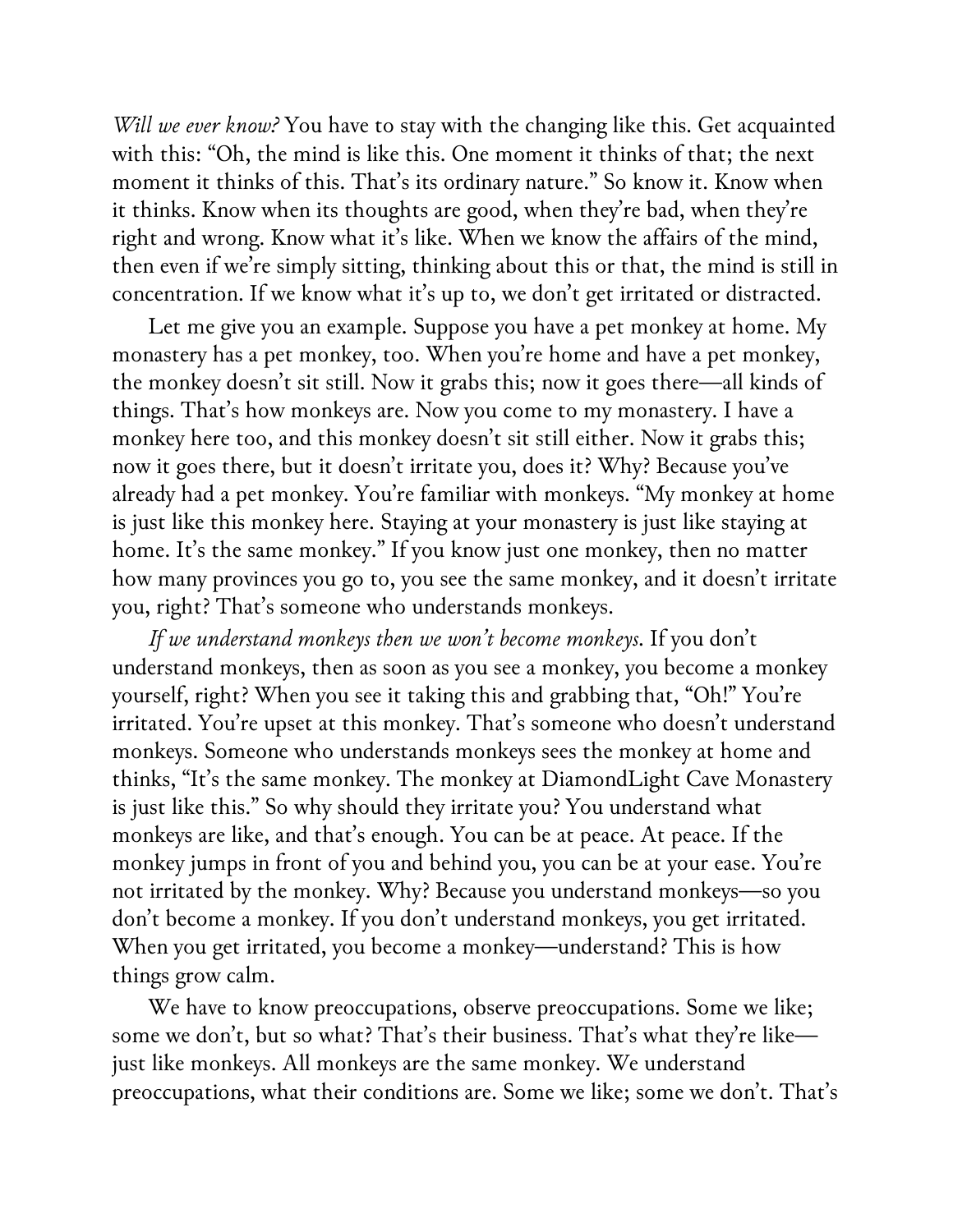what they're like. We have to get familiar with them. When you're familiar with them, let them go: "Oh. Preoccupations aren't for sure. They're all inconstant, stressful, and not-self." We keep looking at them in that way. If they're irritated, if they wiggle around, just watch them—and they're no big deal. Wherever you sit, when preoccupations pop up via the eye, ear, nose, tongue, body, or mind, you see, "Hmm. They're no big deal." It's like watching monkeys. This monkey is just like the monkey at home. It's no big deal. Then we can be at peace.

When preoccupations arise, get familiar with them. Why run after them? Preoccupations are not for sure. Now they're this way; now they're that way. Sometimes they go back to what they were before. They exist through change. *And all of us here exist through change*. As when you breathe: Sometimes the breath goes out; sometimes it comes back in. It changes like this. You live here through change. Try only breathing in, without breathing out: Can you do that? How many minutes would you last? Or try just breathing out without breathing in. If there were no change, could you survive? You couldn't survive at all. You need to have both the in-breath and the out-breath like this. When you walk to the monastery, if you just held your breath all the way from home, you'd be dead by now. You wouldn't have made it. So understand this.

The same with preoccupations: They have to be there. If they weren't there, you couldn't develop any discernment. If there were no wrong, there could be no right. You have to be right first before you can see what's wrong. Or you have to be wrong first before you can be right. That's the way things normally are. That's how you gain discernment. The more preoccupations you see, the better—especially if you're a high school or university student.

But here, if you don't like preoccupations, you don't want to deal with them, you don't want to watch them. That's called being a student who skips class, who doesn't want to learn or to listen to what the teacher is teaching. These preoccupations are teaching us. When we know preoccupations in this way, we're practicing Dhamma. We're at peace. We see that preoccupations are no big deal. That's what they're like. It's like seeing monkeys. The monkey at home doesn't irritate you. When you see the monkey here it doesn't irritate you —because you understand monkeys, right? You can be at ease.

It's the same with the practice of Dhamma. This is what the Dhamma is like. It's nothing very far away. It's right with you. The Dhamma isn't about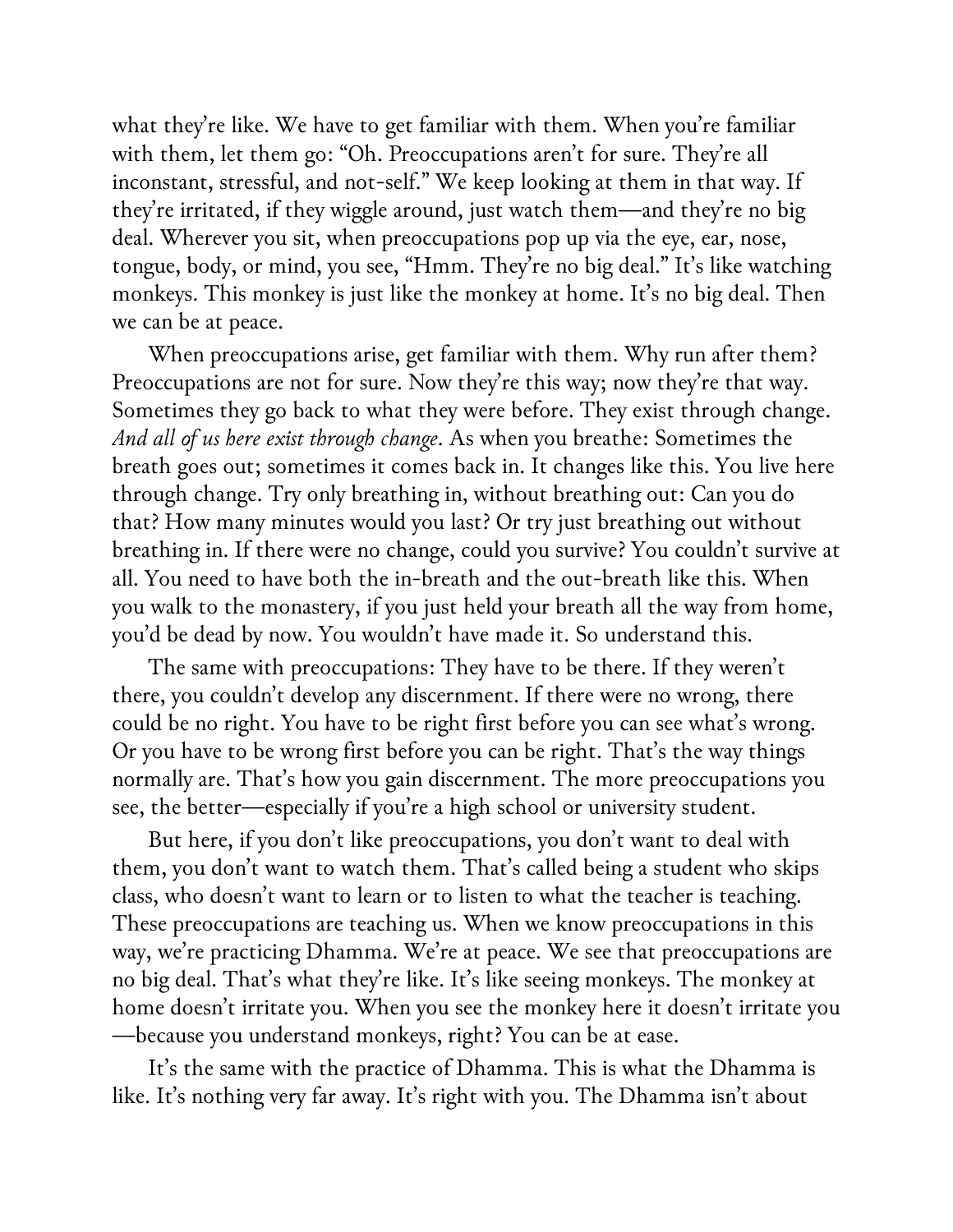divine beings or anything like that. It's simply about what you're doing, what you're doing right now. Your issues are all issues of the Dhamma. If you look at books, they have your issues written down in them, but you won't understand them. The issues of the Dhamma are all your issues. So contemplate yourself. Sometimes there's happiness, sometimes suffering, sometimes comfort, sometimes irritation; sometimes you love that person, sometimes you hate this person. This is Dhamma, right?

*To know this Dhamma, you have to read your preoccupations*. Only when you're familiar with them can you let them go, seeing that they're not for sure. That way you can be at ease. When something comes flashing up: "Hmm. This isn't for sure." Then your preoccupations change. Pain arises and something comes flashing up: "This isn't for sure." You can be at your ease, in the same way that you can be at ease when seeing the monkey in your home, and then the monkey at DiamondLight Cave Mountain, for they're the same monkey. You can be at your ease. You won't have any doubts. If you're familiar with preoccupations, you're familiar with the Dhamma. You can let go of preoccupations. You see that there's nothing for sure about preoccupations in any way at all. Have you ever been happy? Have you ever been sad? You don't have to answer, I can answer for you: "Yes." Are these things for sure? "No." This way you know the thing that's all one and the same—that they're not for sure.

This is the Buddha. The Buddha is the Dhamma. The Dhamma is what's not for sure. *Whoever sees that things aren't for sure, sees for sure that that's the way they are*. The way they are doesn't change. But why are they that way? That's what the Dhamma is like. And that's what the Buddha is like. The Buddha is the Dhamma. The Dhamma is the Buddha. Whoever sees the Dhamma, sees the Buddha; whoever sees the Buddha, sees the Dhamma. If you know inconstancy, not-for-sure-ness, you'll let things go of your own accord. You won't grasp onto them.

Suppose you get a glass. You say, "This is mine, and it isn't broken. Look after it well, okay? Don't break my glass, okay?" But can you prevent something breakable from breaking? If it doesn't break now, it'll break later on. If you don't break it, someone else will break it. If someone else doesn't break it, a chicken will break it! The Buddha says to accept this. When he uses this good glass, he penetrates all the way to seeing that this glass is already broken. *He sees*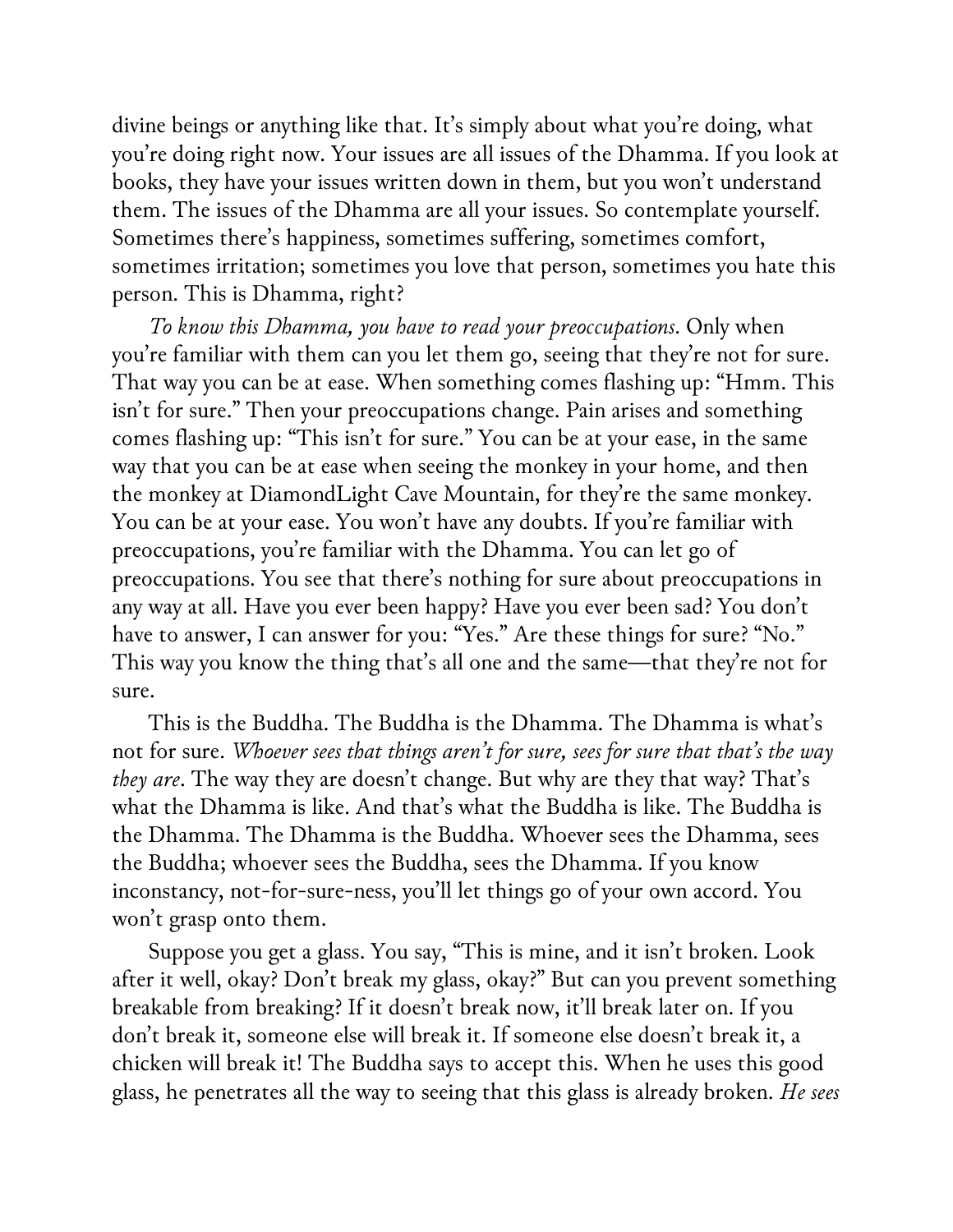*this glass that isn't broken, and has us know that it's already broken*. Whenever you pick up the glass, he has you say, "This glass is already broken." Drink from it and put it down: He tells you that it's already broken. Right? The Buddha's understanding was like this. He saw the broken glass in the unbroken one. *Why did he know that it was broken? Because it isn't broken*. That's how he knew it as broken. "Whenever its time is up, it'll break": He developed this attitude and kept on using the glass. One day it slipped out of his hand: "Smash!" No problem. Why no problem? "Because I saw it as broken before it broke." See?

But you say, "My glass is so expensive. Don't ever let it break." Later on the dog breaks it: "Hmm. What if I killed this dog?" If your child breaks it, you hate your child. You're that way with whatever breaks it—because you've dammed yourself up so that the water can't flow. You've made a dam without a spillway. You just dam things up without a spillway, so the only thing the dam can do is burst, right? When you make a dam, you have to make a spillway, too. When the water rises this far, it can flow off to the side. When it's full to the brim, it can flow out that way, right? You need a spillway. The Buddha saw inconstancy, and that's the way things are. He already saw that they're inconstant. When you see things this way, you can be at peace.

That, in short, is the practice of the Dhamma.

So I've learned to hold that whether standing, walking, sitting, or lying down, I keep on practicing, using mindfulness to watch over and protect the mind. That's concentration. Discernment is concentration; concentration is discernment. You can say that they're both the same thing. They differ only in their characteristics.

We see that when things are inconstant, they're stressful. If we really see inconstancy, which means that things aren't for sure, when we penetrate to see clearly that things aren't for sure, *then what we see is for sure*. Sure in what way? Sure that that's the way they are. They don't change into any other way. Understand? When you know just this much, you know the Buddha. You've bowed down to him. You've bowed down to his Dhamma. Take this principle and mull it over.

As long as you don't abandon the Buddha, you won't suffer. As soon as you abandon him, you'll suffer immediately. You'll suffer as soon as you abandon the principles of inconstancy, stress, and not-self. Understand things in this way.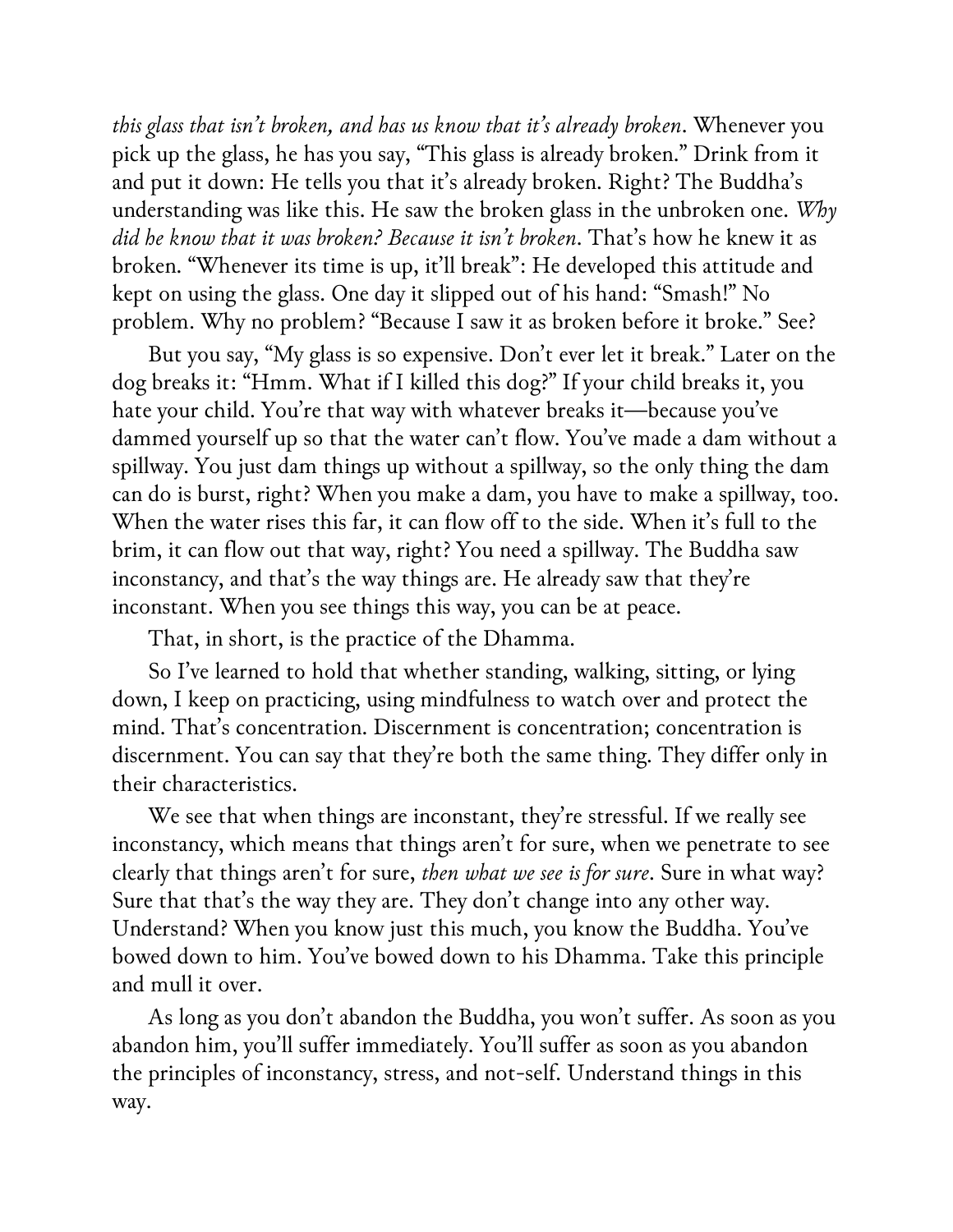If you can practice just this much, I feel that it's enough. Suffering won't arise, or if it does arise you can disband it easily. And that will be a cause for suffering not to arise in the future. That's where things finish, at the point where suffering doesn't arise. Why doesn't it arise? It's not there because we've put an end to the cause of suffering, or *samudaya*.

With the cause of suffering, things are ready to break. When they break, suffering arises right away, right? When you know that this is the cause that gives rise to suffering, you have to contemplate it—that it's not for sure. It's not for sure. It's the cause of suffering. When things break—pop!—destroy the cause that would give rise to suffering. All *dhammas* arise from causes. When they disband, it's because we've disbanded these causes.

If suffering arises because this glass breaks—you get angry, you suffer—tell yourself that this glass was already broken. The cause of suffering will disband. It'll no longer be there. As soon as the glass breaks, you've seen that it was broken already. The breaking happens after you saw it—*which means that it's not breaking*. There's no suffering. When there's no suffering, that's *nirodha* cessation, disbanding. Suffering disbands because you've disbanded the cause of suffering.

This is all there is. There's not much at all. This is all there is, so contemplate it. But don't stray away from the three basic things: body, speech, and mind. Keep working away right here. Contemplate on in. Everything is right here, starting with your own heart and mind. In simple terms, you should all have the five precepts as your foundation. You don't have to go study the Pali Canon. The five precepts are a matter of your body and mind, so watch your five precepts. Keep working at them always. Do this with care. At first you'll make mistakes. When you realize it, stop, come back, and start over again. Maybe you'll go astray and make another mistake. Call yourself back, each and every time, each and every time.

Your mindfulness will reach a higher frequency, like water poured from a kettle. If we tilt the kettle just a little to let the water flow out in drops—*glug … glug … glug*—there are breaks in the flow. If we tilt the kettle a little bit more, the water goes *glug-glug-glug*. If we tilt the kettle even further, the glugs disappear. The water turns into a steady stream. There are no more drops. Where did they go? They didn't go anywhere. They've turned into a steady stream of water. They're so frequent that they're beyond frequency. They meld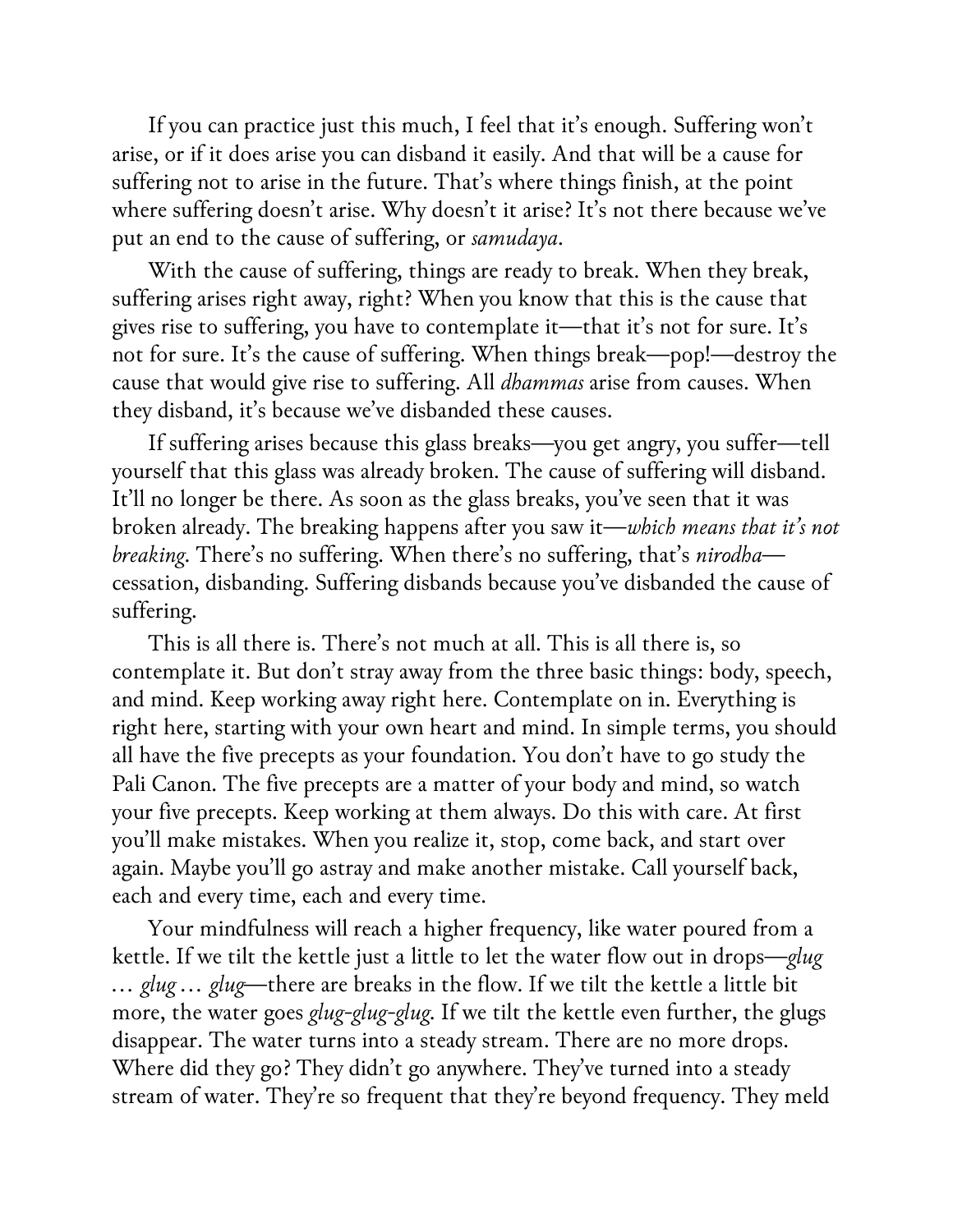into one another, right? That's how they're a stream of water.

The Dhamma is just like this, choosing analogies for you to listen to, because the Dhamma doesn't have anything. Does it have a color? Is it round? Does it have corners? Is it short? There's no way to get acquainted with it except through comparisons like this. If you understand this, you understand the Dhamma. That's the way it is.

Don't think that the Dhamma lies far away from you. It lies right with you; it's about you. Take a look. Now happy, now sad, now satisfied, now dissatisfied, now angry at this person, now hating that person: It's all Dhamma.

See yourself in this way. What's trying to give rise to suffering? When you've done something that causes suffering, turn around and undo it. Turn around and undo it. You haven't seen it clearly. When you see it clearly, there's no more suffering. The cause has been disbanded. Once you've killed the cause of suffering, there are no more conditions for it to arise, so suffering can't arise. If suffering is still arising, if you don't really know it; you have to endure it: That's not yet right on target with it. Look at it in really simple terms. That's how I look at it. See where you're still wrong. It's embarrassing to look at that. Whenever there's too much suffering, right there you're wrong. Whenever you're so happy that the mind starts swelling up—there: Wrong again! Whichever side it comes from doesn't matter. Bring everything together to the point that it's wrong. Keep exploring.

If you practice like this, you'll be mindful whether you're standing, walking, sitting, or lying down, coming or going, whatever you're doing. If you're always mindful and alert, if you're aware, you're sure to know right and wrong, happiness and sadness. You'll be familiar with everything. When you're familiar with these things, you'll know how to undo them so that there won't be any suffering. You won't let there be suffering.

So long as the mind feels pleasure and pain, it's drunk. Even while practicing the Dhamma, it's drunk, you know. People can get drunk eating rice —there's no need to drink alcohol. If you eat a lot of rice, you can get drunk drunk on rice. The same with the Dhamma: Don't get drunk on it. When people are drunk on the Dhamma, they don't stop. They keep on talking. If they see anybody coming, they want to grab him by the arm and give him a sermon on the Dhamma. That's a sign that they're drunk on Dhamma. They go after everybody: "I want to teach that person; I want to do this person a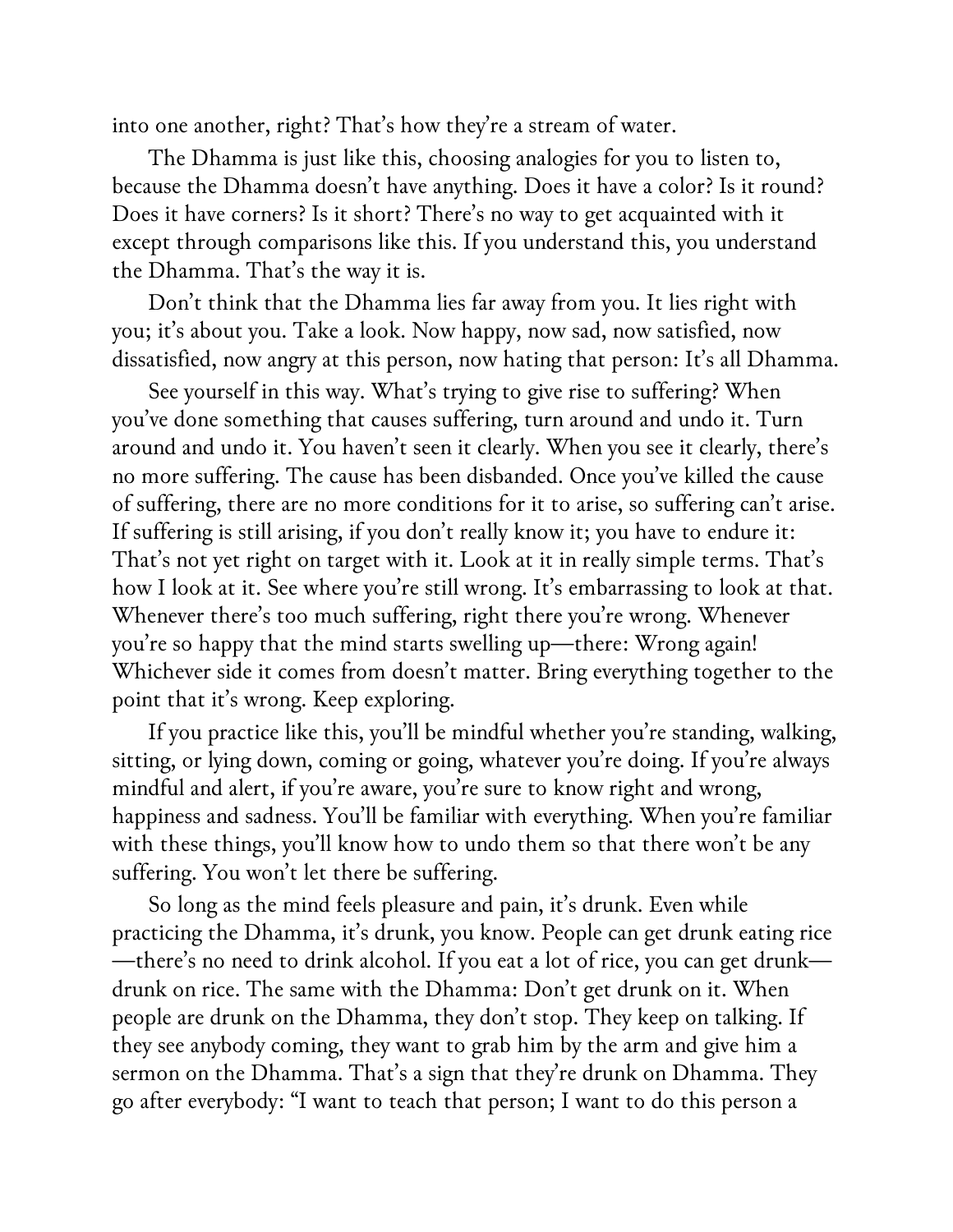favor by teaching him the Dhamma"—and so they do a favor to the entire country by teaching the Dhamma. That's a sign of drunkenness. Being drunk on the Dhamma is no different from being drunk on alcohol. They're really similar. Don't go there. You have to look carefully, again and again, for sometimes something is Dhamma, but it's drunk. That's not right.

When studying concentration, I have people study concentration like this. When it's time to sit in meditation, then sit enough so that you're good at it. That's not wrong. But you have to know that concentration isn't just sitting like this. You have to let the mind spread out to encounter different things. When you're aware of something, contemplate it. When you're aware of something, contemplate it. Contemplate to know what? Contemplate to see, "Oh. That's inconstant. Stressful. Not-self. Not for sure." Everything is not for sure, let me tell you. Not for sure.

"This is so beautiful, I really like it." That's not for sure.

"I don't like this at all." Tell it: "This, too, is not for sure." Right? Absolutely. No mistake. But that's not how you go about it. "That's what I want. It's right for sure." You've gone off the track already. Don't. However much you like something doesn't matter. You have to adjust the mind. Tell it: "It's not for sure."

When we eat some kinds of food, we think, "Wow. That's awfully delicious. I really like that." There will be that feeling in the heart, but you have to make a protest: "It's not for sure." Do you want to test how it's not for sure? Take your favorite food, something you like for sure every time, and eat it every day. Every, every, every single day, okay? Eventually you'll complain, "This doesn't taste so good anymore." It's not for sure. You'll think, "Actually I prefer that kind of food." Then eat *that* every day. It's not for sure either! Everything has to go from one thing to the next, just like breathing in and out. We have to breathe in and breathe out. We exist through change. Everything exists through change like this.

These things are found right with us, nowhere else. If we no longer have any doubts, then we can sit in comfort, stand in comfort. Concentration isn't just sitting. Some people sit until they fall into a stupor. They might as well be dead. You can't tell whether they're going north or south. Don't hold onto it that far. If you feel fairly sleepy, then walk. Change your posture. Use your discernment. If you're totally sleepy, then lie down. As soon as you wake up, get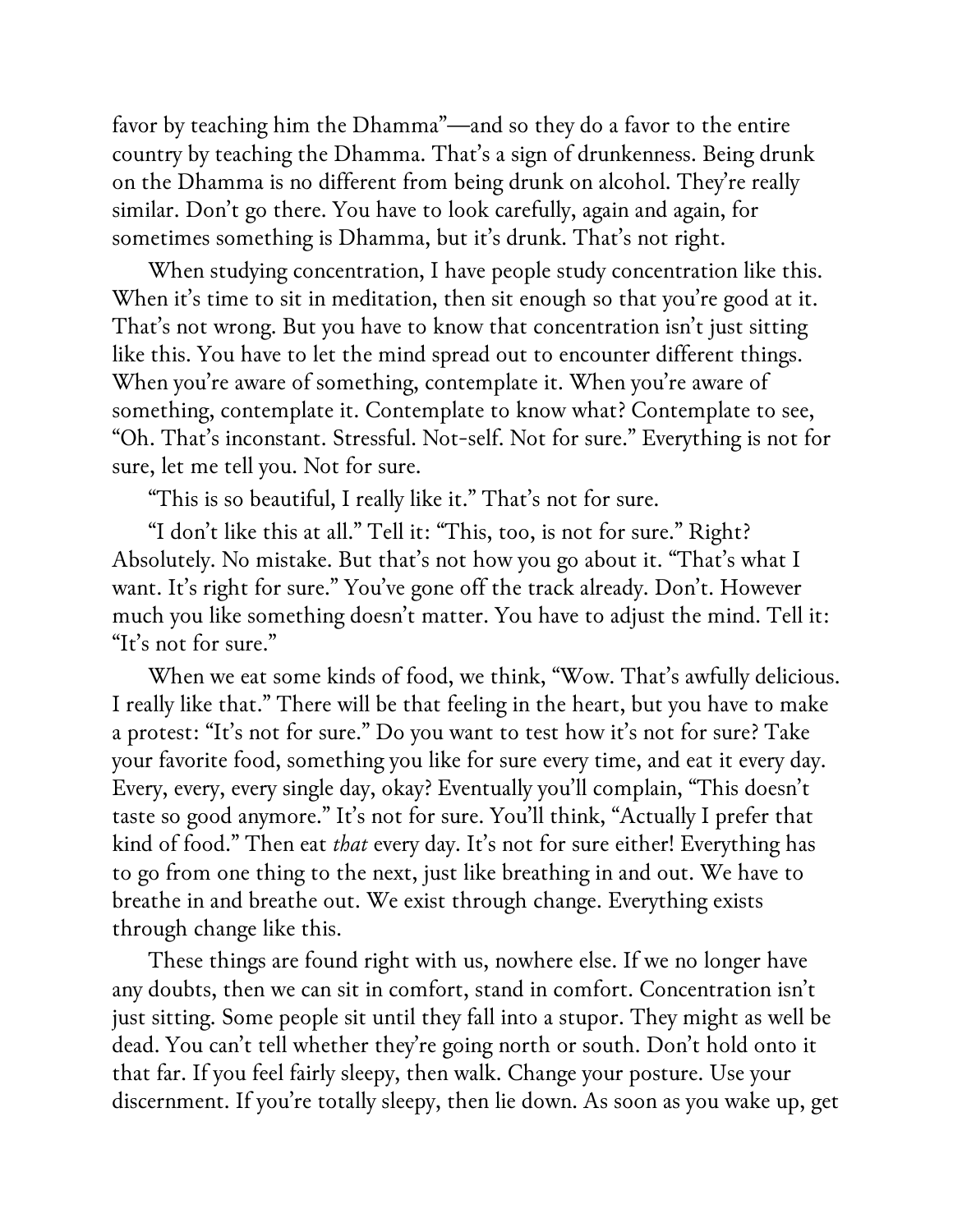right up and continue your efforts. Don't let yourself get drunk. If you're a meditator, you have to practice like this. Have reasons for what you do. Know. Know all around. Discernment means knowing all around. You can't *not* know all around. You can't just know one side of things. You have to know all around, in a full circle like this. That's knowing all around. Whatever side things come from, whatever stance they take, you're ready to take them on and fight them off.

When you live in this way, what will you do? What will happen to you? When you live in this way, you contemplate. Whatever your thought fabrications are like, you're ready for them. Whenever they come—whether you're standing, walking, sitting, or lying down—you're ready to take them on. That's how it feels. Whenever fabrications move, you take them on. You have to take a stance like this—and you won't have to cry, you know. You'll be at peace. Don't settle for pleasure, okay? Don't settle for pleasure, for soon it'll disappear. Go for peace, with no need for pleasure, no need for pain. That's what it means to be at peace. Go all the way. Take on issues that are heavier and heavier in this way so as to know them through and through.

Start knowing from your own mind and body. See them as inconstant. They're not for sure, neither body nor mind. The same goes for everything. It's not for sure. Keep this in mind when you think food is so delicious. You have to tell yourself: "It's not for sure!" *You have to punch your likes first. Don't let them punch you first*. You have to punch them right away, right? You have to punch them first. Whatever the mind likes, tell it, "It's not for sure." Punch it first. But usually you just let these things punch you every time, every time. If you don't like something: "I don't like this. I don't like seeing this suffer"—it's punched you. If you like something: "I like this"—it's punched you every time. You don't punch it at all. You have to understand in this way. Whenever you like anything, say in your heart, "This isn't for sure." Whenever you don't like something, tell yourself, "Hmm. This isn't for sure." Keep at this every day, and you'll see the Dhamma for sure. That's how it has to be.

Practice in all postures: standing, walking, sitting, lying down. You can feel anger in any action, right? Walking you can feel anger, sitting you can feel anger, lying down you can feel anger. You can feel desire with every moment. Sometimes you feel desire while lying down, desire while running, desire while sitting. This is why you have to practice in all four postures— standing,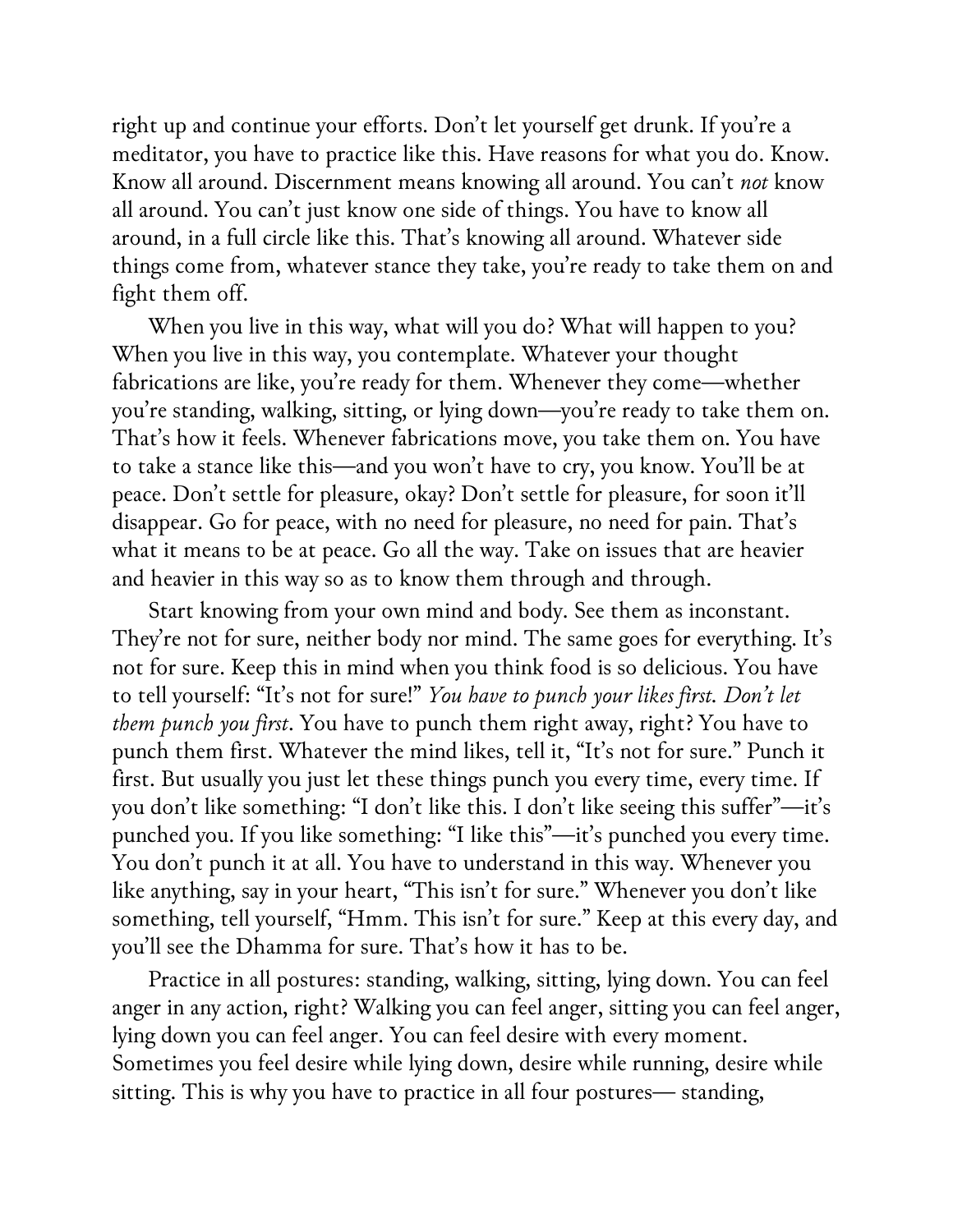walking, sitting, lying down—consistently, without any front or back. Put it in those terms, as when they say that someone is speaking without any front or back. Keep at it like this. Only then can you know all around.

When you sit to get the mind to settle down and be peaceful: "Oops." That issue comes running in. Tell yourself: "Not for sure." Before it's finished, another one comes running in. And then another one. You start itching all over, and then you're gone. What you have to do is that, when they come running in like this, you tell yourself, "It's not for sure." Whatever comes in doesn't matter. When it comes, "Oh. This is not for sure." You have to keep punching them like this, hitting them first like this.

This is called knowing their weak point. This is important. If you know that all things aren't for sure, then all the thinking in your heart will gradually unravel, gradually unravel, *for you've seen that that's what's sure about it*. With some things, you'll feel really disgusted, but whatever, see that they're not for sure. You've experienced them before—many, many times before. "Hmm. Whatever, it's no big deal." On a later day you contemplate it: "No big deal." That's all there is to it. This thing is no big deal. That thing is no big deal. You can meditate on a single phrase: "No big deal." Whatever arises, you go, "No big deal." Admonish yourself just that much, and it should be enough.

And what else would you look for? Where exactly would you look for the Dhamma? "Oh. I have to look for the Dhamma in books." People go looking in books for the Dhamma who knows where, but it arises right here. If you look for it over there, will you see it? Look for it here. If there's suffering today, look at it to see why there's suffering, and you'll see it right here. "It's because my glass is broken: That's why I'm suffering." Look right here, and you'll see: "Oh." Or, "I'm suffering today because my wife said something I couldn't stand." The cause is right here. "Oh. That's not for sure." Kill it. With everything, keep setting fire to it like that. Keep walking ahead of it. So far you've been walking behind it. These things lie with you. They're nowhere else. If you can sense things in this way, you'll be at peace. At peace. Wherever you go, your mind will be at peace.

But to say it's at peace is not quite right.

Have you ever seen flowing water? Flowing water: Have you ever seen it? Have you ever seen still water? If your mind is peaceful, it's kind of like still, flowing water. Have you ever seen still, flowing water? *[Laughs]* There! You've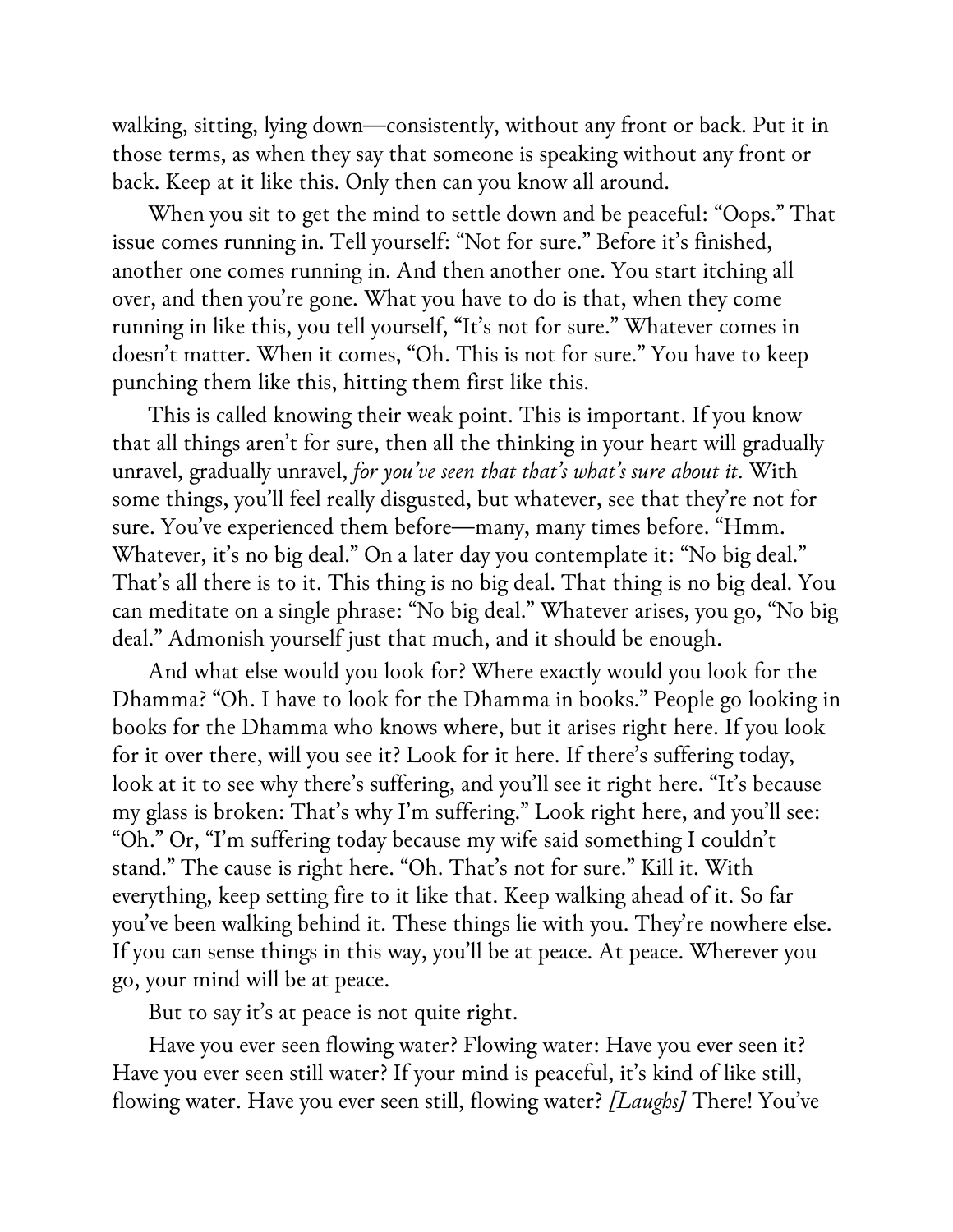only seen still water and flowing water. You've never seen still, flowing water. Right there, right where your thinking can't take you: where the mind is still but can develop discernment. When you look at your mind, it'll be kind of like flowing water, and yet it's still. It looks like it's still, it looks like it's flowing, so it's called still, flowing water. That's what it's like. That's where discernment can arise.

So give it a try.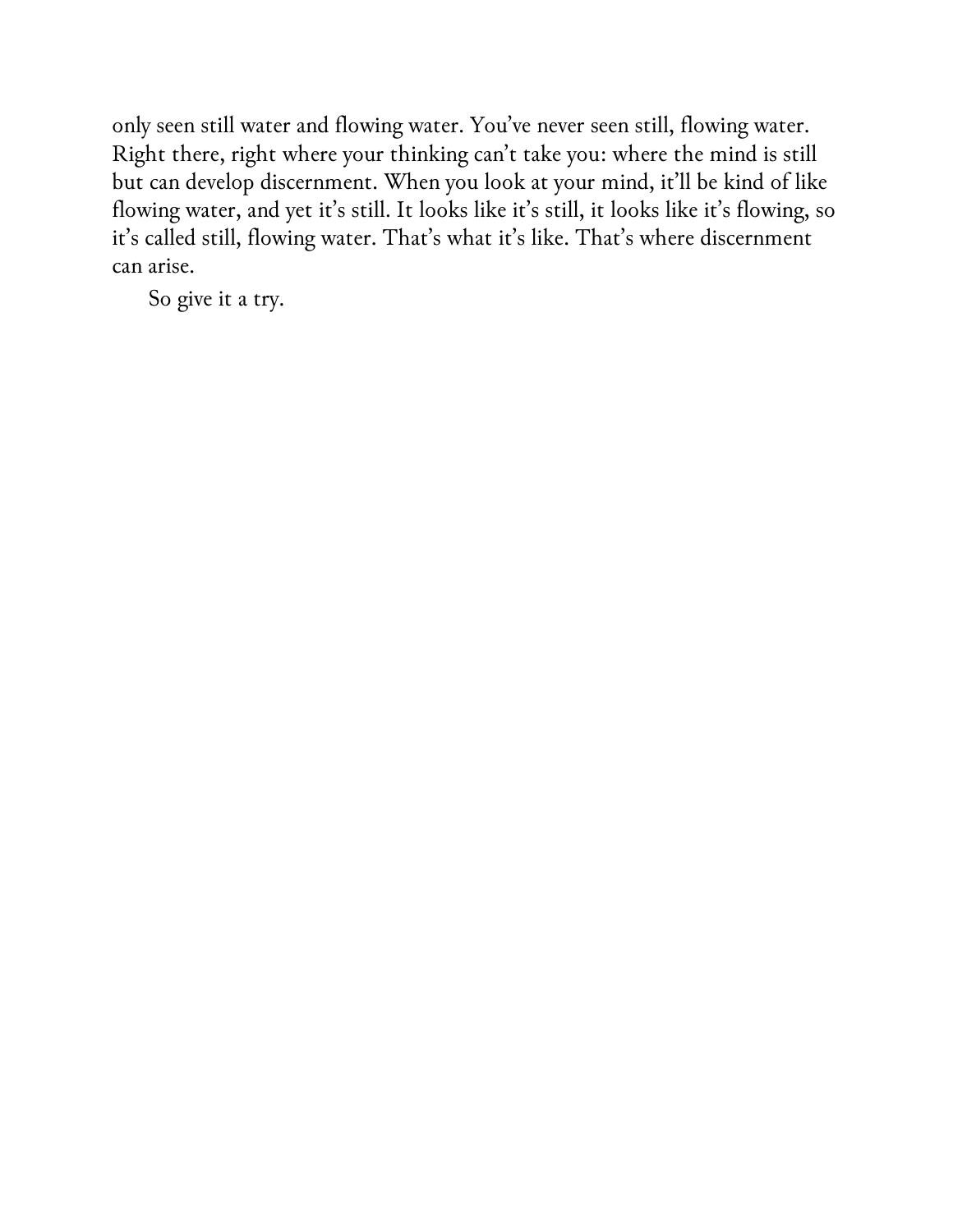# *Suppositions & Release*

ALL THE THINGS IN THE WORLD are suppositions that we've supposed into being. Once we've supposed them, we fall for our own supposings, so nobody lets them go. They turn into views and pride, into attachment. This attachment is something that never ends. It's an affair of *saṁsāra* that flows without respite, with no way of coming to closure. But if we really know our suppositions, we'll know release. If we really know release, we'll know our suppositions. That's when you know the Dhamma that can come to closure.

Take people, for instance. When we start out, we're born without names. The fact that we have names comes from their being supposed into being. I've thought about this and seen that if you don't really know suppositions, they can cause a lot of harm. Actually, suppositions are simply things for us to use. If we understand what they're for, that's enough. Know that if we didn't have suppositions, there'd be nothing we could say to one another, no language to use with one another.

When I went abroad, I saw Westerners sitting in meditation in row after row. When they got up after sitting, men and women together, sometimes they'd go and touch one another on the head, one person after another! When I saw this I thought, "Hmm, if we set up a supposition anywhere and cling to it, it gives rise to defilements right there." If we're willing to let go of our suppositions, we can be at peace.

Like the generals and colonels, men of rank and position, who come to see me. When they come they say, "Oh, please touch my head": That shows that they're willing, so there's nothing wrong with it. You can rub their heads and they're even glad you did it. But if you tried rubbing their heads in the middle of the street—if you don't think there'd be trouble, just try it and see! This is because of clinging. So I've seen that letting go is really comfortable. When they agree to having their heads touched, they've supposed that there's nothing wrong with it. And there is nothing wrong with it, just like rubbing a head of cabbage or a head of lettuce. But if you rubbed their heads in the middle of the road—no way! For sure.

It's all a matter of willingness—accepting, giving up, letting go. When you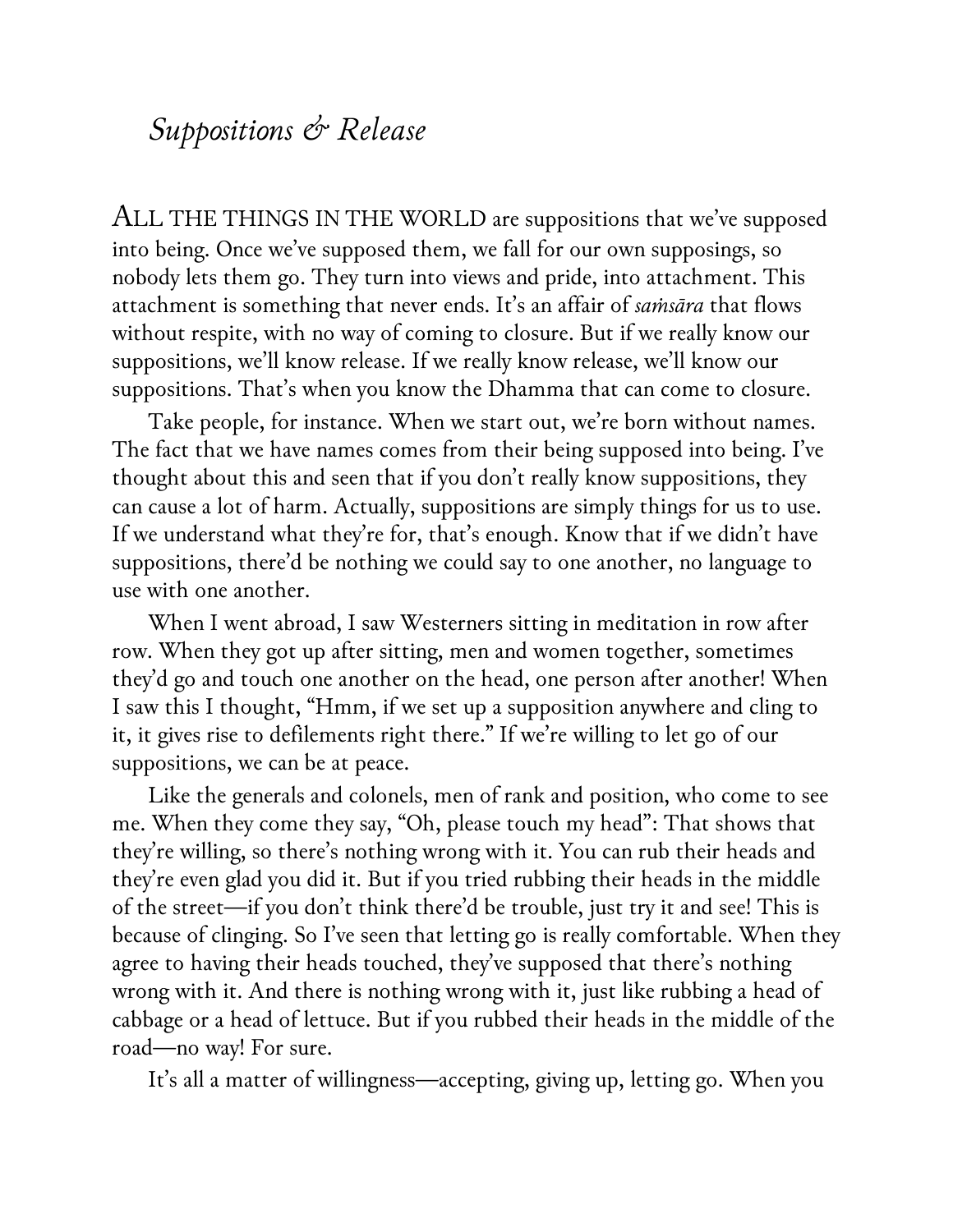can do this, things are light. Wherever you're clinging, there's becoming right there, birth right there, poison and danger right there. The Buddha taught about suppositions and he taught to undo suppositions in the right way, to turn them into release. Don't cling to them.

The things that arise in the world are all suppositions. That's how they come into being. When they've arisen and been supposed, we shouldn't fall for them, for that leads to suffering. The affairs of supposition and convention are extremely important. Whoever can let them go is free from suffering.

But they're an activity of this world of ours. Take Boonmaa, for instance. He's the District Commissioner. His old friend, Saengchai, isn't a district commissioner, but they've been friends from way back. Now that Boonmaa has been appointed district commissioner, there's a supposition right there, but you have to know how to use it in an appropriate way, because we still live in the world. If Saengchai goes to the district offices and pats Boonmaa on the head, it's not right. Even if Saengchai thinks about all the old times when they worked together as traveling tailors and about that time they almost died, it's still not right for him to go playing around with Boonmaa's head in front of other people. You have to show a little respect and act in line with our social suppositions. Only then can we live together in peace. No matter how long you've been friends, he's now the district commissioner. You have to show him some deference.

When he leaves the district offices and goes home, that's when you can pat him on the head. It's still the district commissioner's head you're patting, but if you were to do it in the government offices in front of a lot of people, it'd be wrong for sure. This is called showing respect. If you know how to use suppositions in this way, they serve a purpose. No matter how long you've been close friends, if you touch him on the head in front of a lot of people, he's sure to get angry—after all, he's now the district commissioner. This is all there is to our behavior in the world: You need a sense of time and place, and of the people you're with.

So we're taught to be intelligent, to have a sense of suppositions and a sense of release. Understand them when you use them. If you use them properly, there's no problem. If you don't use them properly, it's offensive. What does it offend? *It of ends people's defilements, that's all*—because people live with defilement. There are suppositions you have to follow with certain groups,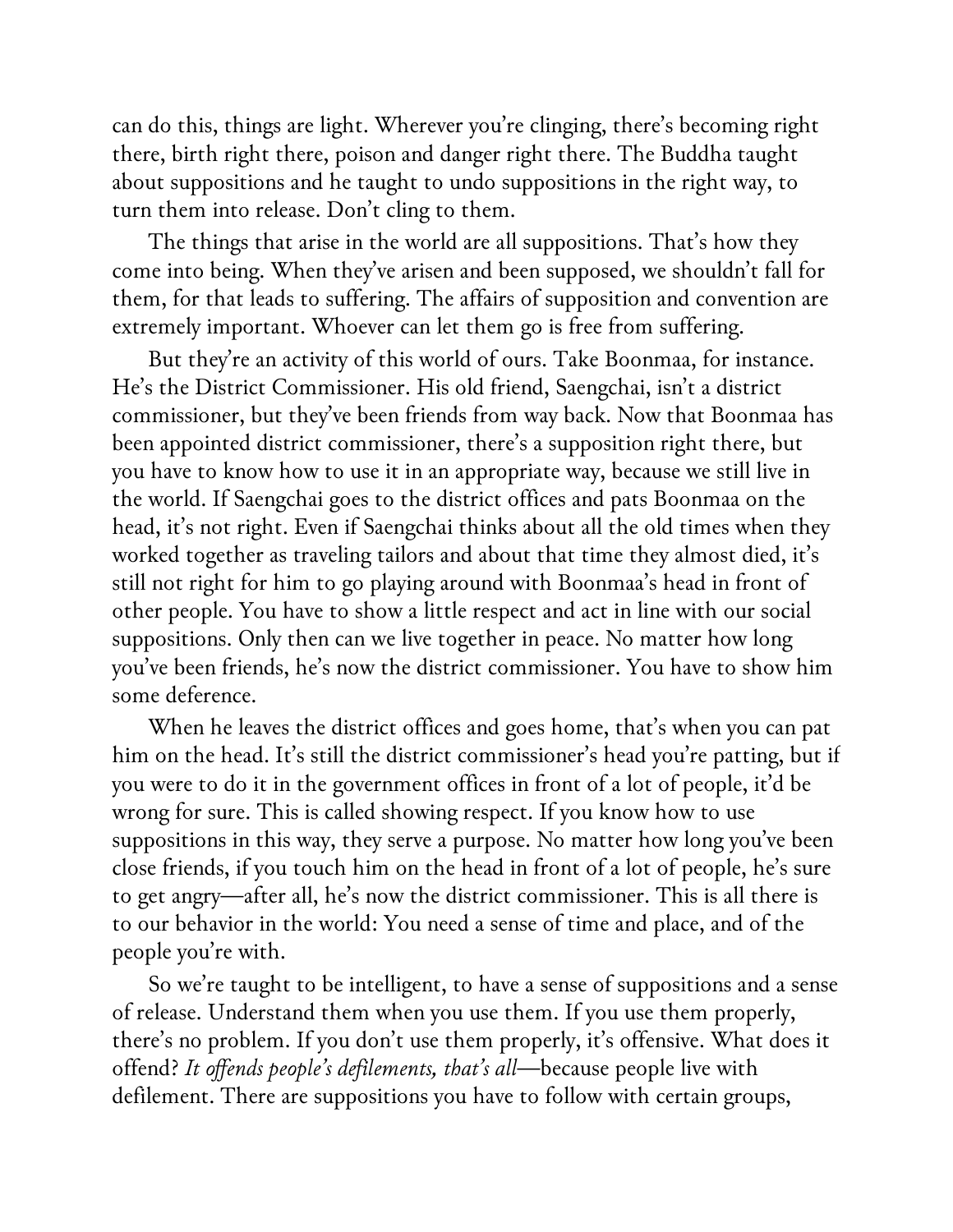certain people, at certain times and places. If you follow them appropriately, you can be said to be smart. You have to know where these things come from and how far they lead. We have to live with suppositions, but we suffer when we cling to them. If you understand suppositions simply as suppositions and explore them until you come to release, there are no problems.

As I've often said, before we were laymen and now we're monks. Before we were supposed to be laymen but now, having gone through the ordination chant, we're supposed to be monks. But we're monks on the level of supposition, not genuine monks, not monks on the level of release. If we practice so that our minds are released from all their fermentations *(āsava)* step by step, as stream-winners, once-returners, non-returners, all the way to arahantship, then all our defilements will be abandoned. Even when we say that someone is an arahant, that's just a supposition—but he's a genuine monk.

In the beginning we start with suppositions like this. In the ordination ceremony they agree to call you a "monk," but does that mean you suddenly abandon your defilements? No. It's like salt. Suppose you take a fistful of sand and say, "Let's suppose this is salt." Is it salt? Yes, but it's salt only on the level of supposing. It's not genuine salt. If you were to put it into a curry, it wouldn't serve your purpose. If you were to argue that it's genuine salt, the answer would have to be No. That's what's meant by supposition.

Why do we make this supposition? Because there's no salt there. There's only sand. If you suppose sand to be salt, it'd be salt for you, on the level of supposing. But it's not genuine salt, *for it's not salty*. It won't serve any purpose —or it can serve *some* purposes on the level of supposing, but not on the level of release.

The word "release": It's a supposition to call it that, but what release actually is, lies beyond supposition. It's released from suppositions—but we still make a supposition to say it's "release" like this. Can we live without suppositions? No. If we didn't have suppositions, we wouldn't know how to talk with one another. We wouldn't know where things come from and how far they go. We wouldn't have any language to speak with one another.

So suppositions have their purposes—the purposes we're supposed to use them for. For example, people have different names, even though they're all people just the same. If we didn't have names, you wouldn't know how to call the person you wanted. For instance, if you wanted to call a certain person in a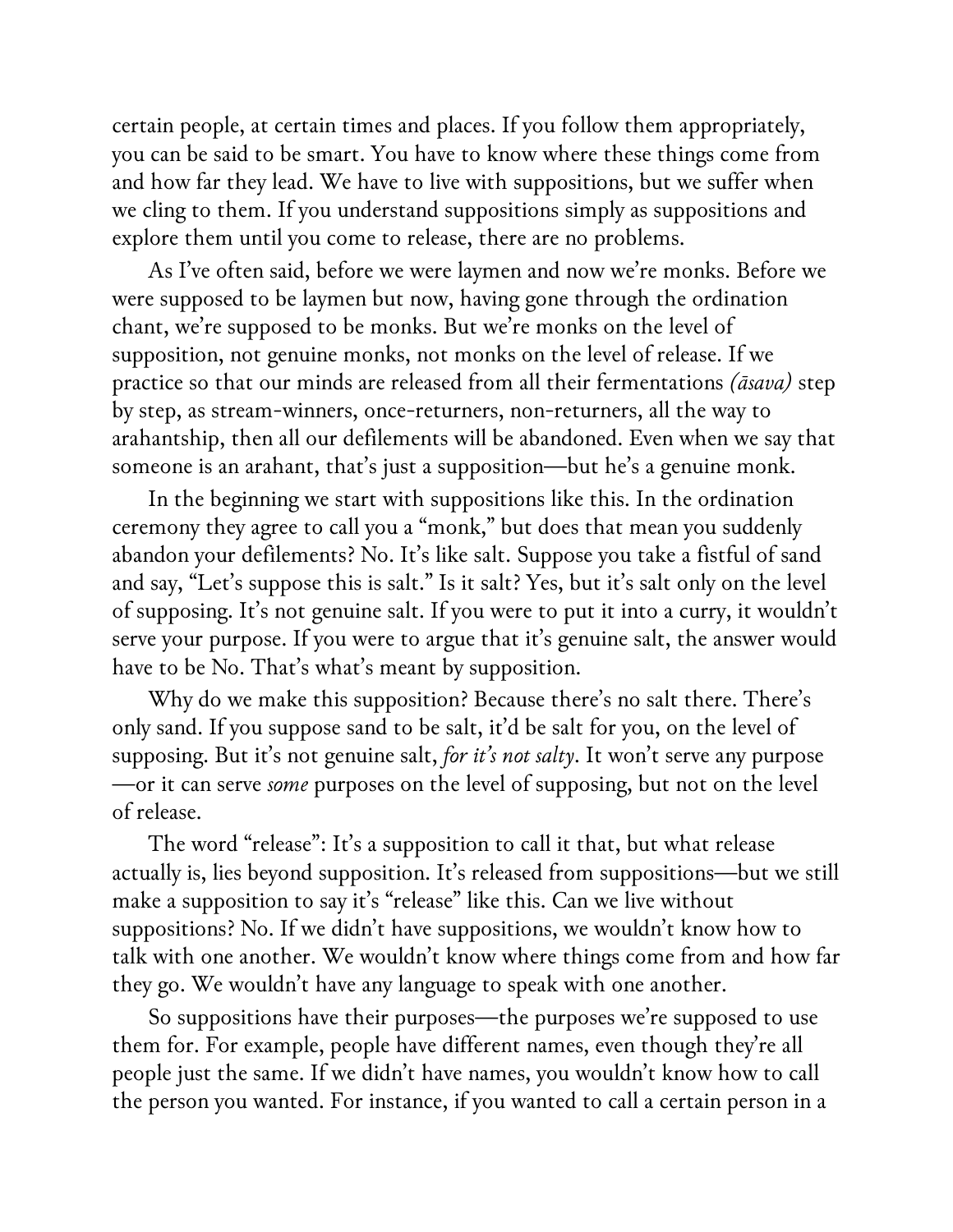crowd and said, "Person! Person!" that would be useless. No one would answer, because they're all "person." But if you called, "Jan! Come here!" then Jan would come. The others wouldn't have to. This is how suppositions serve a purpose. Things get accomplished. So there are ways for us to train ourselves that arise from suppositions.

If we know both supposition and release in the proper way, we can get along. Suppositions have their uses, but in reality there isn't anything there. There isn't even a person there! There's just a set of natural conditions, born of their causal factors. They develop in dependence on their causal factors, stay for a while, and before long they fall apart. You can't stop that from happening. You can't really control it. That's all there is. It's just a supposition, but without suppositions we'd have nothing to say: no names, no practice, no work, no language. Suppositions and conventions are established to give us a language, to make things convenient, that's all.

Take money, for example. In the past there wasn't any paper money. Paper was just paper, without any value. Then people decided that silver money was hard to store, so they turned paper into money. And so it serves as money. Maybe someday in the future a new king will arise who doesn't like paper money. He'll have us use wax droppings instead—take sealing wax, melt it, stamp it into lumps, and suppose it to be money. We'll be using wax droppings all over the country, getting into debt all because of wax droppings. Let alone wax droppings, we could take chicken droppings and turn them into money! It could happen. All our chicken droppings would be cash. We'd be fighting and killing one another over chicken droppings.

Even when they propose new forms for things, if everybody agrees to the new supposition, it works. As for the silver we started out with, nobody really knows what it is. The ore we call silver: Is it really silver? Nobody knows. Somebody saw what it was like, came up with the supposition of "silver," and that's what it was. That's all there is to the affairs of the world. We suppose something into being, and that's what it is—because these things depend on our suppositions. But to turn these things into release, to get people to know genuine release: That's hard.

Our homes, our money, our possessions, our family, our children, our relatives are ours simply on the level of supposing. But actually, on the level of the Dhamma, they're not really ours. We don't like to hear this, but that's the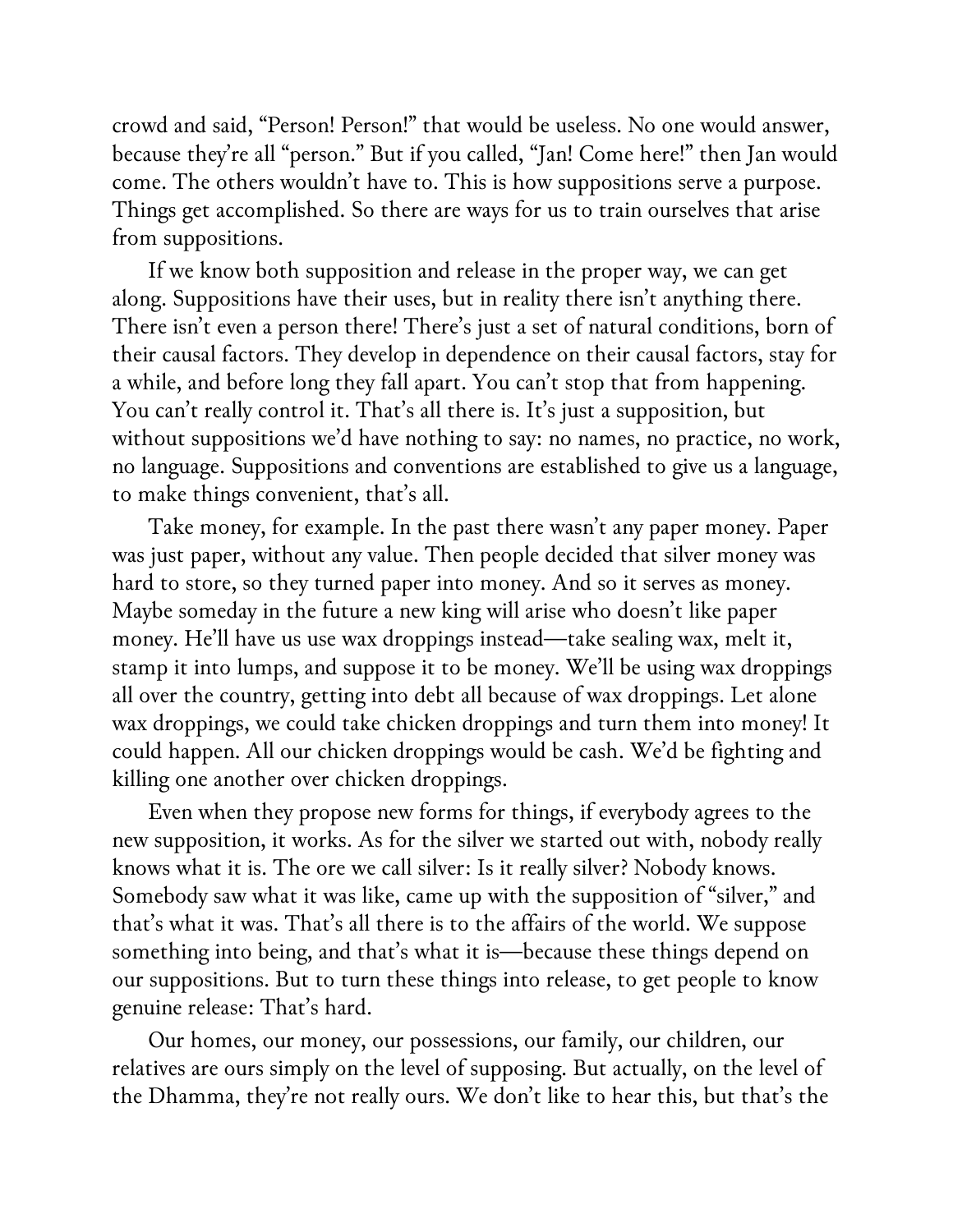way they actually are. If we don't have any suppositions around them, they have no value. Or if we suppose them to have no value, they have no value. But if we suppose them to have value, they do have value. This is the way things are. These suppositions are good if we know how to use them. So learn how to use them.

Even this body of ours isn't really us. That's a supposition. If you try to find a genuine self within it, you can't. There are just elements that are born, continue for a while, and then die. Everything is like this. There's no real, true substance to it, but it's proper that we have to use it.

For example, what do we need to stay alive? We need food. If our life depends on food as its nourishment, as a support we need to use, then we should use it to achieve its purpose for our survival, in the same way the Buddha taught new monks. Right from the very beginning, he taught the four supports: clothing, food, shelter, medicine. He taught that we should contemplate these things. If we don't contemplate them in the morning, we should contemplate them in the evening after we've used them.

Why does he have us contemplate them so often? To realize that they're four supports to maintain our body. As long as we're alive we can't escape these things. "You'll use these things all your life," he said, "but don't fall for them. Don't fall for them. They're nothing more than this; they give us nothing more than this."

If we lacked any one of these things, we couldn't meditate, couldn't chant, couldn't contemplate. For the time being, we have to depend on these things, but don't get attached to them. Don't fall for the supposition that they're yours. They're supports for keeping you alive. When the time comes, you'll have to give them up. In the meantime, though, even though the idea that they're yours is just a supposition, you have to take care of them. If you don't take care of them, you suffer. Like a cup, for instance. Someday in the future the cup will have to break. If it breaks, no big deal—but as long as you're alive you should take good care of it because it's your utensil. If it breaks, you'll be inconvenienced. If it's going to break, let it break in a way that can't be helped.

The same goes for the four supports that we're taught to contemplate. They're requisites for those who've gone forth. Understand them but don't cling to them to the point where the clinging becomes a big lump of craving and defilement in the heart and makes you suffer. Use them just for the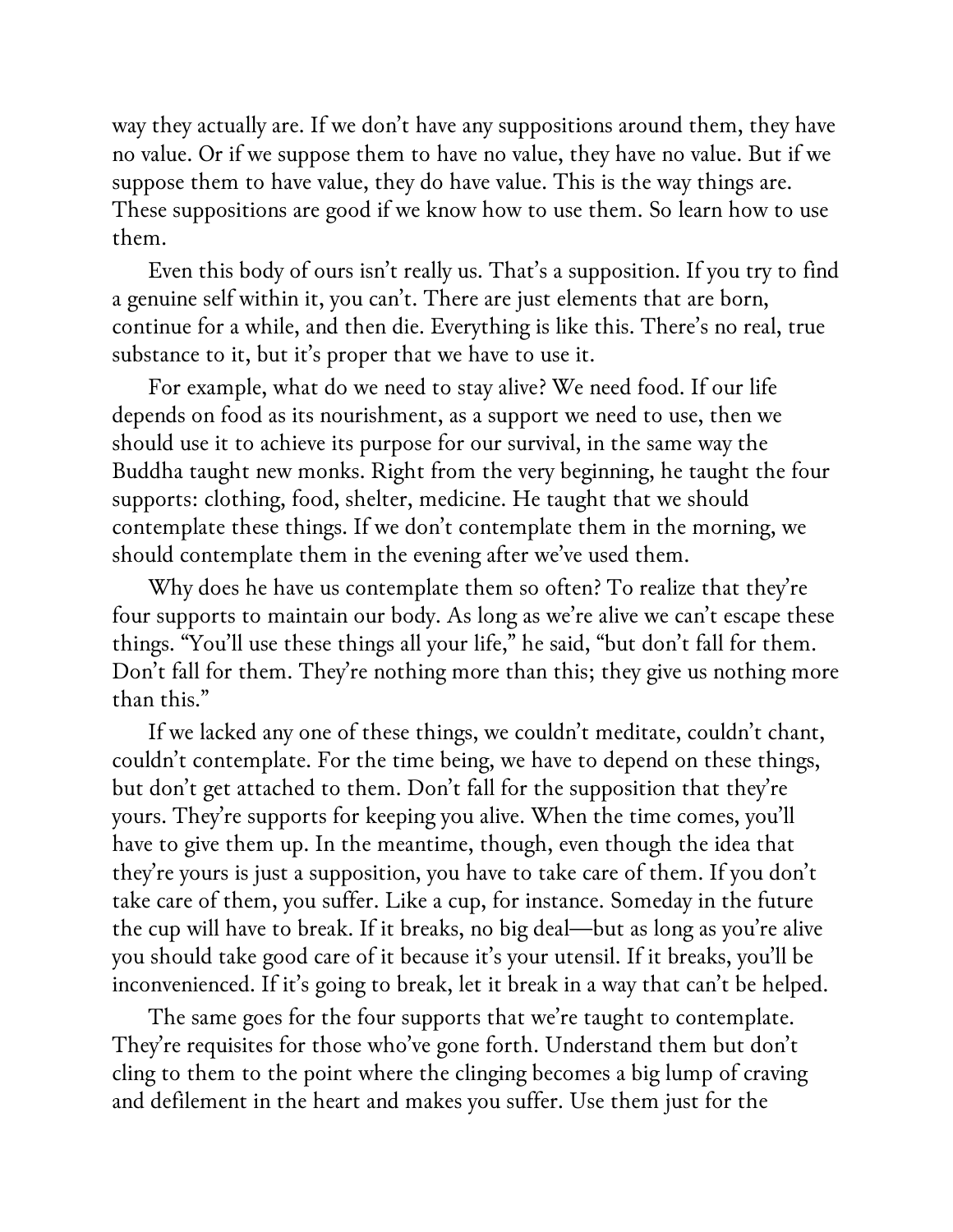purpose of keeping alive, and that's enough.

Suppositions and release are related like this continually. Even though we use suppositions, don't place your trust in their being true. They're true only on the level of supposing. If you cling to them, suffering will arise because you don't understand them in line with what they really are.

The same holds for issues of right and wrong. Some people see wrong as right and right as wrong, but *whose* right and wrong they are, nobody knows. Different people make different suppositions about what's right and wrong with every issue, so be aware. The Buddha was afraid that it would lead to suffering if we got into arguments, because issues of this sort never come to closure. One person says, "right," another says, "wrong." One says "wrong," another says "right." But actually we don't really know right and wrong at all. All we need is to learn how to use them for our comfort, so that we can put them to work in a proper way. Don't let them harm you or harm others. Keep things neutral in this way. That serves our purposes.

In short, both suppositions and release are simply dhammas. One is higher than the other, but they're synonyms. There's no way we can guarantee for sure that this has to be this, or that has to be that, so the Buddha said to just put it down as "not for sure." No matter how much you like something, know that it's not for sure. No matter how much you dislike something, understand that it's not for sure. And these things really *aren't* for sure. Keep practicing until they're dhammas.

Past, present, and future: Make them all an affair of Dhamma practice. And it comes to closure at the point where there's nothing more. You've let go. You've put down your burden. Everything ends.

I'll give you an analogy. One person asks, "Why is the flag flapping? It must be because there's wind." Another person says, "It's flapping because there's a flag." This sort of thing never comes to an end, like the old riddle, "Which came first, the chicken or the egg?" This never comes to an end. It just keeps spinning around in its circles.

All these things are simply suppositions. They arise from our supposing. So you have to understand suppositions and conventions. If you understand these things, you'll understand inconstancy, stress, and not-self. This is a theme that leads straight to nibbāna.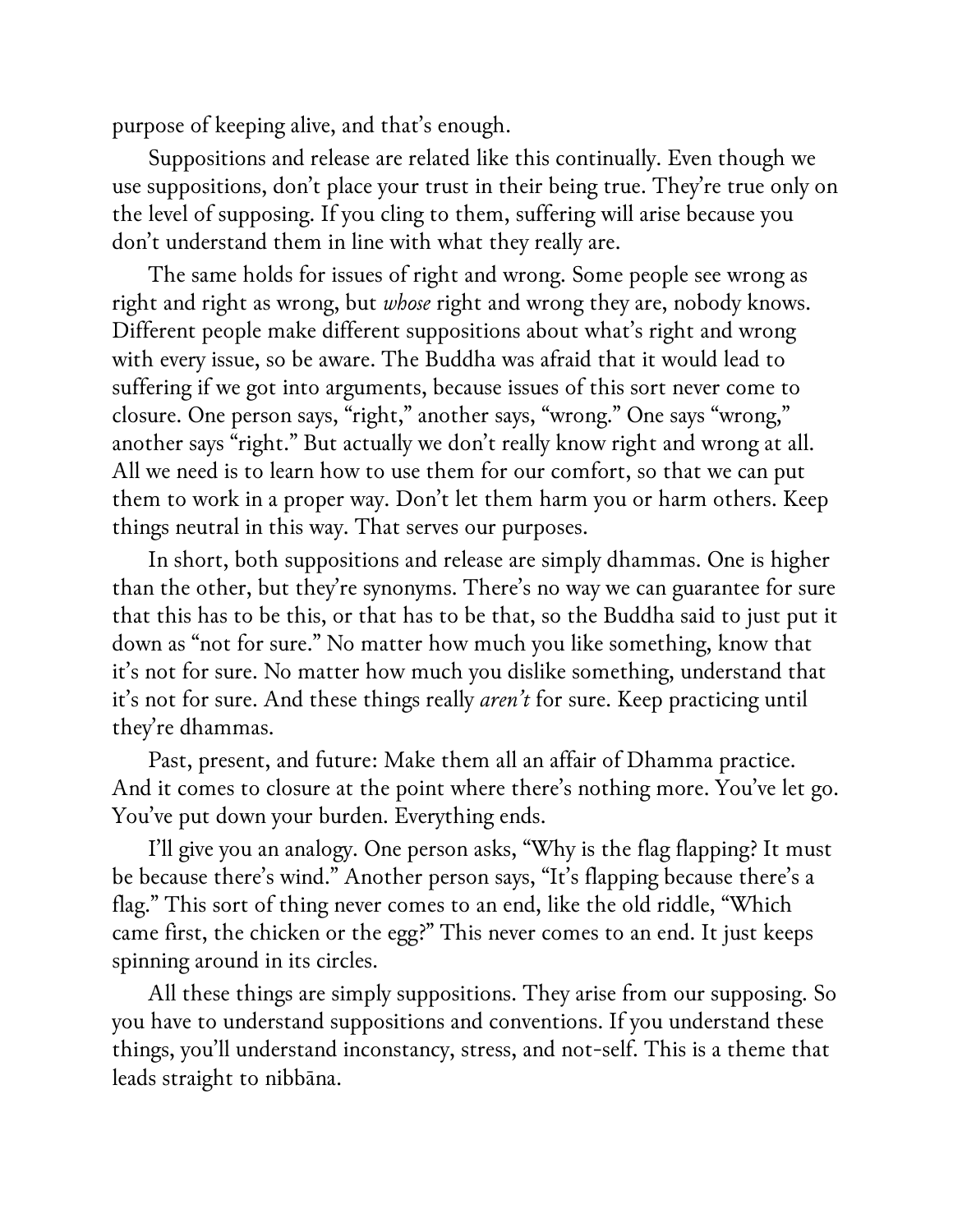Training and teaching people to understand is really hard, you know. Some people have their opinions. You tell them something and they say No. No matter how much you tell them the truth, they say No. "I'll take what's right for me; you take what's right for you." There's no end to this. Even if it makes them suffer, they still won't let go.

I've told you before about the four men who go into the forest. They hear a chicken crowing, *"Ekkk-i-ekk-ekkkk!"* One of them comes up with the question, "Who says that's a rooster crowing? Who says it's a hen?" For the fun of it, three of them put their heads together and say it's a hen. The other one says it's a rooster. They argue back and forth like this without stopping. Three of them say it's a hen, and only one of them says it's a rooster. "How could a hen crow like that?" he asks. "Well, it's got a mouth, doesn't it?" they reply. The one person argues until he's in tears. Actually, it was a rooster crowing, in line with our standard suppositions, but the one person had to argue until he was in tears, he was so upset. Yet on the ultimate level they were all wrong.

The words "rooster" and "hen" are just suppositions. If you asked the chicken, "Are you a rooster?" it wouldn't answer. If you asked, "Are you a hen?" it wouldn't give any explanation. But we have our conventions: These features are the features of a rooster; these features, the features of a hen. The rooster's crow is like this; a hen's squawk is like that. These are suppositions that are stuck in our world. But in truth there's no rooster, no hen. To speak on the level of the world's suppositions, the one person was right, but to argue until you're in tears doesn't serve any purpose at all. That's all there is to it.

So the Buddha taught not to cling to things. If we don't cling to things, how can we practice? We practice *because* of not-clinging. To bring your discernment in here is hard. This is why it's hard not to cling. You need to use sharp discernment to contemplate this. Only then will you get anywhere.

When you think about it, for the sake of relieving suffering, it doesn't depend on whether you have a lot of things or a little. Whether you're happy or sad, content or discontent, it starts from your discernment. To go beyond suffering depends on discernment, seeing things in line with their truth.

The Buddha taught us to train ourselves, to contemplate, to meditate. "Meditation" means undoing these problems correctly in line with their issues. And their issues are these: the issues of birth, aging, illness, and death. These are common, ordinary things—really common and ordinary. This is why he has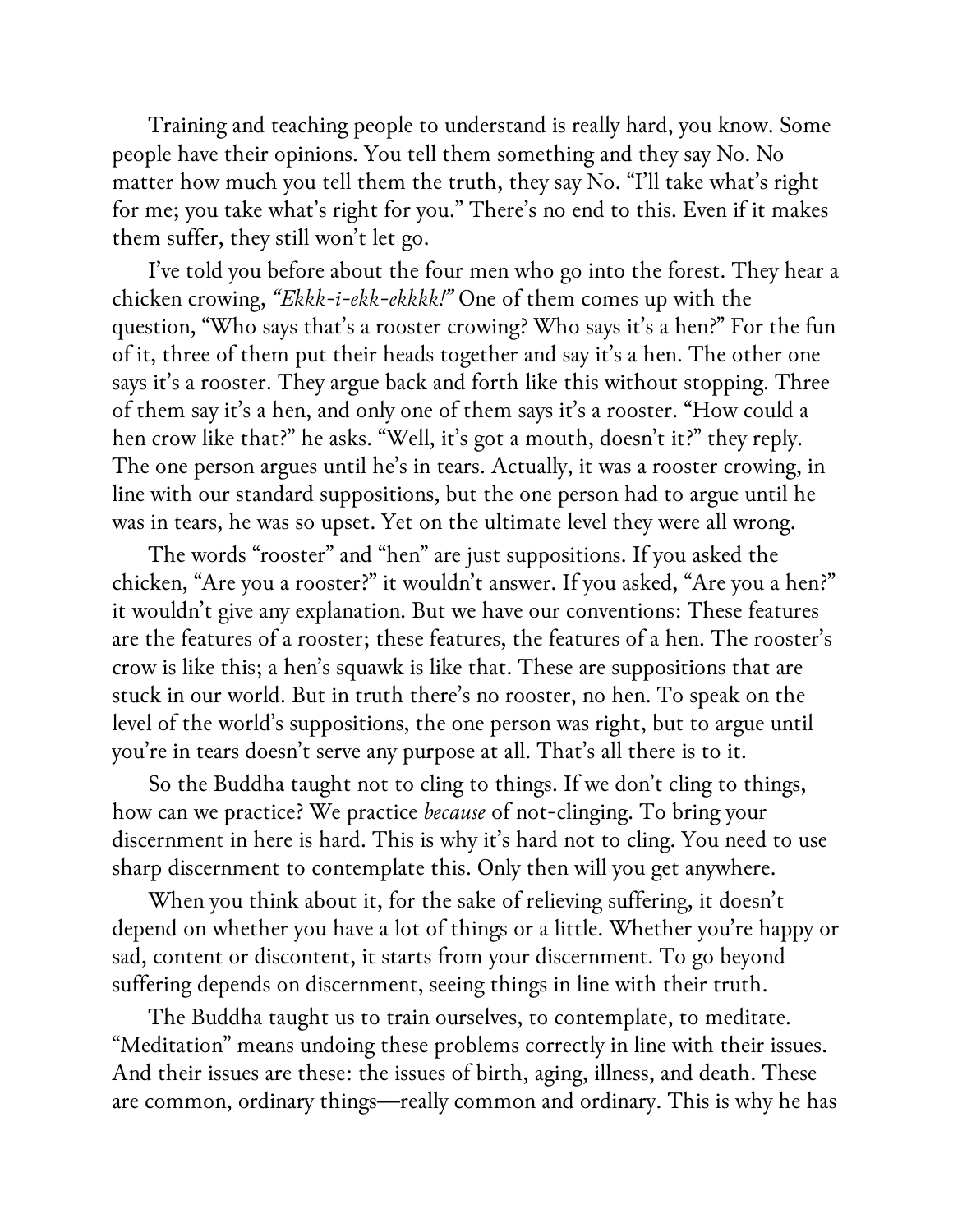us contemplate them continually. He has us meditate on birth, aging, illness, and death. Some people don't understand why we have to contemplate them. "Birth? We already know we're born," they say. "Death? We already know we'll die." That's the point. They're such ordinary issues—so true.

A person who investigates these things again and again will see. When you see, you can gradually undo these problems. Although you may still have some clinging, if you have the discernment to see that these things are ordinary, you'll be able to relieve suffering. This is why we practice for the sake of undoing suffering.

The basic principles of the Buddha's teaching aren't much: just the issues of suffering arising and suffering passing away. That's why these things are called noble truths. If you don't know them, you suffer. If you argue from pride and opinions, there's no end to it. To get the mind to relieve its suffering and be at ease, you have to contemplate what's happened in the past, what's in the present, what's going to be in the future. Things like birth, aging, illness, and death: What can you do not to be worried about them? There will be *some* worries, but if you can learn to understand them for what they are, suffering will gradually lessen, because you don't hug it to your chest.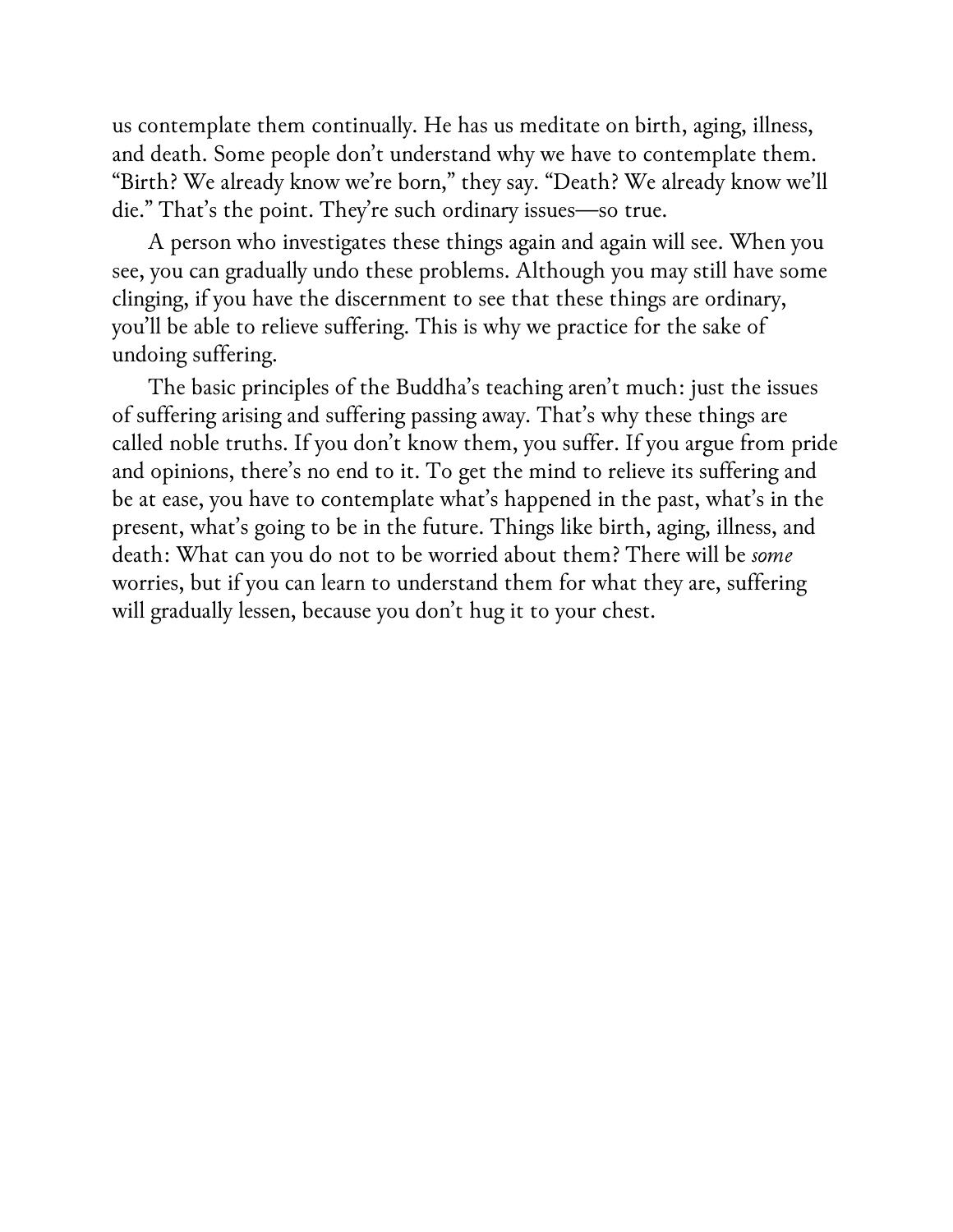# *In Body & Mind*

*On August 23, 1978, Sanya Dhammasak, the Chief Privy Councilor, along with his family, visited Wat Nong Pa Pong to pay respect to Ven. Ajahn Chah. In the midst of their Dhamma conversation, Ajahn Chah gave a Dhamma talk that is transcribed and translated here.*

… START when these things are still far away. Do your duty when they're still far away.

*Yes, sir*.

It's like a poisonous snake. If we see it from far away, we're not afraid of it. Even though it's poisonous, we're not afraid of it because we see it first. But if you run into it when you don't have enough time to think… It's the same with feelings. You have to keep on contemplating, keep on meditating so that you can destroy them. You have to start when they're still far away, and keep on contemplating.

*This means that you have to start before there's a feeling, or do you start when the feeling's already there?*

No. No. Before there's a feeling. Before there's a feeling.

*Kind of like recollection of death.*

Yes. That's right.

*We keep on thinking about death.*

But recollection of death and feelings are not the same. They're not the same. When death comes, you simply die. But with these feelings, they fight you. They attack you all of a sudden; they're fighting you right now. You're shooting at each other. With recollection of death, you're already dead.

*If there's a really strong feeling, and we…*

Regardless of how far it goes, it doesn't matter. Or regardless of which direction it comes from, focus on the body and the mind. Focus on these two things, and everything else gathers right there. For your practice to be correct, for you to know all the things that are right and wrong, it has to come down to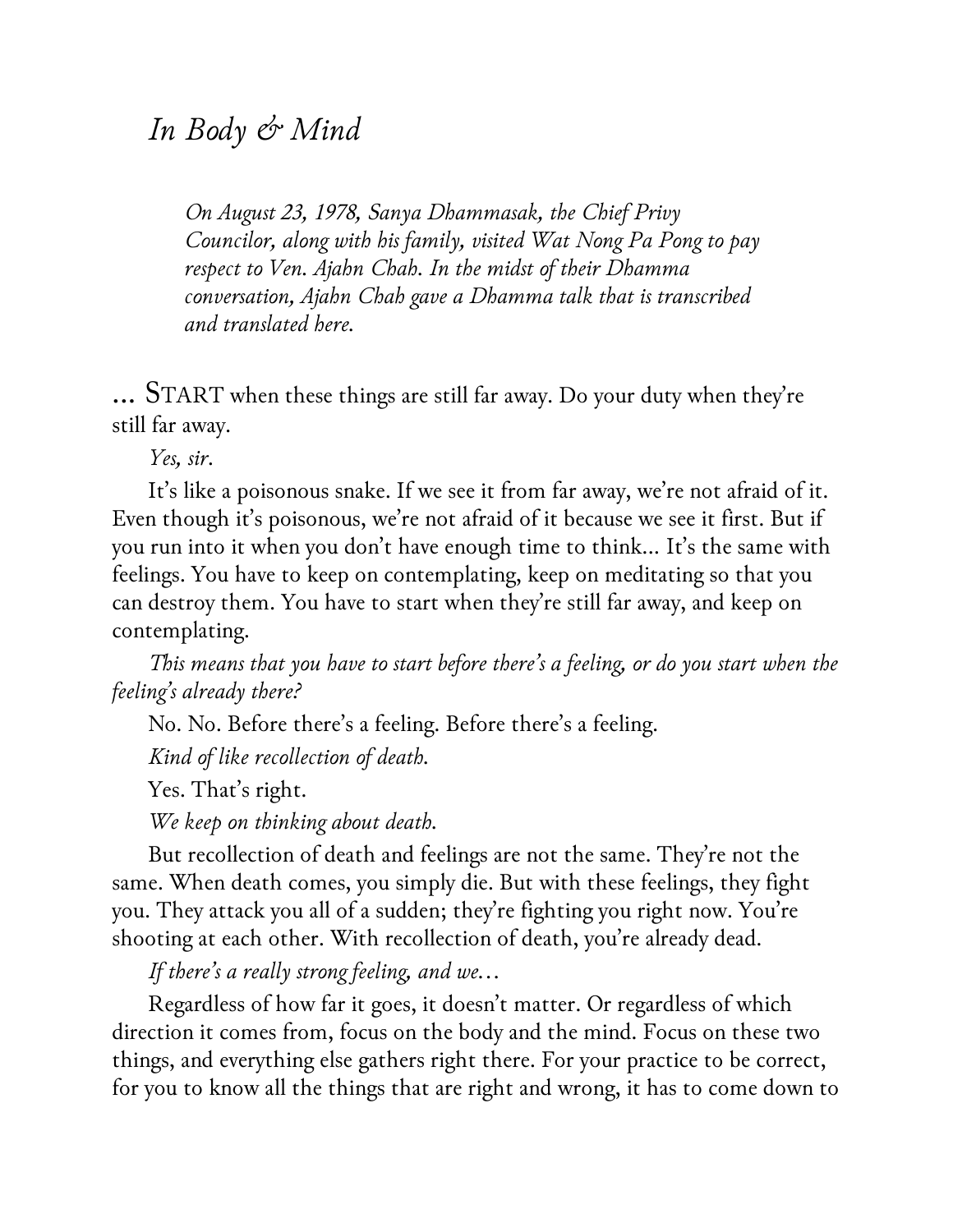the body and the mind. The body and the mind are what lead us to pleasure or to pain. They're connected like the links in a chain.

This is why the practice is so extremely important. It's this way with everything: If we've known or seen something but don't practice with it, it's like getting just the rind. Suppose we've been given a fruit: Whether it's sour or sweet, if once we get it we don't practice with it, if we just hold it, we don't know how sour or sweet it is. When we're just holding it with in our hand, can our hand sense the sourness? No, it can't. Can it sense the sweetness? No, it can't. Even though we're holding it in our hand, we don't get much benefit from it. We've only heard that it's sour or heard that it's sweet. We simply hold it in our hand, so we don't get the full benefits from it. Why is that? Because we haven't yet practiced with it—in other words, we haven't yet eaten it to the point of knowing its taste.

But once we've eaten the fruit, the fruit will show us its sourness or sweetness, its deliciousness. Only then will we know. Once we know in this way, we become a *sakkhībhūto:* We become our own witness. As long as we don't know for ourselves, we have only outside witnesses: the people who gave us the fruit. They say it's sour, they say it's sweet, but we haven't become a *sakkhībhūto.* The knowledge isn't really our own. We simply believe what other people say.

The Buddha said that he didn't praise those who simply believe what other people say. He praised those who knew *paccattaṁ:* personally, for themselves. It's like the fruit: If you've tasted the fruit for yourself, you don't have to go asking other people whether it's sour or sweet. The problem is over. Why is it over? Because you know in line with the truth. You know the truth. The problem is over. There's no more difficulty. When the problem is over, that's the end of the matter. Why is it the end? You've reached the truth; you know it thoroughly, and your doubts are ended. Your doubts are ended as to whether it's sour or sweet. This is what it means to know the Dhamma, to reach the Dhamma: You're a person who's reached the sourness or sweetness of the fruit. The problem is ended in this way. This is what we can compare it to.

To listen to the Dhamma so as to give rise to knowledge within you—You could say that there are lots of things to explain, but the Buddha has us know just four things: He has us know stress *(dukkha),* know the cause of stress, know the disbanding of stress, and know the path of practice leading to the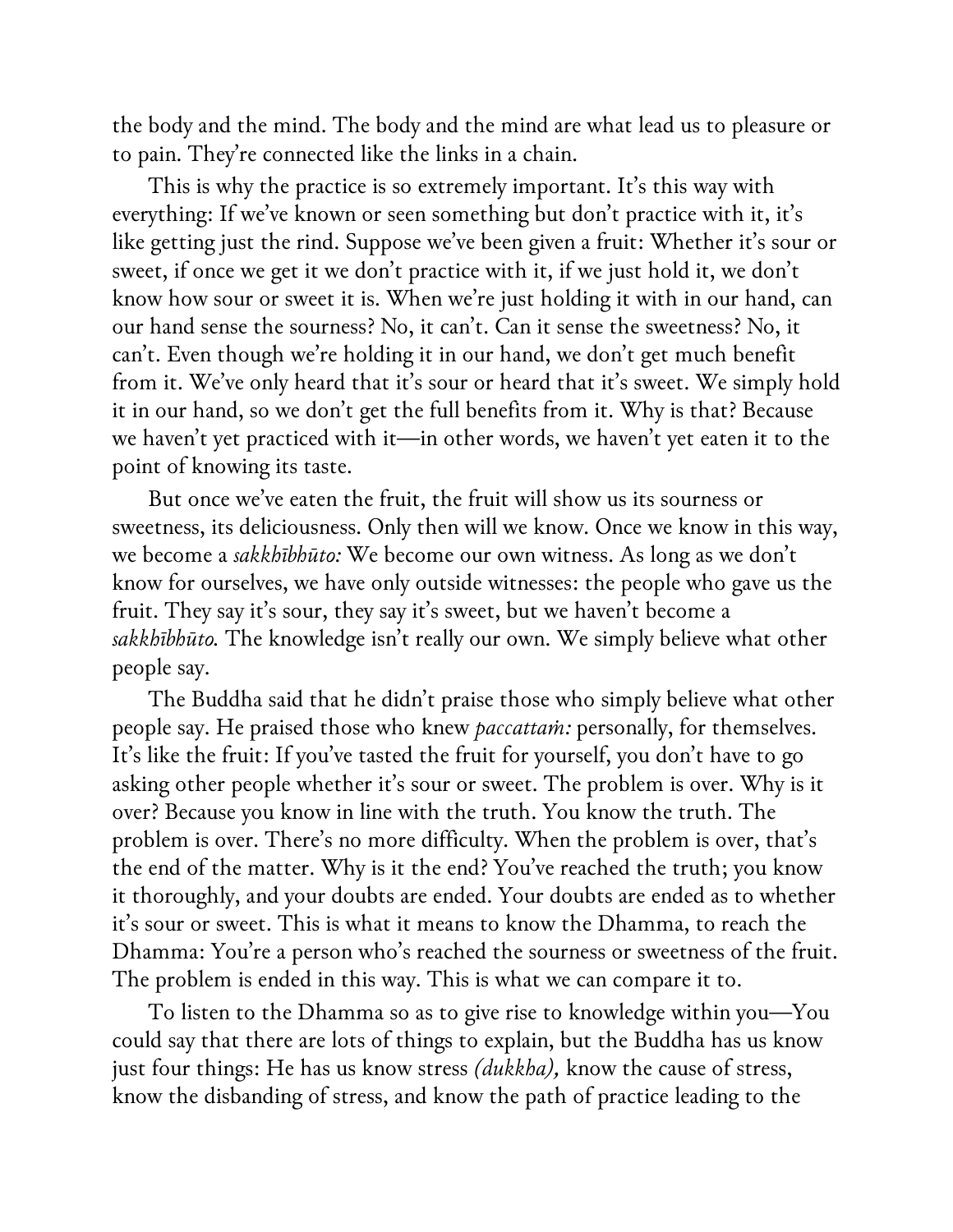disbanding of stress. That's all there is. All the things we practice come down to these things: to know stress, to know the cause of stress, to know the disbanding of stress, and to know the path of practice leading to the disbanding of stress. When you know these four things, that's all there is to it—for you really know stress, you know its cause, you know its disbanding, and you know the path of practice leading to its disbanding. When you know these four things clearly and thoroughly, that's called the end of the problem.

Where do these four things arise? They arise in two things: in this body and mind, that's all. They don't lie anywhere far away. It's like all of you who've come today: Each of you has brought a complete body and mind here. So why did the Buddha analyze the Dhamma so broadly? So as to explain these things in detail, in all their parts, so that we can take them and focus on knowing them.

For example, with the body, he told us to break it down to hair of the head, hair of the body, nails, teeth, skin—all kinds of things. He told us to analyze it into its different parts so that we can be adept at seeing the body in line with the truth of these conditions. If we don't know in line with the truth, we won't know stress, its cause, its disbanding, and the path of practice leading to its disbanding. When we don't know these things, we won't know the steps of the practice.

So when you listen to the Dhamma here in the present, it's just for you to give rise to the discernment that knows these four things. All four of these things arise right at your own body and mind. That's why the Buddha taught the Dhamma. Where is the Dhamma? The Buddha said that the Dhamma is everywhere. There's nowhere that doesn't have Dhamma. The Dhamma is in every place. Physical things are Dhamma. Mental events are Dhamma. When this is the case, you have to understand that we're all born into the Dhamma. We're right next to the Dhamma at all times.

When we understand in this way, then we'll understand further that we're not at all far from the Buddha. We're already right next to the Buddha. So why don't we see him? Because we're not especially interested in practicing. The Dhamma is the Buddha; the Buddha is the Dhamma. The Buddha told Ven. Ānanda: "Pursue the practice a lot, Ānanda; cultivate the practice a lot. Whoever sees me sees the Dhamma; whoever sees the Dhamma sees me." That shows that we're not far from the Buddha, not far from the Dhamma.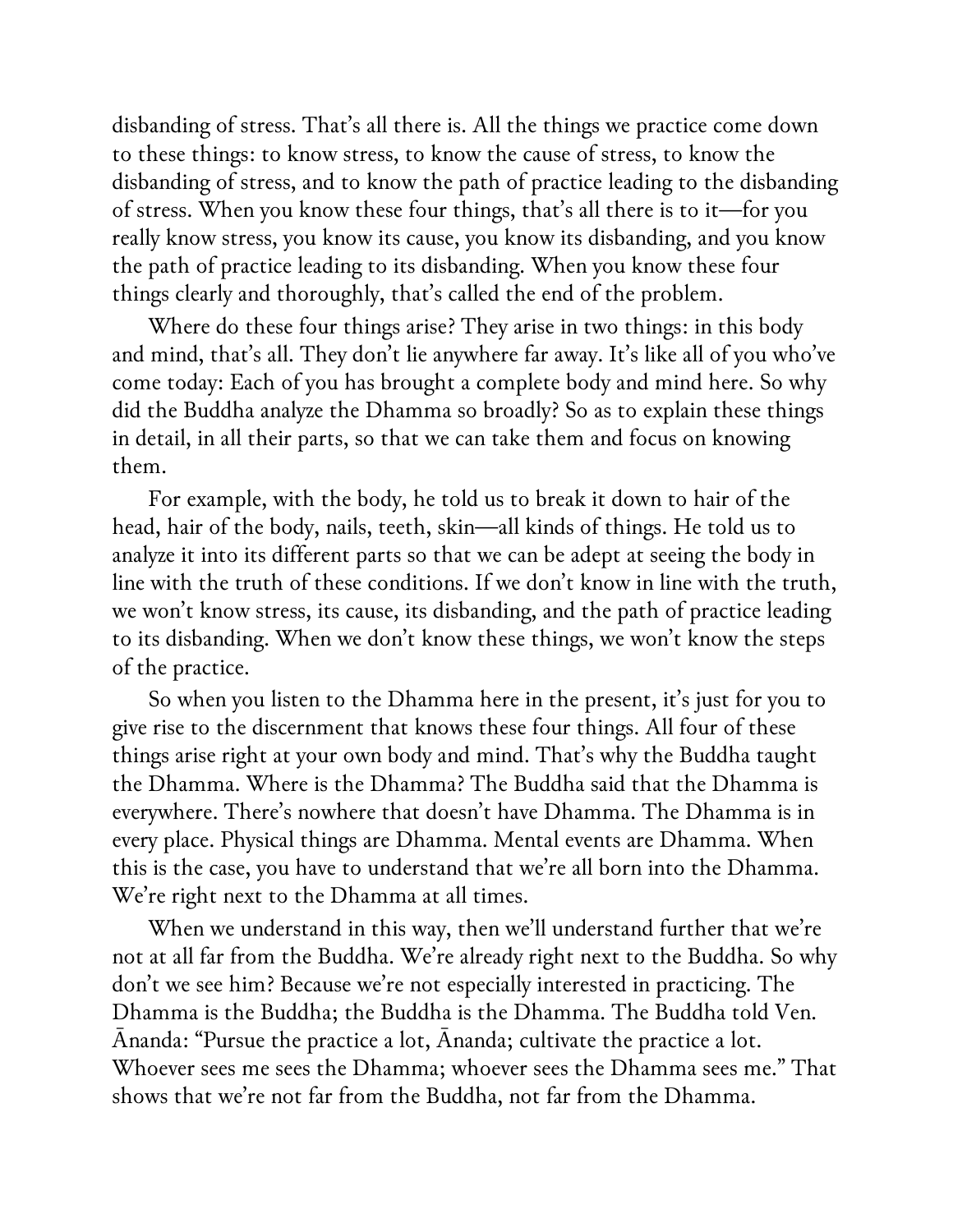Whoever sees the Dhamma sees the Buddha; whoever sees the Buddha sees the Dhamma. Which means that we're not far away—for the Buddha is the Dhamma; the Dhamma is the Buddha.

When Prince Siddhartha was first born into the world, he wasn't yet the Buddha because at that point he hadn't yet awakened to the Dhamma. He was an ordinary unenlightened person just like us. It was only when he came to know the things that he needed to know—the noble truths of stress, the cause of stress, the disbanding of stress, and the path of practice leading to the disbanding of stress—that's when he practiced and reached the Dhamma. Only then did he call himself the Buddha.

For that reason, when we reach the Dhamma—wherever we are—we know the Dhamma. When we know the Dhamma, we hear the Buddha teaching us, we hear the Dhamma right there. When we understand the Dhamma, the Buddha is in our heart. The Dhamma is in our heart. The practices that give rise to intelligence are in our heart. We've practiced with our body, speech, and mind.

### *[Break in the recording]*

When, as we say, the Buddha, Dhamma, and Saṅgha are in our heart, we're fully convinced that wherever we do good or evil, it's all a matter of the truth. Wherever we do good, even if other people don't see, even if nobody praises us, or if other people criticize us, it doesn't matter. Our action is correct. We see that its correctness is in line with the truth, the truth that the Buddha said was true.

That's why the Buddha cast the world aside: He cast aside praise; he cast aside criticism. Whoever criticized him, he accepted that that's the way things are. Whoever praised him, he accepted, "Oh. That's the way things are"—for both of these things are just an affair of the world. His mind wasn't shaken. Why? Because he understood stress. Both of these things, if he believed them, would give rise to stress.

That's the way it is with stress: The mind is agitated. It's ill at ease. It's in a turmoil. Whether you're sitting, standing, walking, or lying down, there's nothing but agitation. That's stress.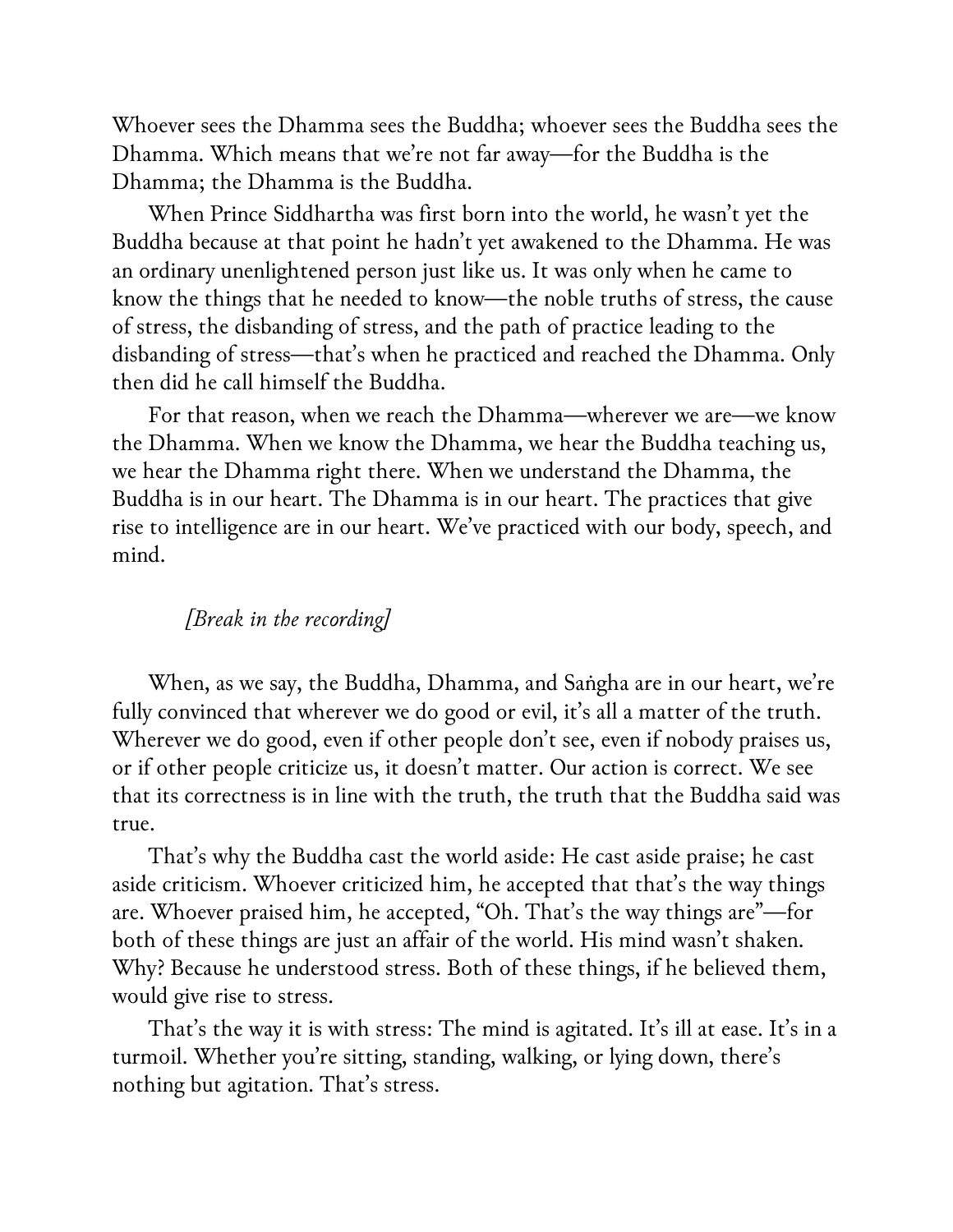What's the cause that gives rise to stress? Not knowing things in line with their truth. That's why stress arises. And when it causes stress to arise, we don't know how to put a stop to that stress. The more we try to put an end to it—"Don't yell at me! Don't be jealous of me!"—the more the stress grows without stop. "Don't do that to me! Don't say that about me! Don't criticize me!" The stress simply gets provoked even more and more.

The Buddha knew the way to practice that leads to the disbanding of stress —in other words, to admit this truth into our minds, that this is the way things really are. All those things are external matters, not internal matters. The truth of what we do, of what we say, of what we intend, nobody else knows. Only we know it in our own minds.

So when we know how to become *sakkhībhūto,* when we're our own witness, the Buddha praises us. When people said he was good, he didn't get carried away. When they said he was evil, he didn't forget himself. He was independent in that way.

Good and evil are an affair of the world. When they're an affair of the world, they're just a preoccupation. If, when we're struck by preoccupations, we're shaken by preoccupations, the mind becomes a world. It keeps grasping all the time. This is called not knowing the path of practice leading to the disbanding of stress—which does nothing but provoke even more stress.

So if this is the way we understand things, it means we haven't yet won out over ourselves. We still prefer to win out over other people—and so we just lose out to ourselves. But when we win out over ourselves, we win out not only over ourselves but also over other people; we win out over preoccupations; we win out over sights, sounds, smells, tastes, tactile sensations.

Here I'm talking about things outside. But we can take things outside and apply them inside as well. We can apply them inside as well.

Some people know outside things but don't know things inside. For example, the Buddha spoke a phrase telling us to "see the body in the body." It's not enough to know the body. We have to know the body in the body as well. We have to contemplate the body, and then contemplate the body in the body. We have to contemplate the mind, and contemplate the mind in the mind, too. If we're a stranger to meditation, we stop right there. We're at a loss to understand this phrase. Why know the body? What's the body in the body? And when we're told to know the mind, what is that mind? What are the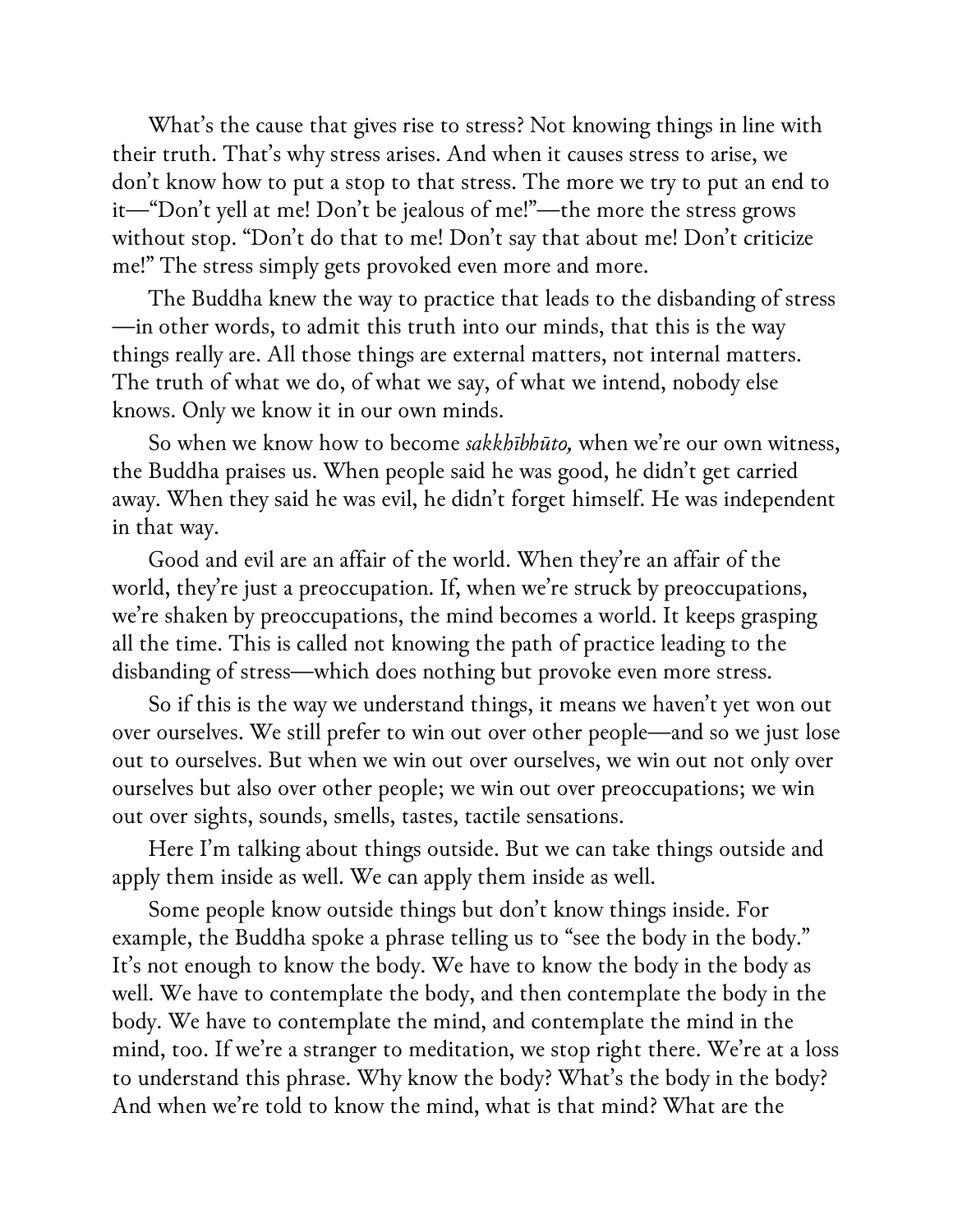things in the mind? We don't understand at all—because we're not acquainted with stress, the cause of stress, the disbanding of stress, or the path of practice leading to the disbanding of stress. We don't put an end to the things that would put an end to stress. We're simply too obsessed with the things that don't give rise to… with things that don't itch.

It's like feeling an itch here on your head but scratching down there on your leg. You miss the right spot. You think that you'll make it feel better, so you scratch your leg, even though the itch is on top of your head. This is called not being acquainted with the spot that'll do away with the itch, and so it doesn't work. It's the same when stress arises and you don't know enough to put a stop to it. You don't know the path of practice leading to its disbanding. This sort of thing is what puts us at a loss—because we don't realize that we're focused on the outside.

Form, feeling, perception, fabrications inside… Like these bodies of ours, these bodies that are sitting gathered together here, that we can see with our eyes: We call these things "bodies." If all we see is the outside form of the body, we're said to see only the blatant body. Seeing just this won't be enough to put an end to stress or to the cause of stress at all. Why? Because we don't see the inside of the body. All we see is the outside of the body. We'll see that it's beautiful, something of essence or value—all kinds of things. But the Buddha said that seeing only this far isn't enough, seeing the outside like this with the eyes of the flesh. Even children can see it. Even animals can see it. It's not hard. But as soon as we see it, we get stuck on it. We see it, but we don't know it. We see it, we pounce on it, and it bites us. That's the way it is.

This is why we're told to contemplate the body in the body, to see what's in the body. Explore around to see what's there in the body. When we see just the outside of the body, it's not yet clear. We see hair of the head, hair of the body, nails, whatever, and they're all beautiful. These are dyes that stain the heart. That's why the Buddha said that we don't see clearly, we don't see the body clearly. This is why he has us look inside to see the body in the body.

So look to see what there is in the body in the body—inside the rind of this flesh-and-skin body here. What *is* there? Contemplate carefully, probe on in, and you'll see that there are all kinds of things in this body that we human beings, when we see them, find—startling. If we explore we'll find that it's all startling because there are things even in your own body that you've never seen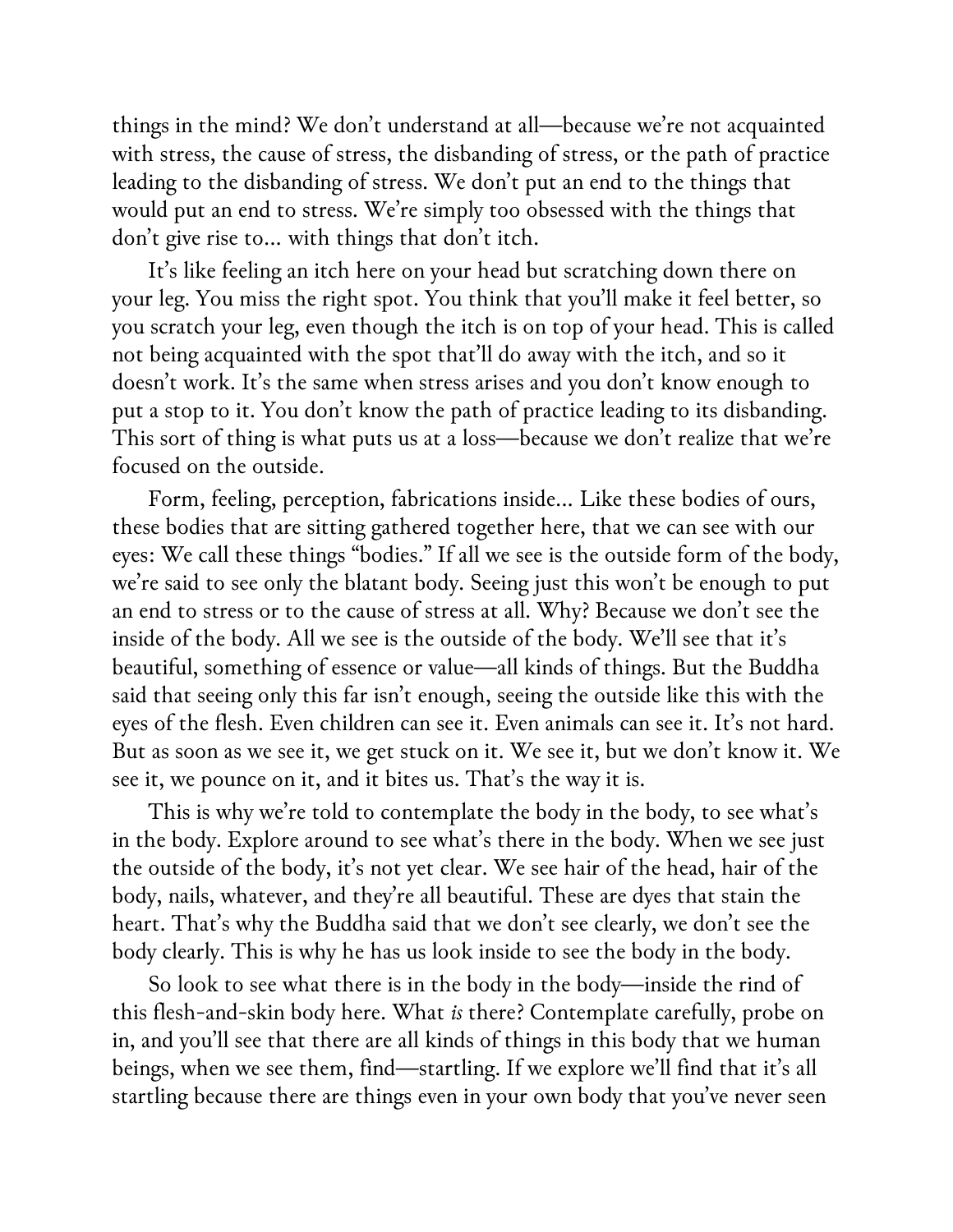before. You haul them around with you everywhere you walk. When you get in a car, you haul them into the car, but you have no idea what they are, because they're all wrapped up like a present. It's as if we've gone to our relatives' house and they give us a present all nicely wrapped. We take it, put it in our basket, and walk right home. We don't stop to open it to see what's inside. When we finally open it, we find, "Oh. It's nothing but poisonous snakes."

Our body is like that. We see just the outside rind and it looks beautiful, it looks pretty, it looks all kinds of things to the point where we forget ourselves, forget inconstancy, forget stress, forget not-self, forget everything. We forget to open it up. But if we look inside, we'll see that it's nothing you'd want to look at—this body of ours. If you put anything clean into it, it just gets dirty.

The outside of the body is dirty in its way; the inside of the body is dirty in its way, too. What's inside the body is even worse. So look inside. What's it like in this body of ours?

If you look in line with the truth, in line with the noble truths without siding with yourself, then whether you look at the outside of the body or the inside of the body—look at it; it's really worth looking at—you'll see that it's enough to get you dismayed, enough to get you disillusioned, enough to get you dis-… all kinds of things. It's enough to give rise to disenchantment.

The word "disenchantment," here, doesn't mean that you go hating it or getting angry at it, you know. It's simply a clearing up: the clearing up of the mind, its letting go. We see that there's not much of value or essence here. We see all these things simply as natural, normal. And that's the way they stay of their own accord. No matter what we want them to be, that's simply the way they stay of their own accord. Whether we cry over them or laugh about them, that's what these fabrications are like. The things that aren't constant aren't constant. The things that aren't beautiful aren't beautiful. That's the way they are. Whether anyone knows about them or doesn't know about them, that's just the way they are of their own accord.

This is why the Buddha said that when sights, sounds, smells, tastes, tactile sensations, or ideas arise, we should simply let them go. When the eye sees a sight, let it go back to its home. When the ear hears a sound, let it go. When the nose smells an aroma, let it go. Let just the nose stay. When a flavor arises at the tongue, let it go. When a tactile sensation makes contact with the body, whether it's something you like or don't like, let it go. Let these things go back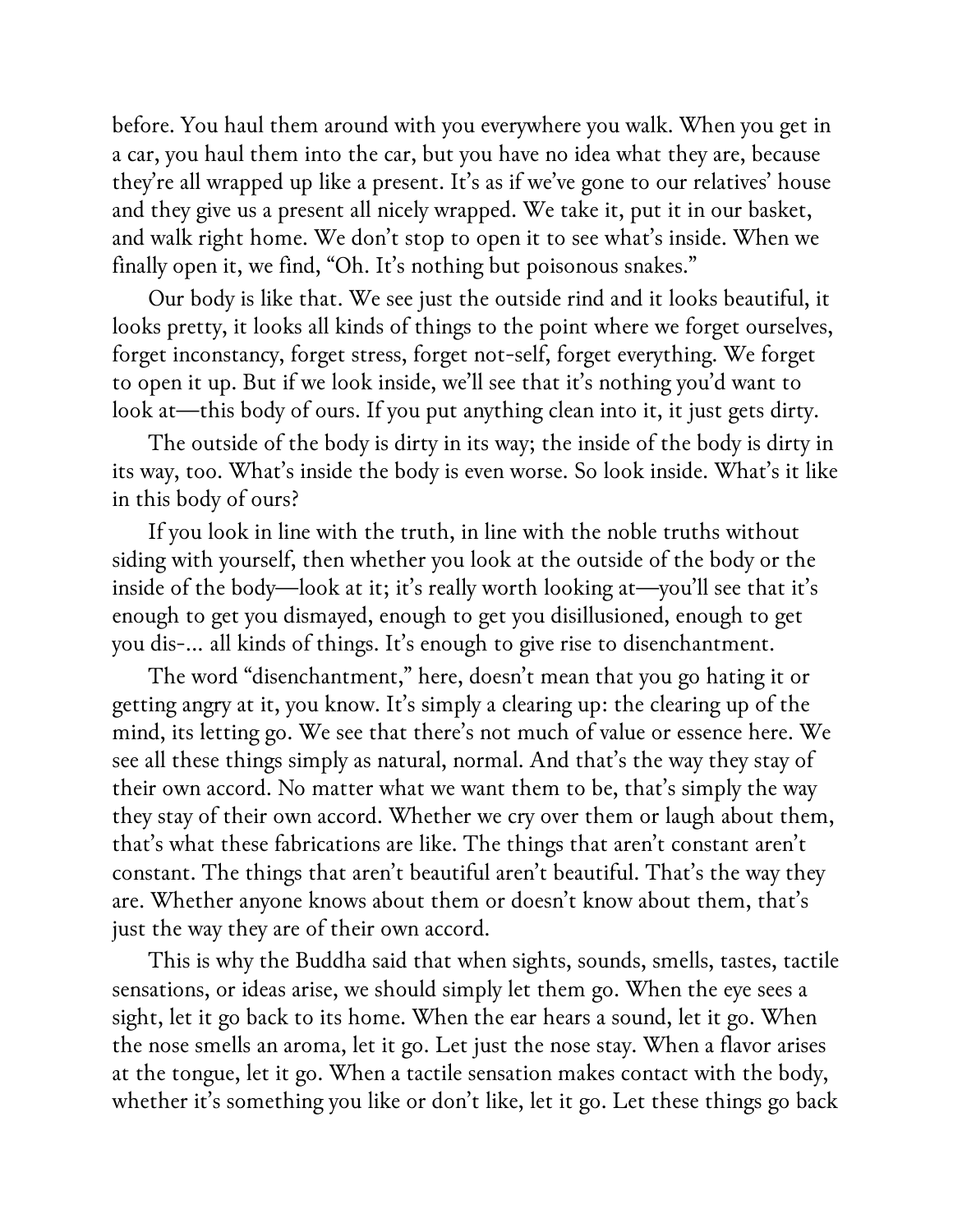to where they came from. When an idea arises and makes contact at the mind —without any contact from outside, it just makes contact right at the mind, it's called an idea that arises at the mind. When you hear something right now or see something right now, what makes contact at the mind: Whether it's skillful or unskillful, let it go in line with its own affairs. When we know all of these things in this way—whether they're pleasant, painful, or whatever—when we see that they all fall into the same pattern, that's called meditation.

Meditation means making the heart still and, when it's still, making it know. To make it still or to make it know, we have to practice with two things: the body and the mind right here, nothing else.

Actually, all the things I've mentioned here are different things: sights are one sort of thing, sounds are another sort, smells another sort, flavors another sort, tactile sensations another sort, and ideas another sort. Each of these things is separate, and the Buddha has us know them to analyze them. When pleasure arises, it's called a feeling of pleasure. When pain arises, it's called a feeling of pain. Whether it's pleasure or pain, he has us separate them from the mind.

The mind is awareness, what knows. Feeling is simply a condition of pleasure or pain that we like or dislike, that sort of thing. When the mind enters in to feed on these conditions, it's said to cling to them, to label them, or to make assumptions about the pleasure or the pain. The act of labeling or assuming: That's an affair of the mind. The condition of pleasure or pain: That's a condition of feeling. The awareness is the mind. The things that are called pleasure or pain are the feelings. If they're pleasant, they're called feelings of pleasure. If they're painful, feelings of pain.

The Buddha tells us to separate the mind from the feelings. "Separating" here doesn't mean that we tear them apart and throw them in different places. The mind has to know the pleasure; it has to know the pain—although there *are* times when we separate them by making the mind still. For example, when we bring the mind into full concentration, then when the mind senses the pleasure it separates it out. Because the stillness is so overflowing, the pleasure can't enter in. Any pain can't enter in. This is how the feeling separates out. As when we sit in concentration: If the stillness comes first and the feeling arises later, the feeling can't enter in. The mind is oblivious to it. That means it doesn't know the feeling. The feeling separates out on its own.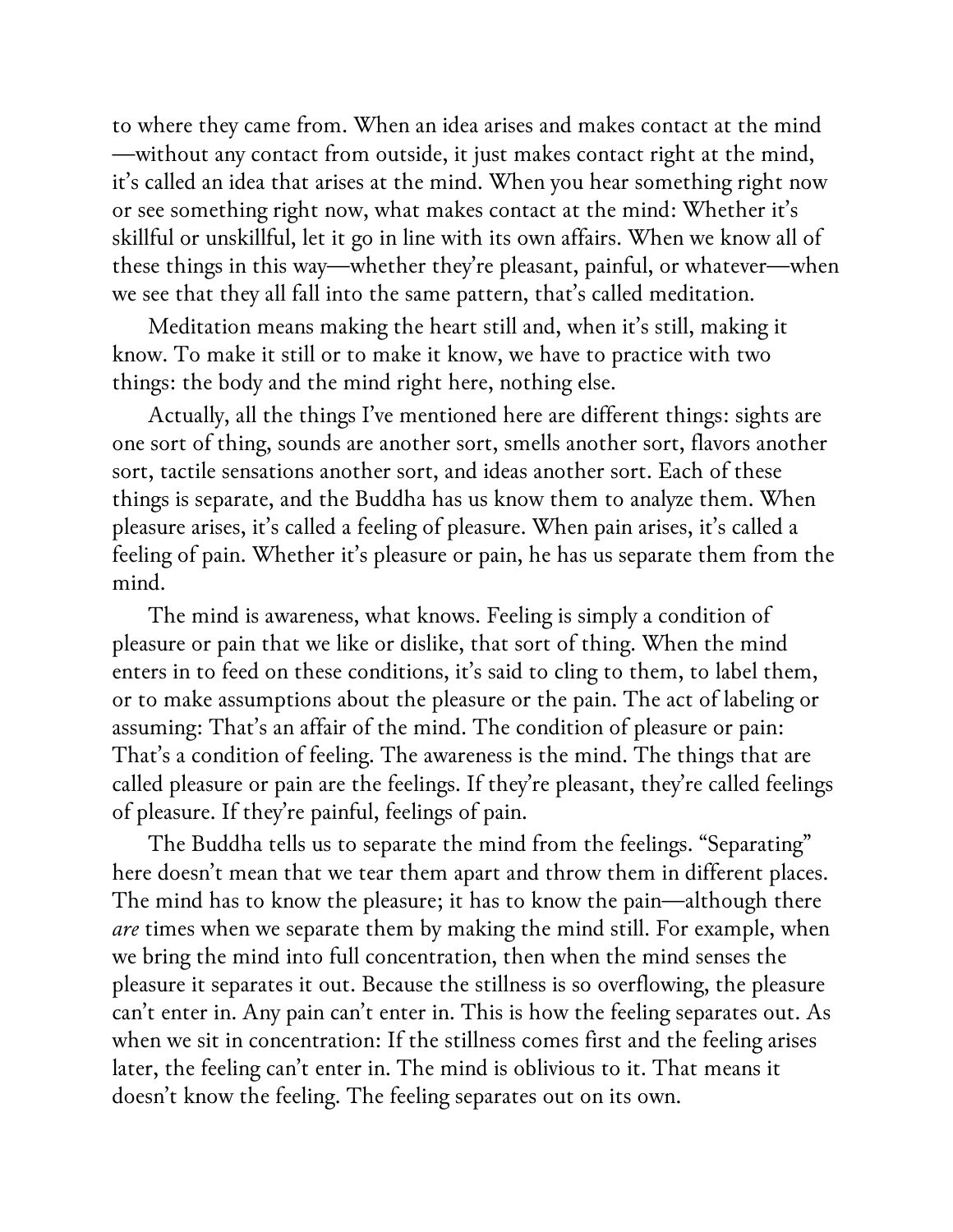But at any rate, the feeling is the pleasure. The pleasure is called a feeling of pleasure. If pain arises, it's called a feeling of pain. That's the feeling. When the mind senses a feeling of pleasure, do we enter into it and cling to it? When a feeling of pain arises, do we enter into it and cling to it? We'll know that the mind is like this, the pleasure is like that, the pain is like that, the feeling is like that. They're different sorts of things.

You can compare it to water and oil mixed in a bottle. They're in the same bottle, but they're in separate parts. They can stay in the same bottle but they don't permeate each other. Even though they're mixed together, the oil is oil, the water is water. Why are they like that? Their density is different. Their density is different, which is why they stay separate.

The same with the mind. If the mind is at normalcy, it's neither pleasant nor painful. It's neither pleasant nor painful, you know. When a feeling enters, pleasure and pain come in. If we're mindful, we'll know: "This is called pleasure." The pleasure is pleasant, but the mind knows that the pleasure is inconstant, so it doesn't cling to it. Is the pleasure there? It's right there, but the mind knows it as outside the mind. It's not buried in the mind. Even then, though, the mind knows it clearly. Or when pain arises, can the mind separate the feeling out? Is it not pained? Does it not recognize the pain? It knows. It recognizes the pain. It recognizes the pain. But it knows that the mind is the mind, the feeling is the feeling, so it isn't able to grab hold of the pain and carry it around as "pain"…

### *[Break in the recording]*

*[An earlier Thai transcript fills in this break with this passage:* or as "this is pain." This is because it doesn't grab hold of it to make assumptions about it.

The Buddha separated things out with awareness. Did he have any pain? He knew the condition of pain but he didn't make assumptions about it. When he knew in this way, we say that he separated the pain out, he separated the feeling out. Did he know ordinary pleasure? The pleasure was there, ]

\*\* … but he knew that pleasure is poisonous if we don't really know it. So he didn't assume pleasure to be his or to have any substance. Was there pleasure there? It was there through his awareness, but it wasn't there in his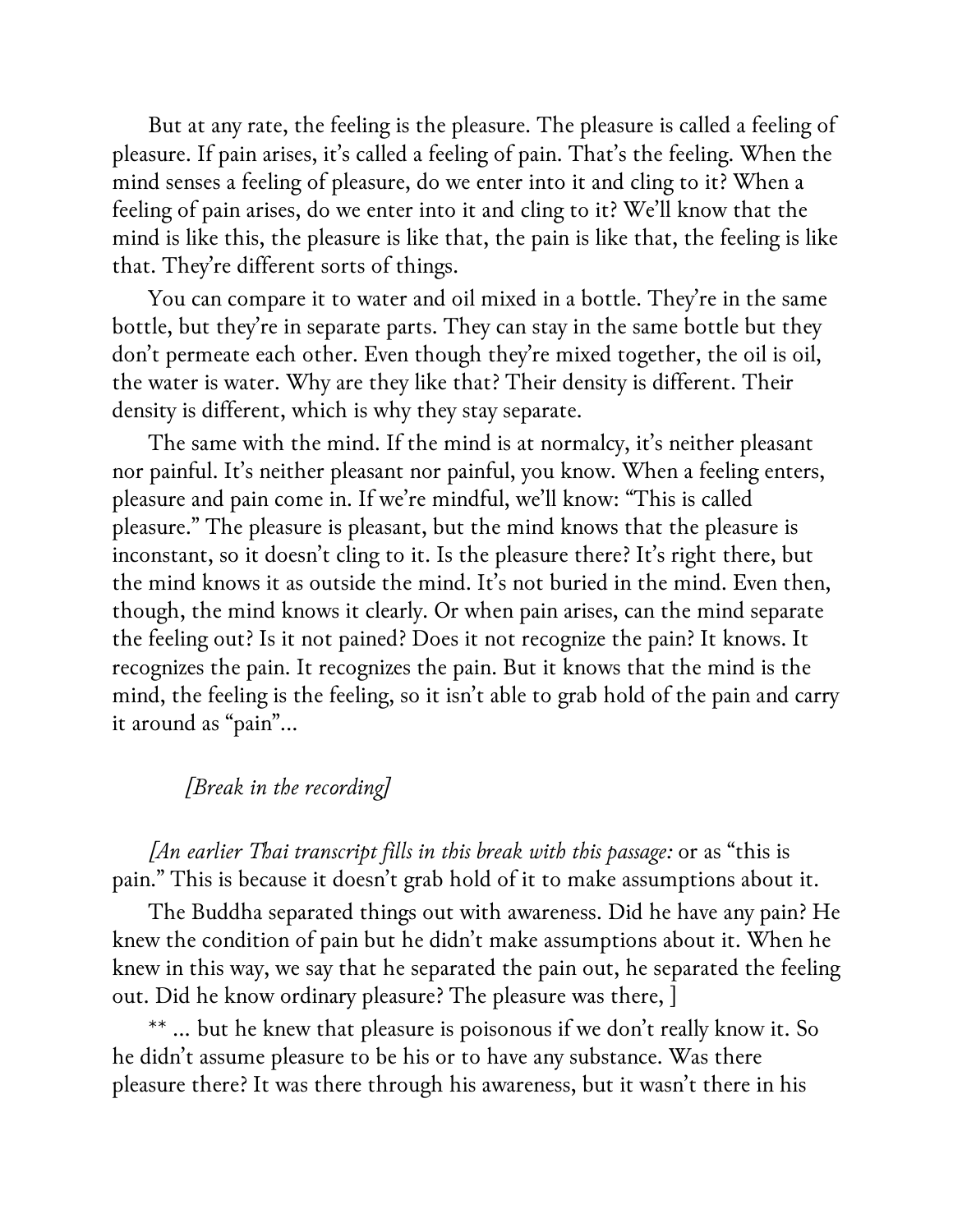mind. This is how we know that he separated pleasure and pain from his mind, separated feelings from his mind, even though these things were together right there.

It's the same as when we hear that our Buddha or our noble ones cut through defilement or killed defilement: It's not actually the case that they killed off all defilement. If they had killed off all defilement, there wouldn't be any defilement left for us, right?—because they killed them all off. But they didn't really kill defilement. They simply knew defilements and let them go in line with their own affairs. So defilements are still around to catch hold of anyone who's stupid. It's not the case that the noble ones killed defilement. They knew specifically in the case of their own minds that these things are poisonous so they brushed their own defilements away, brushed them away, brushed them away. Whatever things gave rise to stress in their minds, they brushed them away. They didn't kill the defilements.

Whoever doesn't know that these are things that the noble ones have brushed away will pounce on them, right? "Ah. This is something good." But actually the Buddha discarded these things. Like pleasure, for example: He brushed it away—yet we see it and, "Hmmm," we pounce on it and put it in our shoulder bag, thinking we've got something good and it's ours. Actually, the Buddha didn't kill these things. He was wise to them. When pleasure arose, he knew it was pleasure but he didn't take pleasure from it. He knew that this was pleasure but he didn't assume that the pleasure was something of substance, his or anyone else's. That's how he let it go.

The same with pain: When there was pain, he called it "feeling," a "feeling of pain." When pleasure arose, he knew it: "This is a feeling of pleasure." But as for us, even before there's a feeling we go in to savor it. The mind goes in to savor it. In other words, we go in to carry the pain around, to carry the pleasure around.

The truth of the matter is that feelings of pleasure and pain are something different from the mind. It's like when we're sitting here in comfort right now. If there were a piece of lumber that we'd like to have, we'd put it on our shoulder and it'd be heavy. It'd be heavy. The piece of lumber is the feeling. The person who wants the piece of lumber is the mind. When you pick up the lumber to carry it, it's heavy, isn't it? Of course it's heavy. But if you have discernment, then even though the piece of lumber is heavy, you don't have to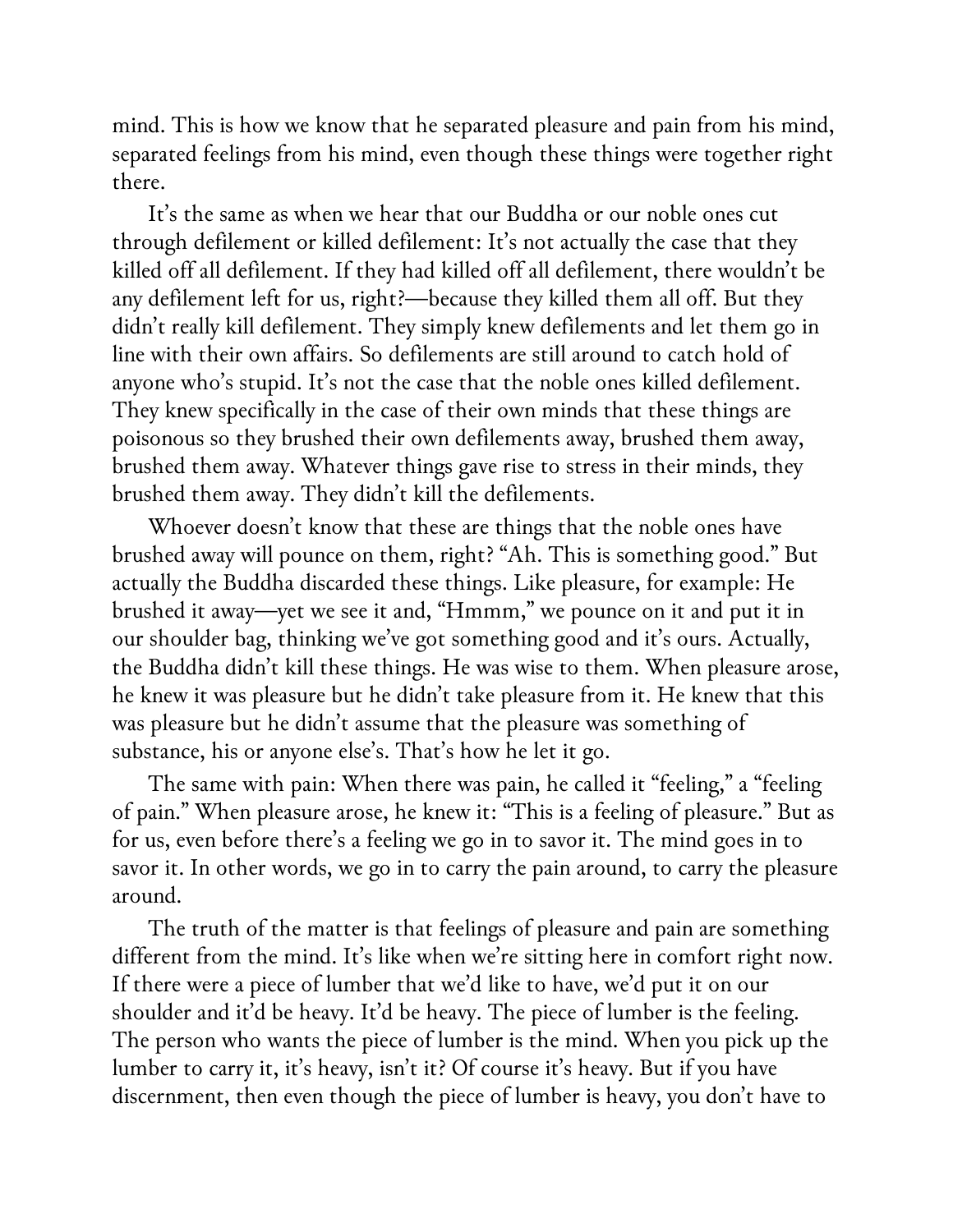suffer from it. You know enough to put it down. When it feels really heavy on you, you put it down. If the piece of lumber is really good for something, and you want to take it and put it to use, then if you know in this way, it's not so bad. The lumber won't squash you to death.

It's the same with the mind. The conditions of the mind—feelings of pleasure, feelings of pain, anything that's a preoccupation—are part of the world. If the mind knows this, then you can do work that's pleasant, you can do work that's painful. Why? Because you know pleasure and pain for what they really are.

If you're not really acquainted with pleasure and pain, you'll see that pleasure and pain are on different levels, that they have different prices. But those who know say that pleasure and pain are equal in price. They're all equal in price. If you grab hold of pleasure, it's a source of stress. Stress will arise. Why? Because pleasure is inconstant. It changes back and forth. When pleasure disappears, pain arises. That sort of thing.

The Buddha saw that pleasure and pain both have their drawbacks, that they're equal in price. When pain arose, he saw it as being equal to pleasure arising. When pleasure arose, he saw it as being equal to pain arising. That's why he let go of both pleasure and pain—because all of these things were equal in price.

That's why his mind was on the path of right practice. He saw that these things were equally stressful—equal in their drawbacks, equal in their benefits —for both these things are not for sure. They fall under the characteristics that the Dhamma calls inconstancy because they're stressful. They all arise and disband in this way. When the Buddha saw this, right view arose as part of the right path. Whether he was sitting, standing, walking, or lying down; whatever thoughts or feelings arose in his mind, he knew: "This is pleasure. This is pain." Equal. All the time. That's why he didn't grab hold of these things.

Right after our Foremost Teacher's awakening he taught about indulgence in sensual pleasure *(kamasukhallikānuyoga)* and indulgence in self-affliction *(attakilamathānuyoga).* He told the monks that indulgence in sensual pleasure is the slack path; indulgence in self-affliction, the taut path. These two things had harassed him all along the way until the day he awakened to the Dhamma because he hadn't let them go. As soon as he caught on to this point, though, he let them go. That's why he gave the first sermon to his disciples, telling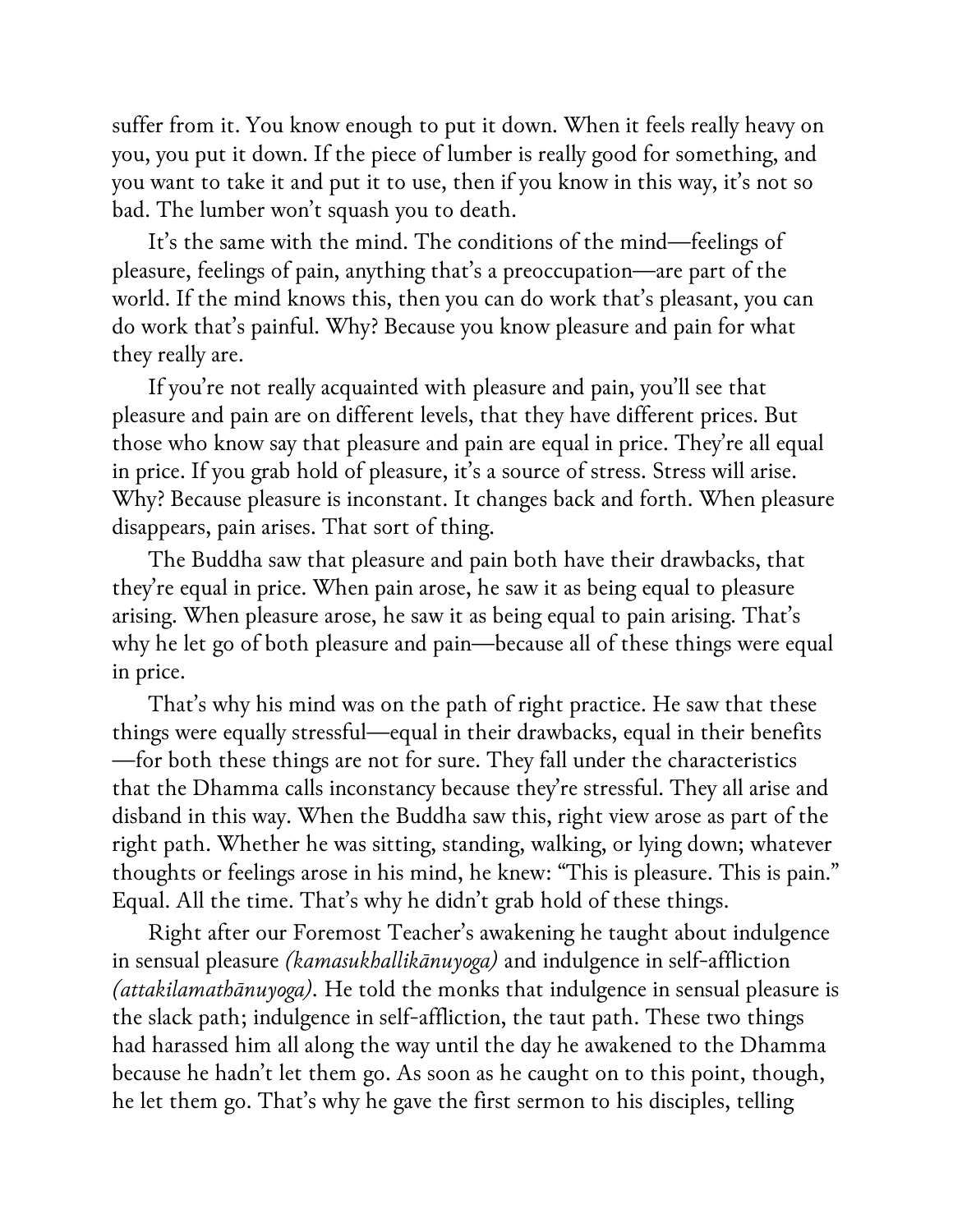them that indulgence in sensual pleasure, clinging to the pleasure in sensuality, is not a path for contemplatives to follow. Whoever thinks about it, whoever mulls it over, whoever makes assumptions about sensuality, gets into a lot of turmoil. There's no peace in that path. The state of a true contemplative can't arise there. Don't follow that path.

As for indulgence in self-affliction, the path that's cruel and torturous: Don't follow that path. No contemplative is found there, either. No peace is found there. No true contemplative has ever arisen there.

In other words, he said that contemplatives shouldn't follow the path of either pleasure or pain. When pleasure arises, don't forget yourself. When pain arises, don't follow it. Be alert to it. When pain arises, know that pain has arisen. When you know pain and stress, you'll know the cause of stress, the disbanding of stress, and the path of practice leading to the disbanding of stress. That path is our meditation.

To put it in simple terms, we have to be mindful. Mindfulness means being alert and recollecting at all times: As we're sitting here right now, what are we thinking? What are we doing? What do we have right now? We're alert in this way. We always keep in mind how we are. We're alert to what we have right now, to what we're thinking about, to whether we're feeling pleasure or pain, to whether what we're doing is right or wrong. When we keep these two qualities of mindfulness and alertness together at all times, discernment can arise. We can recollect, we can be alert, and these things go running toward discernment. Discernment arises. We take things on to evaluate and contemplate. Whether we're sitting, standing, walking, or lying down, we're alert like this at all times. We'll recognize what's right, what's wrong, what's just right, what's not just right.

When a preoccupation that we like arises, we'll recognize it—and we won't make assumptions about it. It's just pleasure, that's all. When pain arises and we indulge in self-affliction, we can know: "Oh. This isn't the path for a contemplative." So it's just pain, that's all. Pleasure and pain are just "that's all" kinds of things. This is called separating—we can separate the mind and feelings from each other. What does this is the mind.

When the features of pleasure arise and we latch onto them, feeling arises. Regardless of whether it's pleasure or pain, if the mind is intelligent, we won't grab onto these things. We'll simply put them aside. We're just a knower. We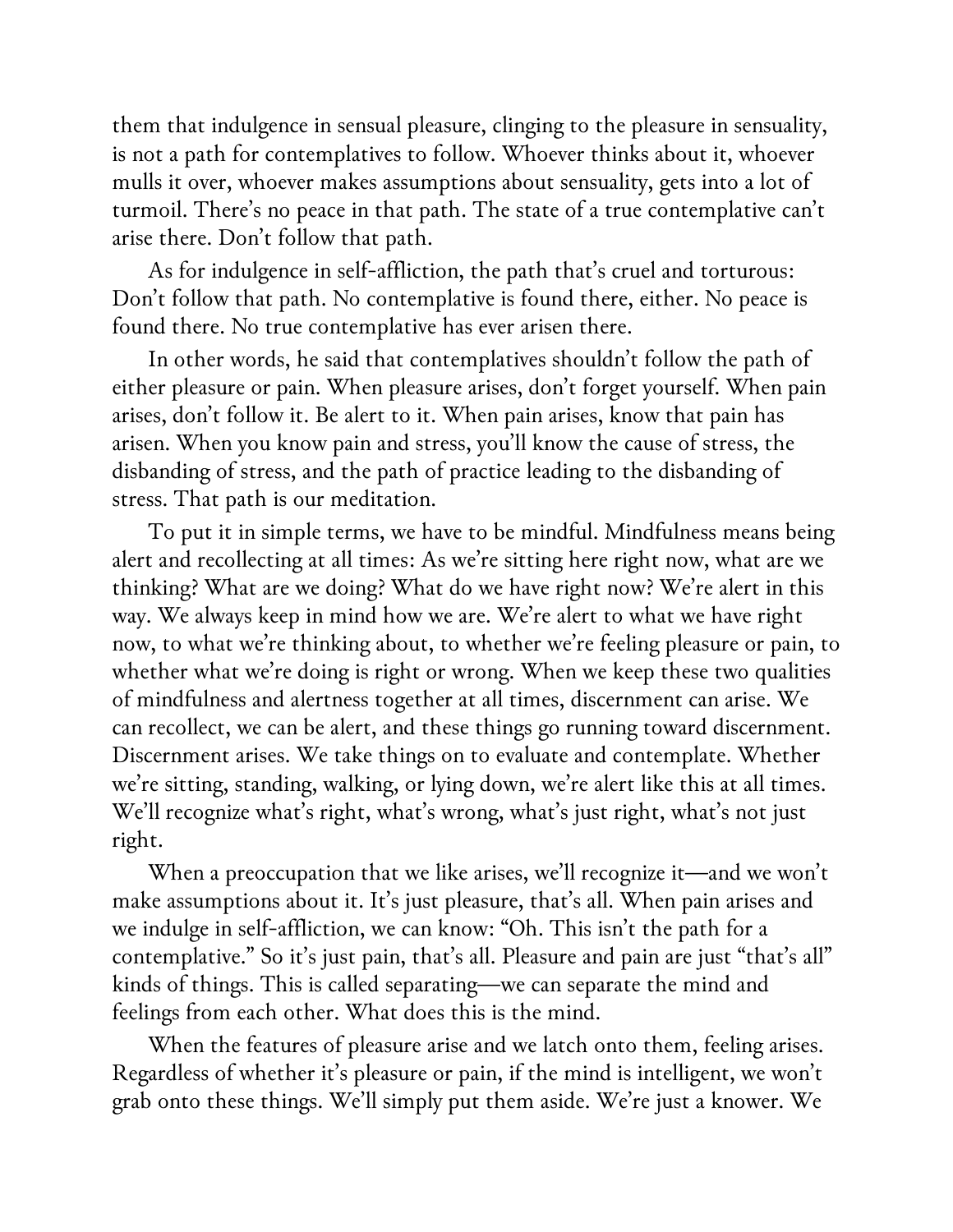know these things for what they are and we let them go in line with their condition. It's like oil and water mixed in a bottle: They don't permeate each other, even though they're in the same bottle. This is the way it is between the mind and feelings.

Even when we fall sick, we can still sense that feeling is feeling and the mind is the mind. They're still different things. Do we know when something hurts? Yes. Do we know when things are comfortable? Yes—but we don't move in to stay in the comfort or discomfort. We stay in the stillness. What kind of stillness? Stillness undisturbed by the comfort, stillness undisturbed by the pain. The Buddha pointed this out for us to see because there's no substance to these things. There's no way you can stay in them. The mind has to stay this way—in other words, not having pleasure, not having pain. Did he know that there was pleasure? He knew, but he didn't feel pleased or pained by it. Did he know that there was pain? He knew. Pleasure? He knew—but he didn't carry it around, so no feeling arose in his mind.

We ordinary, unenlightened people may see this as strange, but even though we're unenlightened, don't make that an issue. Aim straight at that spot, for that's the way things are. The mind stays in its own territory. Feelings of pleasure and pain are in their own territory. They don't get involved with one another. That's the way they are. They're already separate. It's not the case that they're mixed together. If they seem mixed together, it's because we don't know them thoroughly. Actually, they're already separate.

It's the same with the body and the mind. Even though they're together here, it's like our house and we who live in the house. They're related in the same way. If the house is in danger, the mind suffers because we have to look after it. But if the house catches on fire, we can run out of it. We run out of the house. The same with feeling: When a feeling of pleasure arises, we can run out of it. When a feeling of pain arises, we can run out of it. We're like the owner of the house. When things get really heavy and we know in line with the truth, then when the house catches on fire, we can run out of it—for we're two separate things. One is the owner; the other is the house. That's the normal way these things already are.

So even though we talk about separating the mind from the feeling, they're actually already separate. It's just that when we come to know them in line with their truth, they already know how to separate themselves. That's the way they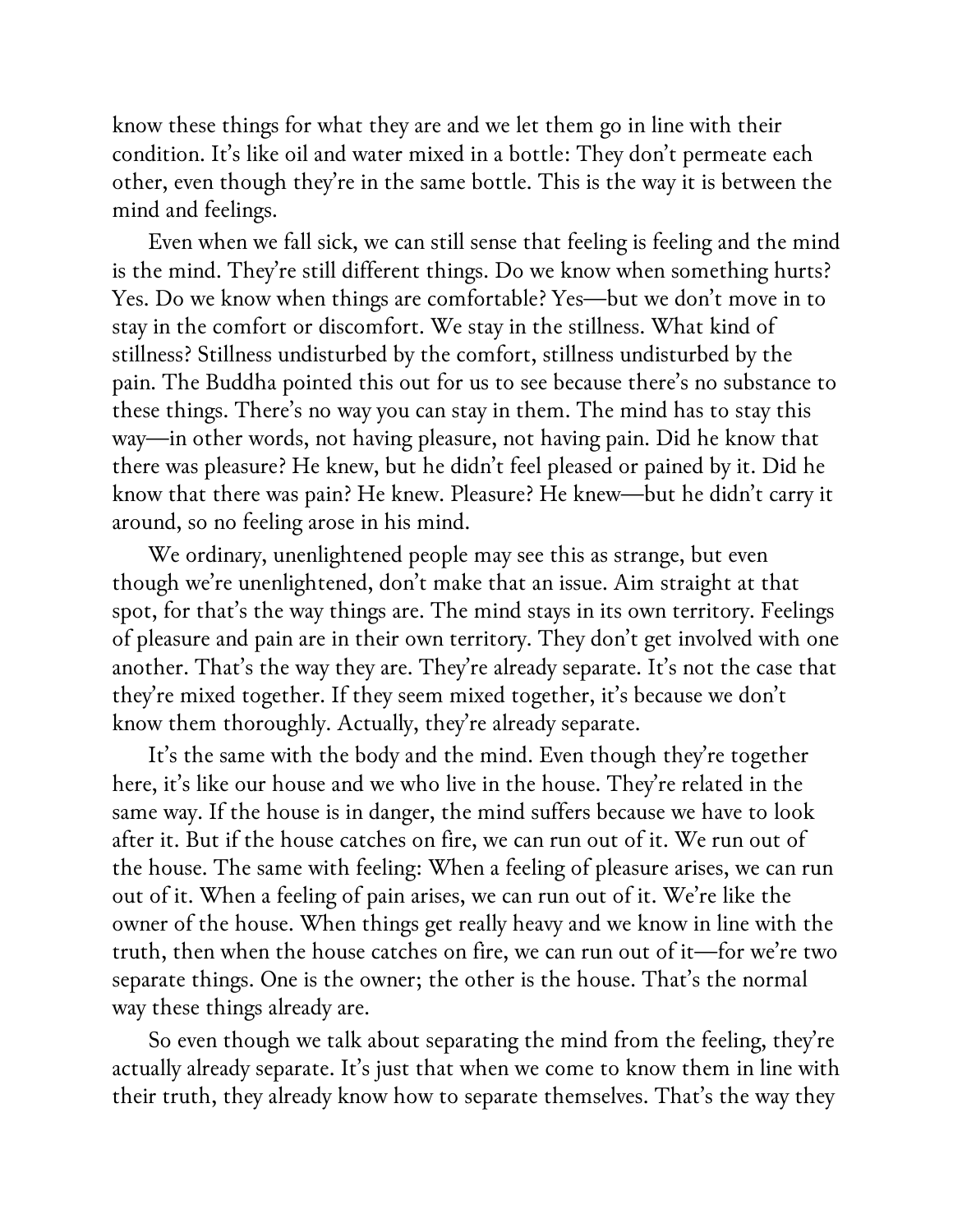already are by their nature. The reason we see them as not separate is because we cling to them through our ignorance of the truth. So they're glommed together in that way. They're glommed together.

It's like a spoon we use to eat curry. The curry is one thing. The spoon is something else. If we know that this is the curry, this is the spoon, then things are easy. We use the spoon to eat the curry and then we put it down. It's easy. But if we try to eat the spoon, too, we make things hard. If we don't see the spoon as a spoon, the curry as curry, the feeling as a feeling, and the mind as the mind, then things simply get all mixed up.

When we realize this, then these things can separate out whether we're sitting, standing, walking, or lying down. Pleasures and pains keep crisscrossing on many levels at all times.

This is why the Buddha taught us to meditate. The practice of meditation is really important. Simply knowing about these things isn't enough. The knowledge that comes from practice with a still mind and the knowledge that comes from study are really far apart from each other—far, far apart. When we gain knowledge from study, it's not that our mind knows how to let go of it. It knows and then pounces on things to stash them away. Why stash them away? So that they can spoil. When they spoil, we cry. If the mind knows both how to hold on and how to put things down, both how to stash away and how to let go, both how to know and let go, we know that things are simply the way they are. We don't forget ourselves. When pain or illness arises, we won't forget.

Some people say, "Oh, this year I've been sick all year long. I haven't been able to meditate." These are the words of a person who's extremely stupid. People who are sick, people who are dying, should accelerate their meditation even more, no? And yet they say they don't have time to meditate anymore. Stress has arisen, pain has arisen, a lack of trust in these fabrications has come, and yet they think they can't meditate because they don't have the time. The Buddha didn't teach like that. He taught that that's the right spot. You've arrived at the right spot to practice. When you're falling ill, when you're about to die, then the more you accelerate your efforts, the more you know and see. Right then is when the truth appears even more. If you don't think in this way, things are going to be difficult.

Some people say they have no opportunity to practice because of all the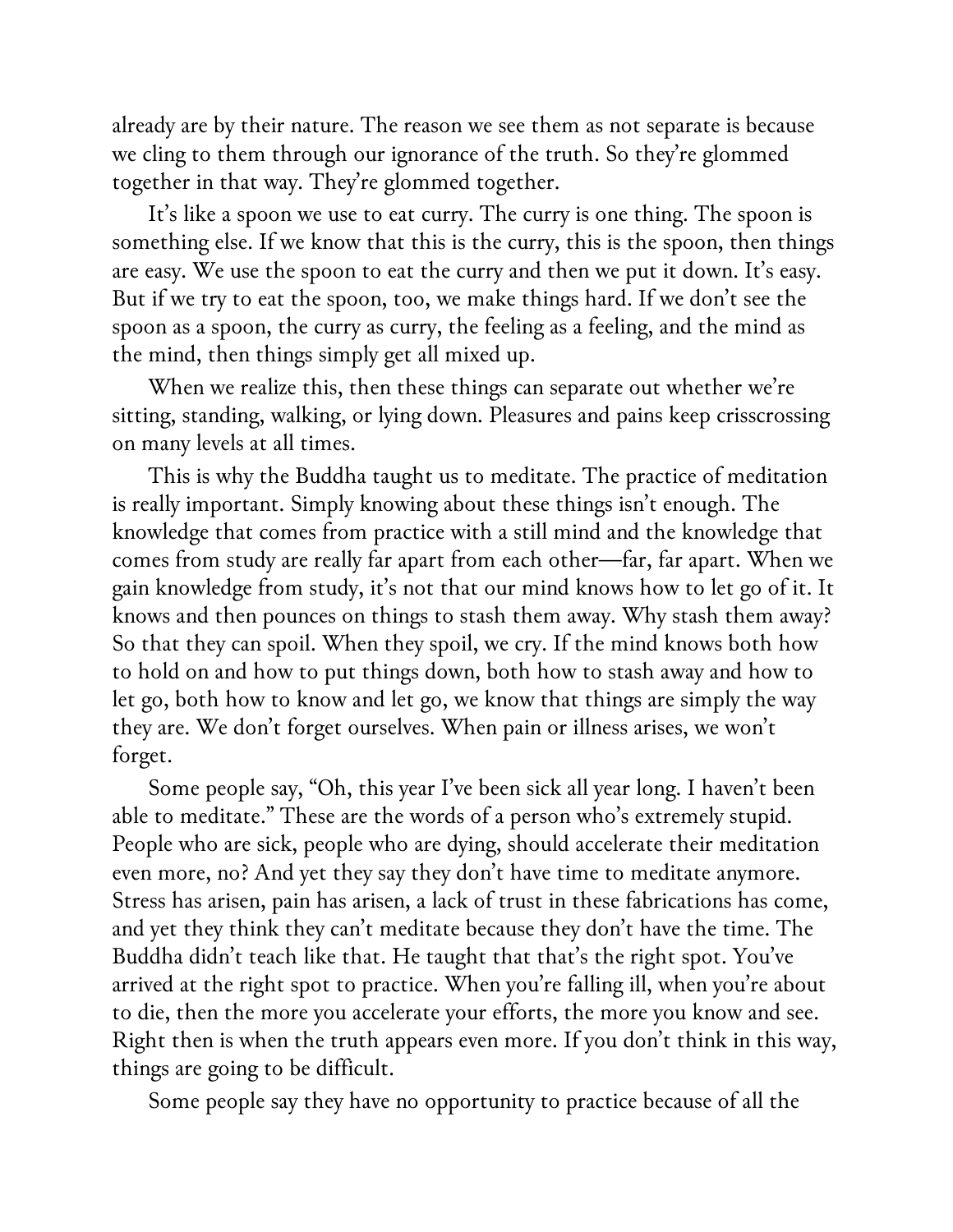work they have to do. I've had lots of teachers coming here and I ask them what they do. They say they teach children and they have so much work that it has them in a tizzy. They don't have any time to meditate. So I ask them, "When you teach your students, do you have time to breathe?"

"Yes, sir."

"Oh. So why do you have time to breathe when you say your work has you in a tizzy? You're far from understanding anything. Actually, the practice is a matter of the mind, a matter of your awareness. It's not the sort of thing where you have to do this, do that, or jump around a lot. It's simply a matter of your awareness. As for the breath, you can keep on breathing as you work. The nature of the body knows even more about how to do this than you do. It keeps on looking after itself. All you have to do is be more mindful to be alert, that's all. Keep at it so that you see into things more and more clearly. That's the way it is with meditation. If we're aware in this way, then it doesn't matter what kind of work you do, the work won't be spoiled. In fact, you'll be able to do that work in a way that's always more sensitive to what's right and wrong. So change the way you understand things.

"You have lots of time to meditate. You simply don't understand, that's all. When you're lying down, you can breathe, right? When you're eating, you can breathe, right? You can breathe wherever you are. Why do you have time to do that? If you think in this way, your life has a value equal to your breath. And wherever you are, you'll have time. Our awareness and thoughts are mental matters, not physical matters.

"So contemplate in a new way, think in a new way, explore in a new way. All you have to do is be mindful and you'll know how to be responsible all the time, whether sitting, standing, walking, or lying down. You'll get value out of your time. You have more than enough time. You're simply not intelligent in the area of your own time, which is why you don't have any time. Actually, you have time all the time. So take this and contemplate it." That's the way it is.

The issue of feelings: Is there anywhere we can run to get away from them? That's why we have to know them. We have to know them clearly. The feeling is just feeling, that's all. Pleasure is just pleasure, that's all. Pain is just pain, that's all. They're all just "that's all" kinds of things, so why latch onto them? If the mind is intelligent, all it has to do is think like this and it can separate the feeling out from the mind. The feeling is just a feeling, that's all. The mind sees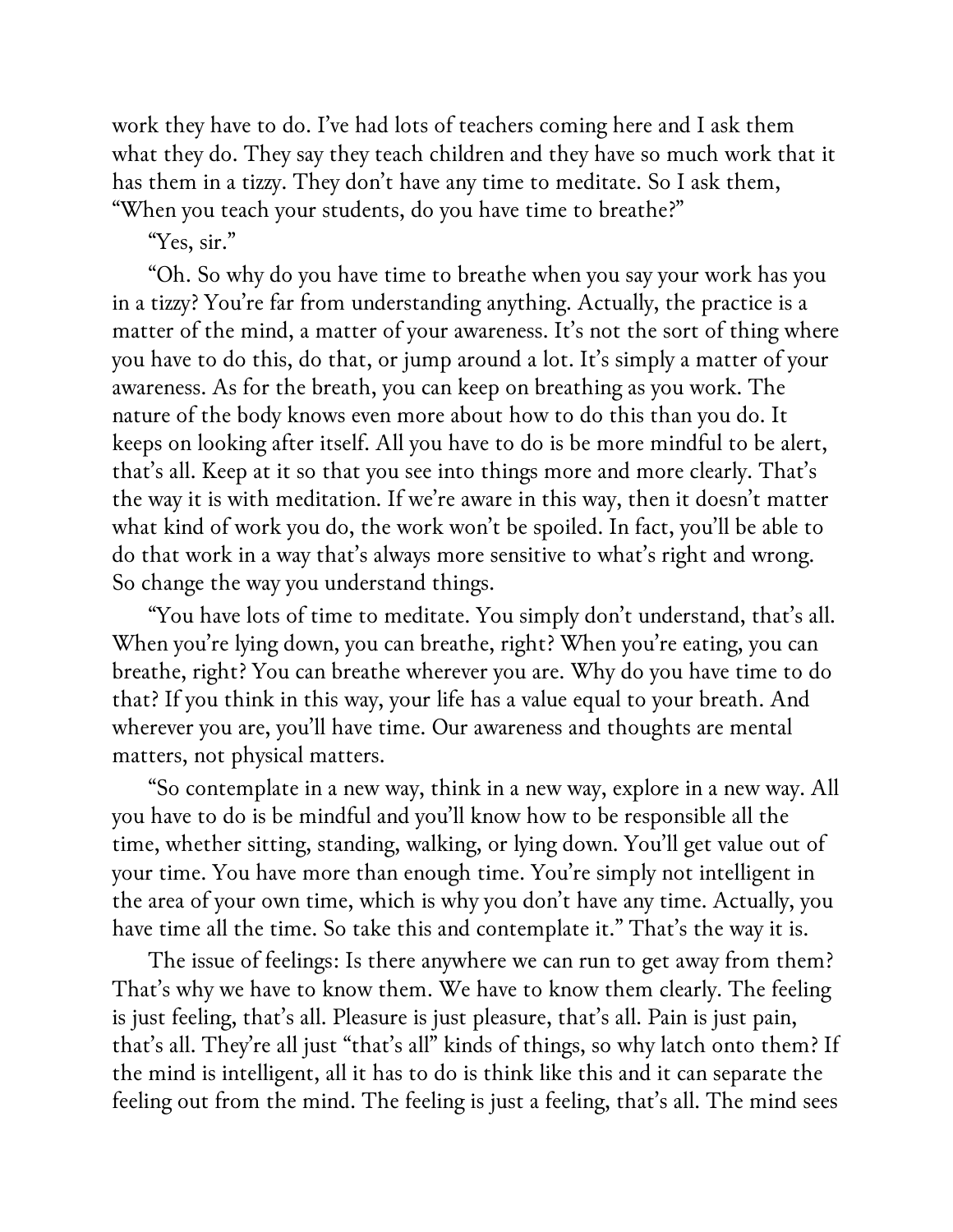that it's just "that's all." Pain is just pain, that's all. Pleasure is just pleasure, that's all. Just let them separate out. Are they there? Yes, they're there, but they're outside the heart. They're outside the heart. They're there without clinging. The mind doesn't make any assumptions about them. They're there sort of as if they're not there, that's all.

Think in this way, contemplate, and don't worry about where it will take you. This is called separating feeling from the mind. Know what the mind is like; know what the feeling is like.

The mind is what enters into the sense of pleasure, and so forth, to see if what we say is pleasure is really true, to see if the pain is for sure. When we follow things in like this, discernment arises in the mind and separates out the pleasure and pain, seeing that the pleasure is just pleasure, that's all. The pain is just pain, that's all. We don't see that there's anything there. Whatever's there is just a "that's all" kind of thing.

When we have this awareness all the way from the beginning to the end, the mind will let go—but it's not letting go from ignorance, you know. It lets go and it knows at the same time. It doesn't let go through stupidity, or from not wanting things to be that way. It lets go because it sees that that's the way things are of their own accord. This is called seeing nature, or seeing what's normal.

When we know in this way, we'll be adept with regard to the mind. We know how to look after the mind. We're intelligent in the area of our own mind, intelligent in looking after the mind. When you're intelligent in the area of the mind, you'll have to be intelligent in the area of its preoccupations. When you're intelligent in the area of preoccupations, you're sure to be intelligent in the area of the world. This is called *lokavidū:* expert in the affairs of the world. The Buddha was expert in the affairs of the world, right in the midst of things that were complex and confusing, but he knew those things that were complex and confusing. And his knowledge of what's not complex or confusing was right in the same place. The world is a turmoil, so how was he able to know it in an expert way? We have to understand that the Dhamma formulated by the Buddha has nothing that lies beyond our capabilities.

So when we know right at our own mind that the mind is the mind, feelings are feelings, and they separate out from each other—in their own separate parts, their own separate stages—the mind can see that the conditions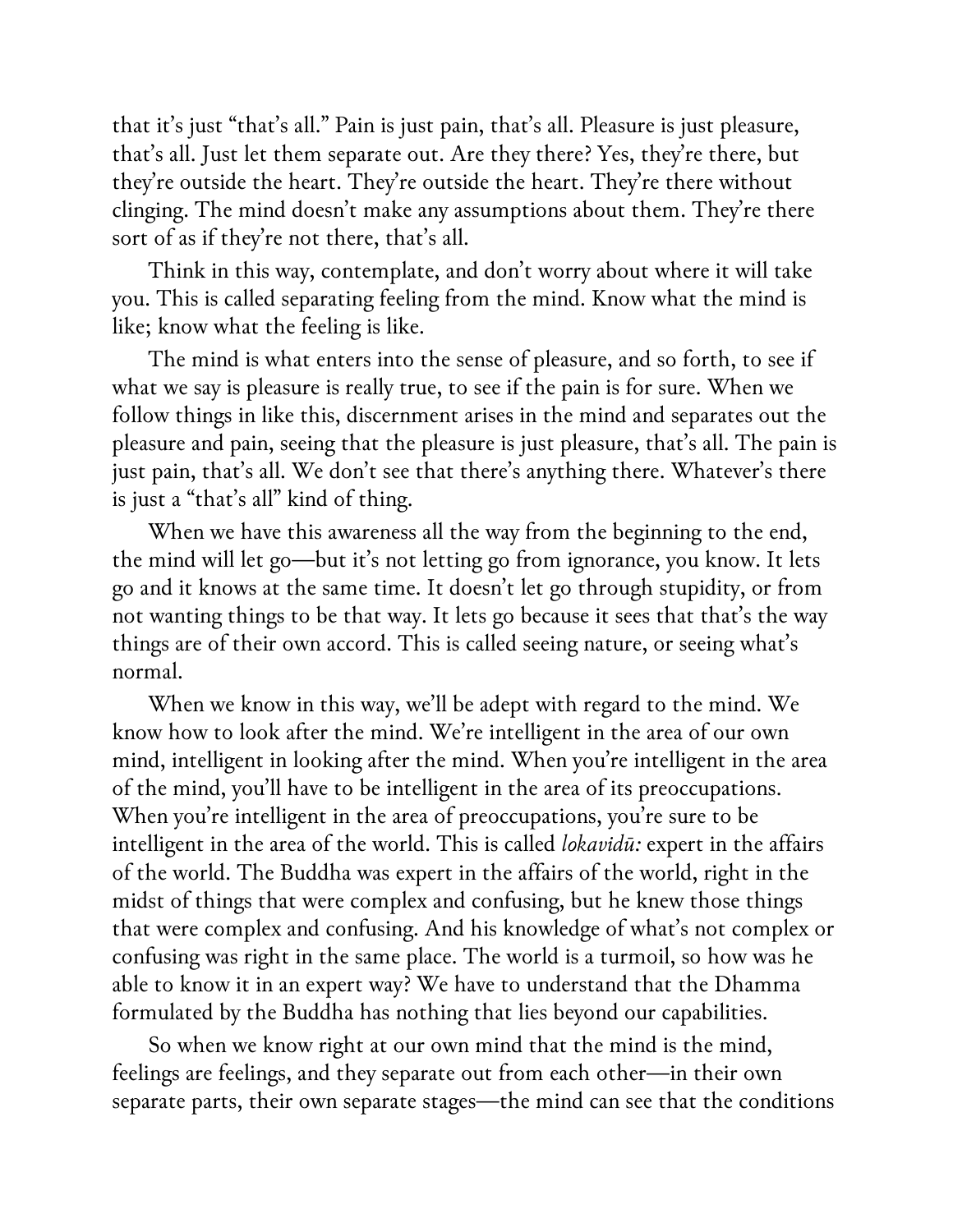of preoccupations are just like that, of their own accord. They simply arise and disband. They arise and disband, disband and arise. That's all there is to them. We let them go, in line with their own nature, because they're in separate places.

This is what it means to know and see in line with the way things are. Right here is where the problem comes to an end.

So all of us here: This is the way things are. Whether you're sitting, standing, walking, or lying down, this is the way they are with every moment because you incline your mind to the practice. You're mindful and alert at all times. That's all there is to it. When the time comes to sit in concentration, go ahead and do it. Understand that concentration is for the purpose of giving rise to stillness, and the stillness simply strengthens your energy, that's all. It's not for the sake of seeing a lot of other things. So we have to keep practicing concentration steadily.

As for practicing vipassanā, that's the same as practicing concentration. In some places they say, "Now we're doing concentration, and only later will we do vipassanā. Right now we're doing tranquility meditation." That kind of thing. Don't put them far away from each other that way. Tranquility is the source of discernment; discernment, the fruit of tranquility. It's not that now you're going to do tranquility, and later you're going to do vipassanā. You can't really separate them out that way. They're separate only in name. They're like a machete: The edge of the blade is on one side; the back of the blade is on the other. You can't separate them. If you pick up just the handle, both the edge of the blade and the back of the blade come along with it. They don't lie anywhere else.

When there's stillness, discernment arises right there in the stillness. See them as a single chunk of wood. Where do these things come from? They have a mother or father to give birth to them, you know, just as all of us have to come from a mother and father to be sitting here. Where does the Dhamma come from? Virtue is the mother and father of the Dhamma. In the beginning there has to be virtue. And this virtue is stillness—meaning that there's no wrongdoing in terms of your body or mind. When there's no wrongdoing, there's no trouble because there's no wrong. When there's no trouble, stillness can arise. The mind gives rise to concentration right at the same time. This is why we're taught that virtue, concentration, and discernment—the path by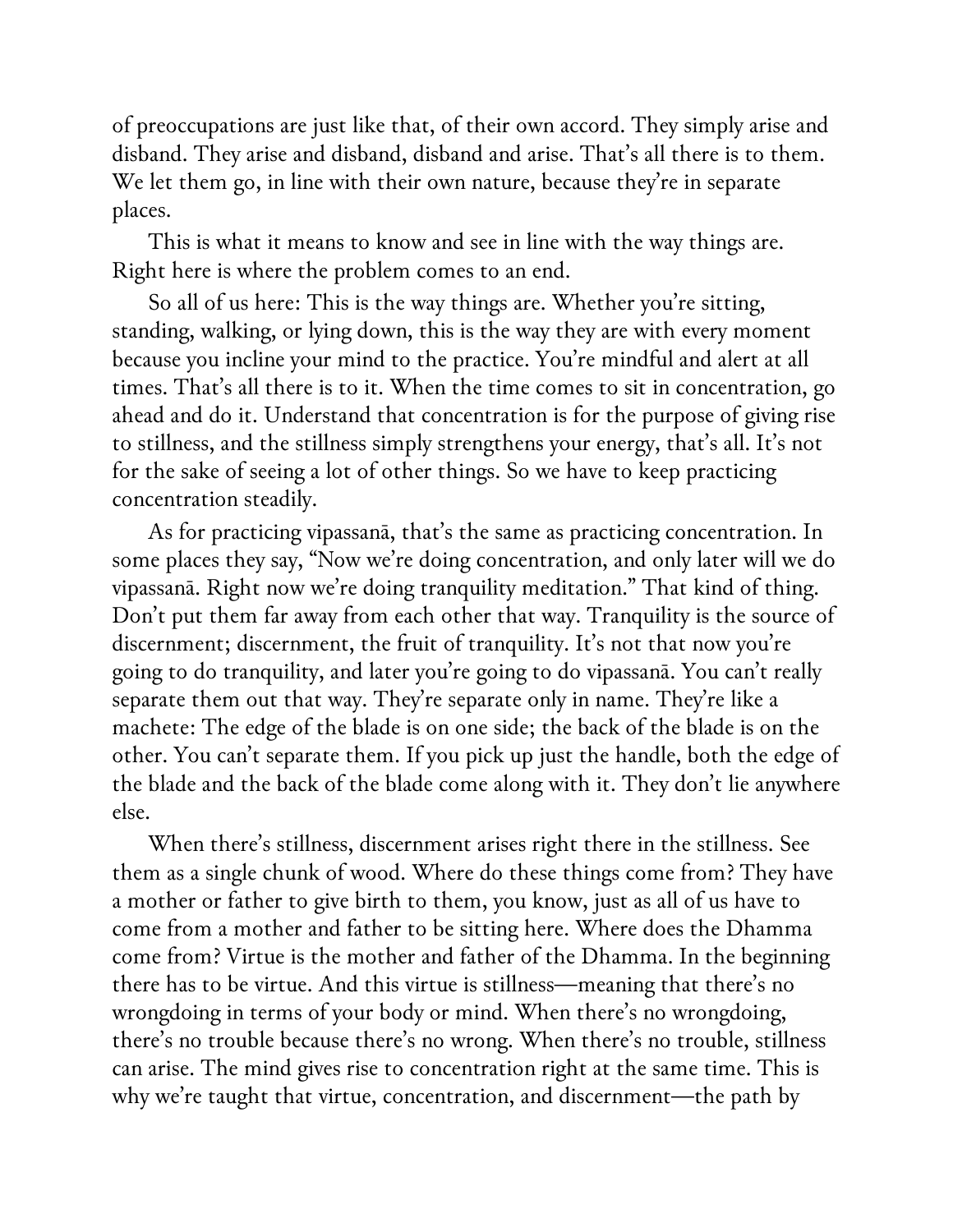which the noble ones go to nibbāna—are all one and the same thing.

To put it even more briefly: Virtue, concentration, and discernment are one and the same thing—one and the same piece of Dhamma. Virtue is concentration; concentration is virtue. Concentration is discernment; discernment is concentration. It's like a mango. When it's still a flower, we call it a mango flower. When it's a little fruit, we call it a baby mango. When it gets bigger, we call it a biggish mango. When it gets bigger and almost ripe, we call it a half-ripe mango. When it's fully ripe, we call it a ripe mango. It's all the same mango, simply that it keeps changing, changing, changing, changing. When it's big, it's big coming from little. When it's little, it's little heading for big. You could call it different mangos, or you could call it all the same mango.

Virtue, concentration, and discernment are interrelated in just the same way. Ultimately they become the path progressing to the stream to nibbāna. The mango, starting from when it's a flower, progresses to ripeness, and that's enough. See it in this way. When we see it in this way, we don't criticize it.

The same with this fabricated body. Whatever it does, don't get worked up about it. After it's born, it grows old. After it's born, whatever it does, contemplate it.

Some people don't want to grow old. When they grow old, they get despondent. If that's the case, then don't eat ripe mangos! Why do you want the mango to be ripe? When mangos don't ripen fast enough, we force them to ripen, don't we? Yet when we grow old and ripen, we get afraid and despondent. Some people start crying, afraid that they're going to grow old and die. If that's the case, they shouldn't eat ripe mangos. They'd better eat just the mango flowers.

When we can think in this way, the Dhamma becomes clearer. We can be at our ease—and what will we do? We'll simply set our minds on how we have to focus solely on the practice.

That's the Dhamma talk for you, the Chief Privy Councilor and your children and grandchildren who have gathered here today. I've explained the Dhamma for you to hear, and that should be enough for now.

What I've taught you here: I'd like you to take it apart to contemplate. It's not yet right; it's not yet wrong. For it to be right or wrong, you have to contemplate it. That's each person's individual duty. And as for whatever's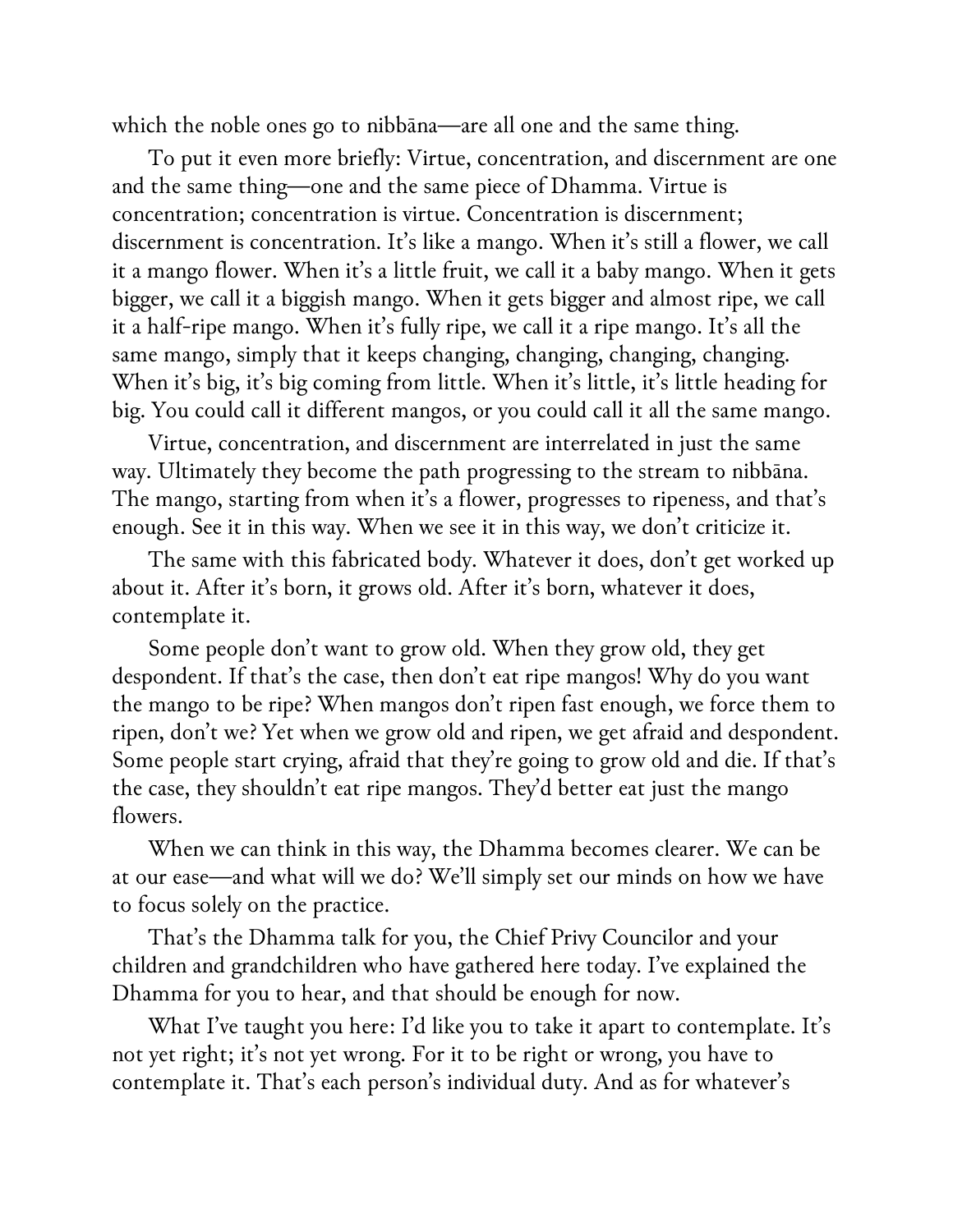wrong or inaccurate, give it your forgiveness at the same time. Actually, whether it's right or wrong, it's all something for you to practice with: Whatever's wrong, throw it away; whatever's right, practice in line with it. Practice, okay? Practice abandoning both right and wrong. Ultimately, the practice is a matter of abandoning both right and wrong. You throw away what's right; you throw away what's wrong. If, whatever's right, you hold onto it as right, and other people say it's wrong, you just keep on quarreling. The Dhamma, though, is a place where there's nothing. Nothing at all.

I once read a story that one of my students brought here. Some Zen students were sitting with their teacher near a flag on a pole. The wind was blowing back and forth, and the flag was flapping. One of the students said, "Eh? Why is the flag flapping? It must be because of the wind." Another student said, "No. It's because there's a flag." So they kept arguing in that way. The teacher was sitting there but didn't say anything. "It's because of the wind." "No. It's because there's a flag." "No. It's because of the wind." "No. It's because there's a flag." They kept on arguing until the teacher said, "No. You're both wrong, which is why the flag is still fluttering and flapping. There is no flag and there is no wind." There. That was the end of that. *[Laughs]*

#### *[Break in the recording]*

*Question: …the body in the body until you see the mind disband. Your explanation of seeing the body in the body is clear, but to see the mind in the mind: what exactly does it mean? Could you explain just a little more?—but not so much that it makes you tired.*

Ajahn Chah: Even though I'm tired, I have to speak, you know. You can't speak without getting tired. Even when you're tired, you have to speak.

You've asked what the mind is. I have to explain this before I talk about what's in the mind. It's somewhat like knowing that this is a spittoon. Then you can know what's in the spittoon. You're clear about what's in the spittoon. Why? Because you first know what the spittoon is, right? You can't go first to what's in the spittoon. What's the spittoon? This is the spittoon. Then you can look into the spittoon and see what's in it. You see that there's water in the spittoon. That's what the problem is like.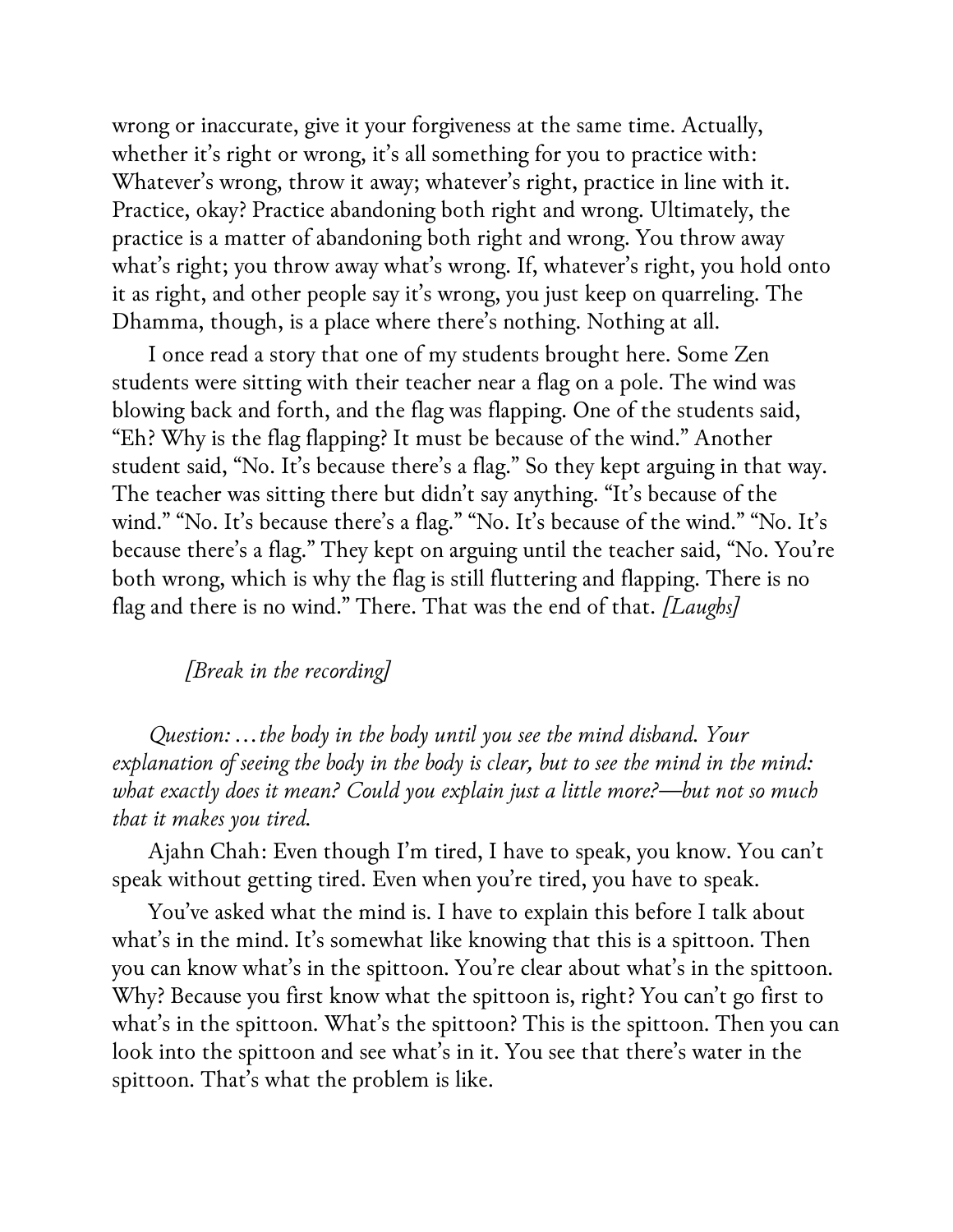As for the mind… Actually, there's no substance to the mind. You can't point to where the mind is. But we can describe it in a way that makes it easier to see, so that you can know what the mind is. There's an awareness, an awareness of things. It doesn't know that it's the mind, but we're aware. There's an awareness, the act of bringing in a preoccupation, the act of recognizing all the various preoccupations. When a preoccupation has hit us, that means we've latched onto it. The act of letting go in the act of attachment: What's that? Is there anything there, or not? Right there in the mind, where it's latched on: Is there anything there? The awareness that's aware there: That's the mind. Going deeper into that awareness, is there anything there in that? That's what's in the mind. That's where you know the mind in the mind. The mind is like the spittoon. The only way to make it clear is to explain it in this way. There's no shape to it, so you have to explain it in this way. Once you know that this is the spittoon, you can look into the spittoon to see what's in it.

The mind is what's aware of preoccupations, what thinks and brings preoccupations into it. Once it's aware, it brings preoccupations into it and then holds them inside. What holds them inside: Can you sense what's in there? There are all kinds of clingings and assumptions, right and wrong in there.…

That's not quite right. It's like grabbing hold of something in your fist. "Eh? What have I grabbed in my fist?" You open up your fist to see what's in there. This is what's *in* your fist, right?

It's the same with the mind. If we speak using natural, ordinary words, we can say that it's what brings preoccupations in, what brings preoccupations into our mind: Once they're there—the preoccupations held in the mind—we open it up to see what's in there. Are there right views? Are they wise to pleasure and pain? Try to know what's right there. That's where the path is. The path to knowing is right there, right where you were holding onto things.

This is just a little bit of what the Buddha taught.

*It's enough to help me understand.*

That should be enough.

*I'll take it to think over.*

That's right. Take it and continue with it.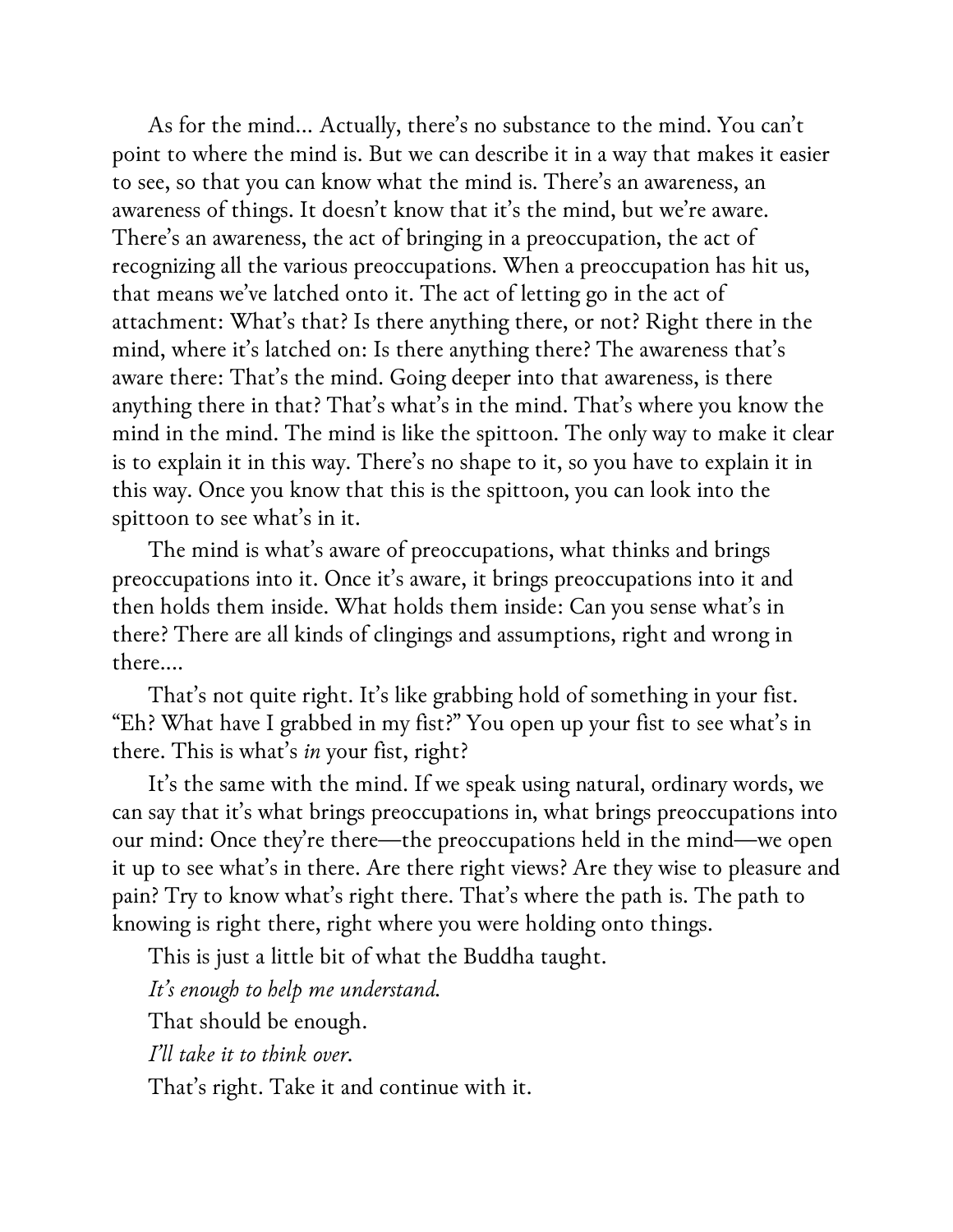#### *Yes, sir. I'll try. I'll try sitting and meditating with it.*

You can't awaken to these things simply because other people have told you about them. The fact of the matter is that when you leave here you have to contemplate them for yourself. The Buddha said, *"Akkhātāro Tathāgatā:* The Tathāgatas simply point out the way." In other words, they teach people how to swim, but they can't swim for them. If they do our swimming for us, we drown. It's beyond their ability to do our swimming for us. That's the way it has to be.

The same with nibbāna: Why didn't our Buddha explain nibbāna so that it's totally clear? Because it can't be explained in a way that's totally clear. It's like showing a picture to a blind person. The blind person can't see it clearly. Before it can become clear, the blind person has to treat his eyes until they can see. Only then will the picture be clear.

It's the same sort of thing here. The Buddha wanted so much for us to know and see, but nibbāna is the sort of Dhamma that's *paccattaṁ:* personal. That's as far as he could help. He *"Akkhātāro Tathāgatā:* The Tathāgatas simply point out the way," and then he took his leave. That's the way it is.

*Thank you, sir.*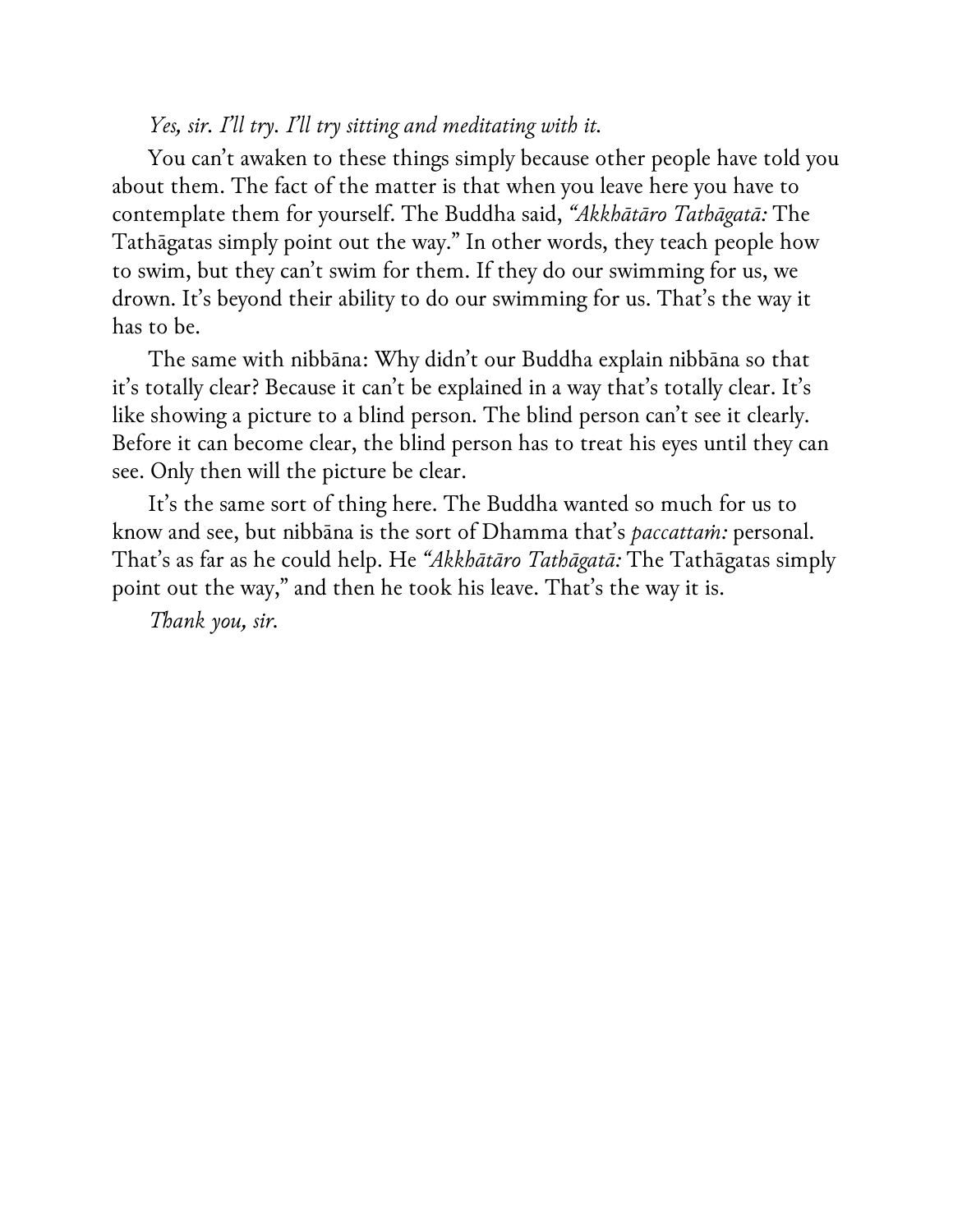## *Becoming a Samaṇa*

TODAY I'm giving special instructions specifically for the monks and novices. Set your hearts on listening. Aside from the practice of the Dhamma and Vinaya, there's nothing else for us to study, talk about, and offer opinions on.

I want each of us to understand that we now have the status of people gone forth, so we should behave in a way that's fitting for monks and novices. We've all passed through the status of lay life. It's a status marked with turmoil, with no clear patterns for our behavior. So now that we've entered the status of *samaṇas* in the Buddha's teachings, we have to change our hearts and minds to be different from those of lay people. Our words, our movements, our comings and goings, our ways of eating, stepping forward, and stepping back everything has to be in line with those gone forth who are called *samaṇa,* which means people who are peaceful and at respite. Before, we were lay people and didn't know the meaning of *samaṇa*—peace and respite. We all let our bodies and minds find enjoyment in line with our defilements and cravings. When our preoccupations were good, they made us glad. When they were bad, they made us sad. That's called being influenced by preoccupations. When we're influenced by preoccupations, the Buddha said that we're not taking care of ourselves. We don't yet have a refuge, so we let our hearts and minds run loose with enjoyment, with suffering, sorrow, lamentation, and despair. We don't rein ourselves in. We don't contemplate things.

In the Buddha's teachings, when you ordain into the status of a *samaṇa,* you have to make your body that of a *samaṇa*. To begin with, you shave your head. You have to cut your nails. Your clothing is the ochre robe—the banner of the noble ones, the banner of the Buddha, the banner of the arahants. The fact that you've ordained depends on the legacy, the inheritance left behind by our Foremost Teacher. That's why our way of life is enough to get by on. Our dwellings, for instance, come from the merit of the faithful who built them. We don't have to fix our food—and this comes from the legacy, the inheritance left behind by our Foremost Teacher. Our medicine, our clothing: All these things depend on the legacy left behind by the Buddha.

Once you've been ordained in the Buddha's teachings, you've been supposed into being a monk, but you're not yet a genuine monk, you know. You're a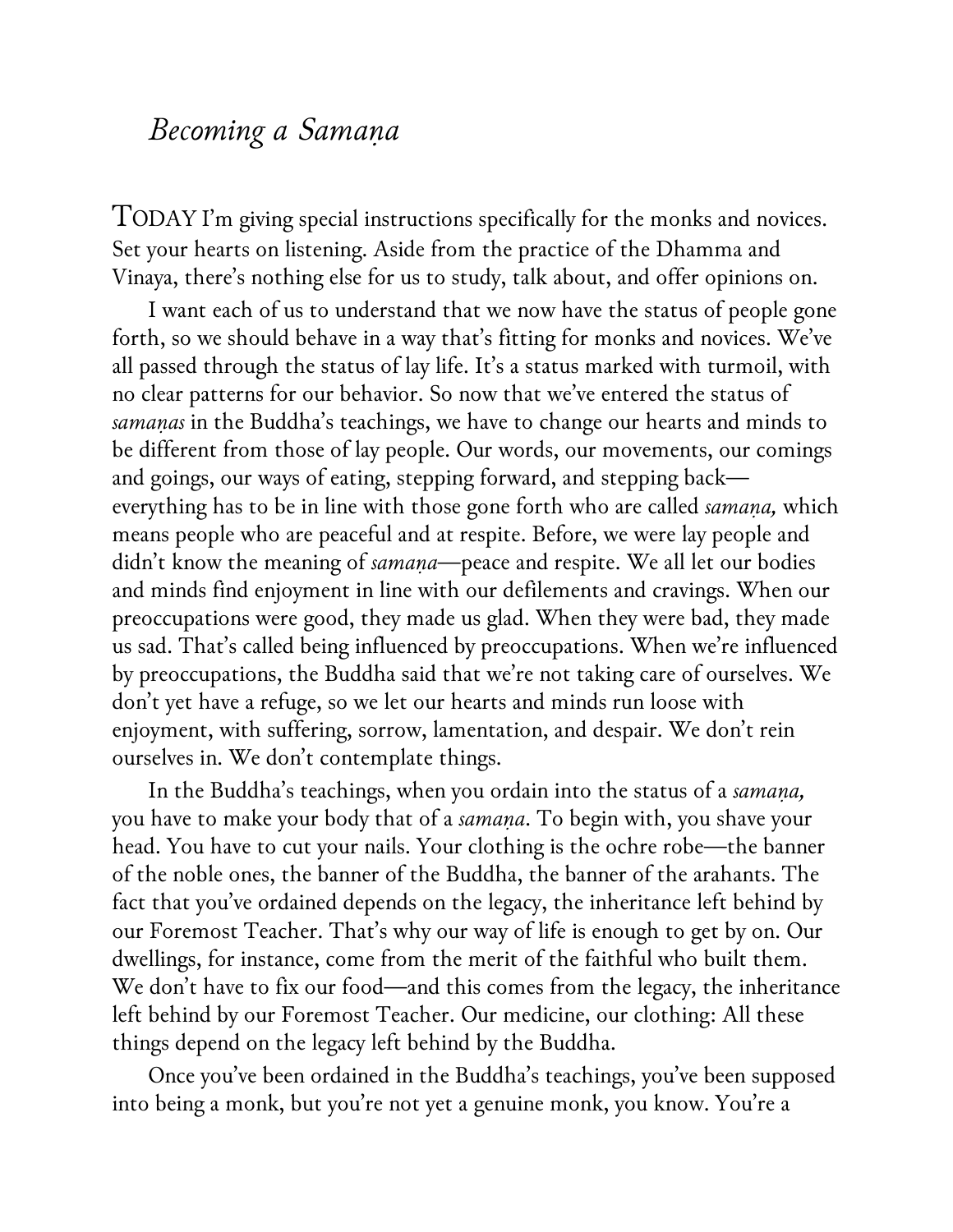monk on the level of supposition—in other words, you're a monk as far as your body: the shaved head, the yellow robes. You're a monk on the level of supposition.

It's the same as when they carve wood, sculpt cement, or mold bronze to be a Buddha on the level of supposition. It's not the genuine Buddha. It's gold, lead, bronze, wood, lacquer, stone. These things have been supposed into being a Buddha, but they're not the Buddha. They're the Buddha on the level of supposition, not the genuine Buddha.

It's the same with you: You've been formally declared to be monks who have ordained in the Buddha's teachings, but you're not yet monks. You're supposed monks, not genuine monks. What this means is that your hearts are not yet fully endowed with goodwill, compassion, empathetic joy, and equanimity. Your purity isn't yet all the way there. You have greed, aversion, and delusion obstructing the arising of genuine monks within you. These things have been with you since way back when: from the day of your birth, from your previous lifetimes. You've been nourished with greed, aversion, and delusion all along up to the present. So when people like you are ordained to be monks, you're still just supposed monks. You still live on the greed, aversion, and delusion in your hearts. Real monks abandon these things. They drive greed out of their hearts, drive aversion out of their hearts, drive delusion out of their hearts. They contain no poison, no danger. If there's still poison, you're not yet a monk. You have to drive these things out so that you can reach purity.

So you have to start trying to destroy greed, aversion, and delusion, which are the dominant defilements in each of you. These things keep you fenced into states of becoming and birth. The reason you can't reach peace is because greed, anger, and delusion are obstacles blocking the *samaṇa,* peace, from arising in your hearts. As long as it can't arise, you're not really monks. In other words, your hearts aren't yet at peace away from greed, aversion, and delusion.

That's why we've come to practice—to practice so as to eradicate greed, aversion, and delusion from our hearts. Once you eradicate greed, aversion, and delusion from your hearts, you'll reach purity. You'll reach genuine monk-ness. At the current level of your practice, you're monks on the level of supposition. It's simply a supposition. You're not yet monks. So build a monk within your heart. You build a monk by *means* of your heart—not by any other means.

In building a monk by means of your heart, you don't use just your heart.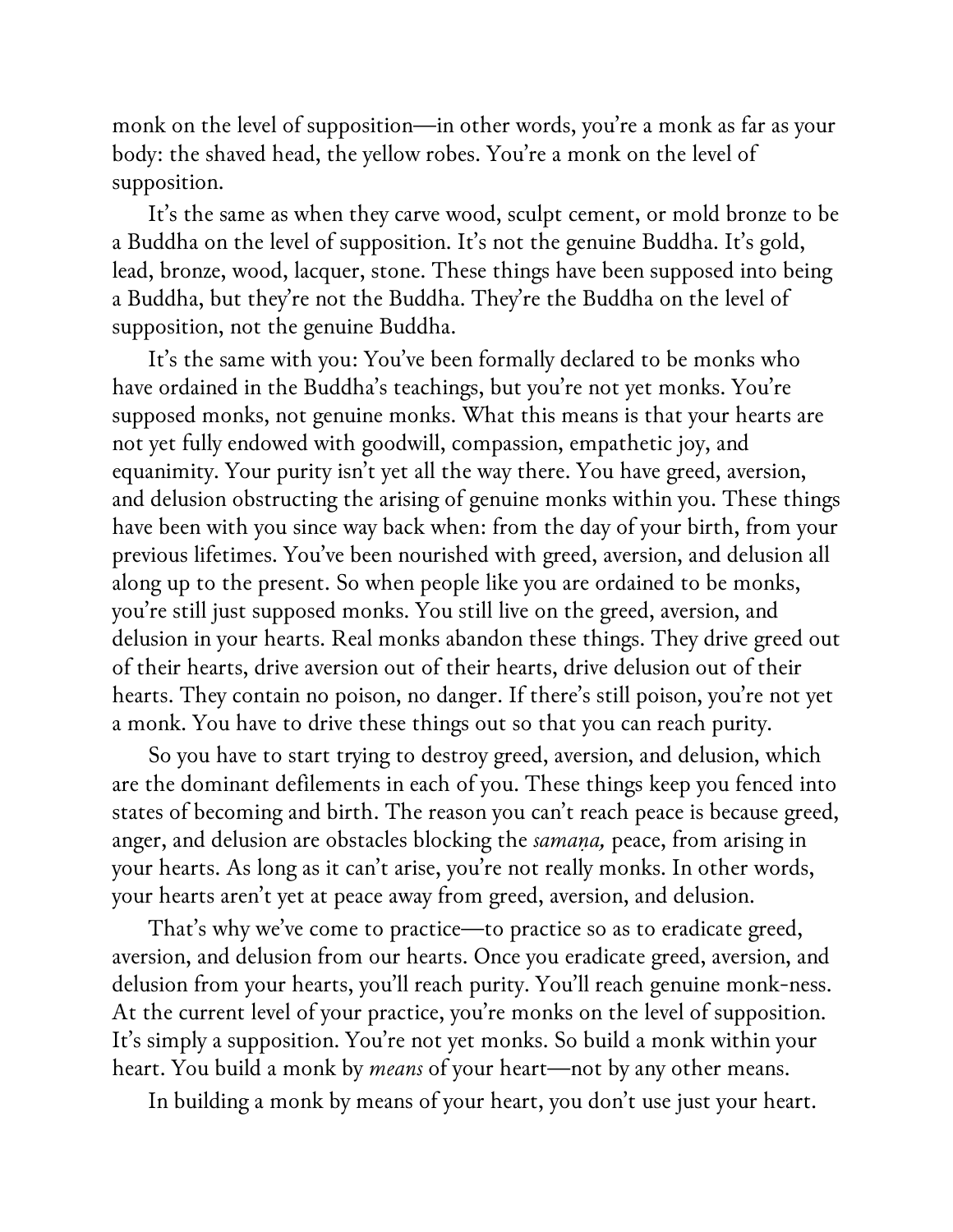Two things—one, your body; two, your speech—also have to be involved. Before your body and speech can do anything, it first has to come out of the heart. For things to exist just in your heart and not come out in your actions and speech: That can't happen, either. So these things are connected with one another.

When we speak of the heart, of the beauty of the heart, the polished smoothness of the heart, it's like speaking of a smooth, polished wooden pillar. The wood we use to make a board or a pillar—before it's smooth and polished and they coat it with shellac to make it beautiful—first has to be cut from a tree. They have to cut off the crude ends and then split it and saw it—all kinds of things. The heart is like a tree. We have to take it from its crudeness, cutting away its crude parts, cutting away its roots, its branches, its bark, destroying everything that's not smooth and polished. You have to destroy those parts until you reach a state where the wood is beautiful and well proportioned. The fact that it's beautiful and well proportioned comes from having passed through crude activities.

It's the same with those of us who are practicing. To come and make our hearts and minds pure and at peace is something good, but it's hard. We have to start with external things—our body, our speech—and then work inward. Only then will we become smooth, polished, and beautiful. It's like having a finished table or bed. It's beautiful now, but it used to be crude. It was a tree, a trunk. So we cut it—cutting the trunk, cutting away the leaves—because that's the path we have to follow so that it can become a table or bed, so that it can become something beautiful, good, and pure.

In the correct path to peace as formulated by the Buddha, he formulated virtue, concentration, and discernment. This is the path, the path leading to purity, leading to becoming a *samaṇa*. It's the path that can wash greed, aversion, and delusion away. You have to go through the steps of virtue, concentration, and discernment. This isn't different from making a table. When we compare external things and internal things in this way, there isn't any difference.

So when we train your habits—making you listen to the Dhamma, making you chant, making you sit in concentration—these things grate against your heart. They grate because your heart is sloppy and lazy. It doesn't like doing anything that clashes with it, that puts it to difficulties. It doesn't want these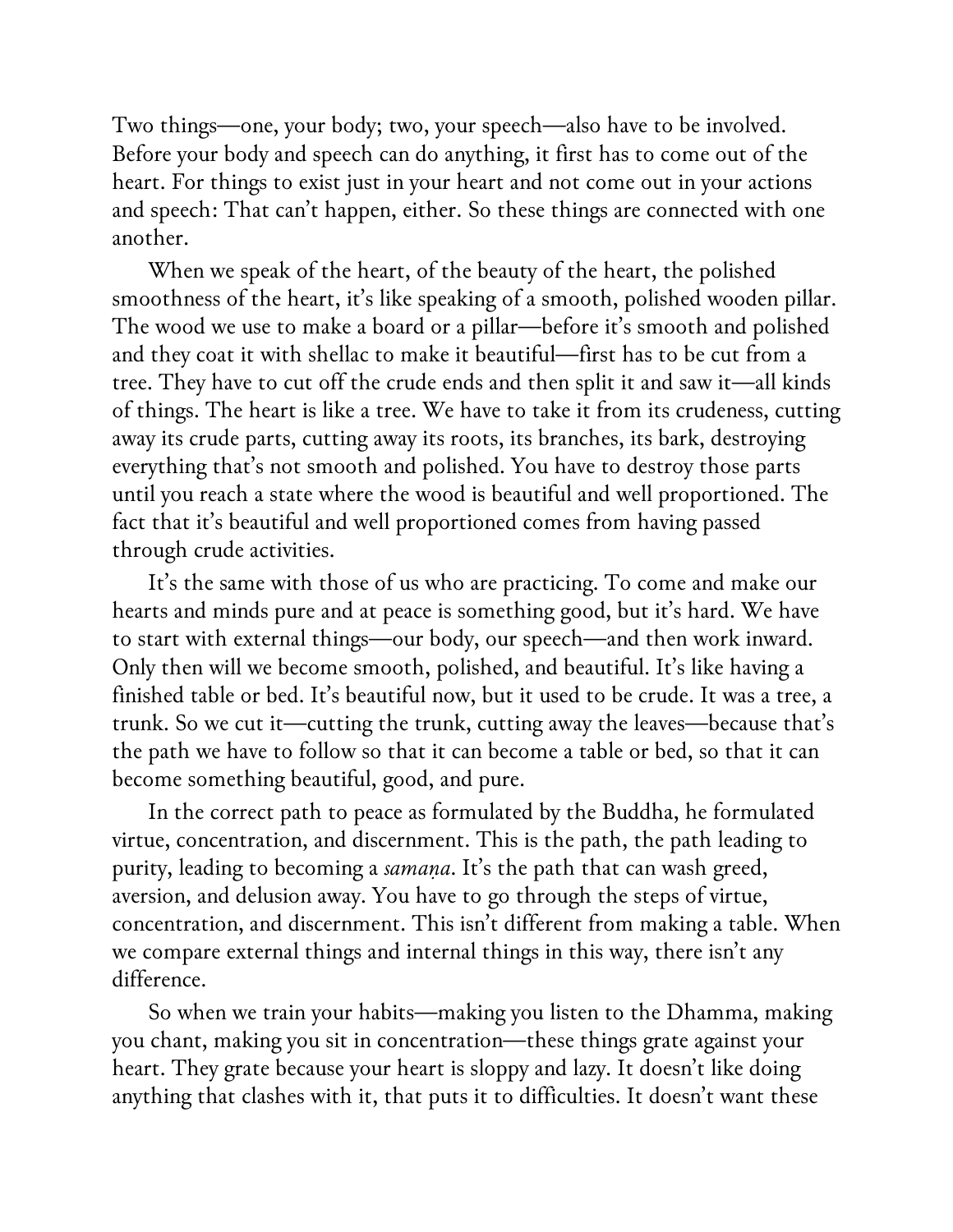things; it won't do them. That's why you have to make an effort to endure. We all have to use the qualities of endurance and persistence to slash our way through and keep trying to do these things.

Our bodies, for instance: We used to do things that were fun and unruly, all kinds of things, so now that we're watching over them, it's difficult. Our speech used to speak without any restraint, so now that we're restraining it, it's difficult. But even though it's difficult, we can't let that stop us. It's like a tree: Before we can make it into a table or a bed, we have to go through difficulties, but we can't let them stop us. We have to go through those stages. To get the table or bed, we have to go through the crude parts.

It's the same with us. When the Buddha taught so that he gained students and disciples whose minds succeeded in gaining awakening, all of them started out as run-of-the-mill people when they ordained—run-of-the-mill people just like us. They had the various parts of their bodies—legs, ears, eyes—just like us; greed and aversion just like us. None of their features were in any way different from ours. That was true of the Buddha himself; that was true of his disciples. In every case, they took what wasn't yet capable and made it capable; what wasn't yet beautiful and made it beautiful; what wasn't yet up to standard and brought it up to standard. This has been true all along up to us in the present. We ordain the children of householders—farmers, merchants—people who have been embroiled in every variety of sensual preoccupation. These are the people we ordain and train. And we've been able to train them all along.

So understand that you're just like the noble ones of the past. You have the same aggregates. You have a body, just like them. You have feelings—pleasure and pain—just like them. You have perceptions—recognizing and labeling just like them. You have thought fabrications and consciousness—good and bad: everything, just like them. So each of you is one more person in the same condition in body and mind like the students the Buddha gained in the past. You're not different in any way. His noble disciples started out as run-of-themill people. Some of them were troublemakers, some of them were fools, some of them were ordinary run-of-the-mill people, some of them were good people —just like you. They weren't different in any way. So just as he took those people and trained them to practice so as to attain the noble paths and fruitions, we today take the same sort of people to practice—to develop virtue, develop concentration, develop discernment.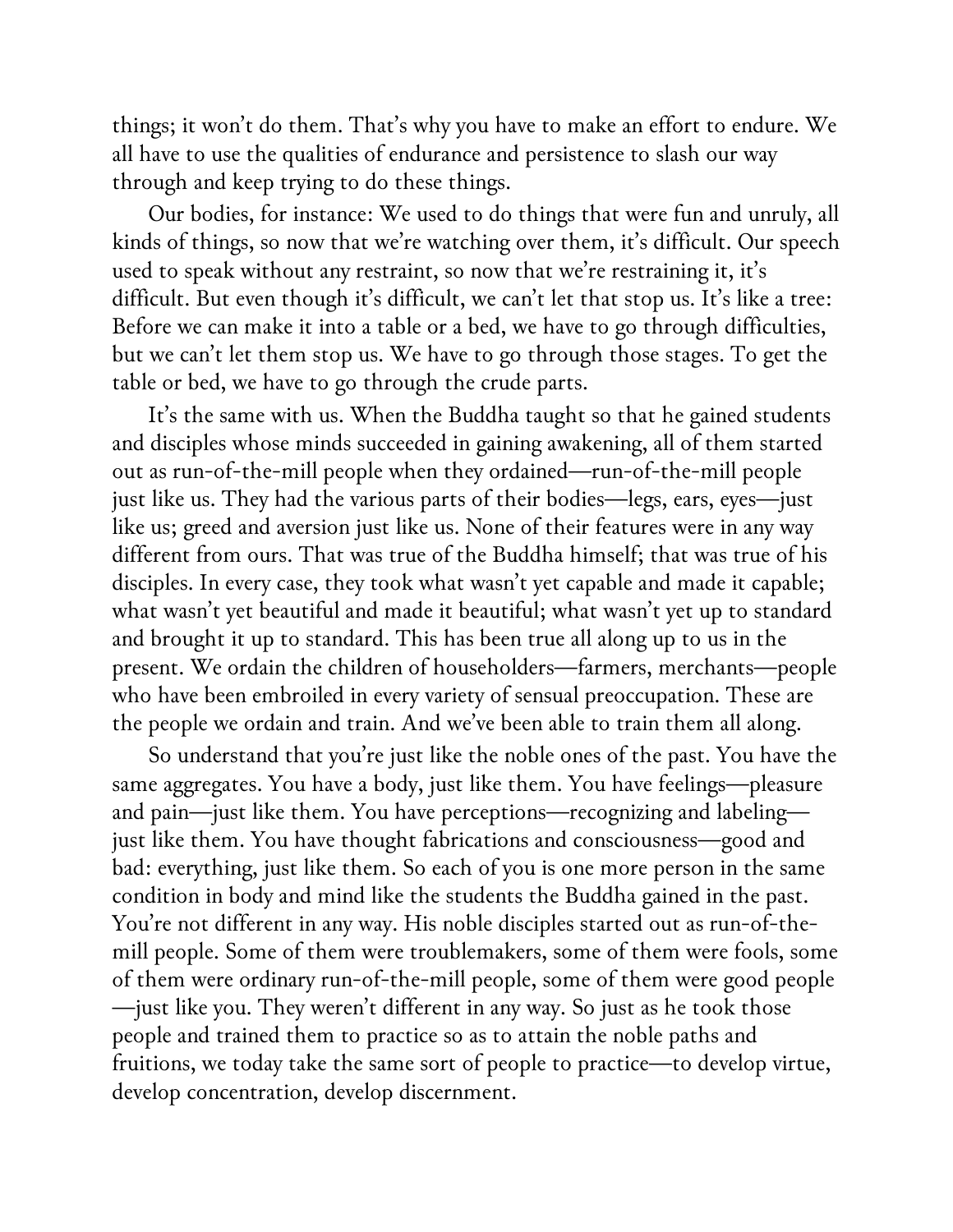Virtue, concentration, and discernment are the names of our practices. When we practice virtue, practice concentration, and practice discernment, we practice right at ourselves. We practice right at ourselves, and that's when we're on target. We're on target with virtue right here, on target with concentration right here. Why? Because the body is right here with us. Virtue is a matter of every part of the body, every part that the Buddha has us look after. With virtue, we're taught to look after our body. We already have a body. How is that? We have feet; we have hands. We've already got a body. This is where we look after virtue. To give rise to virtue, we look after this body we already have. The same with speech: Whether you tell lies or engage in divisive speech, coarse speech, or idle chatter, whether you use your body to kill living beings, steal people's belongings, or engage in sexual misconduct—all the things that the rules on virtue are concerned with are things that lie right with you. You already have a body. You already have speech. These things are already there with you.

So when you exercise restraint, you watch them. You look. For instance, look at killing, stealing, and engaging in sexual misconduct. The Buddha has you look at crude activities of the body. Killing is using your fist or a weapon in your hand to kill animals, big or small. This is something crude—the sort of thing you used to do before you started observing the precepts. You transgressed. And there were the times when you didn't restrain your speech: telling lies, engaging in divisive speech, coarse speech, or idle chatter. Telling lies is misrepresenting the truth. Coarse speech is carelessly insulting people: "You pig! You dog!" Idle chatter is speaking playfully about things that serve no purpose, saying whatever comes into your head. These sorts of things we've all done in the past. We didn't exercise restraint. But now, when we look after our virtue, we look: We look at our body; we look at our speech.

Who's doing the looking? Who are you using to do the looking? When you kill an animal, who knows? Is your hand what knows? Or who is it? When you go to steal something, who knows? Is your hand what knows? Or who is it? When you engage in sexual misconduct, who's the first to know? Is your body what knows? When you tell a lie, who's the first to know? When you use coarse speech or engage in idle chatter, who's the first to know? Your mouth? Or do the words know first? Think about this. Whoever's the one who knows, get *that* one to look after your body and speech. Whoever's the one who knows, get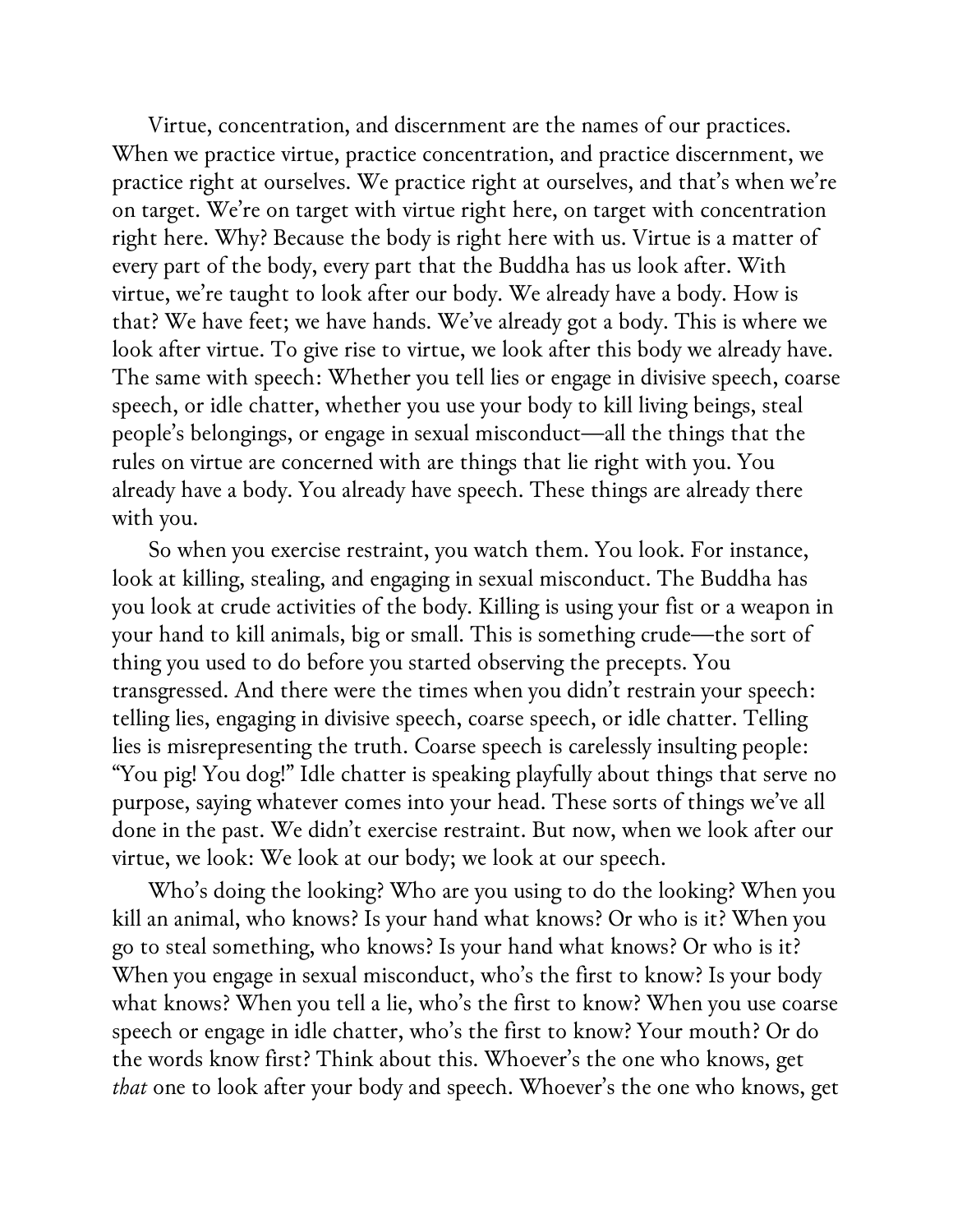that one to keep watch. Get the one who's been making the others act making them do good, making them do evil—get that one to look after them. *Catch the thief and make him the village headman*. Get that one to look after the others. Get that one to contemplate.

When we're told to look after the actions of the body, who will do the looking? The body doesn't know anything at all. The body walks, steps on things, goes everywhere. The same with the hand: It doesn't know anything. It catches hold of that, touches this—but only when someone else tells it to. It catches hold of that, then puts it down. It takes it up again, throws this away to take something else. In every case, there has to be someone to tell it to. It doesn't know anything. There has to be someone else to tell it, someone else to give the orders. The same with our mouth: Whether it lies or tells the truth, when it engages in divisive speech or coarse speech, there's someone who tells it to.

For this reason, when we practice, we establish mindfulness—the ability to recollect—right at the knower, the one that's aware. If we're to steal, kill, engage in sexual misconduct, tell lies, speak divisive speech, coarse speech, or idle chatter—any of these things—the knower is what leads the way in acting or speaking. Wherever it is, stay with it. Bring your alertness, your mindfulness always there with the knower, to get *that* one to look after things, to be aware.

This is why the Buddha's rules deal with crude things: Killing is evil; it's against the precepts. Stealing is wrong. Sexual misconduct is wrong. Telling lies is wrong. Using coarse speech or engaging in idle chatter is wrong. These are things for us to remember. These are his rules, the laws of the Lord Buddha. So now we're careful about them. The one who used to break them—who used to order us to kill animals, to steal, to engage in sexual misconduct, to tell lies, to speak divisively, to speak coarsely, to engage in idle chatter, to act without restraint in various ways—singing, dancing, whistling, playing musical instruments: The one who used to order us to do these things has now turned into the one who looks after our behavior. We use mindfulness—alertness, the ability to recollect—to make it exercise restraint, to look after itself, to look after itself well.

If it's able to look after itself, then the body isn't hard to look after, for the body lies under the governance of the mind. Our speech isn't hard to look after, for our speech lies under the governance of the mind. When that's the case,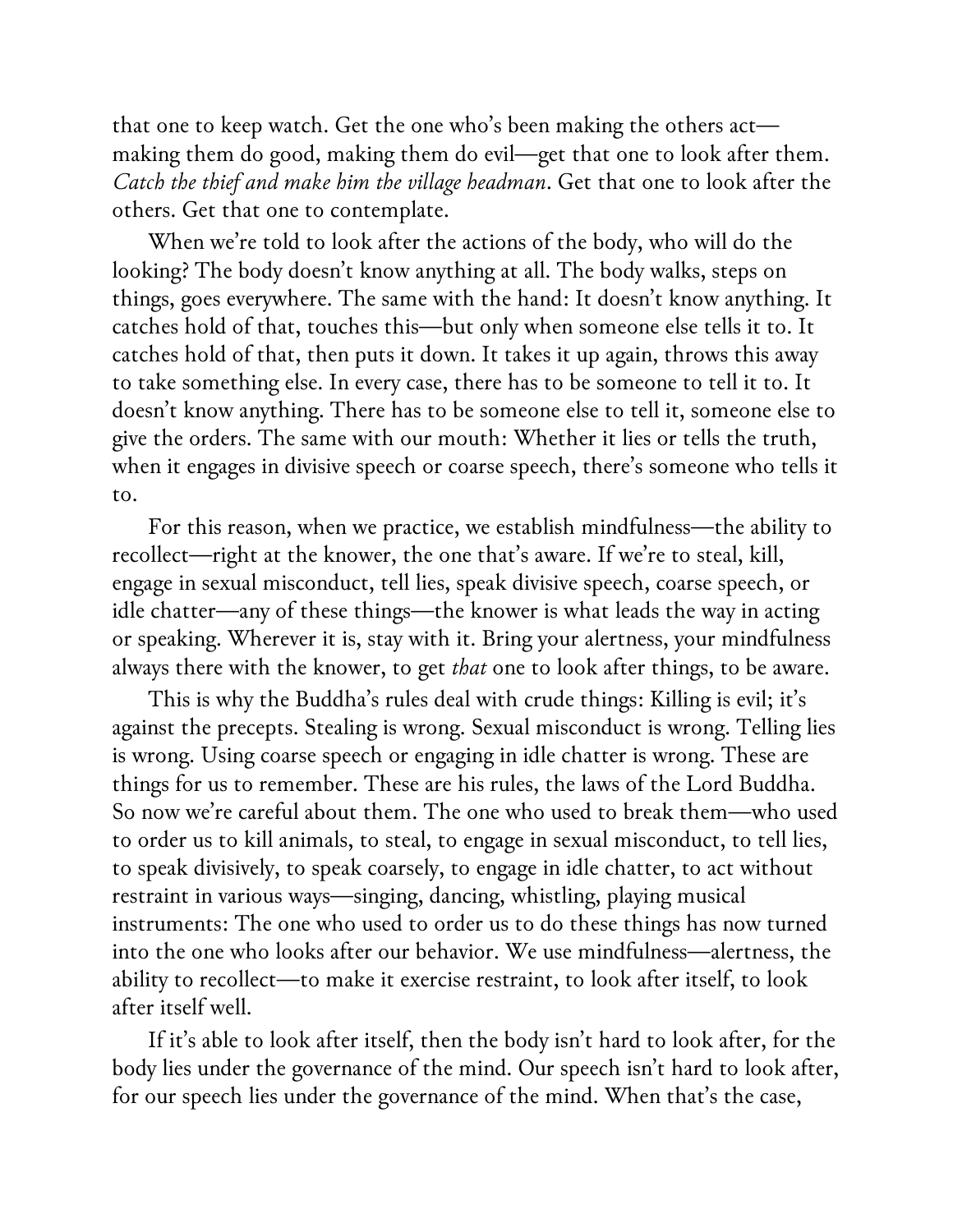looking after the precepts—looking after our body and speech—isn't hard. We make ourselves aware in every posture—standing, walking, sitting, or lying down, every step of the way. Make sure that you know what you're doing before you do it, that you know what you're saying before you say it. Don't act or speak before you know what you're doing. Know first, and only then act or speak. Be mindful—recollect—before you act or speak in any way. You have to recollect first. Practice this until you're quick at it. Practice being ahead of the game. Be quick at being able to recollect before you act, to recollect before you speak. Establish mindfulness in your heart like this. Get the knower to look after itself—for it's the one who acts. Because it's the one who acts, things won't work if you have anyone else looking after it. You have to get it to look after itself. If it doesn't look after itself, things won't work.

The Buddha taught that looking after the precepts isn't hard if you look after yourself. If any forms of harm are about to arise by way of your bodily actions or speech, then if mindfulness is in place, you'll recognize them. You'll have a sense of right and wrong. This is how you look after your precepts. Your body and speech depend on you. This is the first step.

If you can look after your bodily actions and speech, then they're beautiful. At ease. Your manners, your comings and goings, your speech, are all beautiful. This kind of beauty is the beauty that comes from having someone shape and mould them—someone who keeps looking after them and contemplating them all the time. It's like our home, our sala, our huts, and their surrounding areas. If there's someone to sweep them and look after them, they're beautiful. They're not dirty—because there's someone to look after them. It's because there's someone looking after them that they can be beautiful.

The same with our bodily actions and speech: If there's someone looking after them, they're beautiful. Evil, obscene, dirty things can't arise. Our practice is beautiful. *fidi-kalyāṇaṁ, maj he-kalyāṇaṁ, pariyosāna-kalyāṇaṁ:* Beautiful in the beginning, beautiful in the middle, beautiful in the end. What does this refer to? One, virtue; two, concentration; three, discernment. These things are beautiful. They start by being beautiful in the beginning. If the beginning is beautiful, then the middle is beautiful. If we can exercise restraint with ease, always being watchful and careful to the point where our mind is firmly established in the act of looking after things and exercising restraint, always intent, always firm, then this quality of being firm in your duties, firm in your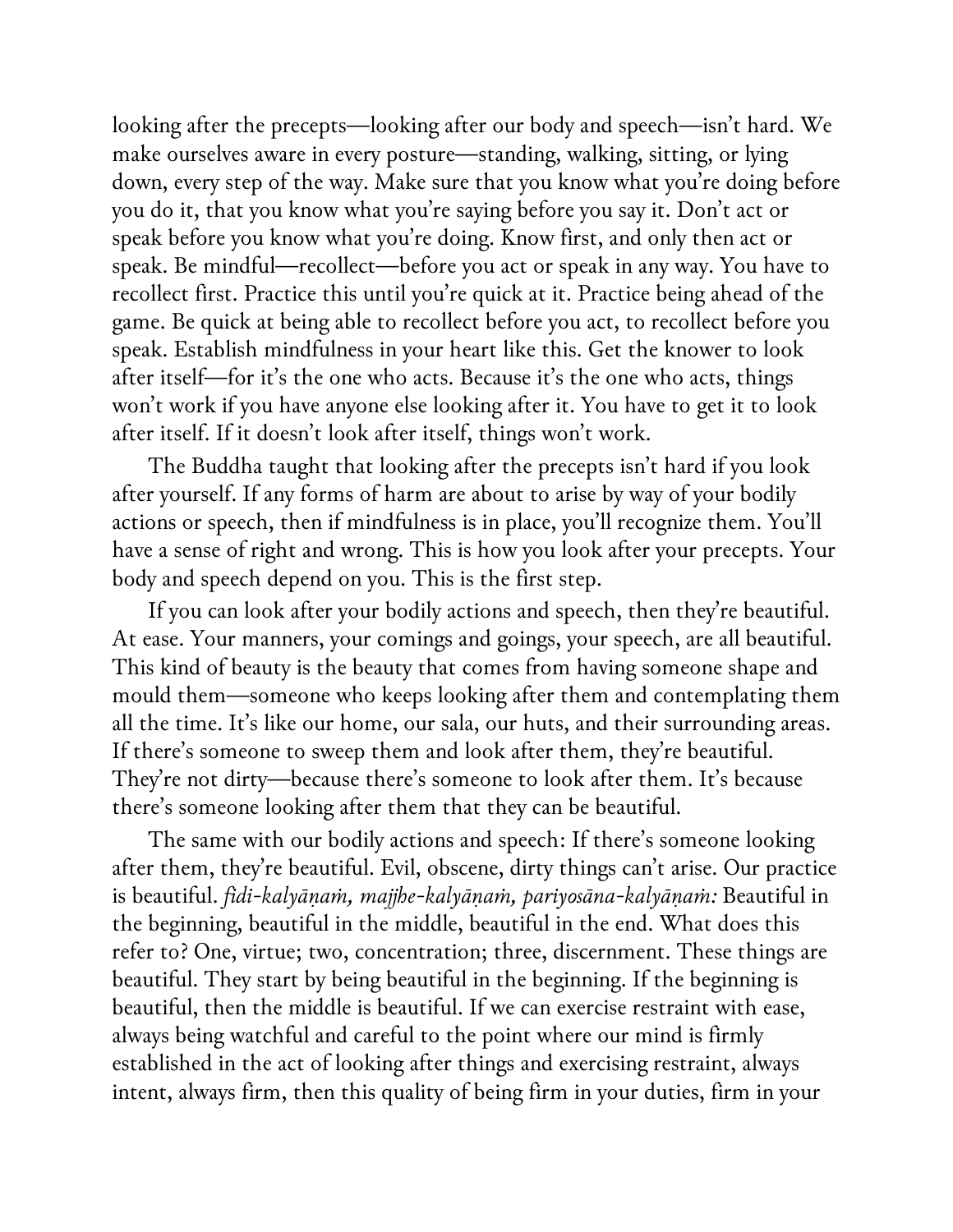restraint, is given a different name. It's called "concentration."

The quality of exercising restraint, always looking after your body, looking after your speech, looking after all the things that would arise in this way: This is called "virtue." The quality of being firm in your restraint is called something else: "concentration," the firm establishing of the mind. It's firm in this preoccupation, firm in that preoccupation, always restrained. This is called concentration. This level of concentration is external, but it has an internal side as well. Make sure to have this with you always. This has to come first.

When you're firm in these things—when you have virtue and concentration —then you will also have the quality of contemplating what's right and what's wrong. "Is this right?" "Is this wrong?" These questions will arise with every preoccupation that comes into the mind: when sights make contact, when sounds make contact, when smells make contact, when tactile sensations make contact, when ideas make contact. A knower will appear, sometimes happy, sometimes sad, sometimes pleased. It will know good preoccupations, bad preoccupations. You'll get to see all kinds of things. If you're restrained, you'll get to see all kinds of things coming in, as well as the reactions in the mind, in the knower. You'll be able to contemplate them. Because you've exercised restraint and are firm in your restraint, then whatever passes in there, the reactions in terms of your bodily actions, your speech, and your mind will show themselves. Things good or evil, right or wrong will arise. And then when you choose or select the proper preoccupation, this is what's called "a thin layer of discernment." This discernment will appear in your heart. This is called virtue, concentration, and discernment all at once. This is how they first arise.

What arises next will be attachment. This is where you're attached to goodness. You'll be afraid that your mind will be negligent or mistaken in various ways, afraid that your concentration will be destroyed. This will arise because you love your concentration a lot. You're very protective, very diligent, very persistent. When any preoccupation makes contact, you're afraid of it. Wary. Concerned. You see this or that person acting wrongly, and you see everything. You're very possessive. This is a level of virtue, a level of concentration, a level of discernment: the external level. You see things in line with the Buddha's laws. This is a beginning stage. *It has to be established in your mind*. You need to have it in your mind. These qualities arise really strongly in the mind—to the point where, wherever you go, you see everyone acting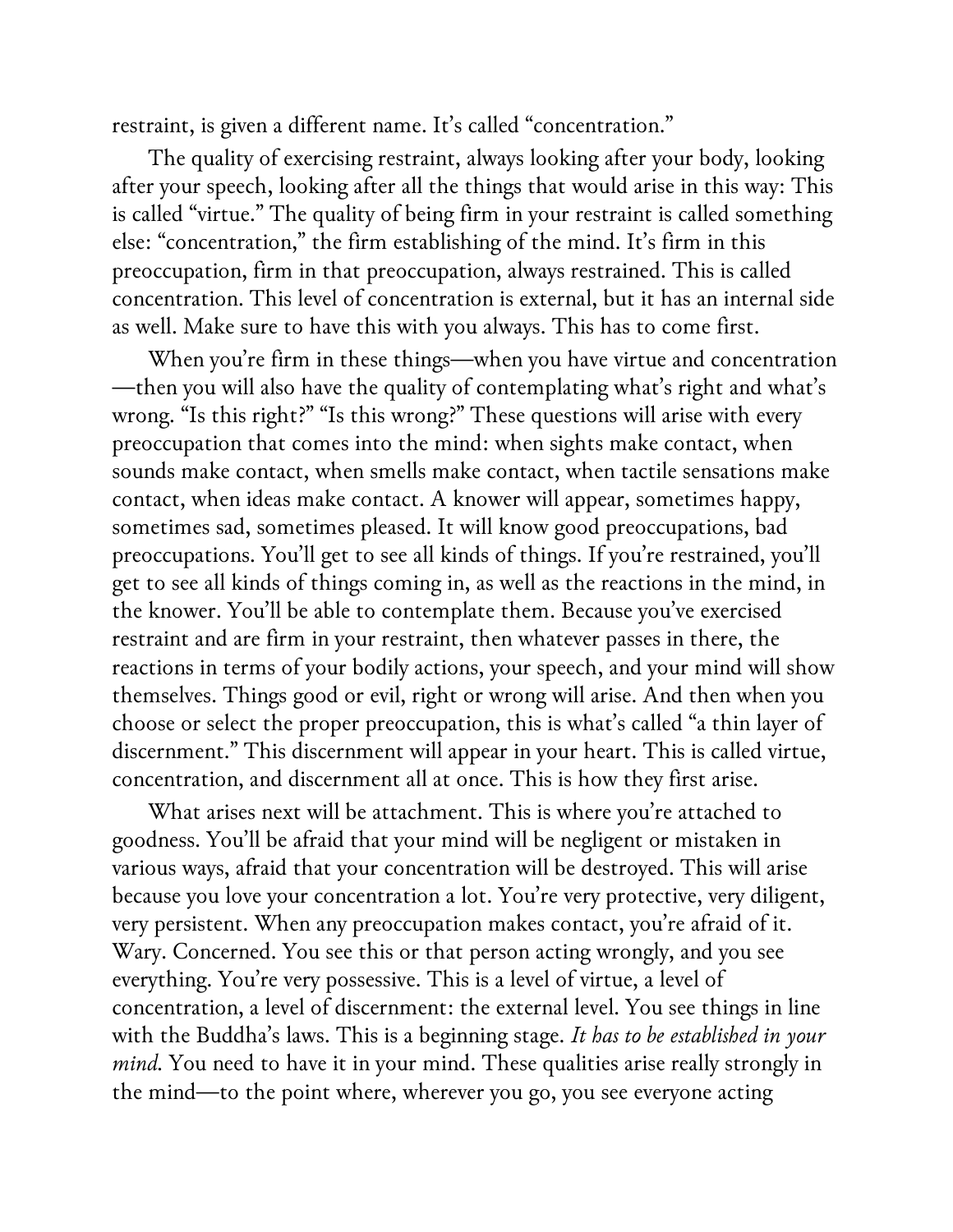wrongly. You get happy and sad, you start having doubts, all kinds of things. You're always ready to pounce on other people's mistakes. This is going overboard, but that's not a problem for the time being. Let it go overboard for now. You first have to look after your bodily actions, look after your speech, look after your mind as much as you can. There's nothing wrong with this.

This is called one level of virtue. Virtue, concentration, and discernment are all there together. In terms of the perfections, this is the first level of the perfections: *dāna-pāramī, sīla-pāramī.* That's one level, the one you've already reached. The next level—*dāna-upapāramī, sīla-upapāramī*—is something else that has to grow out of this. It takes things to a level more refined than this. You're distilling something refined out of something crude, that's all. You don't get the next level from anything else far away.

When you've established this foundation, practicing it in your heart in the first stage, you develop a sense of conscience, a sense of fear both in private and in public places. The heart is really afraid, on edge at all times. The mind takes its sense of right and wrong as its preoccupation at all times. It's preoccupied with exercising restraint over your bodily actions and speech, always firm in this way. It's really firmly attached. This is virtue, concentration, and discernment in line with the Buddha's rules.

As you keep looking after things in this way, keep practicing continually, continually, continually in this way, these qualities will grow full in your heart. But this level of virtue, concentration, and discernment hasn't yet reached the level of jhāna. These things are still fairly crude. They're refined, but they're the refined level of what's crude. They're the refinement of ordinary, run-of-themill people who've never done this before, never restrained their behavior before, never meditated, never practiced before. So for them, this level is refined.

It's like five baht or ten baht, which have meaning for poor people. For people who have money by the millions, five or ten baht mean nothing. That's the way it is. If you're poor, you want a baht or two. This has meaning only for people who are poor and lacking. Your ability to abandon gross forms of harm has meaning for ordinary run-of-the-mill people who've never abandoned them before. And you can be proud on this level. You've fully completed this level. You'll see this for yourself. All those who practice have to maintain this in their hearts.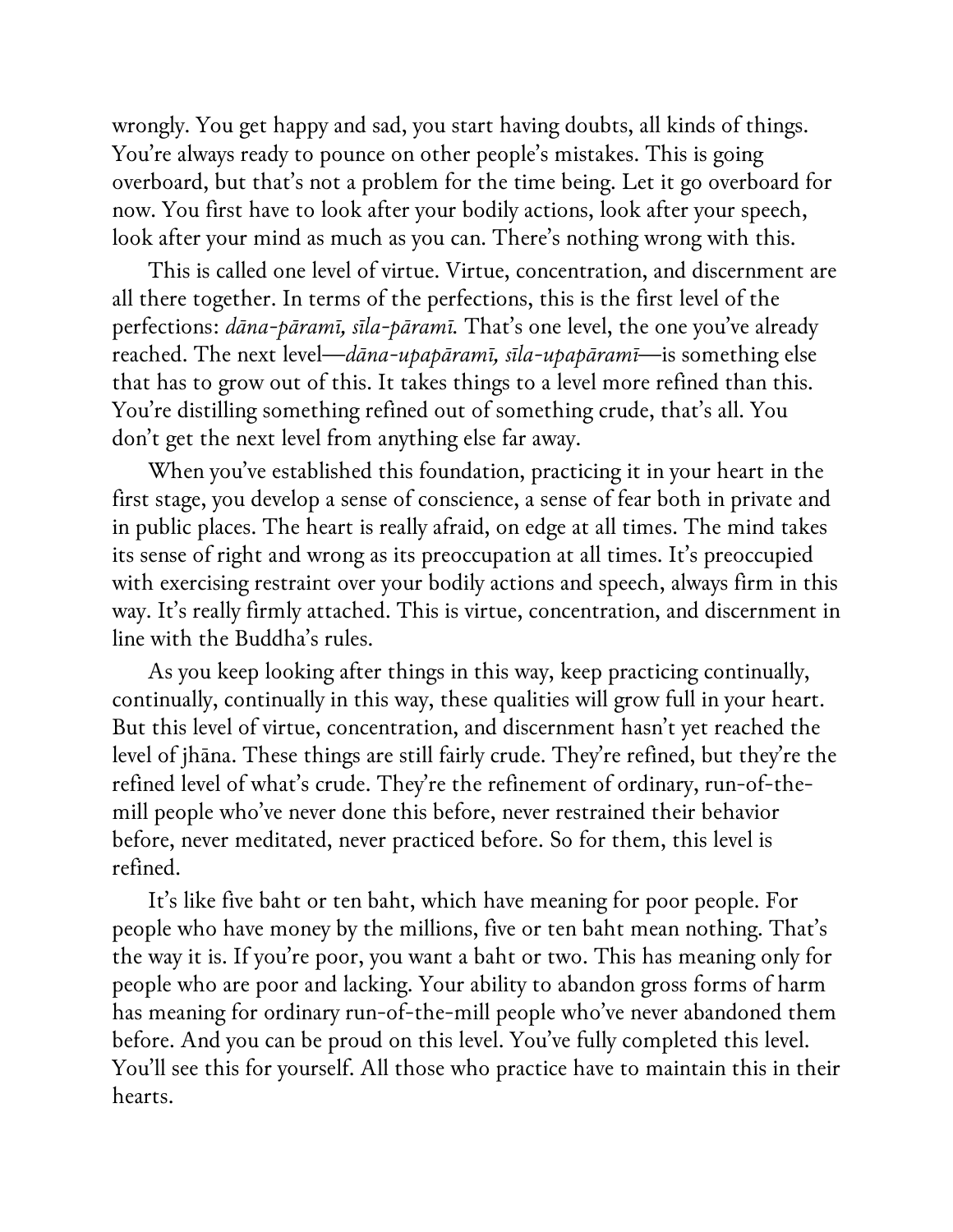When this is the case, you're said to be walking the path of virtue, the path of concentration, the path of discernment: virtue, concentration, and discernment all at once. They can't separate out. When your virtue is good, the firmness of the mind grows even firmer. When the mind is firm, your discernment gets sharper. These things become synonyms for one another. You practice continually, continually. It's right practice without gaps.

So if you practice in this way, you're said to have entered the first stage of the path of practice. This is a crude level, something a little hard to maintain, but the refined levels of virtue, concentration, and discernment all come out of this. It's as if they're distilled from this same thing. To put it in simple terms, it's like a coconut tree. A coconut tree absorbs ordinary water up through its trunk, but when the water reaches the coconuts, it's sweet and clean. It comes from ordinary water, the trunk, the crude dirt. But as the water gets absorbed up the tree, it gets distilled. It's the same water but when it reaches the coconuts it's cleaner than before. And sweet. In the same way, the virtue, concentration, and discernment of your path are crude, but if the mind contemplates these things until they're more and more refined, their crudeness will disappear. They get more and more refined, so that the area you have to maintain grows smaller and smaller, into the mind. Then it's easy. Things get closer to you.

Now at this stage, you don't make any big mistakes. It's simply that when any issue strikes the heart, a question arises. For example, "Is acting in this way right or wrong?" Or: "Is speaking in this way right?" "Is speaking in this way wrong?": this sort of thing. You abandon things and come closer and closer in —continually, continually closer in. Your concentration is even firmer; your discernment sees even more easily.

The end result is that you see things simply in terms of the mind and its preoccupations. You don't go splitting off to bodily actions or speech. You don't go splitting off to anything at all. When we talk about affairs of body and mind, the body and mind depend on each other. You see what exercises control over the body: the mind. Whatever the body does is because of the mind. Now, before the mind exercises control over the body, the impulse comes from the preoccupations making contact with the mind and then exercising control over the mind. So as you keep on contemplating inwardly, inwardly, your subtlety will gradually develop. The end result is that there's nothing but the mind and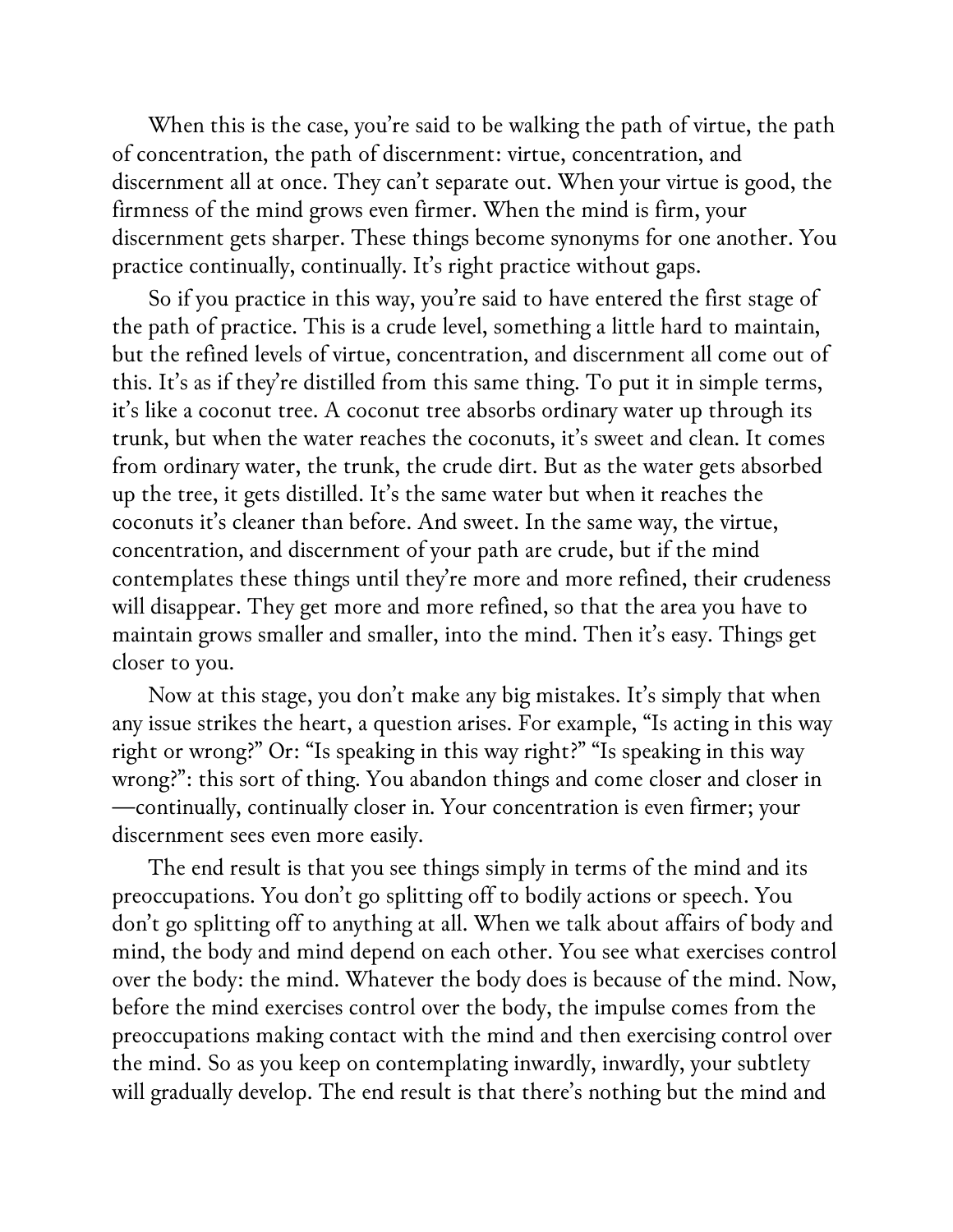its preoccupations. In other words, the body, which is a physical phenomenon, becomes non-physical. The mind no longer grasps at its physicality. It turns its aspect as a physical thing into something non-physical: a mind object or preoccupation that makes contact with the mind. Eventually, everything is just a matter of the mind and its preoccupations—the preoccupations that arise along with our mind.

Our mind. This is where we begin to fathom the nature of our mind. Our mind has no issues. It's like a scrap of cloth or a flag that's fastened to the end of a pole and just stays there: Nothing happens. Or like a leaf left to its own nature: It stays still; nothing happens. The fact that the leaf flutters is because of something else: the wind. The nature of the leaf itself is that it stays still and doesn't do anything to anybody. The fact that it moves is because something else comes and makes contact. When the wind makes contact, the leaf flutters back and forth.

It's the same with the nature of our mind. There's no love, no hatred, no blaming of anyone. It stays as it is in that way—a condition that's really pure, clear, and clean. It stays in peace, with no pleasure, no pain, no feelings at all. That's the genuine condition of the mind. The reason we practice is to explore inwardly, explore inwardly, explore inwardly, to contemplate inwardly until we reach the primal mind: the primal mind that's called the pure mind. The pure mind is the mind without any issues. No preoccupations are passing by. In other words, it doesn't go running after preoccupations. It doesn't criticize this or that, doesn't get pleasure in this way or that. It's not happy about this thing or sad about that. And yet the mind is always aware. It knows what's going on.

When the mind is in this state, then when preoccupations come blowing through—good, bad, whatever the preoccupations: When they come blowing or cogitating in, the mind is aware of them but stays as it is. It doesn't have any issues. It doesn't waver. Why? Because it's aware of itself. It's aware of itself. It's constructed freedom within itself. It's reached its own condition. How has it been able to reconstruct its primal condition? Because the knower has contemplated in a subtle way to see that all things are simply manifestations of properties and elements. There's nobody doing anything to anybody. As when pleasure or pain arises: When pleasure arises, it's just pleasure, that's all. When pain arises, it's just pain, that's all. It doesn't have any owner. The mind doesn't make itself the owner of pleasure, doesn't make itself the owner of pain. It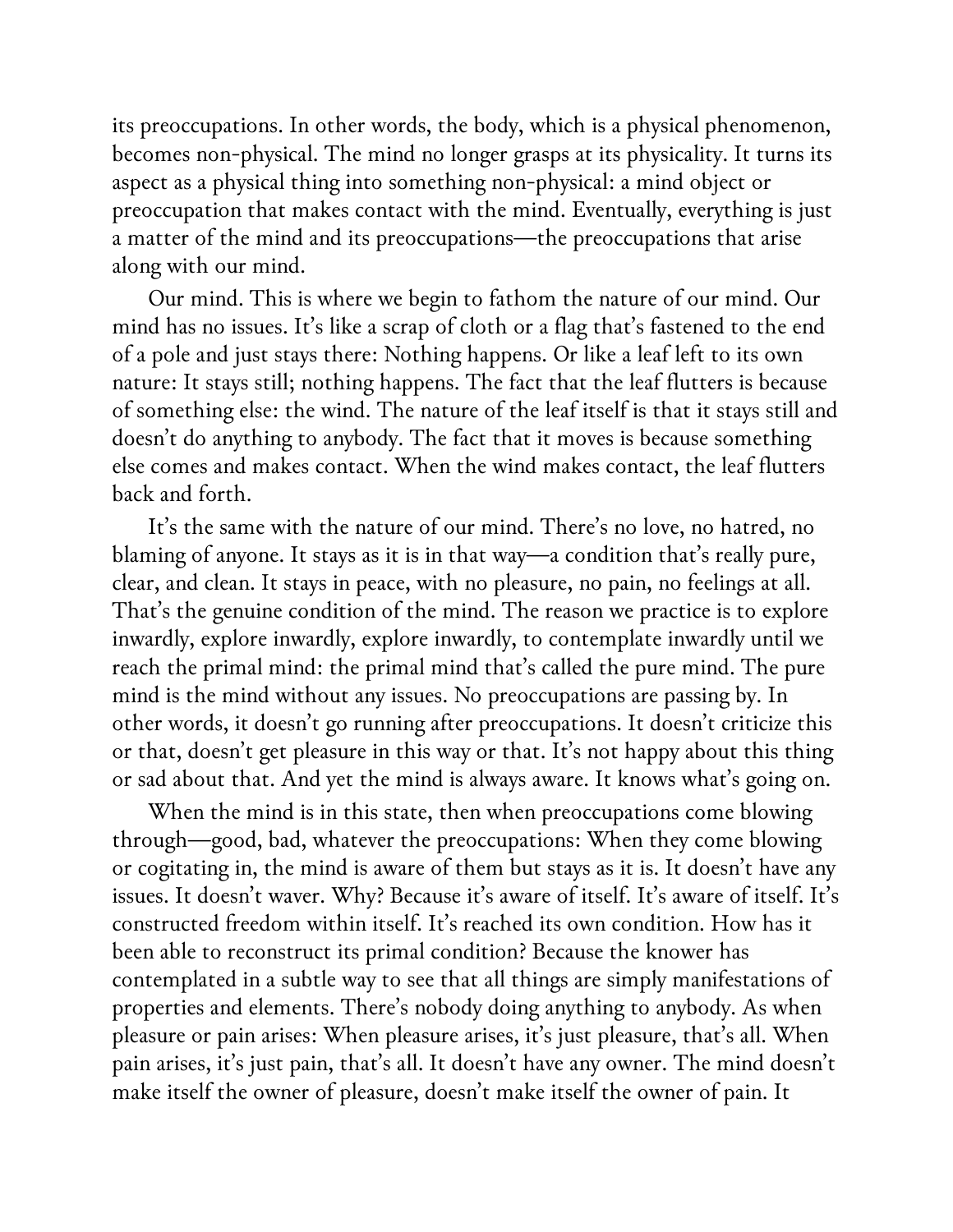watches these things and sees that there's nothing for it to take. They're separate kinds of things, separate kinds of affairs. Pleasure is just pleasure, that's all. Pain is just pain, that's all. The mind is simply what knows these things.

Before, when there was a basis for greed, aversion, or delusion, the mind would take these things on as soon as it saw them. It would take on pleasure; it would take on pain. It went right into them to feed on them. "We" took pleasure and pain without stop. That's a sign that the mind wasn't aware of what it was doing. It wasn't bright. It didn't have any freedom. It went running after its preoccupations. A mind that runs after its preoccupations is a destitute mind. When it gets a good preoccupation, it's good along with it. When it gets a bad preoccupation, it's bad along with it. It forgets itself, that its primal nature is something neither good nor bad. If the mind is good along with its preoccupations, that's a deluded mind. When bad comes and it's bad, too; when pain comes and it's pained, too; when pleasure comes and it's pleased, too, the mind turns into a world. Its preoccupations are a world. They're stuck with the world. They give rise to pleasure, pain, good, bad—all kinds of things. *And they're all not for sure. If the mind leaves its primal nature, nothing's for sure.* There's nothing but taking birth and dying, quivering and wavering, suffering and lacking—nothing but difficulties for a long, long time. These things have no way of coming to closure. They're all just part of the cycle. When we contemplate them with subtlety, we see that they have to keep on being the way they've been in the past.

As for the mind, it doesn't have any issues. When it *does* have issues, it's because we grasp onto things. Like the praise and blame of human beings: If someone says, "You're evil," why do you suffer? You suffer because you understand that they're criticizing you. So you pick that up and put it in your heart. The act of picking it up—knowing it and taking it on that way—is because you're not wise to what it is, and so you catch hold of it. When you do that, it's called stabbing yourself with clinging. When you've stabbed yourself, there's becoming that gives rise to birth.

With some people's words, if we don't pay them any attention or take them on—when we leave them simply as sounds, that's all—then there are no issues. Say a Khmer person curses you: You hear it, but it's just sounds—Khmer sounds, that's all. They're just sounds. When you don't know their meaning,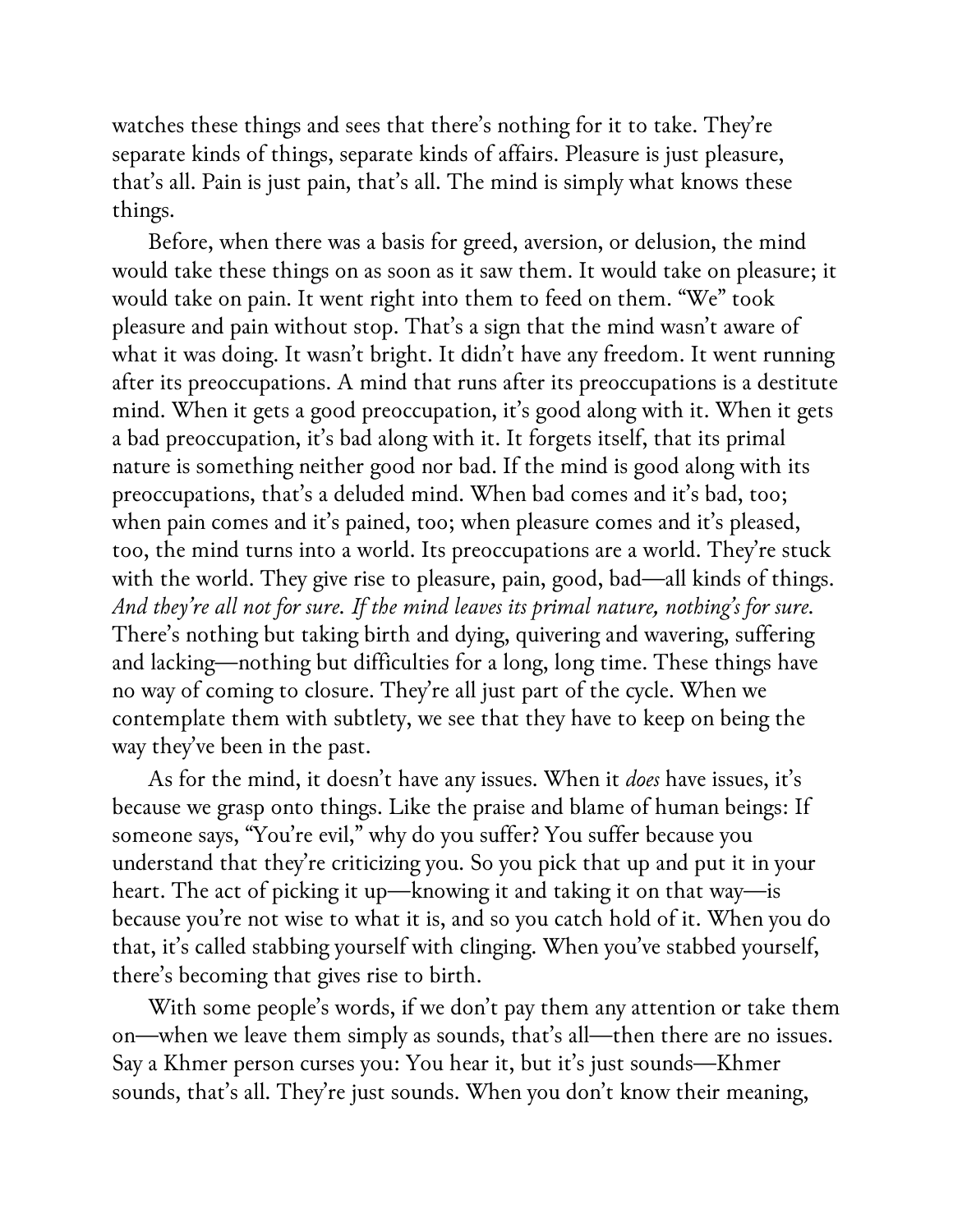that they're cursing you, the mind doesn't take them on. In this way, you can be at your ease. Or if Vietnamese or any other people of different languages curse you, all you hear are sounds. You're at your ease because you don't bring them in to stab the mind.

This mind: Speaking about the arising and passing away of the mind, these things are easy to know when we keep on contemplating in this way continually, continually inward. The mind gradually becomes more and more refined because it has passed through the crude stages of the practice. Your concentration gets even more inwardly firm, more inwardly focused. The more it contemplates inwardly, the more sure it is that this state of mind isn't influenced by anything. The mind like this is really convinced that it isn't influenced by anything, by any preoccupations. Preoccupations are preoccupations; the mind is the mind. The fact that the mind is pleased or pained, good or bad, is because it falls for its preoccupations. If it doesn't fall for its preoccupations, it has no issues. It doesn't waver. This condition is called a condition of awareness. All the things that it knows are manifestations of the properties and elements. They simply arise and pass away, arise and pass away.

Even though you sense this, you can't yet let go. But at this point, whether you can or can't let go doesn't matter. Simply hold to this awareness or this perception as a first stage in dealing with the mind. You keep going inward, grinding down and killing your defilements continually.

And when you then see, the mind withdraws. Our Foremost Teacher or the texts call this the "change-of-lineage mind" *(gotarabhū-citta).* This is the mind transcending the human lineage—the mind of a run-of-the-mill person —and heading toward being a noble one, which comes out of run-of-the-mill people like us. The *gotarabhū* individual steps into the *nibbāna* mind but can't yet go all the way. He withdraws to continue practicing on another level. To compare this with a person, it's like a person who's trying to cross a stream. One foot is on this bank of the stream; the other foot is on the far bank of the stream. He realizes that there is a this bank and a far bank, but he can't yet get across. So he pulls back. The state of understanding that there is both a this bank and a far bank: That's the *gotarabhū* individual or the *gotarabhū* mind. What this means is that he understands but can't yet get across. He pulls back after realizing that these things exist. Then he carries on, developing his perfections. He sees that this is for sure, that this is the way things are, and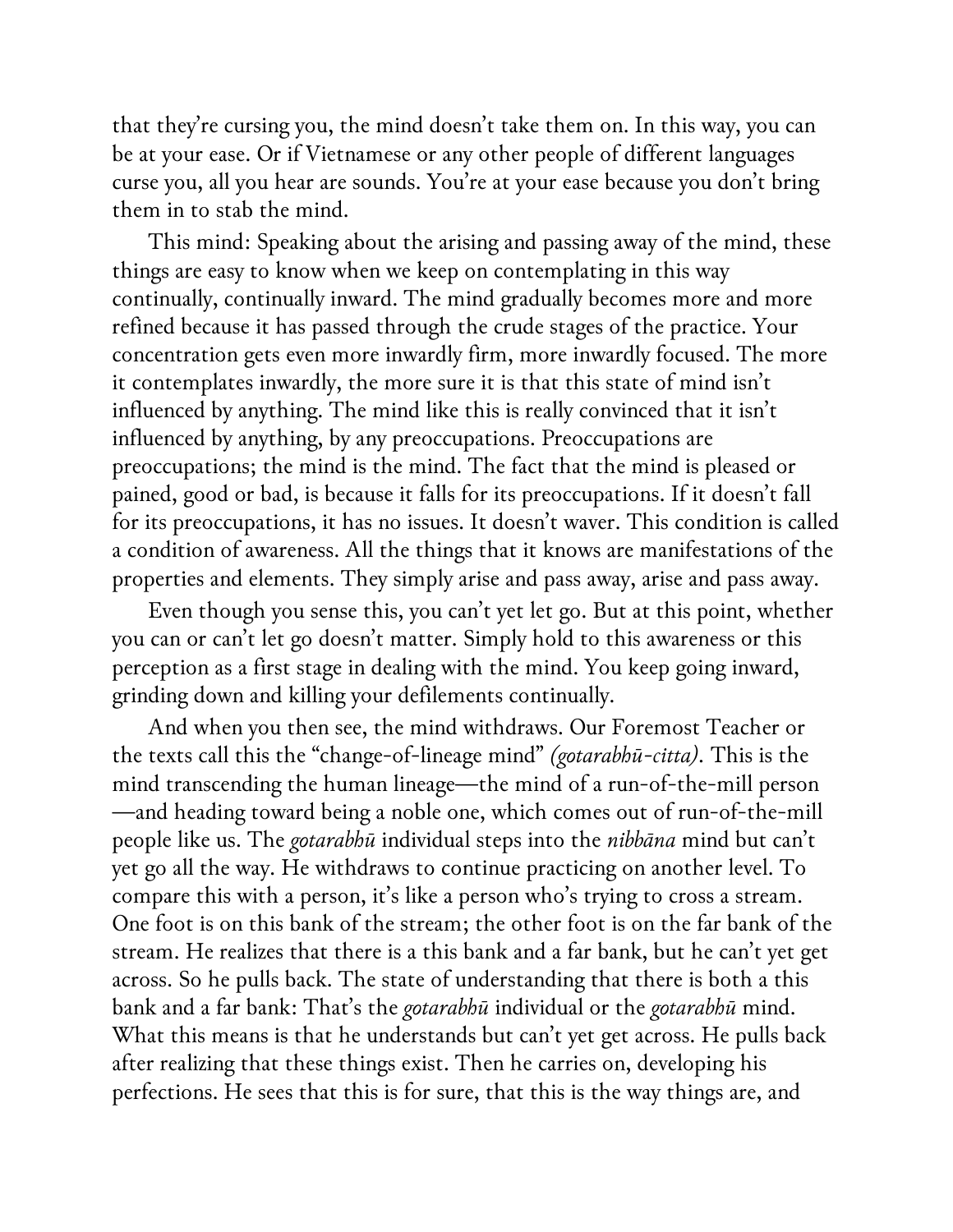that he's going to have to end up going right there.

To put it in simple terms, at this point we see the condition of our practice: that if we really contemplate what's happened, we'll see that the mind has a path it will have to follow. We know the first step of the path is that gladness and sadness are *not* the path for us to follow. We're sure to understand this—and that's the way it really is. If you're glad, it's not the path because it can give rise to stress. If you're sad, it can give rise to stress. We think in these terms, but we can't yet let these things go.

So *where* will we go so that it's right? We take gladness and sadness, put them on either side, and try to walk right down the middle. When we keep this in mind, we're right on the path. We comprehend this, but we can't yet do it. As long as we can't yet do it, then if we get stuck on pleasure or pain, we always know we're stuck—and that's when we can be right. When the mind is stuck on pleasure in this way, we don't approve of it. When the mind is stuck on pain, we don't despise it. We now get to watch them. Pleasure is wrong. Pain is wrong. We understand that they're not the path. We know, yet even though we know, we can't let them go. We can't let them go, and yet we know. When we know, we don't approve of pleasure, we don't approve of pain. We don't approve of either of them, and we have no doubts, for we know that they're the same in not being the path. This way isn't the path; that way isn't the path so we take the middle as our constant preoccupation.

If we can gain release from pleasure and pain, this will appear as the path. Our mind will step into it and know, but it can't yet go all the way. So it withdraws to continue practicing.

When pleasure arises and we get stuck on it, we take the pleasure up to contemplate. When pain arises and we get stuck on it, we take the pain up to contemplate—until our knowledge is equal to the pleasure, equal to the pain: That's when the mind will let go of pleasure, let go of pain, let go of gladness, let go of sadness. It lets go of all these worlds. The mind can become *lokavidū,* expert with regard to worlds. When it lets go, when the knower lets go, it settles right down at that spot. Why can it settle there? Because it already entered there before—that spot that it knew but couldn't go to.

So when the mind is stuck on pleasure and pain, and yet we don't fall for them, we keep trying to clear them away: That's when we reach the level of a *yogāvacara*—a person traveling the path but not yet reaching the end.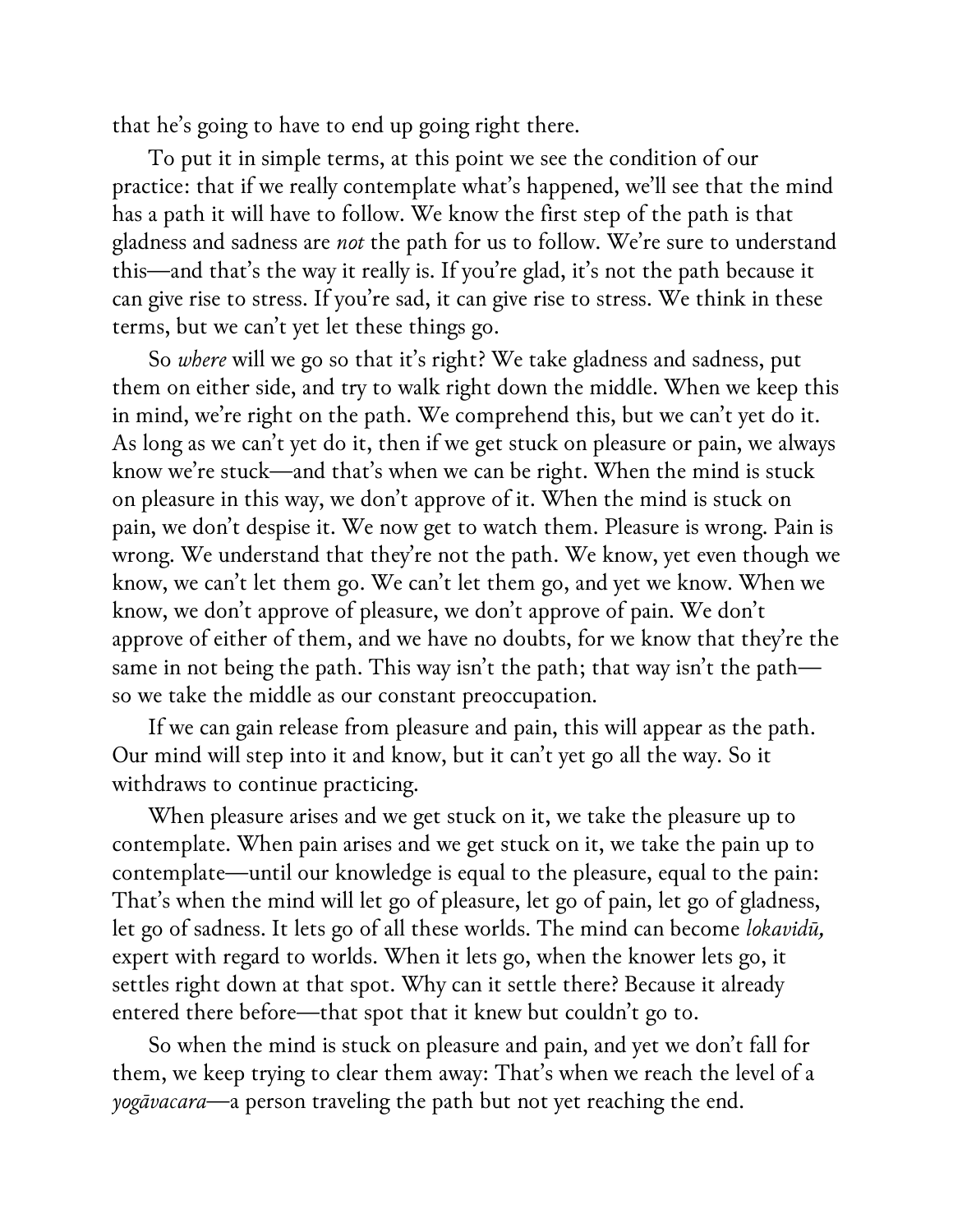These conditions are things we can focus on in the moments of our own mind. We don't have to examine any preoccupations at all. When we're stuck on either side, we make ourselves know that they're wrong for sure, because both sides are stuck in the world. Pleasure is stuck in the world. Pain is stuck in the world. When we're stuck in the world, the world can come into being. Why? This world can come into being and get established because our knowledge isn't quick enough. The world doesn't come into being from anything else. And because our knowledge isn't quick enough, we enter in and label things, fabricate fabrications.

Right here is where the practice is fun. Whatever we're stuck on, we attack it right away without letting up. If we're stuck on pleasure, we attack it right away. The mind doesn't let up. If we're stuck on pain, we catch it right away and contemplate it.

This is where the thread is about to enter the eye of the needle. The mind doesn't let up on these preoccupations—and it doesn't resist the practice. Even when we're wrong, we know we're wrong. The mind isn't heedless. That big mind isn't heedless.

It's kind of like walking along and stepping on a thorn. We don't want to step on thorns, we're as careful as can be, and yet we still step on it. Are we content to step on it? When we step on it, we're not content when we know the path. We know that this is the world, this is stress, this is the cycle. We know—and yet we still step on it anyhow. The mind goes along with pleasure —happy or sad—and yet we're not content. We try to eradicate these things, eradicate the world out of the mind at all times. The mind at this point keeps building, practicing, developing: This is the effort of the practice. The mind contemplates, talks to itself about what's happening inside it.

These sorts of things: When the mind uproots a world, it keeps moving inward, moving inward. At this point all the knowers, when they know, simply know without reacting. Their knowledge is equal to things, totally clear, and they don't take part in anything at all. They're not slaves to anyone. They don't take part in anything. They know, but they don't take. They know and put things down. They know and let go. There's still pleasure there, there's still pain—whatever there is, it's still there, but the mind doesn't take it up.

When we see this, we know: Oh. This is what the mind is like; this is what preoccupations are like. The mind separates from preoccupations.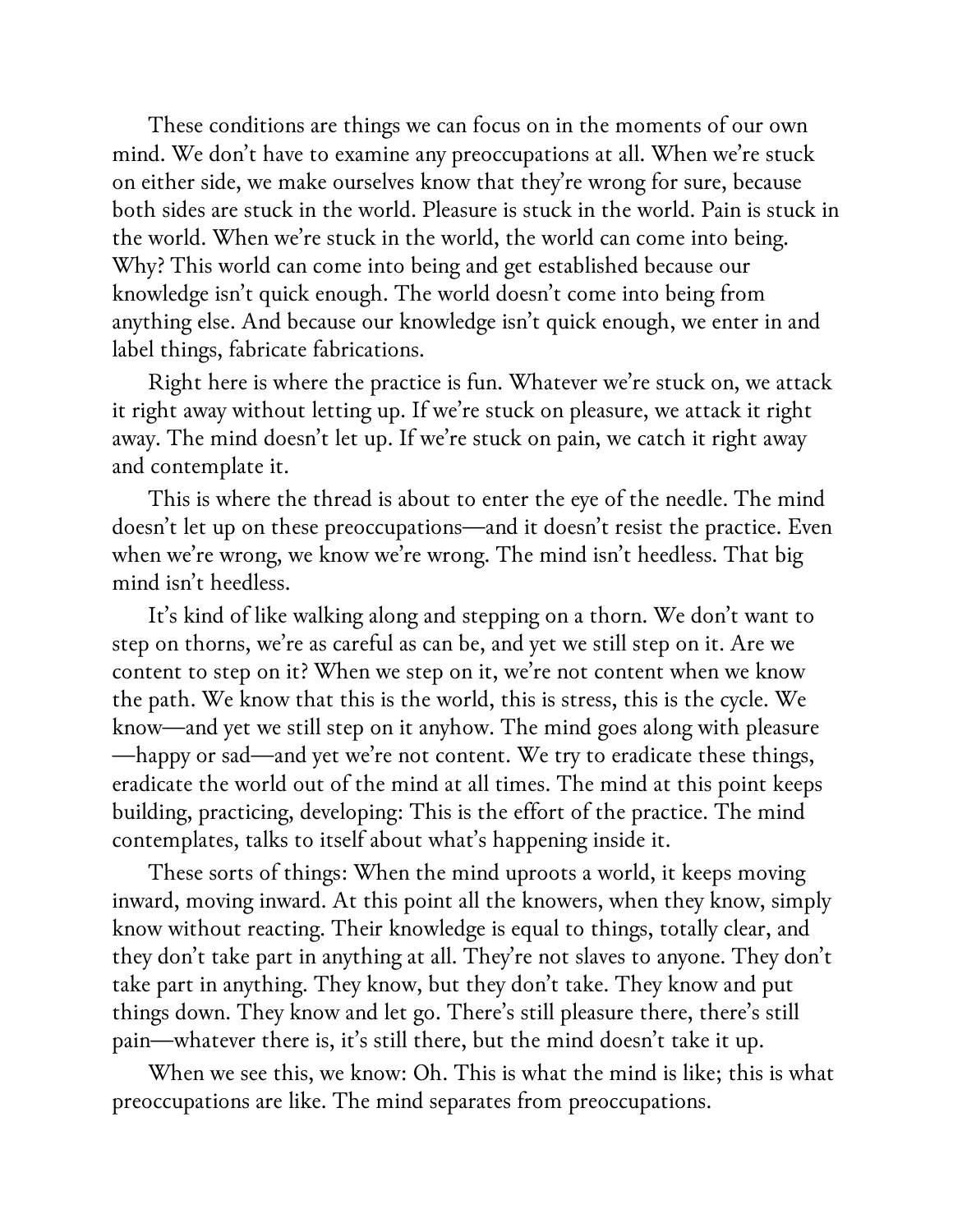Preoccupations separate from the mind. The mind is the mind. Preoccupations are preoccupations. When you're aware of both these things, then when they make contact, you know right then. When the mind makes contact with preoccupations, you know right then.

When the practice of a *yogāvacara* senses this at all times—whether standing, walking, sitting, or lying down—that's called practicing the practice in the shape of a circle. It's right practice. We don't lose presence of mind. We don't look simply at crude things. We look inwardly at things that are refined. We put external matters aside and watch just the mind and the body, or just the mind and its preoccupations. We watch them arise, watch them disband, watch them arise and disband, watch them disband and arise—disbanding, arising, arising, disbanding, disbanding and then arising, arising and then disbanding—until ultimately we watch just the disbanding: *khaya-vaya,* ending, disintegrating. Ending and disintegrating are their normal nature.

When the mind is like this, it doesn't trace things anywhere. It's up on what it's doing. When it sees, it simply sees, that's all. When it knows, it simply knows, that's all. It does this on its own. This is something that can't be fabricated.

So don't go groping around in your practice. Don't have any doubts. This applies to your following the precepts, as I've already said. Contemplate to see what's wrong and what's not. When you've seen that it's wrong, abandon it. Don't have any doubts. The same with your concentration: Keep making the mind quiet, making it peaceful. If there are thoughts, don't worry about it. If there are no thoughts, don't worry about it. Get acquainted with the workings of the mind. Some people want the mind to be peaceful but they don't understand peace. They don't understand the peace of the mind.

There are two kinds of peace: the peace of concentration and the peace of discernment. The peace of concentration is deluded, very deluded. The peace of concentration comes when the mind grows still from not having any preoccupations—and then it gets stuck on the pleasure. But when it meets up with preoccupations, it crumbles. It's afraid of preoccupations, afraid of pleasure, afraid of pain, afraid of criticism, afraid of praise, afraid of sights, sounds, smells, tastes. This kind of concentration is afraid of everything. Once you gain it, you don't want to come out to the rest of the world. A person with this kind of concentration stays only in caves, feeding on pleasure, and doesn't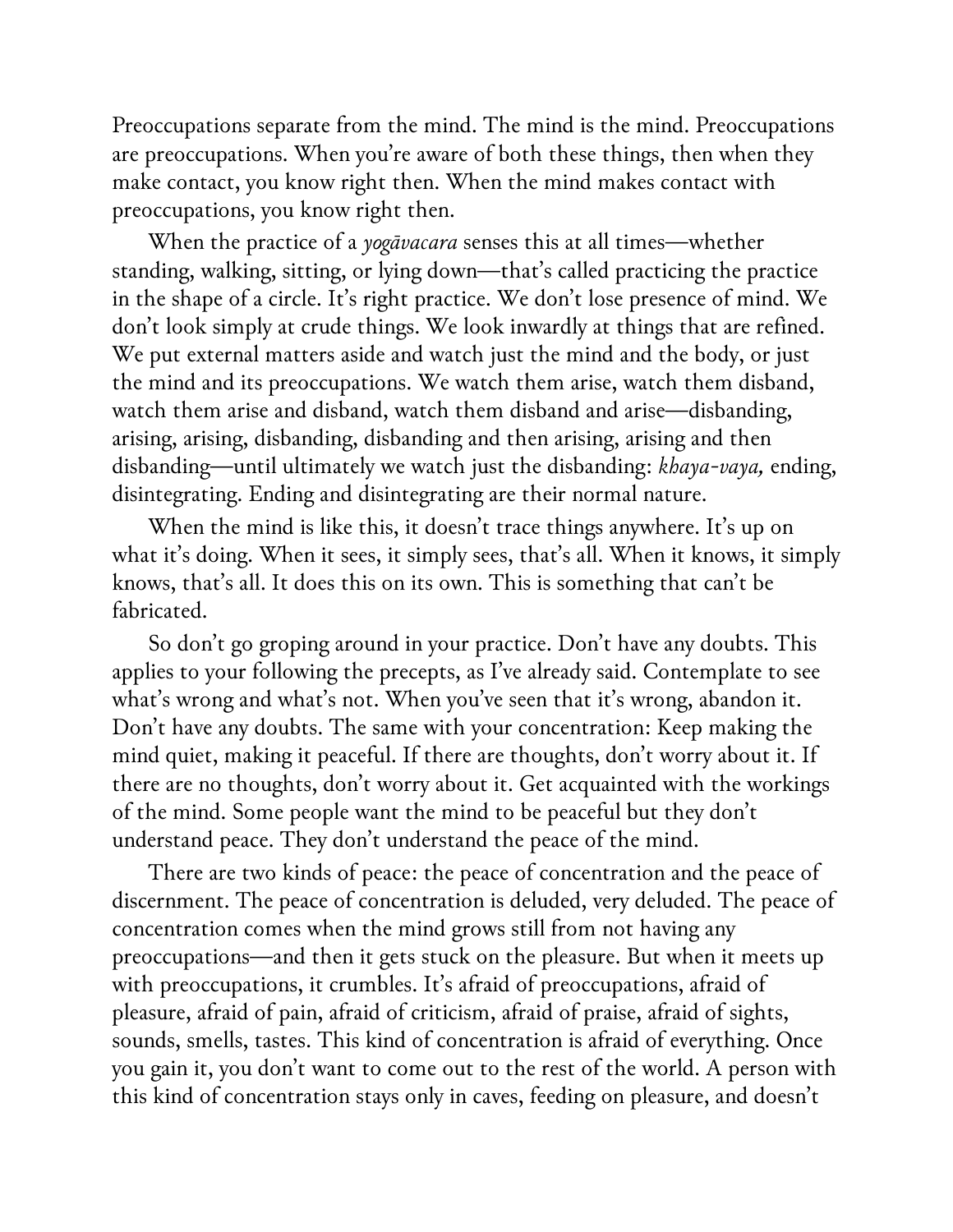want to come out. Wherever it's quiet, that's where he goes to hide out. It's really stressful, this kind of concentration. You can't come out and live with other people. You can't stand to look at sights, listen to sounds—you can't stand to experience anything. You have to keep staying in a quiet place; you can't let anyone speak. The place has to be quiet.

This kind of peace is useless. When you reach that level of peace, you have to come out. The Buddha never said to practice in that way. If you're practicing in that way, stop. When you're peaceful, come out to contemplate. Use the peace of the mind to contemplate. Apply it to preoccupations. Use it to contemplate sights, sounds, smells, tastes, tactile sensations, and ideas. First come out and then use the peace to contemplate. For instance, you can contemplate hair of the head, hair of the body, nails, teeth, skin—these kinds of things. Contemplate inconstancy, stress, and not-self. Contemplate the entire world.

Once you've used the peace of the mind to contemplate, then when the time comes to be quiet, sit in concentration and let the mind grow peaceful inwardly. Then bring the peace out again to contemplate. Use it to train yourself, to cleanse the mind, to contend with things. When you develop awareness, bring it out to contend with things. Use it to train yourself, to practice—because if your awareness stays only in there, you won't know anything. It simply pacifies the mind. Keep bringing it out to contemplate what's outside and then let it go back in to be quiet, like this over and over again until the mind's big level of peace arises.

As for the peace of discernment: When the mind is peaceful and then comes out, discernment isn't afraid of sights, sounds, smells, tastes, tactile sensations, or ideas. It's fearless. As soon as these things make contact, it knows them. As soon as they make contact, it discards them, puts them down, lets them go. This is the peace of discernment.

When the mind reaches this stage, it's more refined than the peace of concentration. It has lots of strength. When it has lots of strength, it doesn't run away. When it has strength, it's not afraid. Before, we were afraid of these things, but now that we know them, we're not afraid. We know our strength. When we see a sight, we contemplate the sight. When we hear a sound, we contemplate the sound. That's because we *can* contemplate. We can hold our ground. We're fearless. Brave. Whatever the manifestations of things like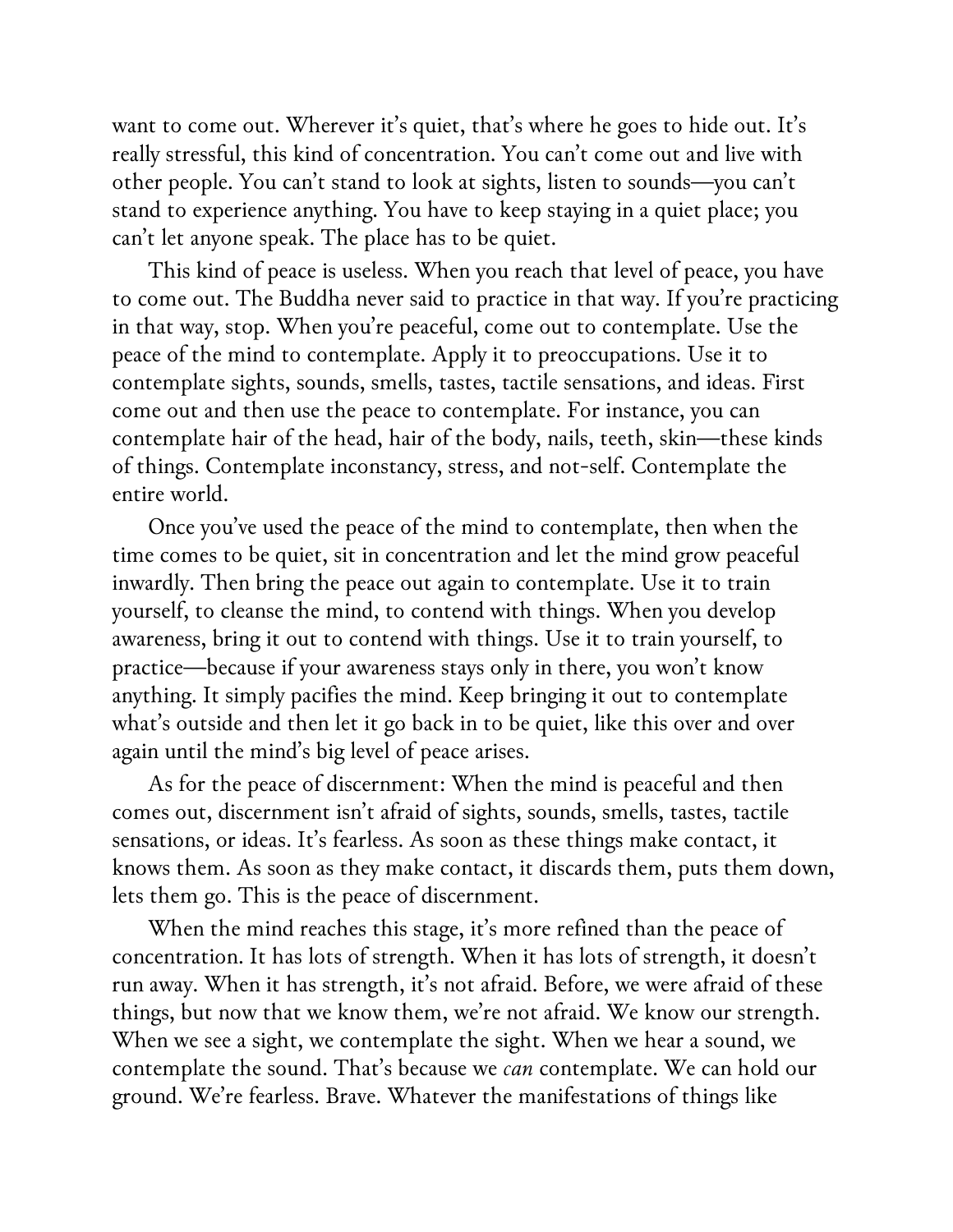sights, sounds, or smells, when we see them today, we let them go today. Whatever they are, we can let them all go. We see pleasure, we let it go. We see pain, we let it go. Wherever we see these things, we let them go right there. Mmm. We let them go right there, discard them right there, continually. We don't take up anything as a preoccupation. We leave things where they are. We've come to our home.

When we see something, we discard it. Whatever we see, we look. When we've looked, we let go. All these things come to have no value. They can't do anything to us. This is the strength of insight *(vipassanā).* When we reach this stage, we change the name to "insight." We see things clearly in line with the truth. That's it: We see things clearly in line with the truth. This is a higher level of peace: the peace of insight.

The peace that comes through concentration is hard. It's really hard, for it's really afraid. So when the mind is fully peaceful, what do you do? You bring it out to train, to contemplate. Don't be afraid. Don't stay stuck. When you do concentration, you tend to get stuck on nothing but pleasure. Yet you can't just sit there and do nothing. Come out. When there's a battle, you're taught to fight. You can't just stay in a foxhole and avoid the bullets. When the time comes really to do battle, when the guns are firing—boom! boom!—then if you're in a foxhole, you've got to come out. When the time really comes, you can't fight by crouching in a foxhole. It's the same here. You can't let the mind stay there cowering.

This is what you have to pass through in the beginning stages with virtue and concentration. You have to train yourself to explore in line with the established maps and methods. That's the path you have to follow.

At any rate, what I've told you here is just a sketch. When you practice, don't have any doubts. Don't doubt these instructions. When there's pleasure, look at pleasure. When there's pain, look at pain. As you look at it, try to grind it down, kill it, put it down, let it go. When you know preoccupations, keep letting them go. Whether you want to sit in concentration, do walking meditation, or think about things, it doesn't matter. Try to make your awareness up to the moment, equal to what's going on in the mind. If you're thinking a lot, gather all your thoughts together and cut them off in this way: "The things you're thinking, the things you're describing are nothing but thoughts, that's all. All these things are inconstant, stressful, and not-self.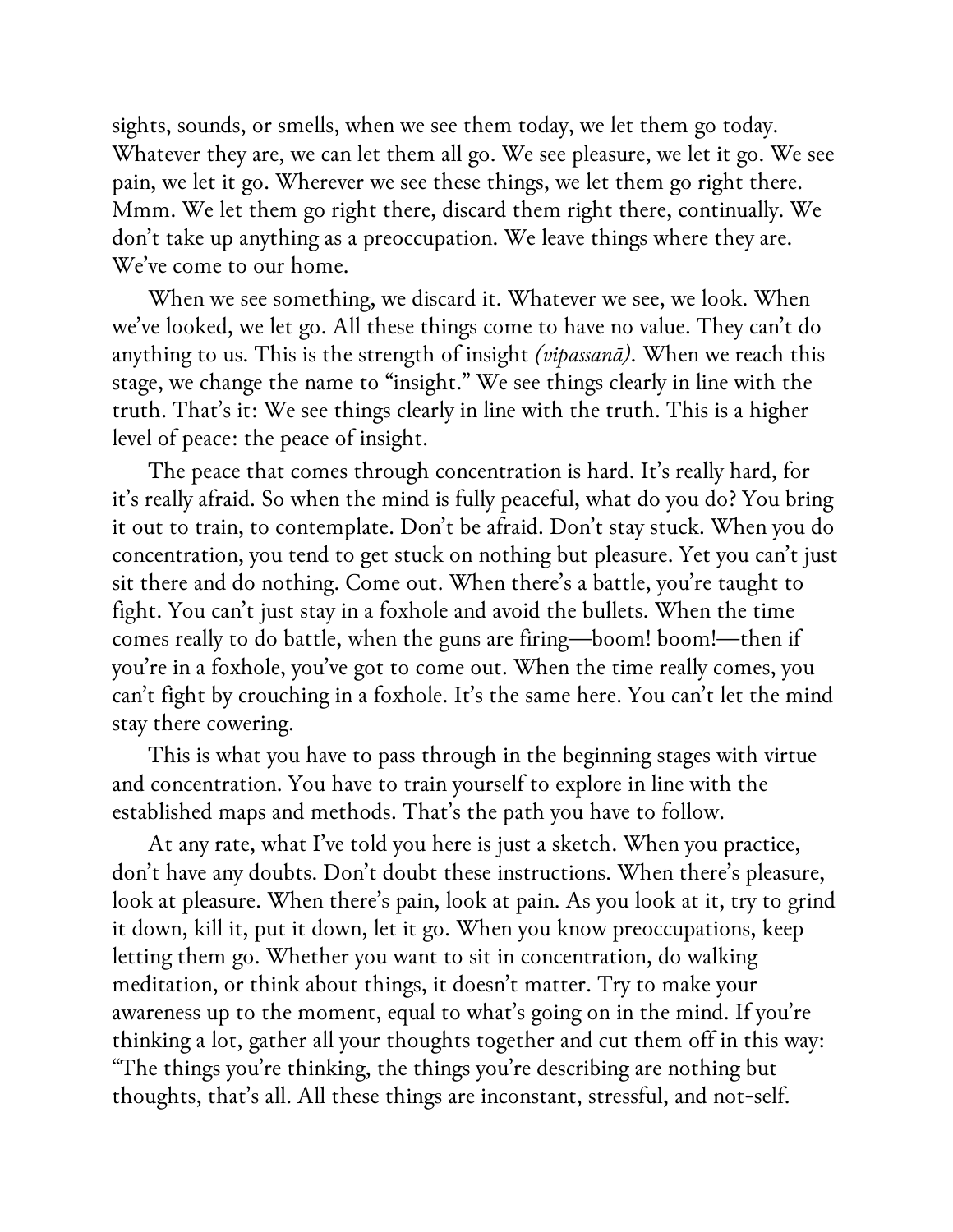None of them are for sure." Discard them right then and there.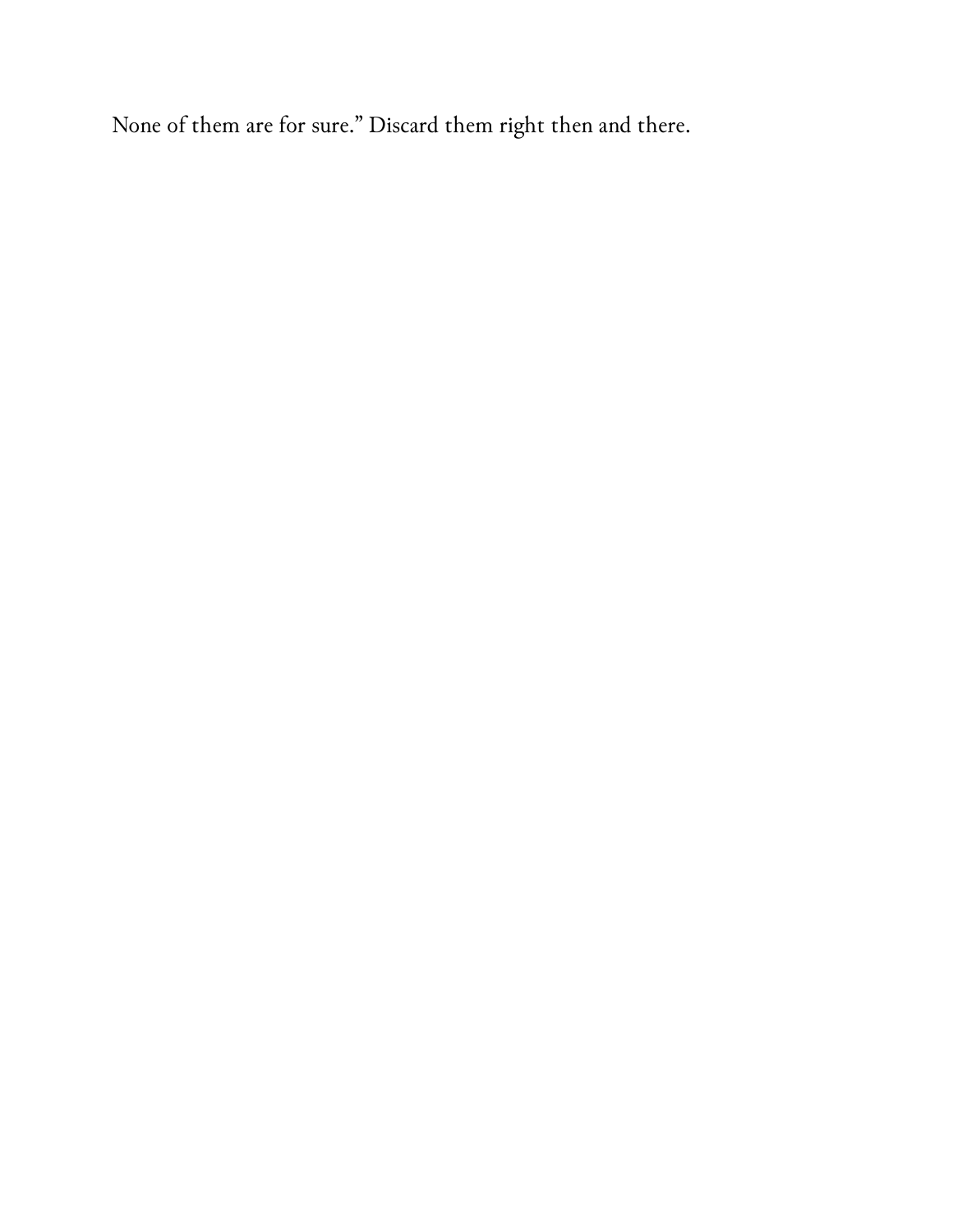## *In the Shape of a Circle*

*A talk given to a visiting monk who was getting discouraged in his practice.*

WHEN IT COMES TO THE DHAMMA, we have to understand that our opinions are one thing; the Dhamma is something else.

As for the practice, start out by establishing your powers of endurance and then contemplate. Contemplate your activities, your comings and goings. Contemplate what you're up to. Whatever arises, the Buddha has us know all around. Whatever direction things come in from, he has us know all around. If we know all around, whatever comes at us from this way, we see it. Whatever comes at us from that way, we see it. Right we know. Wrong we know. Happy we know. Glad we know. We know all around.

But our minds, when they contemplate, aren't yet all around. We know just this side but leave that side wide open. It's like putting a fence around a field or a house but it doesn't go all around. If we put it up just on this side, thieves will come in that side, the side that the fence hasn't gone around. Why is that? We haven't closed the gate. Our fence isn't yet good. It's normal that they'll have to come through that opening. So we contemplate again, adding more fence, closing things off, continually.

Putting up a fence means establishing mindfulness and always being alert. If we do this, the Dhamma won't go anywhere else. It'll come right here. Good and bad, the Dhamma we should see and should know, will arise right here.

As for whatever we don't need to know, we let it go for the time being. We don't waste our time with the logs we aren't yet strong enough to lift. Wait until we have a tractor or a ten-wheel truck before trying to move them. Focus for the time being just on the things you can lift. Keep at it, using your powers of endurance, bit by bit.

If you stick with this steadily, your happy moods and sad moods, your desirable moods and undesirable moods, will all come in right there. That's when you get to watch them.

Your moods and preoccupations are one thing; the mind is something else.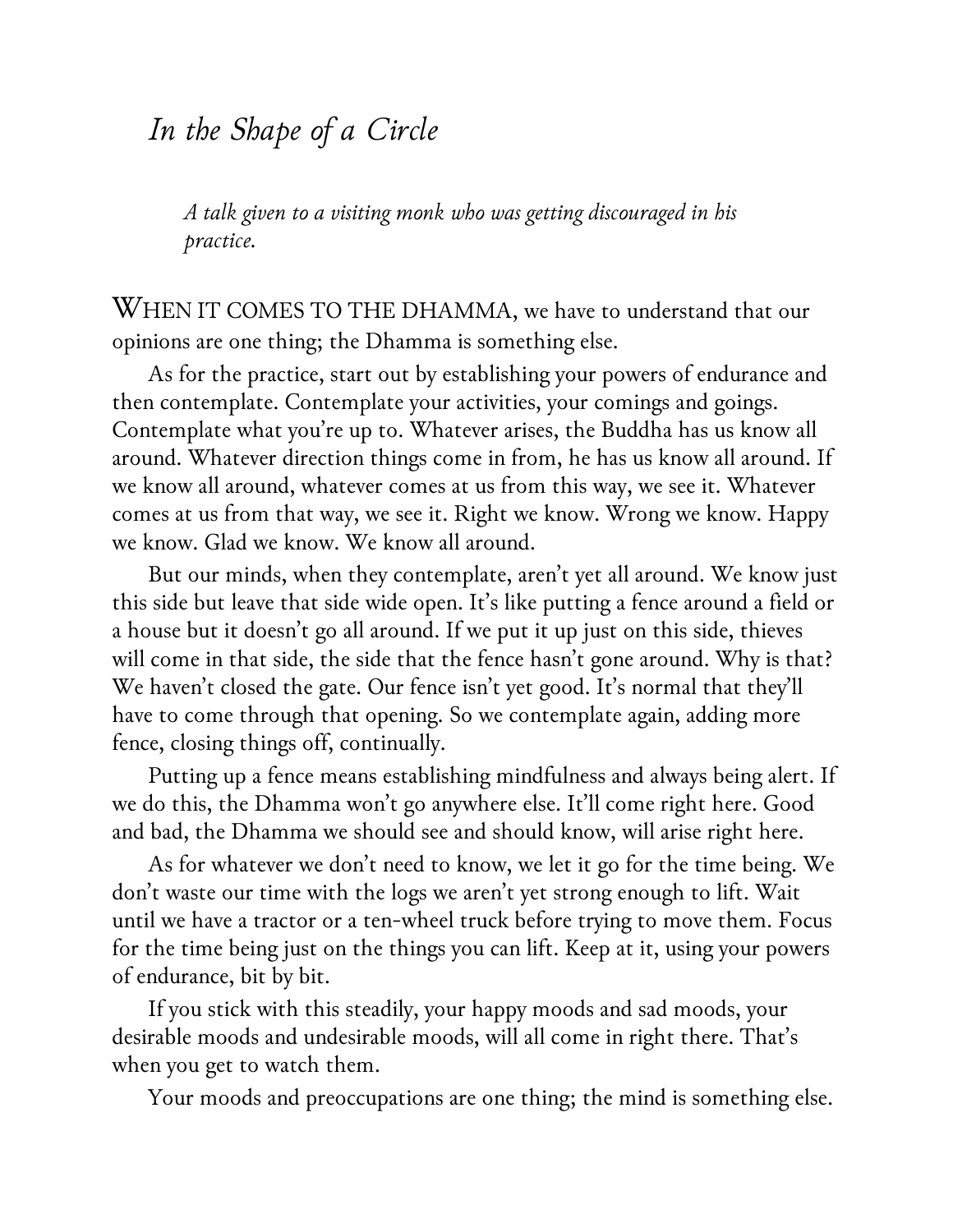They're two different kinds of things. Usually when a mood hits, one that we like, we go running after it. If it's one we don't like, we turn our backs on it. When this is the case, we don't see our own mind. We just keep running after our moods. The mood is the mood; the mind is the mind. You have to separate them out to see what the mind is like, what the mood is like.

As when we're sitting here still: We feel at ease. But if someone comes along and insults us, we go running after the mood. We've left our spot. The mind that gets deluded by the mood goes running after the mood. We become a moody person, a person who panders to his moods.

You have to understand that all your moods are lies. There's nothing true to them at all. They're far from the Buddha's teachings. All they can do is lie to us about everything of every sort. The Buddha taught us to meditate to see their truth—the truth of the world.

The world is our moods, our preoccupations. Our preoccupations are the world. If we aren't acquainted with the Dhamma, aren't acquainted with the mind, aren't acquainted with our preoccupations, we grab onto the mind and its preoccupations and get them all mixed up. "Whew! My mind feels no ease." It's like you have many minds, and they're all in a turmoil. Actually, that's not the case. You don't have many minds. You have many moods and preoccupations. We're not acquainted with our own mind, so we keep running after our preoccupations. If you sit meditating like that, things just keep running along in that way.

The Buddha taught us to look at things right there, right where they arise. When they arise, they don't stay. They disband. They disband and then they arise. When they arise, they disband—but we don't want them to be that way. When the mind is quiet, we want it to keep on being quiet. We don't want it to get stirred up. We want to be at our ease. Our views are in opposition to the truth. The Buddha taught us first to see these things all around, from all sides. Only then will the mind really be quiet and still. As long as we don't know these things, as long as we don't understand our moods, we become a moody person. We lay claim to our moods. This turns into stubbornness and pride.

When we see this happening, the Buddha tells us to turn our attention to contemplating right there: "This kind of thinking is thinking; this kind of knowing is knowing; when things are like this, they're like this." Tell yourself that these things simply follow their own nature. This is what moods are like.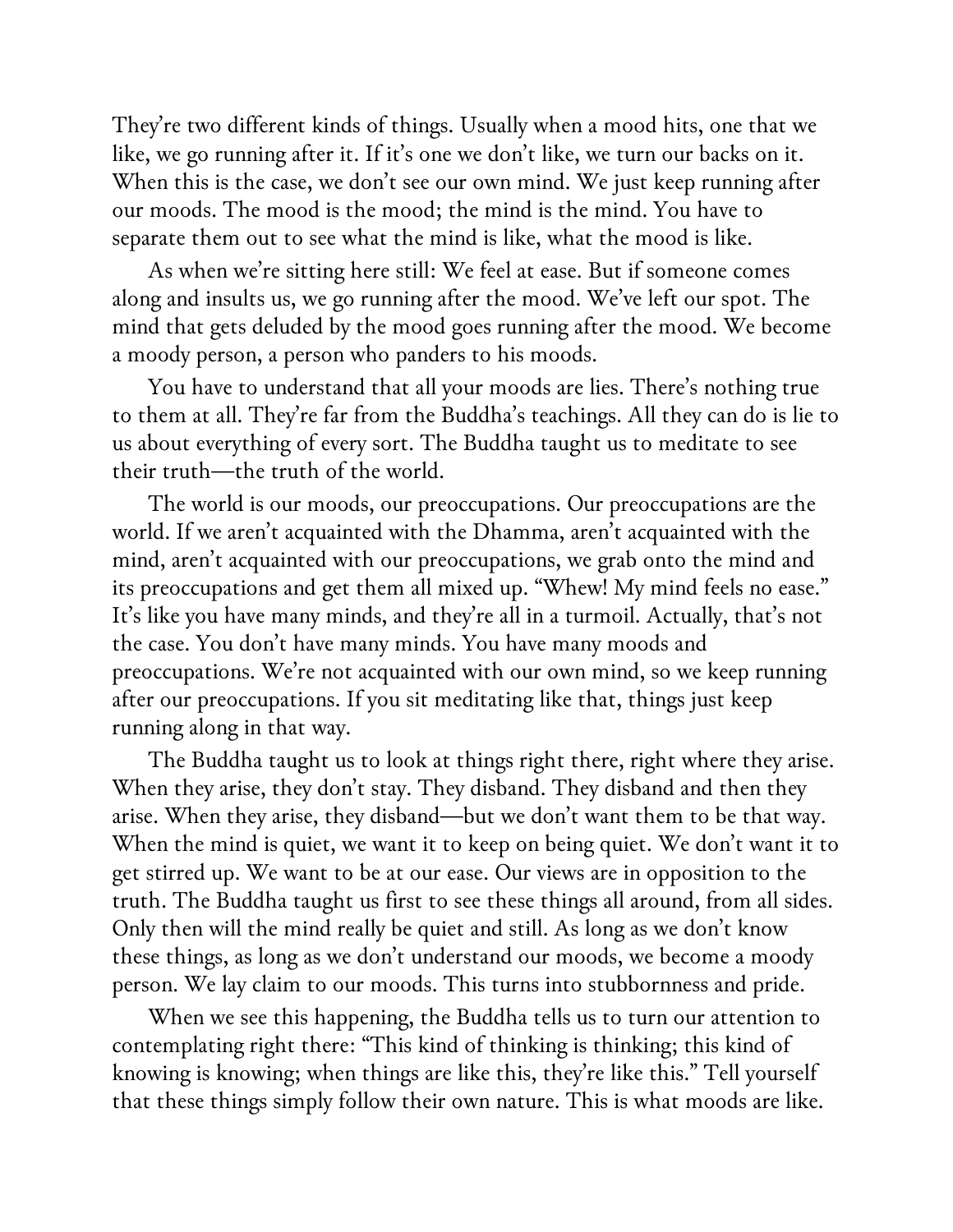This is what the mind is like. When this is the way things are, what can you do to be at your ease? What can you do to be at your ease? Well, just contemplate right there.

We don't want things to be like that: That's the reason for our discomfort. No matter where you go to run away from these things, they're still just like that. So we should understand that these things are just the way they are, that's all. That's the truth. To put it simply, that's the Buddha, but we don't see him there. We think it's Devadatta, not the Buddha at all. The inconstancy of the Dhamma—inconstancy, stress, and not-self: There's nothing wrong with these things. They're just the way they are. We place too many labels and intentions on them. When you can see that happening, it's really good.

To put in simple terms: Suppose that when you sit in concentration today the mind is still. You think to yourself, "Mmm. This is really nice." Just sitting there, you feel at ease. This keeps up for two or three days. "Mmm. I really like this." Then the next day when you sit down to meditate, it's like sitting on a red ants' nest. You can't stay seated. Nothing works. You're all upset. You ask yourself, "Why isn't it like the other day? Why was it so comfortable then?" You can't stop thinking about the other day. You want it to be like the other day. Right there is where you're deluded.

Preoccupations change. They're not constant or sure; they're not stable. They just keep following their nature. The Buddha taught us to see that that's the way they are. Whatever arises is just old stuff coming back. There's nothing to it, but we fix labels and make rules about things: "This I like. This I don't like." Whatever we like makes us happy—happy because of our delusion: happy because of our delusion, not happy because it's right.

When the mind is quiet, the Buddha tells us not to be intoxicated by it. When it's distracted, he tells us not to be intoxicated by it. Things happen in all kinds of ways. There's addition, subtraction, multiplication, and division. That's how we can calculate numbers, but we want there to be just multiplication so that we can have lots of everything. We want to do away with addition, do away with subtraction, do away with division—and our calculations will all be stupid. If we had nothing but multiplication, would we have any space to put everything? If that's how we think, we'll stay in a turmoil. The Buddha said that that sort of thinking has no discernment.

Stillness of mind—tranquility—comes from being far away from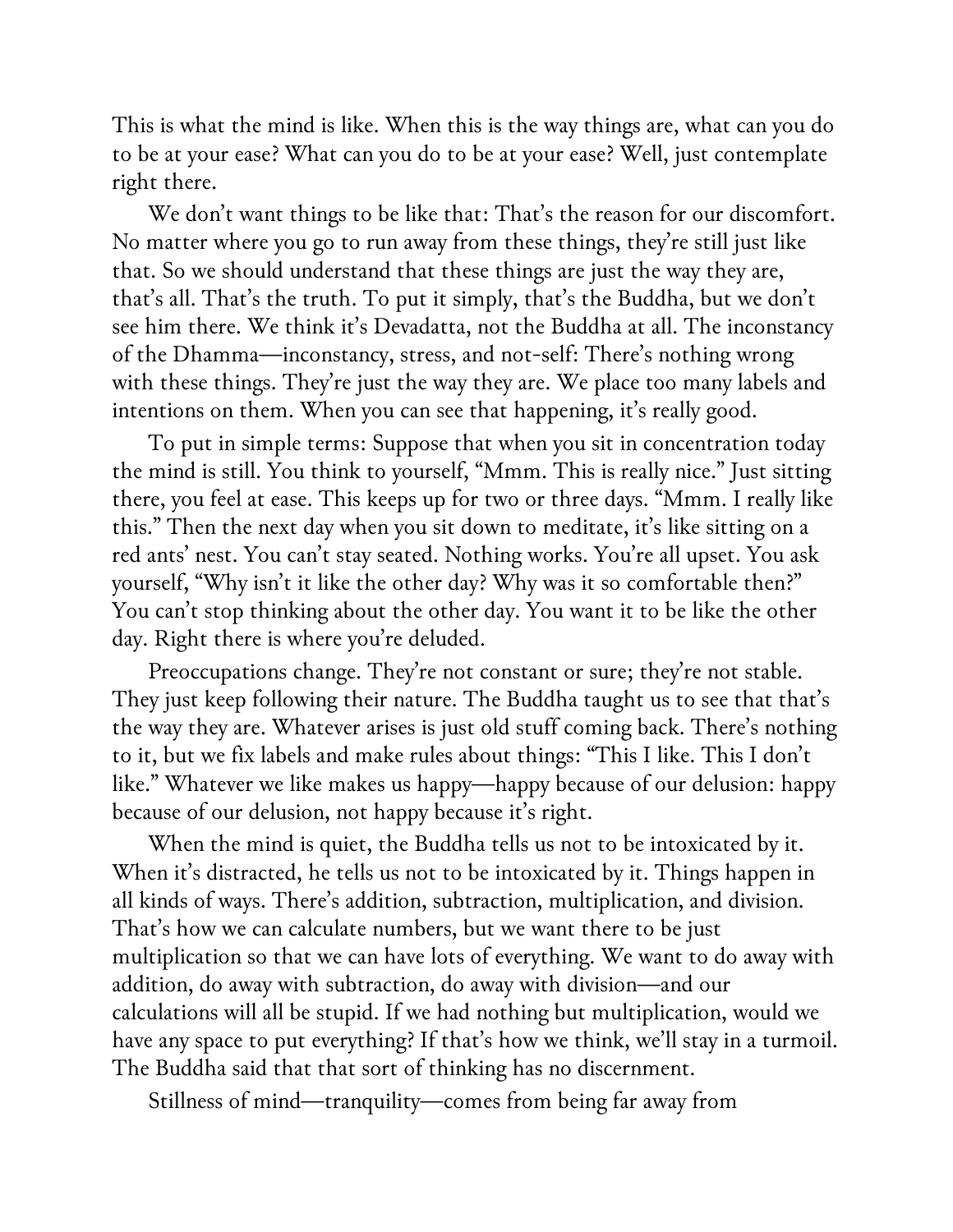preoccupations. If you don't hear much of anything, the mind settles down and is still. To get this kind of stillness, you have to go off into seclusion, to a place that's quiet and still. If you can get away from your preoccupations, not seeing this, not knowing about that, the mind can settle down. But that's like a disease, a disease like cancer. There's a swelling but it doesn't yet hurt. It's not yet tormenting us, it doesn't yet hurt, so we seem to be well—as if there were no defilements in the mind.

That's what the mind is like at times like that. As long as you stay there, it's quiet. But when it comes out to look at sights and hear sounds, that's the end of it. It's not at its ease anymore. How can you keep on staying alone like that so as not to see sights, hear sounds, smell aromas, taste flavors, or touch tactile sensations? Where can you go? There's no place in the world like that at all.

The Buddha wanted us to see sights, hear sounds, smell aromas, taste flavors, or touch tactile sensations: hot, cold, hard, soft. He wanted us to be acquainted with everything. He didn't want us to run away and hide. He wanted us to look and, when we've looked, to understand: "Oh. That's the way these things are." He told us to give rise to discernment.

How do we give rise to discernment? The Buddha said that it's not hard if we keep at it. When distractions arise: "Oh. It's not for sure. It's inconstant." When the mind is still, don't say, "Oh. It's really nice and still." That, too, isn't for sure. If you don't believe me, give it a try.

Suppose that you like a certain kind of food and you say, "Boy, do I really like this food!" Try eating it every day. How many months could you keep it up? It won't be too long before you say, "Enough. I'm sick and tired of this." Understand? "I'm really sick and tired of this." You're sick and tired of what you liked.

We depend on change in order to live, so just acquaint yourself with the fact that it's all inconstant. Pleasure isn't for sure; pain isn't for sure; happiness isn't for sure; stillness isn't for sure, distraction isn't for sure. Whatever, it all isn't for sure. Whatever arises, you should tell it: "Don't try to fool me. You're not for sure." That way everything loses its value. If you can think in that way, it's really good. The things you don't like are all not for sure. Everything that comes along isn't for sure. It's as if they were trying to sell you things, but everything has the same price: It's not for sure—not for sure in any way at all.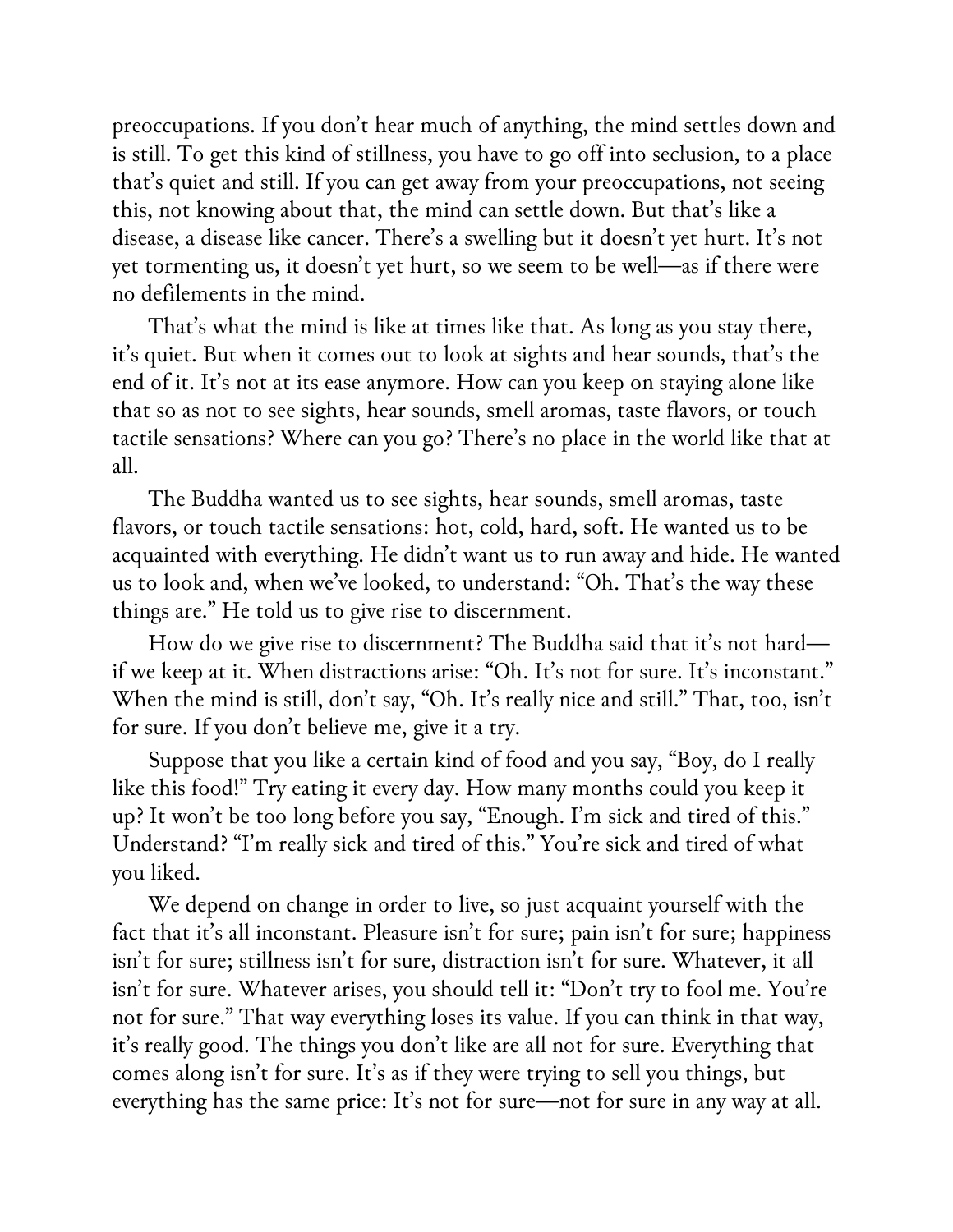In other words, it's inconstant. It keeps moving back and forth.

To put it simply, that's the Buddha. Inconstancy means that nothing's for sure. That's the truth. Why don't we see the truth? Because we haven't looked to see it clearly. "Whoever sees the Dhamma sees the Buddha." If you see the inconstancy of each and every thing, you give rise to *nibbidā:* disenchantment. "That's all this is: no big deal. That's all that is: no big deal." The concentration in the mind is—no big deal.

When you can do that, it's no longer hard to contemplate. Whatever the preoccupation, you can say in your mind, "No big deal," and it stops right there. Everything becomes empty and in vain: everything that's unsteady, inconstant. It moves around and changes. It's inconstant, stressful, and not-self. It's not for sure.

It's like a piece of iron that's been heated until it's red and glowing: Does it have any spot where it's cool? Try touching it. If you touch it on top, it's hot. If you touch it underneath, it's hot. If you touch it on the sides, it's hot. Why is it hot? Because the whole thing is a piece of red-hot iron. Where could it have a cool spot? That's the way it is. When that's the way it is, we don't have to go touching it. We know it's hot. If you think that "This is good; I really like it," don't give it your seal of guarantee. It's a red-hot piece of iron. Wherever you touch it, wherever you hold onto it, it'll immediately burn you in every way.

So keep on contemplating. Whether you're standing or walking or whatever —even when you're on the toilet or on your almsround: When you eat, don't make it a big deal. When the food comes out the other end, don't make it a big deal. Whatever it is, it's inconstant. It's not for sure. It's not truthful in any way. It's like touching a red-hot piece of iron. You don't know where you can touch it because it's hot all over. So you just stop touching it. "This is inconstant. That's inconstant." Nothing at all is for sure.

Even our thoughts are inconstant. Why are they inconstant? They're notself. They're not ours. They have to be the way they are. They're unstable and inconstant. Boil everything down to that. Whatever you like isn't for sure. No matter how much you like it, it isn't for sure. Whatever the preoccupation, no matter how much you like it, you have to tell yourself, "This isn't for sure. This is unstable and inconstant." And keep on watching….

Like this glass: It's really pretty. You want to put it away so that it doesn't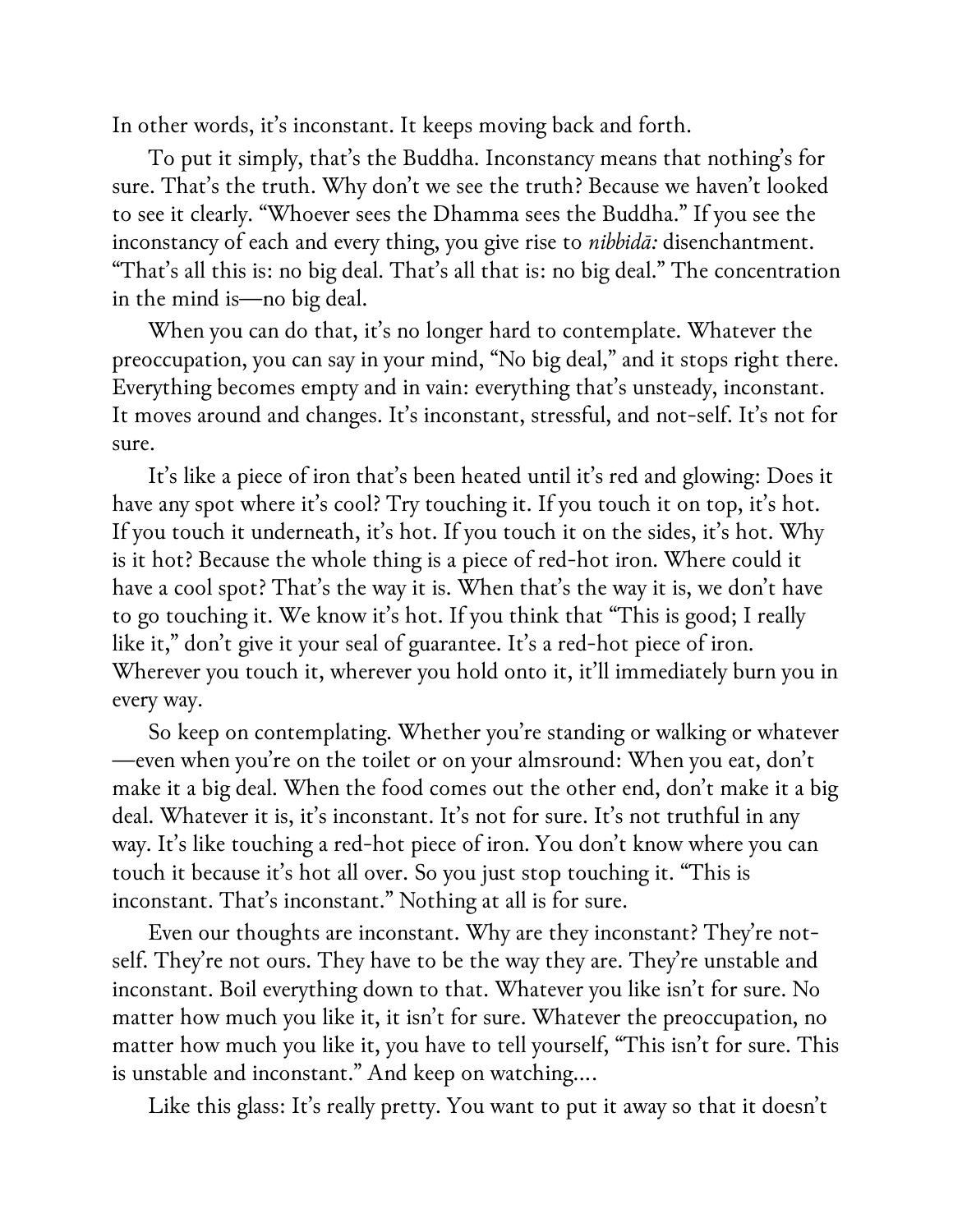break. But it's not for sure. One day you put it right next to yourself and then, when you reach for something, you hit it by mistake. It falls to the floor and breaks. It's not for sure. If it doesn't break today, it'll break tomorrow. If it doesn't break tomorrow, it'll break the next day—for it's breakable. We're taught not to place our trust in things like this, because they're inconstant.

Things that are inconstant: The Buddha taught that they're the truth. Think about it. If you see that there's no truth to things, that's the truth. That's constant. For sure. When there's birth, there has to be aging, illness, and death. That's something constant and for sure.

What's constant comes from things that aren't constant. We say that things are inconstant and not for sure—and that turns everything around: That's what's constant and for sure. It doesn't change. How is it constant? It's constant in that that's the way things keep on being. Even if you try to get in the way, you don't have an effect. Things just keep on being that way. They arise and then they disband, disband and then arise. That's the way it is with inconstancy. That's how it becomes the truth. The Buddha and his noble disciples awakened because of inconstant things.

When you see inconstancy, the result is nibbidā: disenchantment. Disenchantment isn't disgust, you know. If you feel disgust, that's wrong, the wrong kind of disenchantment. Disenchantment isn't like our normal disgust. For example, if you live with your wife and children to the point where you get sick and tired of them, that's not disenchantment. It's actually a big defilement; it squeezes your heart. If you run away from things like that, it's being sick and tired because of defilement. That's not nibbidā. It's actually a heavy defilement, but we think it's disenchantment.

Suppose that you're kind to people. Whatever you have, you want to give to them. You sympathize with them, you see that they're pretty and lovely and good to you. Your defilements are now coming around from the other side. Watch out! That's not kindness through the Dhamma; it's selfish kindness. You want something out of them, which is why you're kind to them.

It's the same with disenchantment. "I'm sick and tired of this. I'm not going to stay any longer. I'm fed up." That's not right at all. It's a big defilement. It's disenchantment only in name.

The Buddha's disenchantment is something else: leaving things alone, putting them down. You don't kill them, you don't beat them, you don't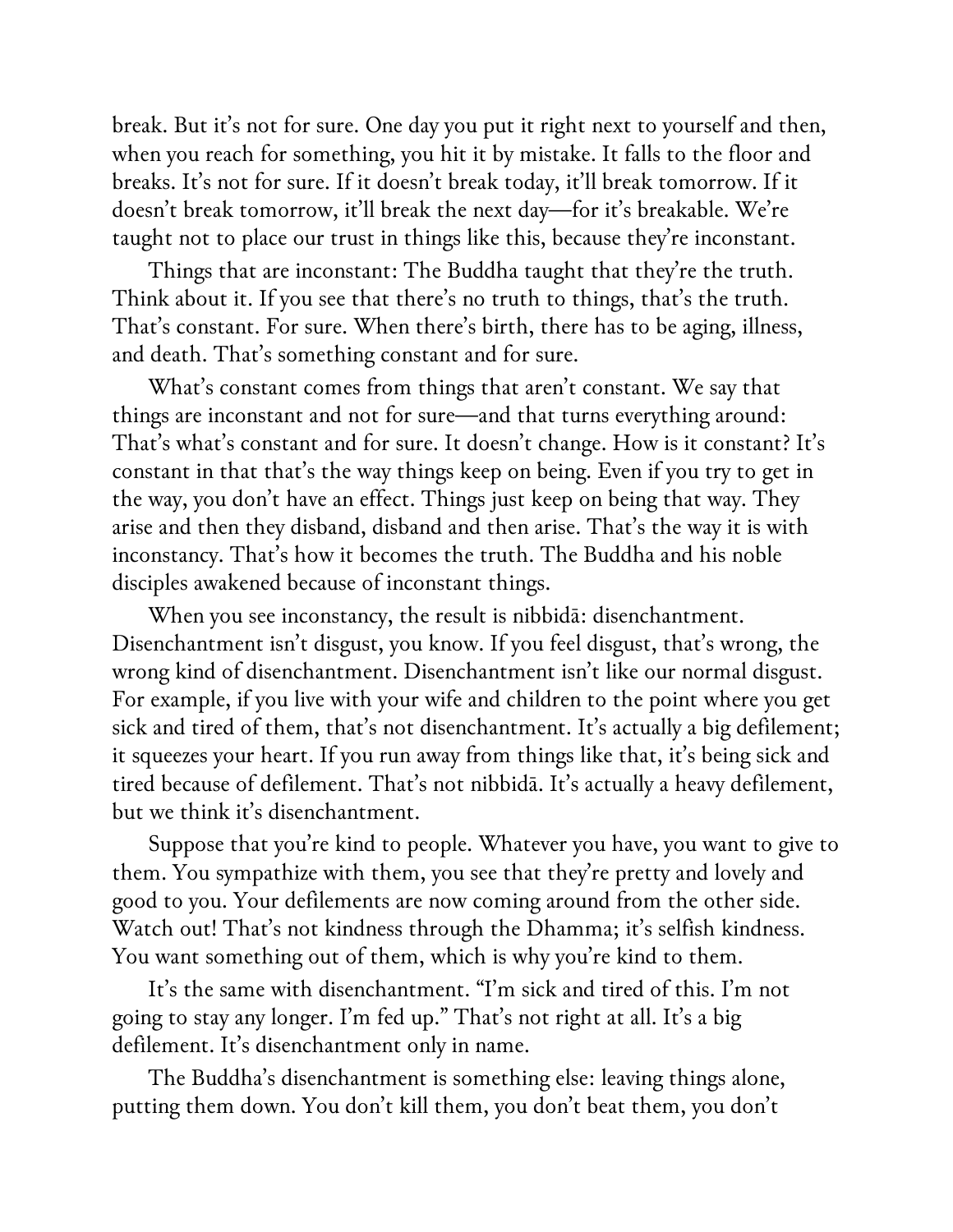punish them, you're not nice to them. You just put them down. Everything. The same with everything. That's how it has to be. Only then can you say that your mind has let go, that it's empty: empty of clinging, empty of attachment.

Emptiness doesn't mean nobody exists. Or like this glass: It's not the case that it has to not exist for us to say that it's empty. This thermos exists; people exist; everything exists, but those who know feel in their hearts that these things are truths, they're not for sure, they simply follow their conditions: They're dhammas that arise and disband, that's all.

Take this thermos: If we like it, it doesn't react or say anything. The liking is all on our side. Even if we hate it and throw it into the woods, it still doesn't react. It doesn't respond to us. Why? Because it's just the way it is. We like it or dislike it because of our own attachment. We see that it's good or no good. The view that it's good squeezes our heart. The view that it's no good squeezes our heart. Both are defilements.

So you don't have to run away from things like this. Just understand this principle and keep contemplating. That's all there is to it. The mind will see that these things are no big deal. They're just the way they are. If we hate them, they don't respond. If we like them, they don't respond. We're simply crazy of our own accord. Nothing disturbs us, but we get all worked up. Try to see everything in this way.

It's the same with the body; it's the same with the mind; it's the same with the moods and preoccupations that make contact: See them as inconstant, stressful, and not-self. They're just the way they are. We suffer because we don't want them to be that way. We want to get things that we simply can't get.

Is there something you want?

## *"I guess it's like when I want concentration. I want the mind to be quiet."*

Okay, it's true that you want that. But what's the cause that keeps your mind from being quiet? The Buddha says that all things arise from causes, but we want just the results. We eat watermelons but we've never planted any watermelons. We don't know where they come from. We see when they're sliced open and they're nice and red: "Mmm. Looks sweet." We try eating them, and they taste good and sweet, but that's all we know. Why watermelons are the way they are, we have no idea.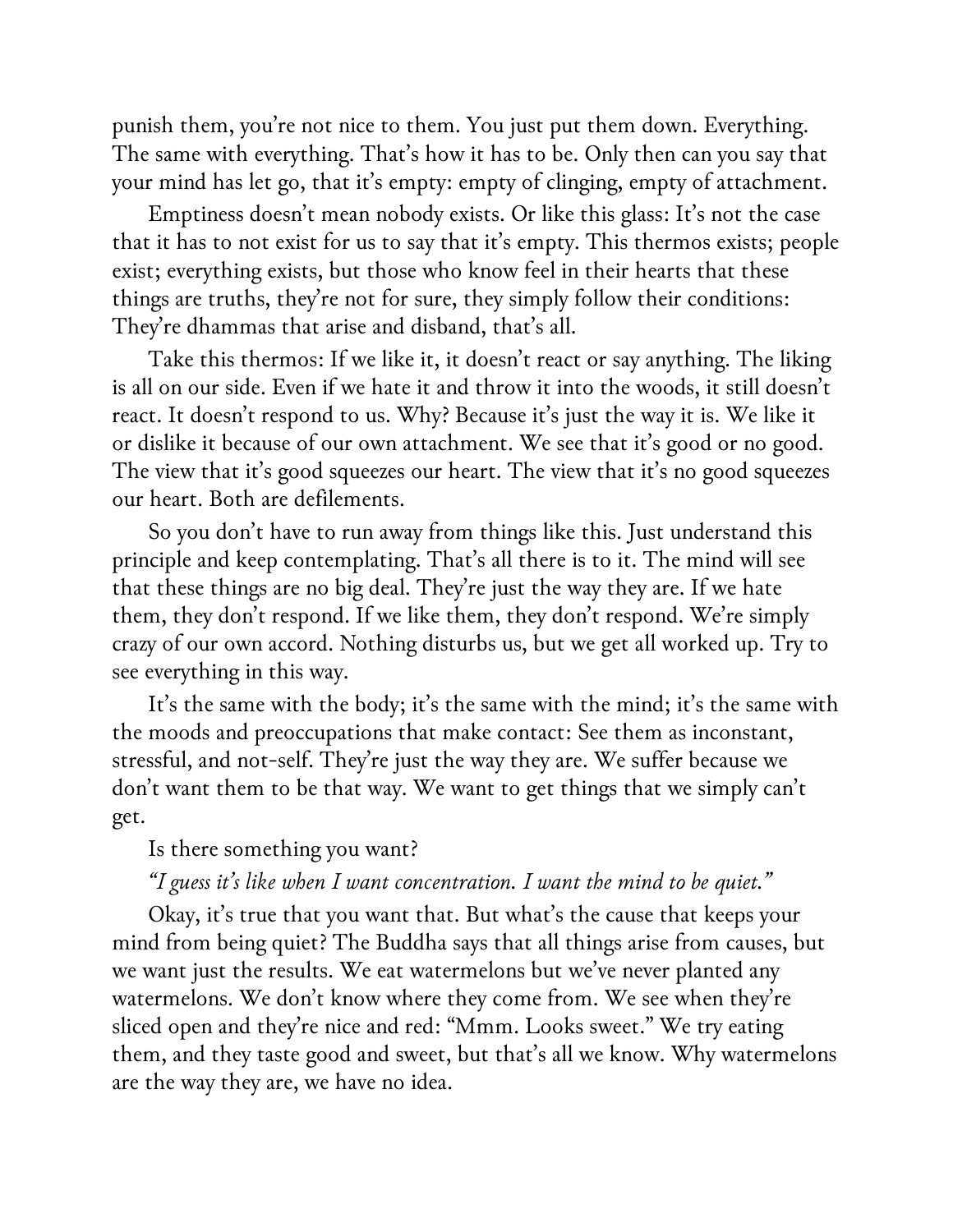That's because we aren't all-around. All-around in what way? It's like watering vegetables. Wherever we forget to water doesn't grow. Wherever we forget to give fertilizer doesn't grow. Contemplate this principle and you'll give rise to discernment.

When you've finished with things outside, you look at your own mind. Look at the affairs of your body and mind. Now that we're born, why do we suffer? We suffer from the same old things, but we haven't thought them through. We don't know them thoroughly. We suffer but we don't really *see* suffering. When we live at home, we suffer from our wife and children, but no matter how much we suffer, we don't really see suffering—so we keep on suffering.

It's the same when the mind doesn't get concentrated. We don't know why it won't get concentrated. We don't really see what's actually arising. The Buddha told us to look for the causes of what's arising. All things arise from causes.

It's like putting water in a bottle and giving it to someone to drink. Once he's finished drinking it, he'll have to come back and ask for more—for the water isn't water in a spring. It's water in a bottle. But if you show the spring to the person and tell him to get water there, he can sit there and keep on drinking water and won't ask you for any more, for the water never runs out.

It's the same when we see inconstancy, stress, and not-self. It goes deep, for we really know, we know all the way in. Ordinary knowledge doesn't know all the way in. If we know all the way in, it never grows stale. Whatever arises, it's already right. When it disbands, it's already right. As a result, it's right without stop.

The view that says, "That's the way it is. It's right the way it is": That's when you've got it. That's when you're skilled and at ease. You don't have to suffer. The problems that we get involved with and cling to will gradually unravel. As the Buddha said, see simply that things arise and then disband, disband and then arise, arise and then disband. Keep watching this Dhamma constantly, doing it constantly, developing it constantly, cultivating it constantly, and you'll arrive at a sense of disenchantment. Disenchanted with what? Disenchanted with everything of every sort.

The things that come by way of the ears, we already understand them; by way of the eyes, we already understand them; by way of the nose, we already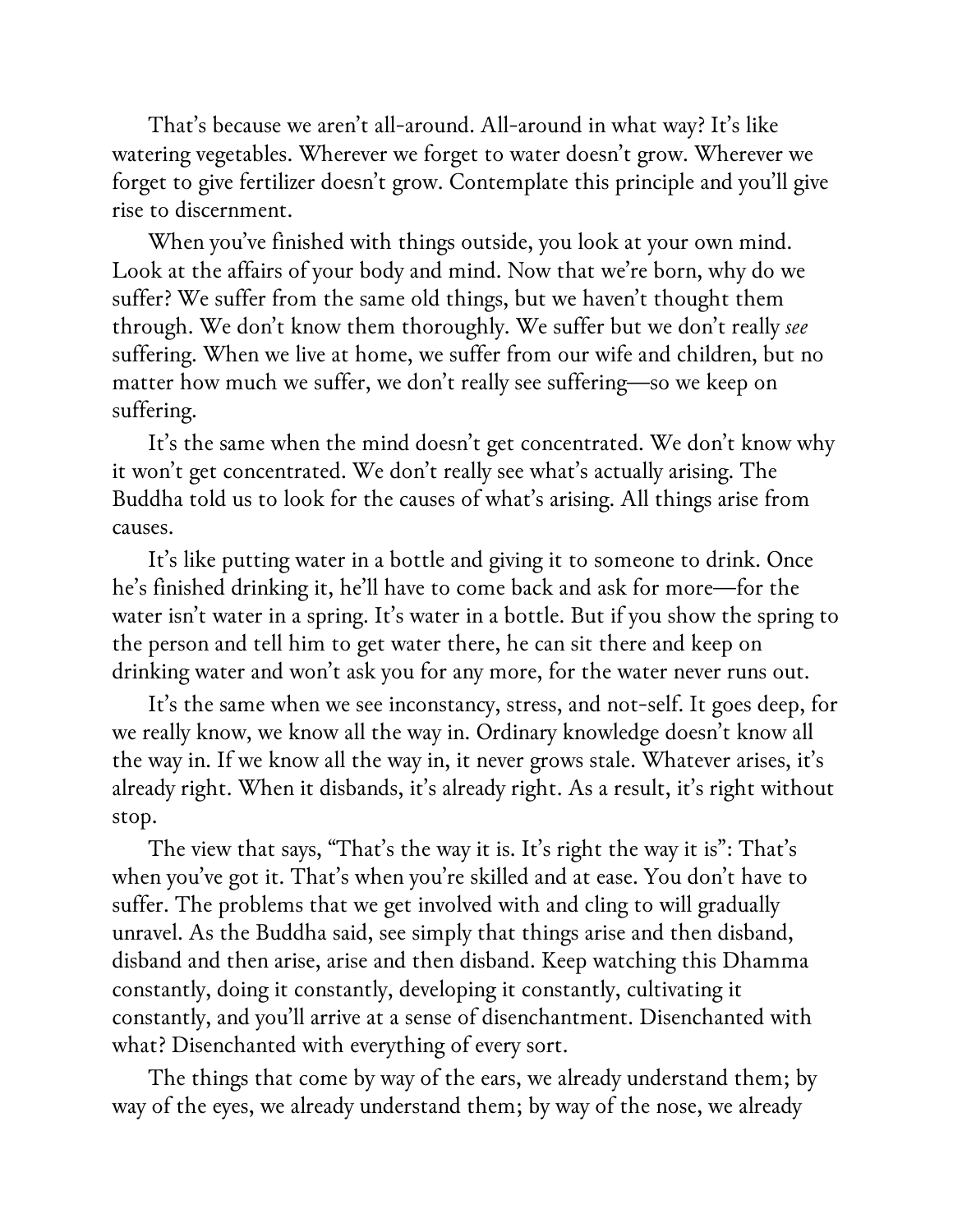understand them; by way of the tongue, we already understand them. The things that arise at the mind, we already understand them. They're all the same sort of thing—all of them, the same sort of thing: *eko dhammo,* one Dhamma. This Dhamma is inconstant, stressful, and not-self. You shouldn't cling to anything at all. That way, disenchantment will arise.

When the eye sees a form, you already understand it. When the ear hears a sound, you already understand it. You understand all about it. These things will sometimes make us happy, sometimes sad, sometimes make us feel love, sometimes make us feel hatred. We already know all about these sorts of things. If we cling to them, they turn into issues. If we let them go—let forms go the way of forms, sounds the way of sounds—if we send them back and let them go their own way: When we can stay at this level, the Buddha said that we'll see all about inconstancy. Whatever the preoccupations that arise, they're all empty and in vain. They're all deceptions.

When we see through the things that used to deceive us—when we're intent on staying at ease, mindful, alert, and discerning—it's not that we see anything else. We simply see that all the preoccupations that arise are simply the way they are. Even if, while we're sitting perfectly still, the mind thinks about this or that, it doesn't matter. It's just an affair of thinking. You don't have to believe what it's thinking about. If the mind is peaceful and you feel, "Ah, it's nice and peaceful," the peace doesn't matter, either. Peace is inconstant, too. There's nothing but things that are inconstant. You can sit and watch the Dhamma right there. Discernment arises: What reason is there to suffer?

We suffer over things that never amount to much. We want to get this, we want it to be like that, we want to be something. If you want to be an arahant, you immediately suffer, right here and now. Arahants have stopped wanting to be like this or like that, but we want to get this and get that, to be this and be that—so we're sure to suffer. If you see that this spot is good or that spot is excellent, it all comes out of you. If you see yourself, that's the end of saying things like that.

I'll give you a simple comparison. This food is good. This tray is worth this many hundreds; that tray, this many tens. They're all nothing but good things. When they're on plates: "This is mine. This is yours." But when they've gone into the stomach and come out the other end, nobody argues over whose is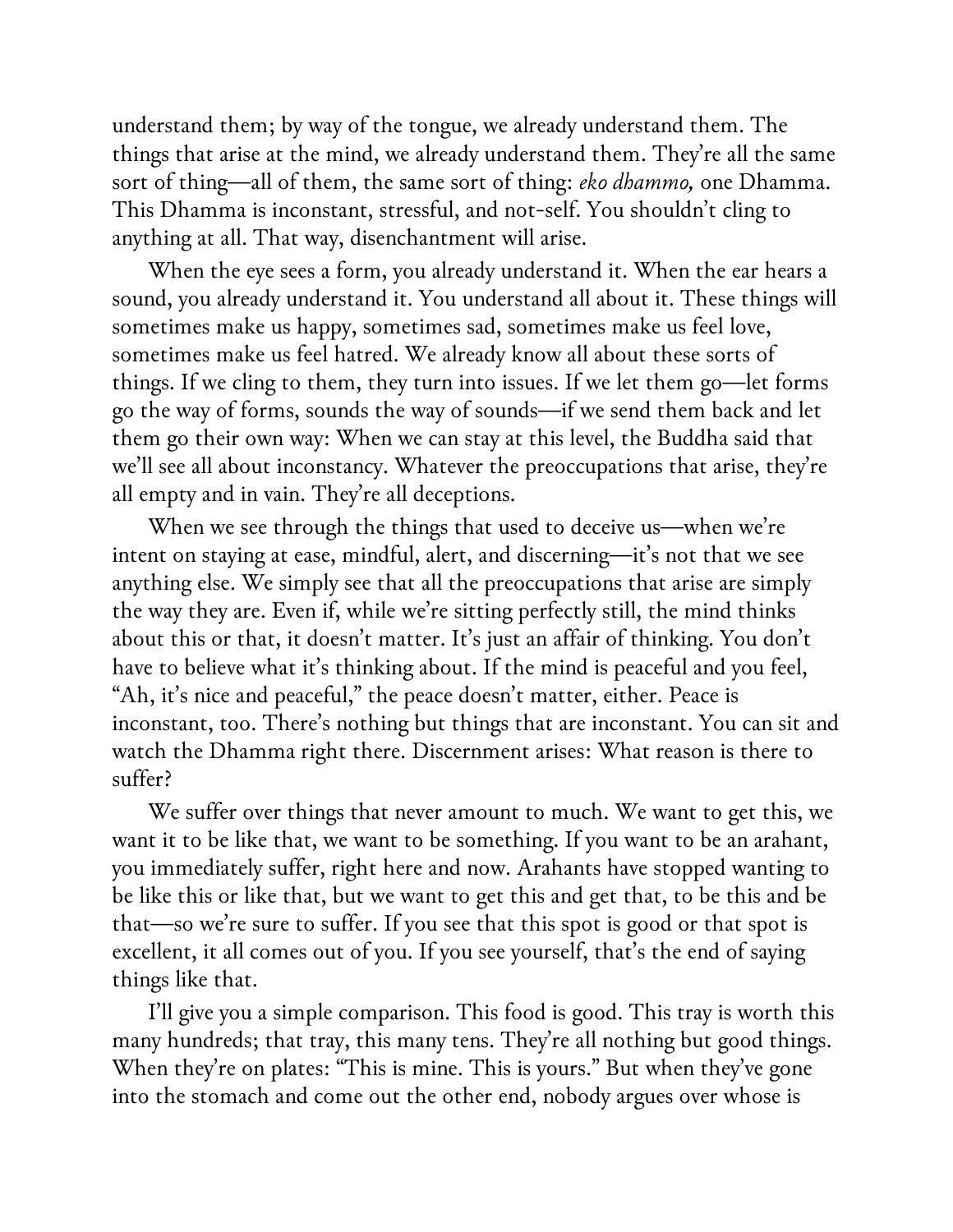whose—or would you still want to argue? That's what it's like. When you're willing to admit the way things are, that's just what it's like. If we don't really understand, we argue over what's mine and what's yours. But when they all come together as the same sort of thing, nobody lays any claims. They're simply the condition they are. No matter how wonderful the food might be, when it comes out the other end, if you wanted to give it as a gift to your brothers and sisters, no one would want it—or would you still want it? Nobody would fight over it at all.

For this reason, if we gather things together as *eko dhammo*—one single dhamma—and see that their characteristics are all the same, it gives rise to disenchantment. This disenchantment isn't disgust. The mind simply loosens its grip, it's had enough, it's empty, it's sobered up. There's no love, no hatred, no fixating on anything. If you have things, okay. If you don't, it's still okay. You're at ease. At peace.

*Nibbānaṁ paramaṁ sukhaṁ Nibbānaṁ paramaṁ suññaṁ.*

Nibbāna is the ultimate happiness. Nibbāna is the ultimate peace, emptiness. Listen carefully. Worldly happiness isn't the ultimate happiness. Worldly emptiness isn't the ultimate emptiness. The ultimate emptiness is empty of clinging. The ultimate happiness is peace. There's peace and then there's emptiness, the ultimate emptiness. At the moment, though, the mind is at peace but it's not ultimate. It's happy, but it's not ultimate.

This is why the Buddha described nibbāna as the ultimate emptiness, its happiness as the ultimate happiness. It changes the nature of happiness to be peace. It's happy but not fixated on any object. Pains still exist, but you see the pains and pleasures that arise as equal to each other. They have the same price. The objects we like and don't like are equal to each other.

But as for us right now, these things aren't equal. The objects we like are really pleasing. The objects we don't like, we want to smash. That means they're not equal. But their reality is that they're equal. So think in a way that makes them equal. They're not stable. They're not constant—like the food I mentioned just now. "This is good. That's wonderful." But when they're all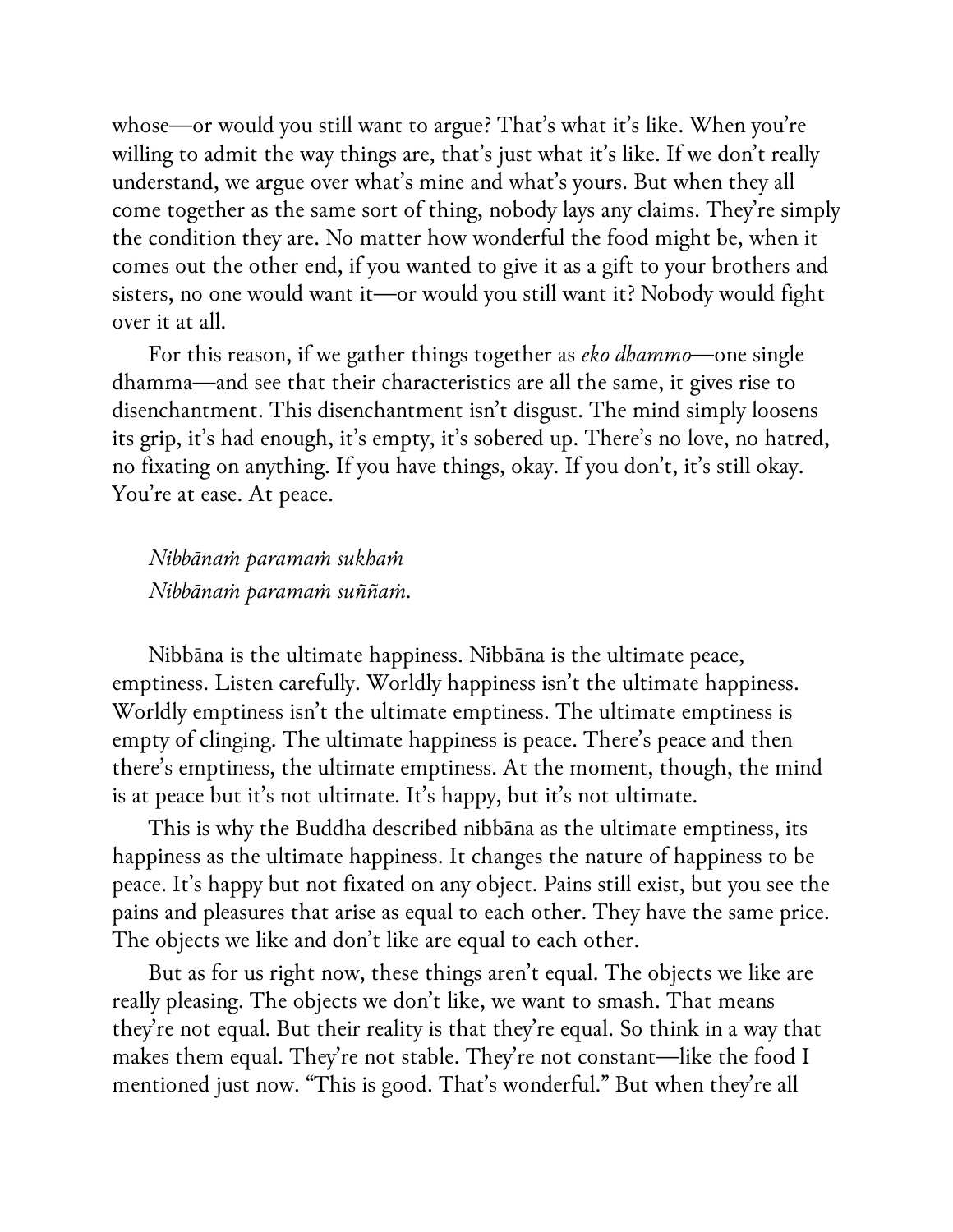brought together, they're equal. Nobody says, "Give me a little more. I didn't get enough." It's all been brought together to the way it is.

If we don't drop the principles of inconstancy, stress, and not-self, we're on the path. We see with every moment. We see the eye, we see the mind, we see the body.

Like when you sit in meditation. After a moment the mind goes off in a flash, so you pull it back. No matter what you do, it won't stay. Try holding your breath. Will it go away then? Yyb! It goes, but not far. It's not going to go now. It circles around right here—because your mind feels like it's about to die.

The same with sounds. I once stuffed my ears with beeswax. Noises bothered me, so I stuffed my ears. Things were totally quiet, with just the sound from within my ears themselves. Why did I do it? I contemplated what I was doing; I didn't torment myself just out of stupidity. I thought about the matter. "Oh. If people could become noble ones from not hearing anything, then every deaf person would be a noble one. Every blind person would be a noble one. They'd all be arahants." So I listened to my thoughts, and—Oh! discernment arose.

"Is there any use in stuffing your ears? In closing your eyes? It's selftorment." But I did learn from it. I learned and then stopped doing it. I stopped trying to close things off.

Don't go wrestling and attacking, don't go cutting down the trunks of trees that have already died. It gets you nowhere. You end up tired and stand there looking like a fool.

They were such a waste, such a real waste, my early years as a meditator. When I think about them, I see that I was really deluded. The Buddha taught us to meditate to gain release from suffering, but I simply scooped up more suffering for myself. I couldn't sit in peace, couldn't lie down in peace.

The reason we live in physical seclusion *(kāya-viveka)* is to get the mind in mental seclusion *(citta-viveka)* from the objects that stir up its moods. These things are synonyms that follow one after the other. *Upadhi-viveka* refers to seclusion from our defilements: When we know what's what, we can pull out of them; we pull out from whatever the state the mind is in. This is the only purpose of physical seclusion. If you don't have any discernment, you can create difficulties for yourself when you go off into physical seclusion.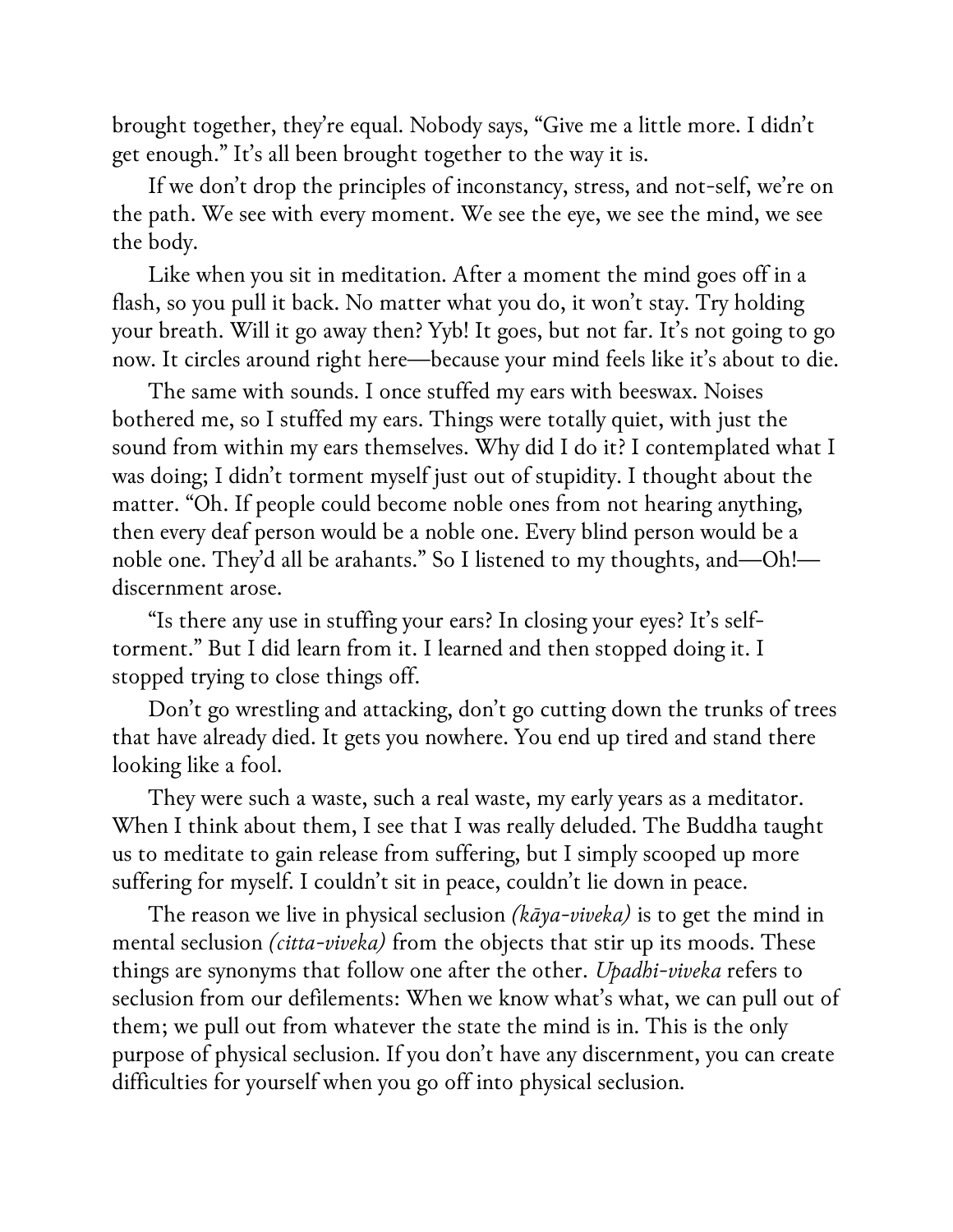When you go live in the wilderness, don't get stuck on the wilderness. If you get stuck on the wilderness, you become a monkey. When you see the trees, you miss the trees. You start jumping around just like the monkey you were before. The Buddha never taught us to *be* this or *be* that. When you live in a peaceful place, the mind becomes peaceful. "Mmm. Peace at last. The mind is at peace." But when you leave the wilderness, is the mind at peace? Not any more. So what do you do then?

The Buddha didn't have us *stay* in the wilderness. He had us use the wilderness as a place to *train*. You go to the wilderness to find some peace so that your meditation will develop, so that you'll develop discernment. That's so that when you go into the city and deal with people, with sights, sounds, smells, tastes, and tactile sensations, you'll have strength, you'll have your strategies. You'll have your firm foundation for contemplating things, to see how they're not for sure. Going to the wilderness in this way is something that can really help give you strength. If you think that you can live anywhere, that you can live with lots of people, it's like a knife with a double-edged blade. If you don't have inner strength, you can create difficulties for yourself.

It's like monks who study the Abhidhamma. They say that when you study the Abhidhamma you don't have to cling to anything, don't have to fixate on anything. It's nice and easy. You don't have to observe the precepts. You just focus right on the mind. That's what monks who study the Abhidhamma say.

"As for women, what's the matter with getting near them? Women are just like our mothers. We ourselves were born right out of that spot." That's bragging too much. They ordained just yesterday and yet they refuse to be careful around women. That's not the real Abhidhamma. That's not what the Abhidhamma says.

But they say that the Abhidhamma is on a level higher than the human level. "When you're that high, it doesn't matter whether you're near someone or not. There's no near, no far. There's nothing to be afraid of. Women are people just like us. Just pretend that they're men. That way you can get near them, touch them, feel them. Just pretend that they're men."

But is that the sort of thing you can pretend? It's a double-edged blade. If we were talking genuine Abhidhamma, there wouldn't be a problem. But this Abhidhamma is fake.

The Buddha taught us to live in the wilderness. The proper way, when a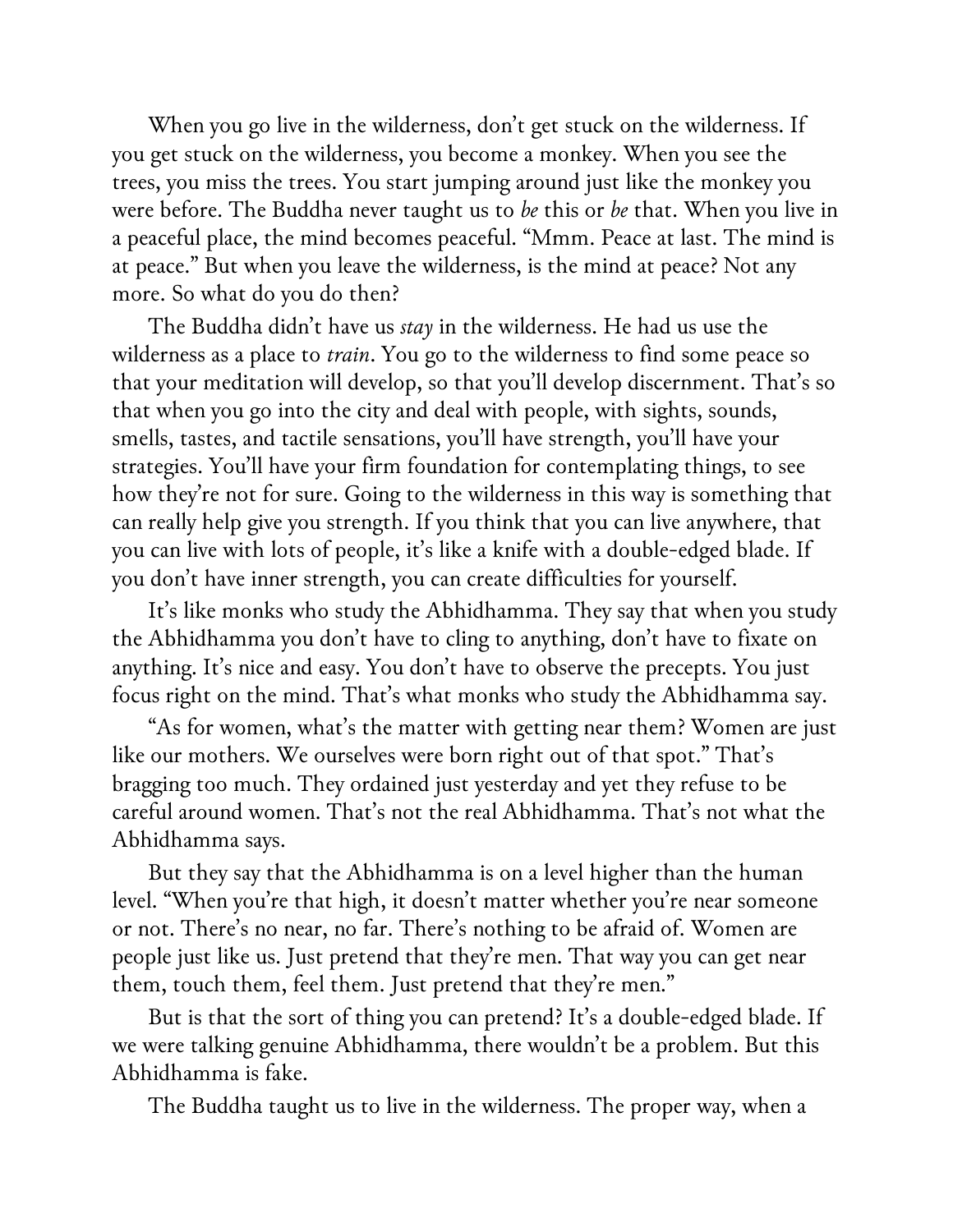monk goes into the wilderness, is to stay in a quiet place; to wander in the quiet wilderness; not to be entangled with friends and companions and other sorts of things. That's the right way to do it. But most of us don't follow the right way. We live in a quiet place and get attached to the quiet. As soon as we see a form, it gives rise to defilement. In our ears there's nothing but defilement. That's going too far. It lacks discernment.

If you bring things together, they come together at the path—the right path, or right view. That's where things come together. If you have right view, you can live with a large group of people and there's no problem. You can live with a small group of people and there's no problem. You can live in the forest or in a cave and there's no problem. But this is something you can't just attain without any effort. You have to get so that's the way the mind really is.

Make the mind know the Dhamma. When it knows the Dhamma, make it see the Dhamma. Practice the Dhamma so that the mind *is* Dhamma. You don't want to be able just to speak about the Dhamma. It's something very different. The Buddha taught all the way to the truth, but we only go halfway, in half measures. That's why progress is difficult.

If we come to live in the wilderness, we get to train ourselves—like training ourselves to grow rice. Once we plant it, it grows gradually. If nothing eats it, it's okay. But what happens? As soon as the rice grains begin to appear, a baby water buffalo comes to eat them. We chase it away and look after the plant, but as soon as more grains appear the baby water buffalo comes to eat them again, keeps on eating as soon as the grains begin to fill out. If that's the case, how are we going to get any rice?

The strategies you'll need will grow from within the mind. Whoever has discernment gains intuitive knowledge. Whoever has intuitive knowledge gains discernment. That's the way it is. Are intuitive knowledge and discernment different from each other? If you say they aren't, why are there two different words? One is called intuitive knowledge; one is called discernment. Can you have only intuitive knowledge? No. You need to have discernment, too. Can you have only discernment? No. You need to have intuitive knowledge, too. Whoever has discernment gains intuitive knowledge. Whoever has intuitive knowledge gains discernment. These things arise from your own experience. You can't go looking for them in this book or that. They arise in your own mind. Don't be timid.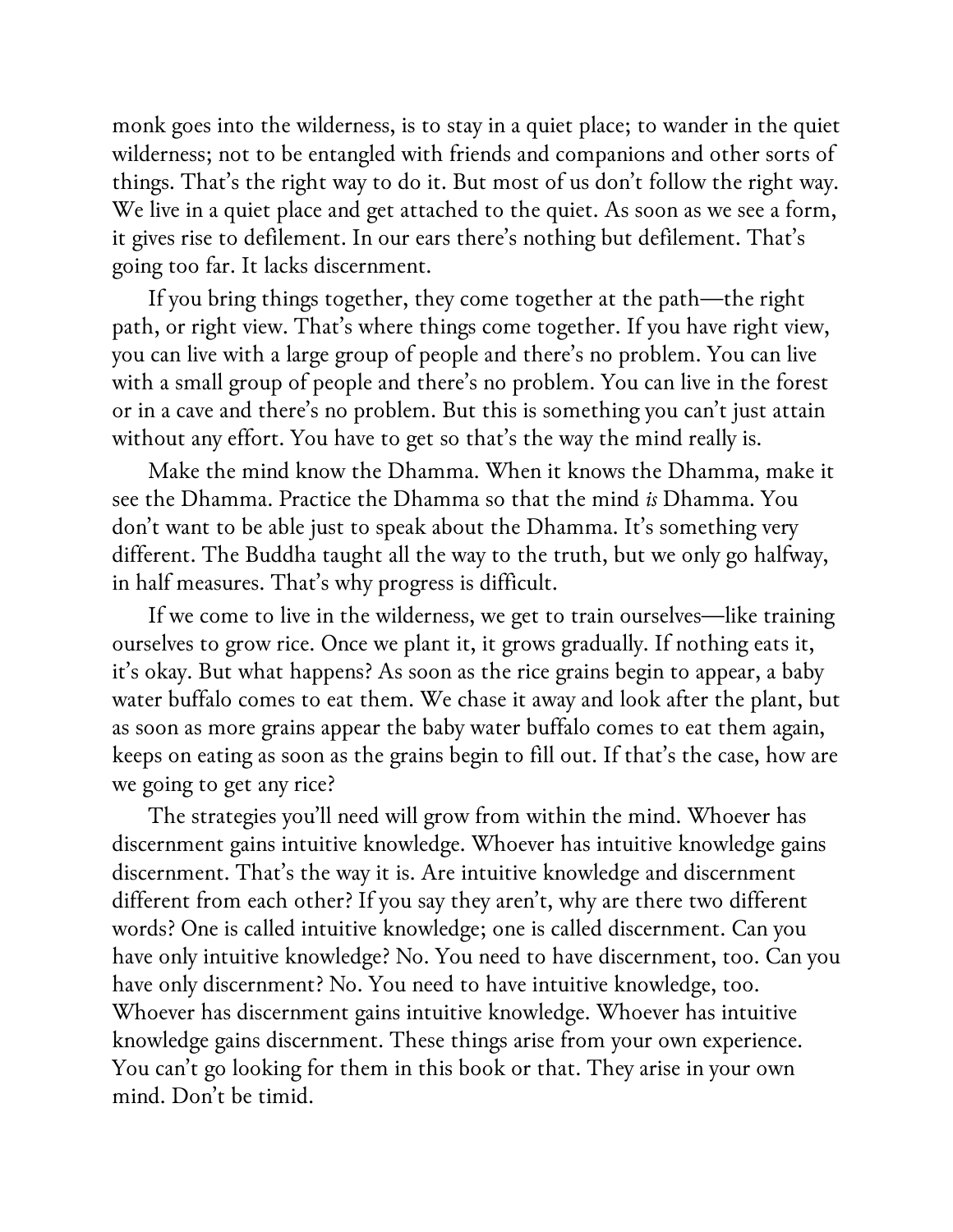I once read in a Jātaka tale about our Buddha when he was still a bodhisatta. He was like you: He had ordained and encountered a lot of difficulties, but when he thought of disrobing he was ashamed of what other people would think—that he had ordained all these years and yet still wanted to disrobe. Still, things didn't go the way he wanted, so he thought he'd leave. He came across a squirrel whose baby had been blown into the ocean by the wind. He saw the squirrel running down to the water and then back up again. He didn't know what it was doing. It ran down to the water and stuck its tail in the water, and then ran up to the beach and shook out its tail. Then it ran down and stuck its tail in the water again. So he asked it, "What are you doing?"

"Oh, my baby has fallen into the water. I miss it and I want to fetch it out." "How are you going to do that?"

"I'm going to use my tail to bail water out of the ocean until it's dry so that I can fetch my baby out."

"Oho. When will the ocean ever go dry?"

"That's not the issue. This is the way it is with the practice. You keep bailing out the water, bailing out the water, and don't care whether it ever goes dry. When you're going to be a Buddha, you can't abandon your efforts."

When the bodhisatta heard this, it flashed in his heart. He got up and pushed through with his efforts. He didn't retreat. That's how he became the Buddha.

It's the same with us. Wherever things aren't going well, that's where they *will* go well. You make them happen where they aren't yet happening. Wherever you're deluded, that's where knowledge will arise. If you don't believe me, spit right here. That'll make it dirty. But when you wipe it away, it'll be clean right here—right where it's dirty. It won't become clean out there in the grounds of the monastery. Keep coming back to the same place over and over again.

Ajahn Thongrat once said to me, "Chah, drill the hole right in line with the dowel."

That's all he said. I had just started practicing and didn't understand what he was saying.

"If it comes low, jump over its head." That's what he said.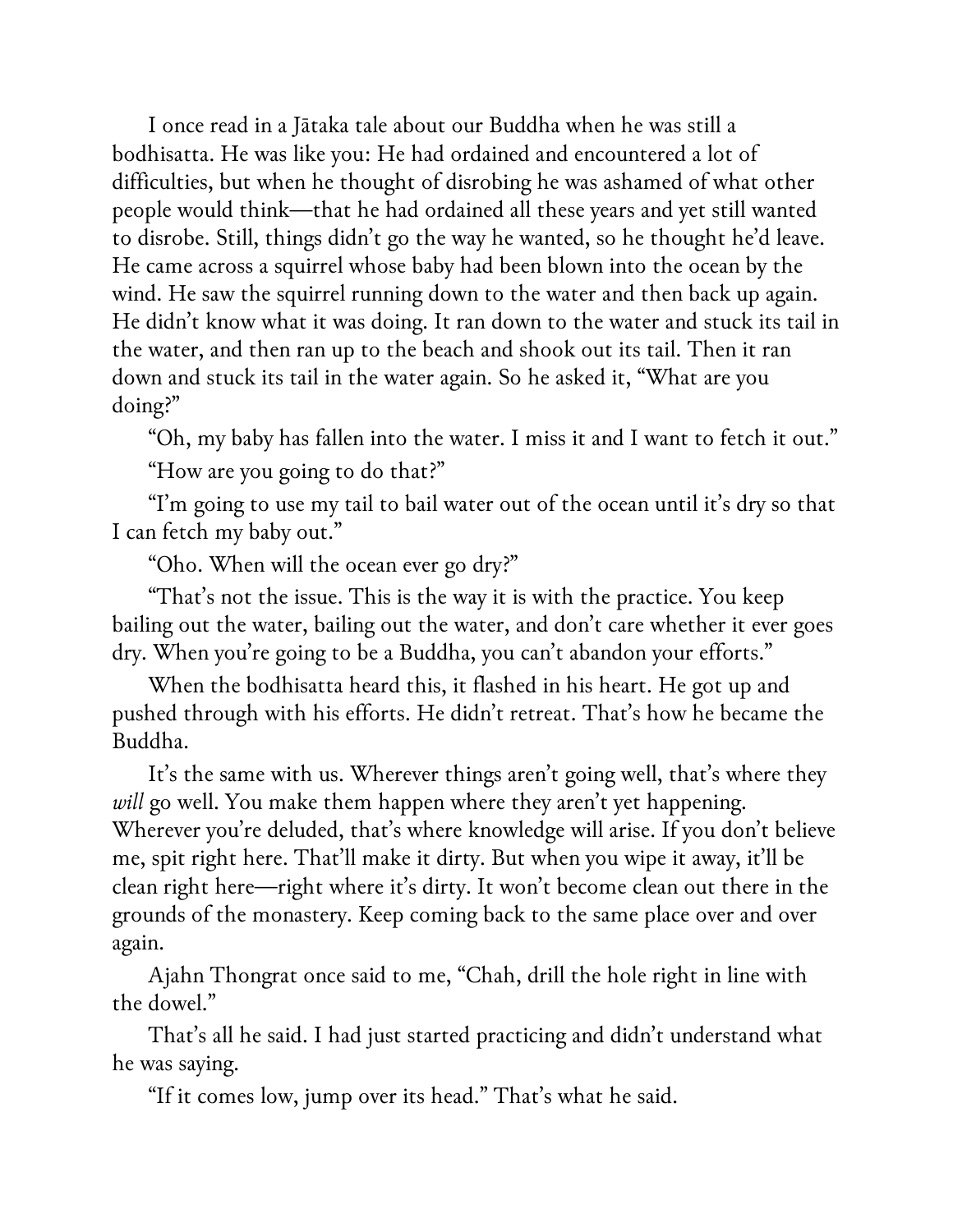"If it comes high, slip under it."

I didn't know what he was saying. So I went off to meditate and kept contemplating it.

Actually, he was telling me how to solve my problems. "Drill the hole right in line with the dowel" means, "Wherever the problem arises, contemplate right there; wherever you're deluded, contemplate right there. If you're attached to a sight, contemplate the sight. Right around right there." That's what it means, "Drill the hole right in line with the dowel." Don't go drilling far away. Drill right there at the dowel.

It's the same as when we step on a thorn. You take a needle and probe right there where the thorn is. Don't go probing anywhere else. Probe right where the thorn is stuck in your foot. Even if it hurts, you have to endure it. Keep probing all around it and then pry it out. That's how you get the thorn out. If the thorn is stuck in your foot, but you go probing around your rear, when will you ever be done with it?

So I contemplated this. "Oh. Teachers meditate in line with the language of their own minds. They don't go groping around in the formulations in the books the way we do. Their own formulations arise from reality."

So what comes low and what comes high?

"If it comes low, jump over its head. If it comes high, slip under it." I kept contemplating this. Here he was talking about my moods and preoccupations. Some of them come low; some of them come high. You have to watch them to see how you can avoid them. If they come low, jump over their heads. If they come high, slip under them. Do what you can so that they don't hit you.

This is the practice. You contemplate right where you're deluded so that you'll know right there. Any other issue is just duck shit and chicken shit. You don't have to go groping after it. That's how you have to take things on in meditation.

But actually, it's not a matter of taking. You take them on by abandoning them. This is how the suppositions of language have things all backwards. You let things go. You practice letting go. You don't have to become a streamwinner or a once-returner. You don't have to make those suppositions. You don't have to be those things. If you *are* anything, it's a turmoil. If you *are* this or *are* that, *you* are a problem. So you don't have to be anything. There's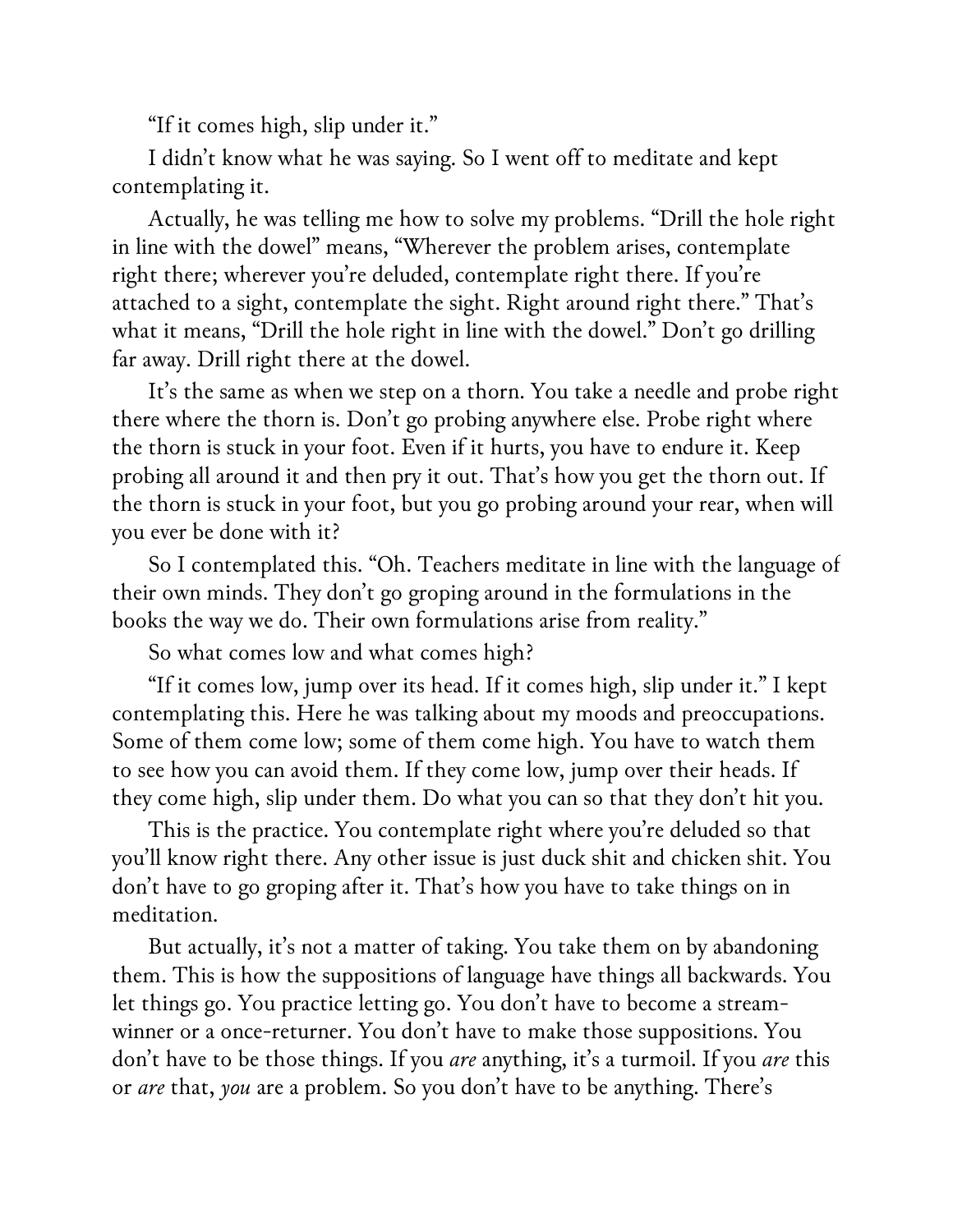nothing but letting go—letting go and then knowing in line with what things do. When you know in line with what things do in every way, there's no more doubt. And you aren't anything.

Think about it in a simple way. If someone yells at you but you don't rear up in response, that's the end of the matter. It doesn't reach you. But if you grab hold of it and won't let go, you're in bad shape. Why put their words into yourself? If they yell at you, just leave it at that. But if they yell at you over there in the ordination hall and you bring it into your ears while you're sitting here, it's as if you like to suffer. This is called not understanding suffering. You stir things up with your thinking and give rise to all kinds of issues.

The practice is actually something short, and not at all long. If you say it's long, it's longer than long. If you say it's short, it's shorter than short. When it comes to the practice, you can't use your ordinary ways of thinking.

You need to have patience and endurance. You need to make an effort. Whatever happens, you don't have to pick it up and carry it around. When things are a certain way, that's all they are. When we see the Dhamma in this way, we don't hold onto anything. Pleasure we know. Pain we know.

The Buddha and his arahant disciples, when they gain awakening: It's not the case that coconut-milk sweets aren't sweet for them. They're sweet in the same way they're sweet for us. When the noble ones eat a sour tamarind, they squeeze their eyes shut just like us. Do you understand? Things are just the same way they were before, simply that noble ones don't hold onto them or get fixated on them. If you argue with them that the tamarind is sour, they'll say, "Sour is fine. Sweet is fine. Neither sour nor sweet is fine." That's what they'll say.

The same principle applies here. When people come and say wrong things, we can hear them and it doesn't matter. We just leave it at that. If you can do this, then even though you're as old as you are now, you can be young. You can get a lot younger.

You don't have to carry these things over your shoulder. I've seen some old monks wandering *dhutaṅga*-style, but I don't know what they're going for. They carry huge umbrella tents. Old monks don't like small umbrella tents the way young monks do, you know. They like to carry around big umbrella tents. In the morning they fold up their umbrella tents. As soon as the sun comes up, they fold up their tents. They can't leave them up in the open fields to protect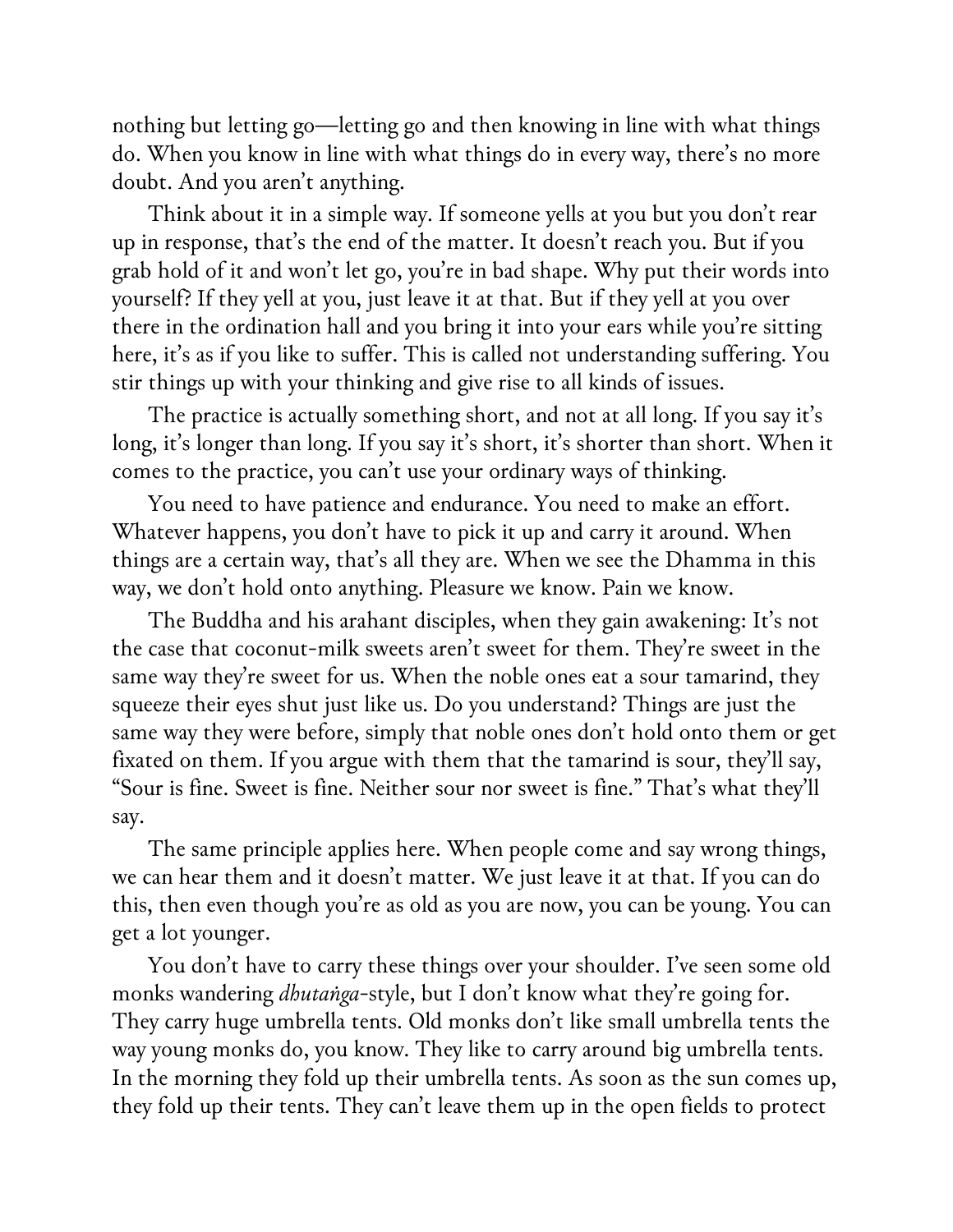themselves from the wind, for the tents won't stand up to the wind. So they fold up their tents and carry them off under the hot sun. Then in the evening they put their umbrella tents up again. I don't know why—there's no more sun. They wake up the next day and fold up their tents and carry them off under the hot sun again.

I did this sort of thing until I got sick and tired of it. I went wandering *dhutaṅga*-style but ended up suffering in the jungle. Then I realized that it wasn't for the purpose of suffering in the jungle, so I kept finding my way out of the jungle. That's why I became a find-your-way-out-of-the-jungle monk. [Here Ajahn Chah is playing with the Thai words for *dhutaṅga (thudong),* suffering in the jungle *(thukdong),* and finding your way through the jungle *(thaludong).]*

Actually, the reason why the Buddha taught us to go into the wilderness is for us to gain discernment. You encounter suffering, you encounter reality, so that you can see and understand it, and eventually you get tired of the actions that cause it. It's not that going into the wilderness isn't good. It *is* good. It gives rise to discernment.

Speaking of *dhutaṅga,* it's not a matter of slinging your bowl and umbrella tent over your shoulder, exposing yourself to the sun and wind until you're about to die, the way farmers go to sell water buffaloes in the Central Plains. It's a matter of the practice. You learn to be content with little. You learn a sense of moderation in eating, a sense of moderation in sleep. You get to grow thin, to make things shrink, make them shorter, gather them in well. It's like casting a net for fish. You gather one end firmly under your belt and then you gradually gather the net in, gather it in, gradually, gradually. You tie off one end and then, when you've got your fish, you quickly tie off the other. Tie up the fish behind the gills and you've got it.

You don't have to look elsewhere. You don't have to read a lot of books. Watch your own mind. The basic principles lie right here. This way you can meditate without getting deluded.

If people speak to you in a way that grates against your ears, that makes you mad, tell yourself, "It's not for sure. It's inconstant." If you eat something delicious and think, "Mmm. It's really good," remind yourself that it's not for sure. Whatever comes your way, tell yourself, "It's not for sure." Why? Because that's where the Dhamma lies. Gather things in, in the direction of the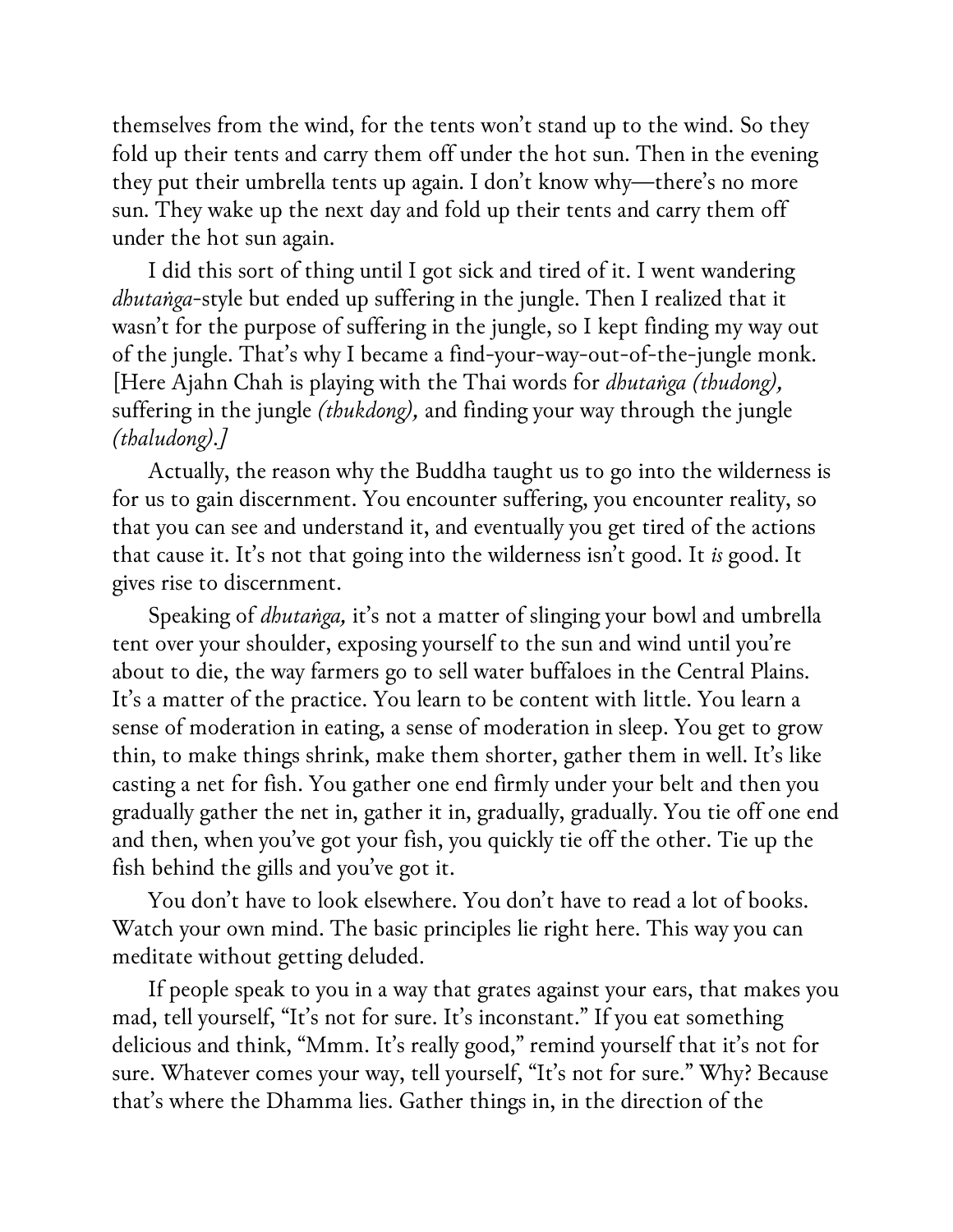Buddha, the direction of inconstancy. Inconstancy—that things aren't for sure: That's the Buddha on the level of the mind.

If you really see inconstancy, you see the Dhamma. Why wouldn't you see it?—for the truth lies right there. If you see the Dhamma, you see the Buddha. These things go in both directions. If you see the Buddha, you see the Dhamma. When you see in this way, you can live anywhere at all. When you sit, the Buddha is giving you a sermon. When you lie down, he's giving you a sermon. Whatever you do, he's giving you a sermon. The Dhamma arises and the Dhamma looks after those who practice it, so that they don't fall into the evil path.

When the Dhamma is in charge, the mind is always aware of things. It knows that "This is wrong. This is right. This is good. This is evil. This is suffering. This is the cause of suffering. This is the disbanding of suffering. This is the practice that reaches the disbanding of suffering."

That's the path. Everything gathers into the path. As you strengthen the path, your defilements decrease. The defilements are like an army, you know. If they increase, the path decreases. If the path gets strengthened, the defilements gradually go away, go away. Their strength decreases. You stay only with what's right. Whatever's wrong, you give it up, give it all up, and the wrong path peters out.

That's when the right path gets established, and you can live wherever you want. Gaining is the same as losing; losing, the same as gaining. There's no problem any more. The mind is at peace—at peace through discernment. When you see in this way, you're not fixated on this or that. If someone brings you something to trade this for that, you're not interested. You don't believe them. That's when things are for sure. Remember this point well.

It's like knowing fruits: This is an olive, this is a guava, this is a mango. Once you know them, people can pour them all into a tray and someone can pick them up one by one and ask you what they are.

"What's this?" "A guava." "What's this?" "An olive" "What's this?"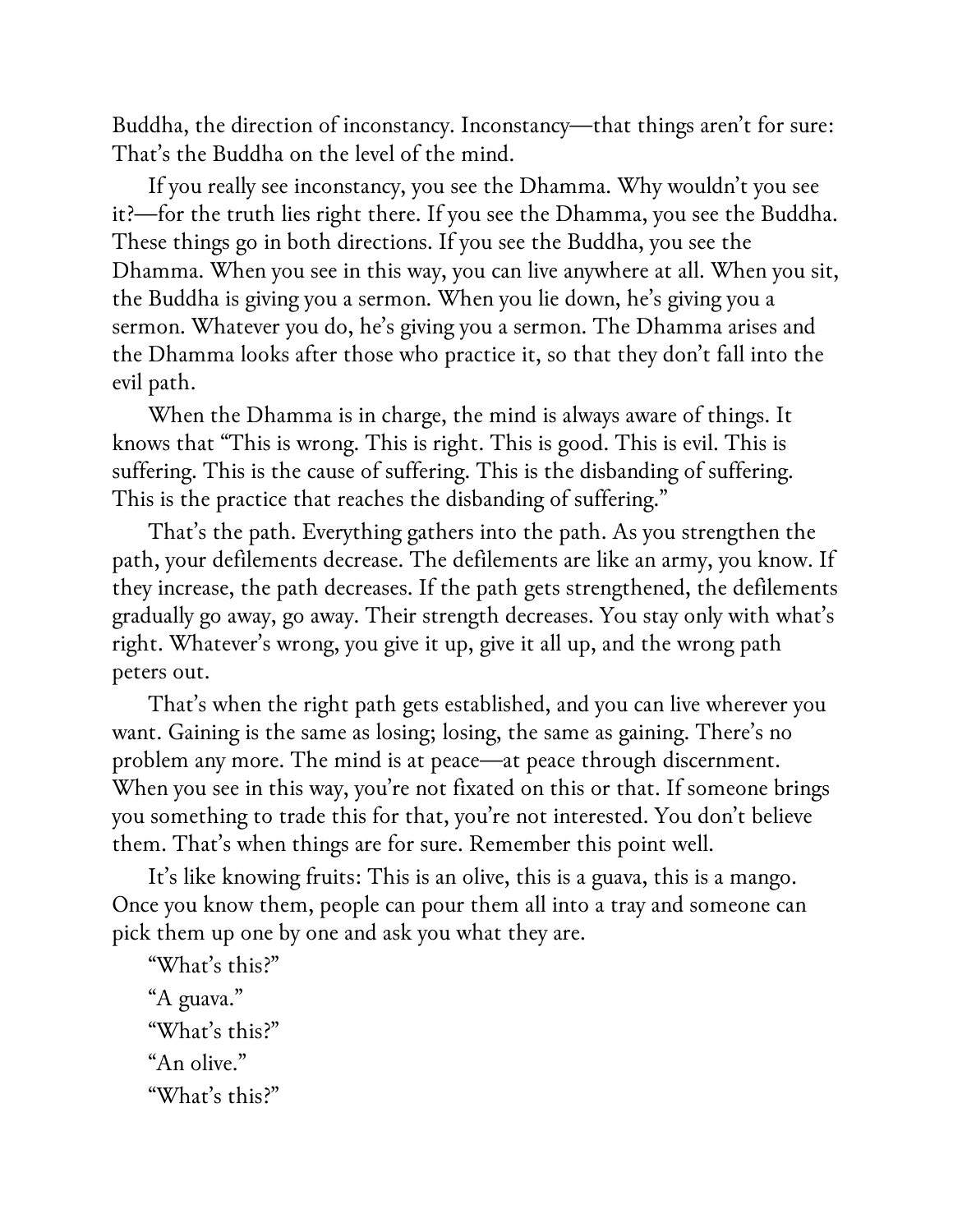"A mango."

The person can keep doing this for a hundred trays of fruit, a thousand trays of fruit, and you won't be deceived by any of them. You see a mango as a mango, a guava as a guava—whatever it is, you see it for what it is. That's when things are for sure. Nobody can deceive you. You can't wander off the path, for everything in the mind is the right path. When you're sitting, you have right view. When you're walking, you have right view. When you're lying down, you have right view. The mind is all the same, always like it has been: at ease, at peace. These sorts of things are hard to describe.

Pleasure isn't the highest level of Dhamma. It's peace because it's no longer disturbed by pleasure or pain. It's empty. It stays unfixated, unattached. Wherever you go, it keeps staying that way.

For instance, if somebody's mood comes to hit you—"You know, venerable father, you're just like a dog"—you stay at your ease. Once you're sure of yourself, that's the way it is. But if they call you a dog and you really *become* a dog, biting them, that shows you're not sure of yourself. You're not for sure. Once you're for sure, you're not anything. Why would you want to *be* anything? Venerable Father Sii, Venerable Father Saa, Venerable Father Maa: It's not the case that you've had these names all along. They were given to you not all that long ago.

Like that eight-precept man over there: Where did he come from? Was he born with a label affixed to him? His parents gave him a name just a little while ago. If they call you a person, what's there to get so happy about? If they call you a dog, what's there to get so upset about? Isn't that a sign you're already in sad shape?

So we keep on contemplating, keep on looking, until we keep on getting it right, getting it right. You get it right while you're sitting down, right while you're lying down. Whatever you do, it's right. It keeps on staying right. But if you start arguing about the Dhamma, you can't escape suffering.

It's like the piece of iron that's red-hot all over. It doesn't have any cool spot. If you touch it on top, it's hot. If you touch it underneath, it's hot. If you touch it on the sides, it's hot. Why is it hot? Because the whole thing is a piece of red-hot iron. *Where* would it be cool?

It's the same here. Once you latch onto anything—whatever it is—you're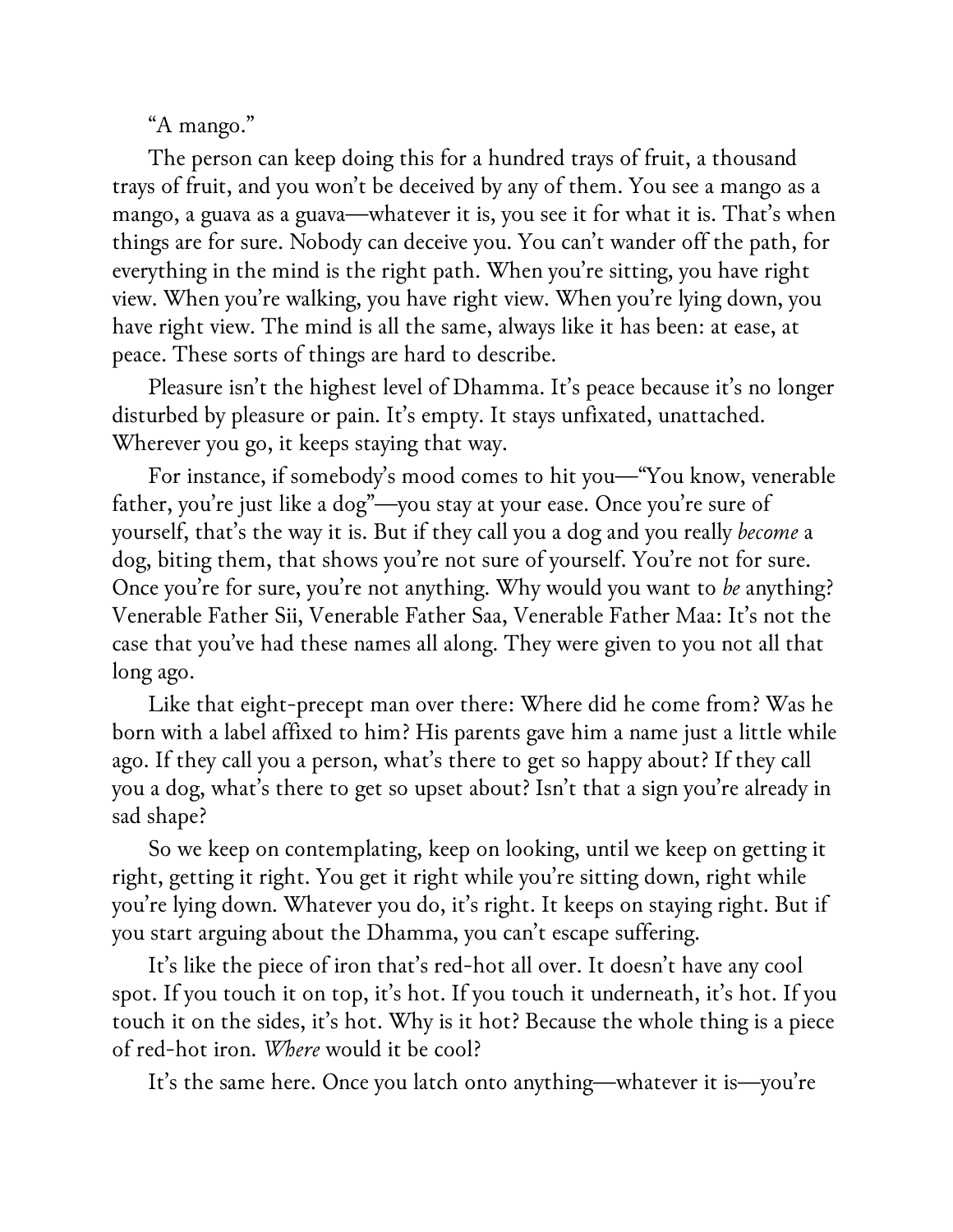immediately wrong. Everything is wrong, everything is suffering. If you latch onto what's evil, you suffer. If you latch onto what's good, you suffer.

For the most part, the good things are what lead people to be very deluded. They're deluded by what's good. When good isn't just right, it's not good, you know. Have you noticed the rainfall this year? It was so good that it went past just right, flooding people's houses. This is what happens when good goes past just right.

The Buddha taught us to be intelligent.

"If it comes high, slip under it."

"If it comes low, jump over its head."

"Drill the hole right in line with the dowel."

Take these three principles with you. Focus right there, and the problem won't get away from you. This is the genuine truth. This is what it's like. Don't focus on whether you're old or young, or how many days and nights have passed, or which day of the week it is. Just keep working on your mind in this way.

In practicing, don't think that you have to sit in order for it to be meditation, that you have to walk back and forth in order for it to be meditation. Don't think like that. Meditation is simply a matter of practice. Whether you're giving a sermon, sitting here listening, or going away from here, keep up the practice in your heart. Be alert to what's proper and what's not.

Don't decide that it's okay to observe the *dhutaṅga* practices during the Rains retreat and then drop them when the retreat is over. It's not okay. Things don't balance out in that way. It's like clearing a field. We keep cutting away, cutting away, and then stop to rest when we're tired. We put away our hoe and then come back a month or two later. The weeds are now all taller than the stumps. If we try to clear away the area we cleared away before, it's too much for us.

Ajaan Mun once said that we have to make our practice the shape of a circle. A circle never comes to an end. Keep it going continually. Keep the practice going continually without stop. I listened to him and I thought, "When I've finished listening to this talk, what should I do?"

The answer is to make your alertness *akāliko:* timeless. Make sure that the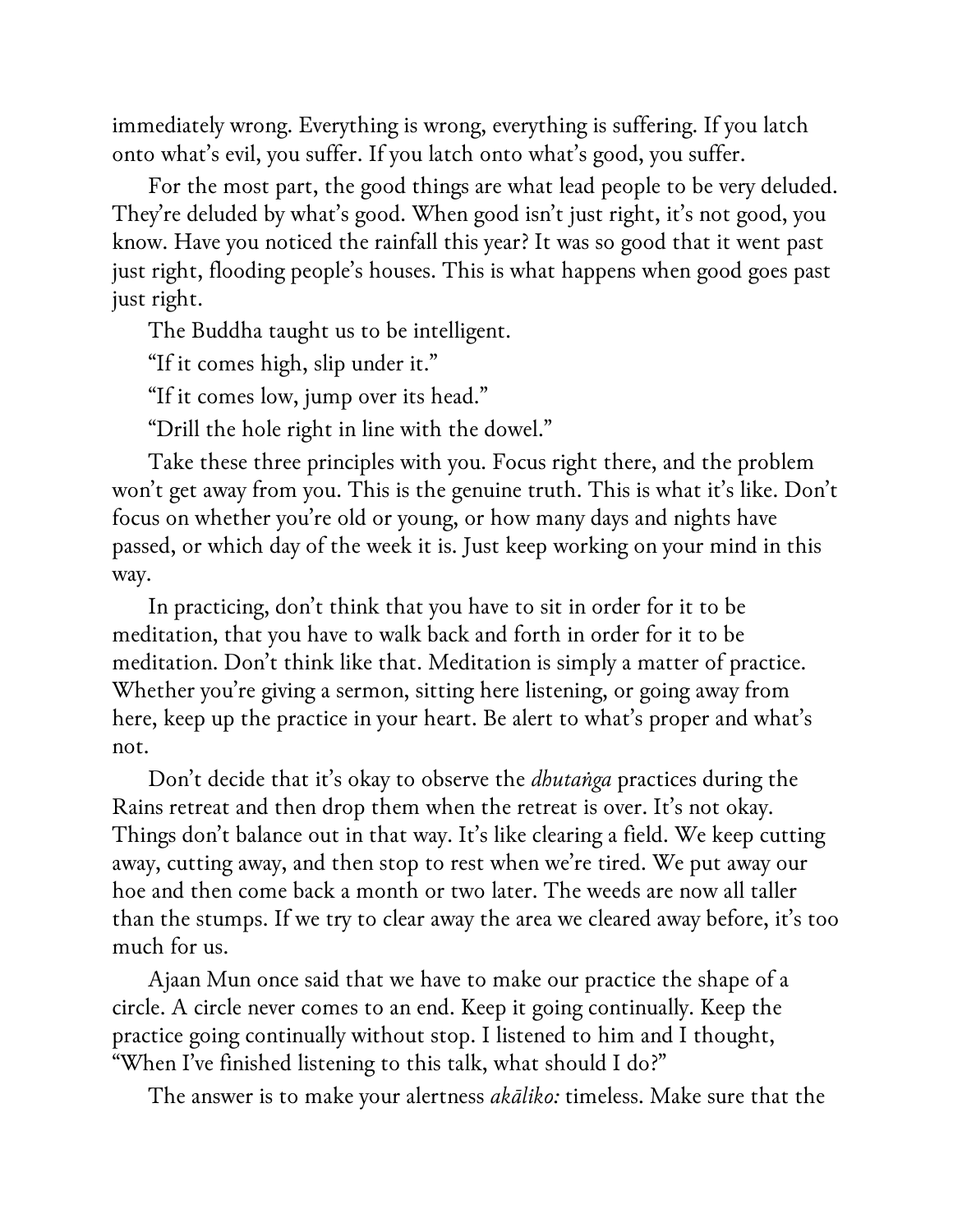mind knows and sees what's proper and what's not, at all times.

It's like the water in this kettle. If you tilt it so that there's a long time between the drops—*glug … glug*—those are called water drops. If you tilt it a little further, the drops become more frequent: *glug-glug-glug*. If you tilt it a little bit further, the water flows in a stream. What does the stream of water stream come from? It comes from the drops of water. If they're not continuous, they're called drops of water.

The water here is like our awareness. If you accelerate your efforts, if your awareness is continuous, your mindfulness will become full. Both by day and by night, it'll keep staying full like that. It becomes a stream of water. As we're taught, the noble ones have continuous mindfulness. The water is a stream of water. Make your awareness continuous. Whenever there's anything wrong or lacking in any way, you'll know immediately. Your awareness will be a circle, all around. That's the shape of the practice.

It's not that you have to drive yourself really hard. Some people get really earnest when they sit in concentration: "Let my blood drain away, let my skin split open, if I don't gain awakening I'm willing to die." They've read that in the biography of the Buddha, but when it comes to them, the body starts pulsating in pain all the way up to the base of the skull. Their determination gradually deflates, until they finally open their eyes to look at the incense stick burning in front of them.

"Gosh, I thought it'd be almost burned out, but there's still a lot left!"

So they take a deep breath and make the determination that as long as the incense stick hasn't burned all the way out, they won't open their eyes no matter what. But after a while the pain gets really heavy and dull at the base of the skull, so they open their eyes.

"Gosh, I thought it'd be all burned out, but there's still a lot left!"

Eventually, they give up even before the incense has burned out. Later they sit and think, "I'm really a sad case." They don't know who to get mad at, so they get mad at themselves. "I'm not true to my word." They curse themselves.

"There's no hope for me. I'm making a lot of bad kamma. I'm a denizen of hell." All kinds of things.

"Why should I stay on as a monk if I can't even do this? All my bad kamma is going to eat up my head." They've given themselves a reason to jump ship.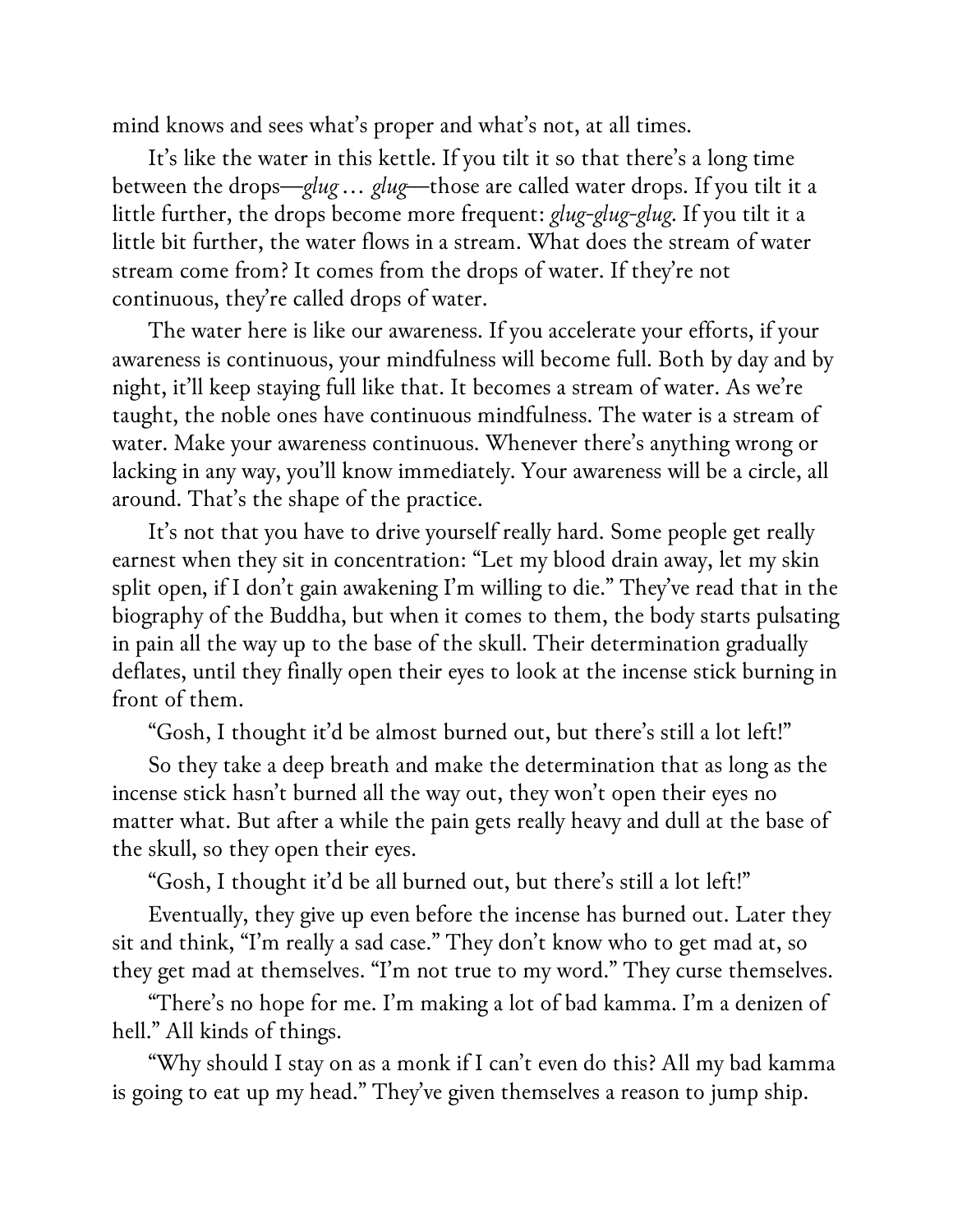"Wouldn't it be better to live as a layperson and observe the five precepts?" They think to themselves and don't tell anyone else. The more they think, the more convinced they are.

Why should we set goals for ourselves like that? The Buddha taught that when we meditate, we should have a sense of ourselves. Like merchants when they put merchandise into their carts: They have a sense of what they're doing —how many oxen they have, how big and strong the oxen are, how big their carts are. They know that sort of thing: how many sacks of rice they can put in each cart. They know how much to put in, in line with the strength of their oxen and the strength of their carts.

When you practice, it has to be in line with your own strength. Here you have a single cart and your ox is the size of your fist, and yet you want the cart to carry as much as a ten-wheeled truck. You see ten-wheeled trucks passing you on the road and you want to be like them. But you're not a ten-wheeled truck. You're just a cart. It's sure to break down. You're what's called a fruit that's ripe even before it's half-ripe, food that's burned even before it's cooked.

So in the end those earnest meditators end up disrobing. After they've disrobed, they start thinking again. "You know, back when I was ordained things were going a lot better than they are now. Maybe I should ordain again. That path was a lot brighter. It wasn't as dark as this." After they think about it for a while, they ordain again. Make a fresh start. At first they look like they're going to do well, like a new boxer who doesn't yet need water. Their strength is good, they're diligent, they make good progress. But then they gradually grow weaker, weaker.

"It looks like I'm going to fail again. This is my second time around and still it looks like I won't make it. If I stay in the robes, I'm going to break down even more. I'd better disrobe. I'm not going to get anywhere. Some of the Buddha's disciples ordained and disrobed up to seven times." They're now taking those who ordained and disrobed seven times as their model. Don't take their bad example as your model.

"They had to wait until their seventh time before they gained awakening. Maybe if I give it my all seven times I'll gain awakening like them." They keep on talking nonsense.

There's nothing in the Dhamma taught by the Buddha that lies beyond human capabilities. Don't go focusing on things you can't see: heaven or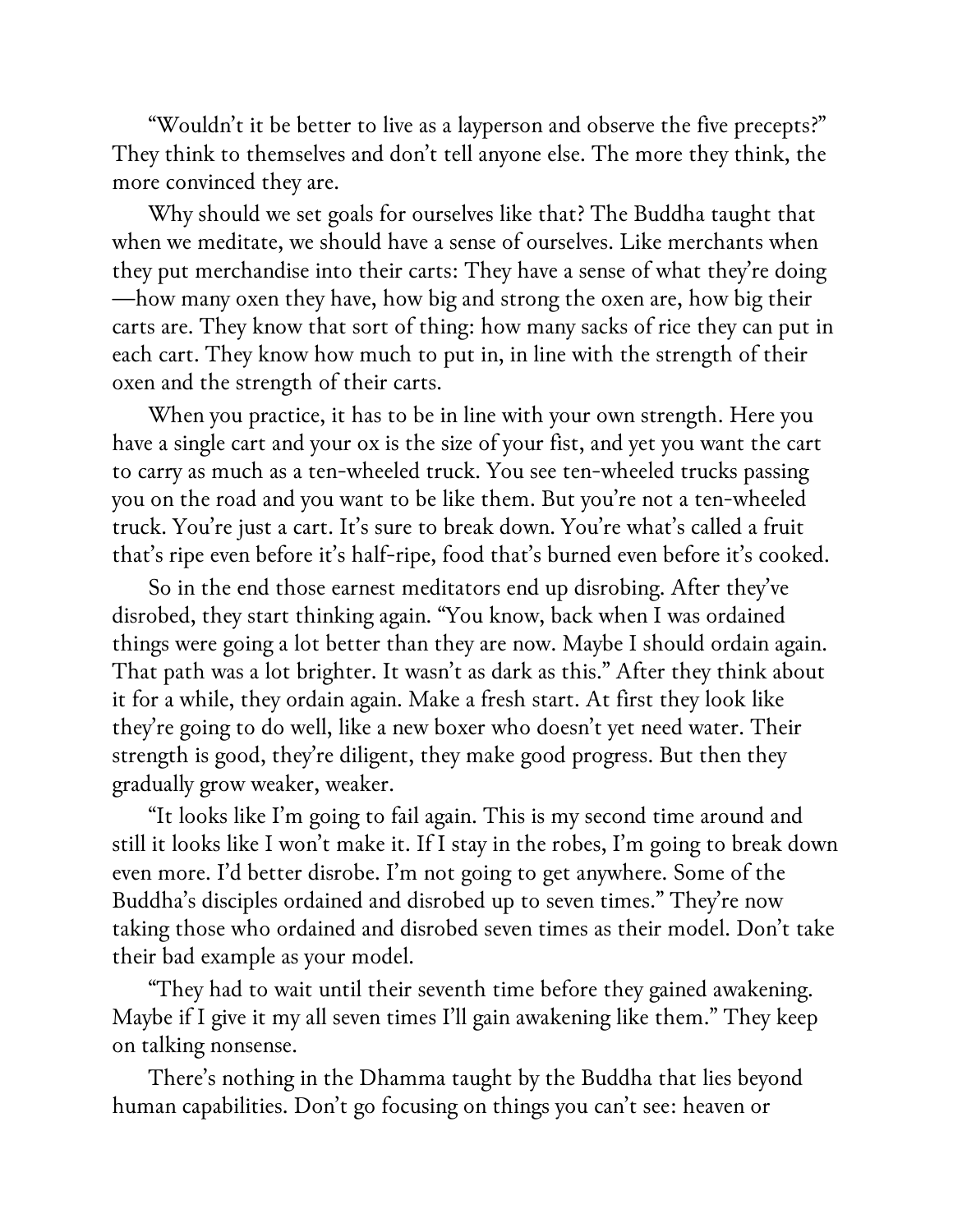nibbāna up there in the sky. All the Dhammas we need to know and see, the Buddha explained in full. As for things you can't see, don't pay them any mind. Don't pay them any attention. Look instead at the present. How are you leading your life? If suffering arises, why is there suffering? What's going on? How can you settle the problem right there? What are you stuck on? It's attachment and fixation. You grasp at the idea that you're better than other people, or equal to other people, or worse than other people. All kinds of things. When you live with other people, you get disgusted with them. "This person is acting badly. That person is acting badly." You go off to live by yourself and don't know who to get disgusted with, so you end up disgusted with yourself.

Just like you said.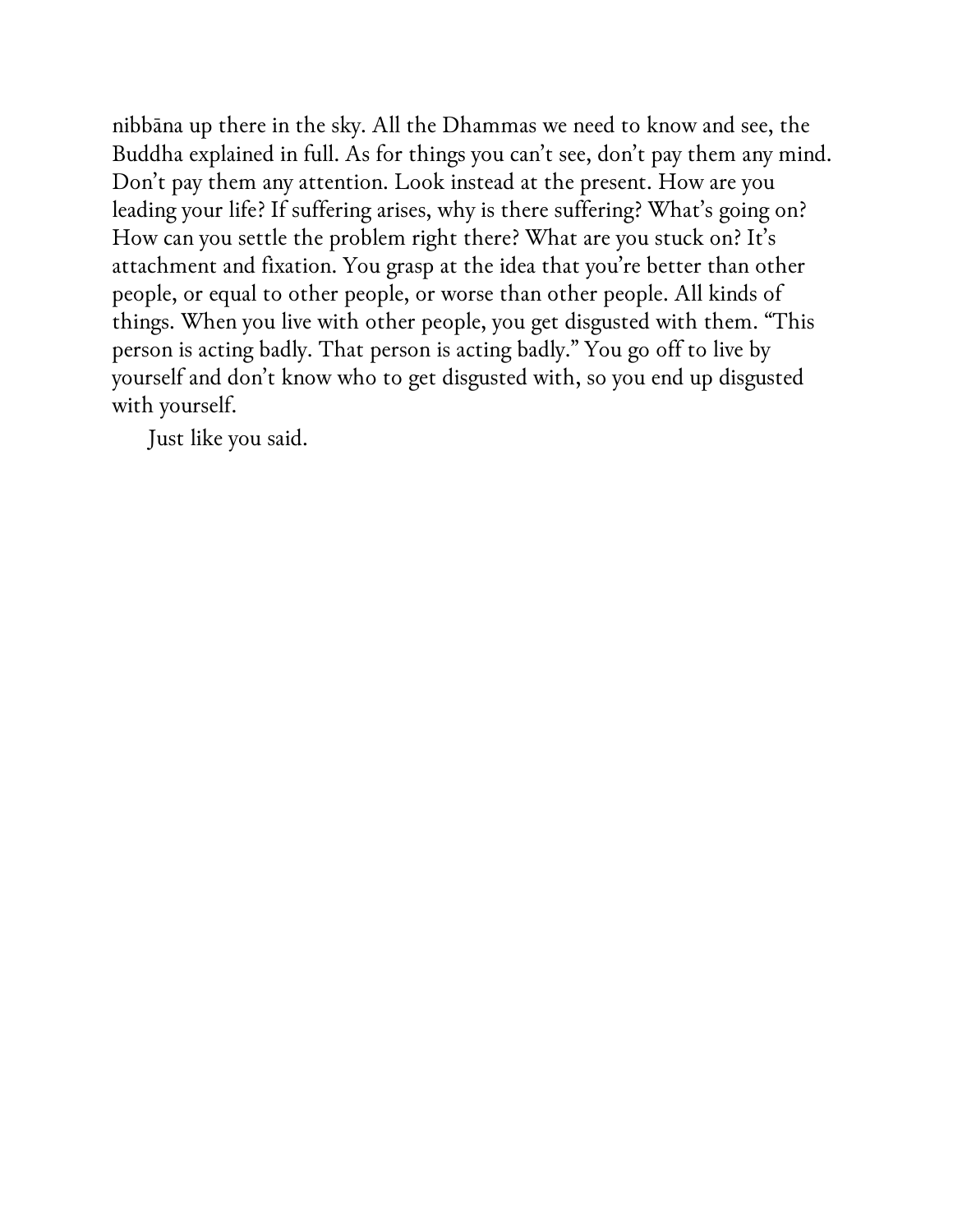## *The Knower*

*An excerpt from a recorded conversation between Ven. Ajahn Chah and some of his Western monk disciples.*

*AJAHN CHAH:* Do you know how some people think? "Do tranquility to the end point of tranquility. Observe the precepts to the end point of the precepts. Do concentration to the end point of concentration." But where the end point of these things is, they have no idea. Actually, you don't have to keep pounding away at anything a lot. If you have discernment, then once you strip away the suppositions that people suppose into being, once you strip them away then that's the end of the matter. It's release. Empty of suppositions. Things that are supposed to be this or that, we strip them away so as to see release. That's when you gain release from all of those things. So get acquainted with your own mind. You don't have to follow a lot of things. Just this is enough.

This problem is really complicated. Some people create difficulties for themselves. They think too far, so they miss the main point. They think that if you do things a lot, it'll be good. Actually, everything's good, but they have no idea of what's too much and what's too little. It's like people—rich people and poor people. Rich people are good, but how are they good? Poor people are good, but how are they poor? When you come right down to it, they're equal. Rich people and poor people are equal. That's the way it has to be when you come right down to it. It's the same with this.

*Question:* Just now you spoke about getting the mind quiet enough and then contemplating fabrications. I've heard you talk many times about contemplating fabrications, such as contemplating the 32 parts of the body. If you use perceptions and thought-fabrications to do this, will it give rise to insight?

*Ajahn Chah:* That's right. You have to use those things at first, start with those things first. But when you get down to the way things are, then it's not a matter of those things at all. It's not a matter of thinking—thinking good, thinking bad—at all. If you were to use those things all the time, would you come to the end of them? And how *will* you come to the end of them? When I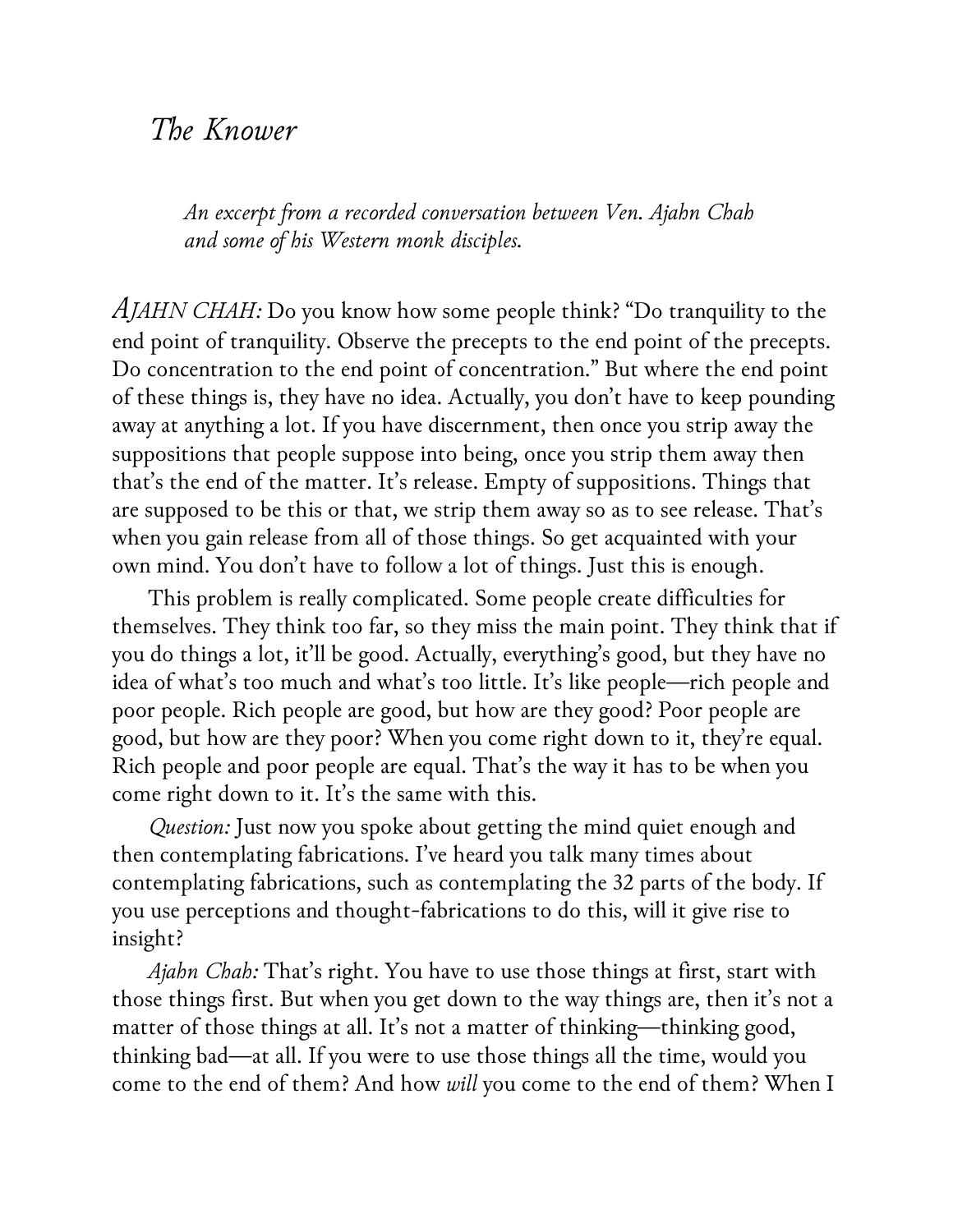think out loud for people to listen, when I speak for children to listen, I say that you have to do this and do that. But in actuality, when you come to the end of the matter, there's nothing left. Don't follow your thought-fabrications. When you *see* the activity of fabrications, that's discernment. But if you keep on running to get inside them, it's all just fabrication. That kind of knowing isn't really you, so you have to discard that, too. Consciousness is just consciousness, that's all. It's not a being, not a person, not a self, not "us" or "them." So you discard it, too. That's the end of the matter. And what else would you want? Where would you go from there? You'd just be putting yourself to difficulties, you know.

*Question:* Excuse me, sir, but when you say "quiet enough," how quiet is that?

*Ajahn Chah:* Enough to be able to contemplate. Enough to have mindfulness; enough to be able to contemplate.

*Question:* You stay with the present without thinking about past or future?

*Ajahn Chah:* You can think about the past or future, but you don't take it seriously. You can think all kinds of things, but you don't take them seriously. It's just a matter of thinking, so don't follow it. If you follow the issues of fabrication, they'll keep on fabricating issues all the time. Will they run out that way? Not at all. When you see that the mind is just the mind, that's all not a being, not a person, not a self, not "us" or "them"—that's called *cittānupassanā:* keeping track of the mind. It's not ours, right? Pleasure is just pleasure, that's all. Pain is just pain, that's all. They're all just "that's all" kinds of things. If you see into that, if your contemplation takes you that far, then there will be no doubts.

*Question:* When contemplating this way, as we normally say, it really is contemplation, right? You have to use thought-fabrications. You have to use thinking.

*Ajahn Chah:* You use thinking, but you also see. You see above and beyond your thinking right there. And then you don't believe in line with that kind of thing any more. Do you understand? Your sensations are just sensations, that's all. But what you've reached doesn't arise, doesn't disband. It's just the way it is. It doesn't arise and it doesn't die. In simple terms, as with our mind: We suppose that the mind knows sensations. But when we really speak about the mind, this is something above the mind. Whatever the mind arises from, we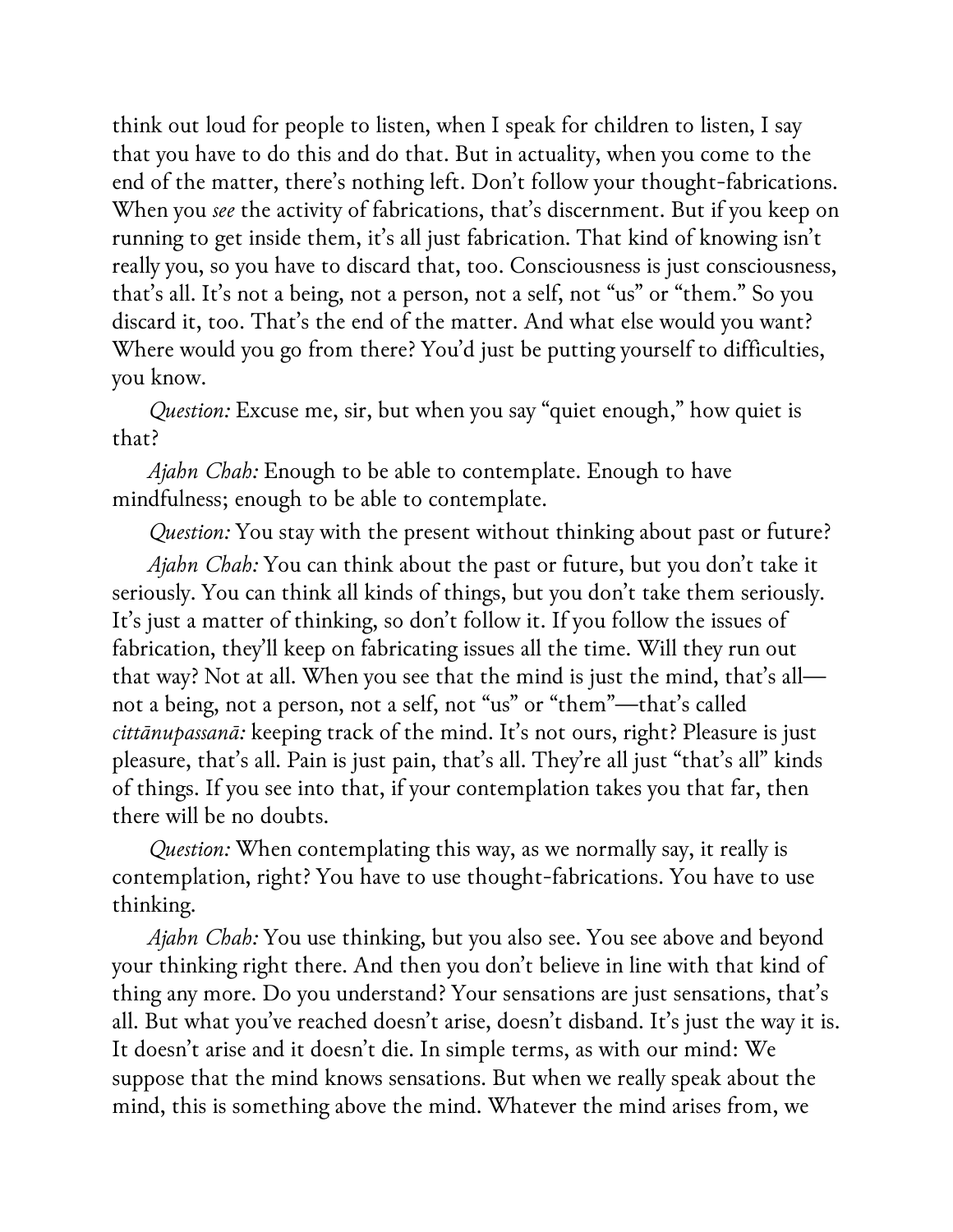call it the mind. The mind arises and disbands. It arises and disbands, this mind.

But this other thing isn't the mind that arises and disbands. It's a different experience. All the things that are that truth: They don't arise and don't disband. They're just the way they are. They go past the issues of arising and disbanding. But when you call them the mind, it's just in terms of suppositions. When you speak in terms of suppositions, you believe in your own mind—and then what happens? Where does this mind come from? You've believed in this mind for so long, and there's no ease. Right?

In the beginning you know about inconstancy, stress, and not-self. These are issues of the mind. But that reality doesn't have any issues. It lets go. It lets go of the things that the mind arises with and depends on, but it doesn't arise or disband at all. The things that arise and disband depend on perceptions and fabrications. We think that because contemplation uses perceptions, then they must be discernment. And so we latch onto fabrications, thinking they're discernment. But that's not genuine discernment. Genuine discernment puts an end to issues. It knows, and that's the end of issues. There are still fabrications, but you don't follow in line with them. There are sensations, you're aware of them, but you don't follow in line with them. You keep knowing that they're not the path any more.

*Question:* What do we do to find this point, the point of the genuine mind?

*Ajahn Chah:* You keep track of *this* mind, first. You see that it's inconstant, not for sure. See that clearly. You see that there's nothing to take hold of, and so you let go. The mind lets go of itself. It understands itself. It lets go of this mind. At that point, there's no more need to fabricate it, but there are no more doubts about anything. That's called… Whatever name you call it, it's a matter of supposition and formulation. You make suppositions about it for people to learn about it, but that nature is just the way it is. It's like the ground. What spins around is on top of the ground. But this thing is the ground. What doesn't arise or disband is the ground. What arises and runs around on top, we call "the mind," or "perception," or "fabrication." To put it in simple terms, there are no forms, feelings, perceptions, fabrications, or consciousness in the ground. In terms of supposition, form, feelings, perceptions, fabrications, and consciousness arise and disband. But they're not in this. They disband.

It's like the question that Ven. Sāriputta asked Ven. Puṇṇa Mantāniputta.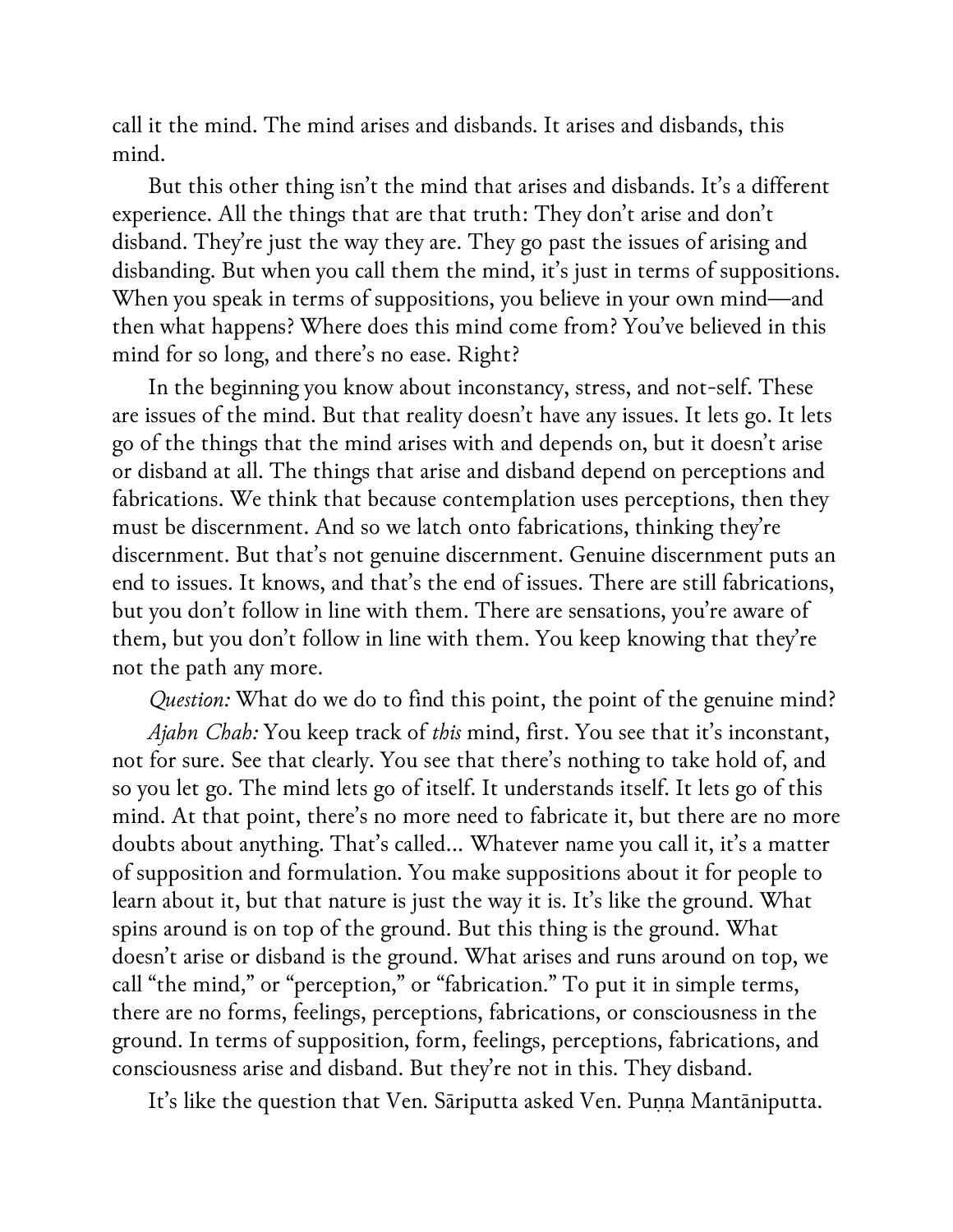Have you ever read that? Ven. Puṇṇa Mantāniputta was going out into the forest to follow the ascetic practices. His teacher had taught him about the ascetic practices. So Ven. Sāriputta asked him, "Puṇṇa Mantāniputta, when you go out into the forest, suppose someone asks you this question, 'When an arahant dies, what is he?' How would you answer?"

That's because this had already happened.

Ven. Puṇṇa Mantāniputta said, "I'll answer that form, feeling, perceptions, fabrications, and consciousness arise and disband. That's all."

Ven. Sāriputta said, "That'll do. That'll do."

When you understand this much, that's the end of issues. When you understand it, you take it to contemplate so as to give rise to discernment. See clearly all the way in. It's not just a matter of simply arising and disbanding, you know. That's not the case at all. *You have to look into the causes within your own mind.* You're just the same way: arising and disbanding. Look until there's no pleasure or pain. Keep following in until there's nothing: no attachment. That's how you go beyond these things. Really see it that way; see your mind in that way. This is not just something to talk about. Get so that wherever you are, there's nothing. Things arise and disband, arise and disband, and that's all. You don't depend on fabrications. You don't run after fabrications. But normally, we monks fabricate in one way; lay people fabricate in crude ways. But it's all a matter of fabrication. If we always follow in line with them, if we don't know, they grow more and more until we don't know up from down.

*Question:* But there's still the primal mind, right?

*Ajahn Chah:* What?

*Question:* Just now when you were speaking, it sounded as if there were something aside from the five aggregates. What else is there? You spoke as if there were something. What would you call it? The primal mind? Or what?

*Ajahn Chah:* You don't call it anything. Everything ends right there. There's no more calling it "primal." That ends right there. "What's primal" ends.

*Question:* Would you call it the primal mind?

*Ajahn Chah:* You can give it that supposition if you want. When there are no suppositions, there's no way to talk. There are no words to talk. But there's nothing there, no issues. It's primal; it's old. There are no issues at all. But what I'm saying here is just suppositions. "Old," "new": These are just affairs of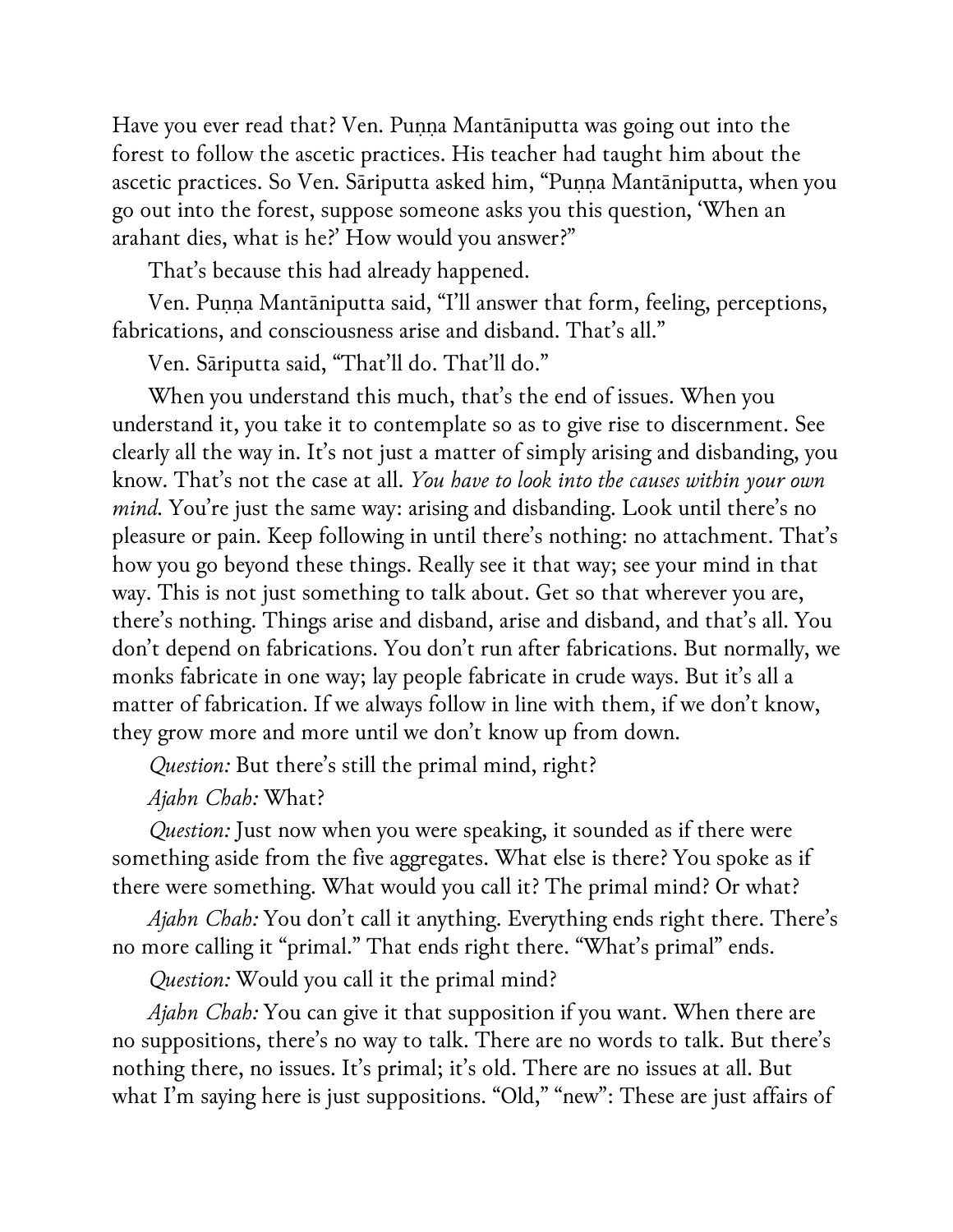supposition. If there were no suppositions, we wouldn't understand anything. We'd just sit here silent without understanding one another. So understand that.

*Question:* To reach this, what amount of concentration is needed?

*Ajahn Chah:* Concentration has to be in control. With no concentration, what could you do? If you have no concentration, you can't get this far at all. You need enough concentration to know, to give rise to discernment. But I don't know how you'd measure the amount of mental stillness needed. Just develop the amount where there are no doubts, that's all. If you ask, that's the way it is.

*Question:* The primal mind and the knower: Are they the same thing?

*Ajahn Chah:* Not at all. The knower can change. It's your awareness. Everyone has a knower.

*Question:* But not everyone has a primal mind?

*Ajahn Chah:* Everyone has one. Everyone has a knower, but it hasn't reached the end of its issues, the knower.

*Question:* But everyone has both?

*Ajahn Chah:* Yes. Everyone has both, but they haven't explored all the way into the other one.

*Question:* Does the knower have a self?

*Ajahn Chah:* No. Does it feel like it has one? Has it felt that way from the very beginning?

*Question:* When people sleep soundly, is there still a knower there?

*Ajahn Chah:* There is. It doesn't stop. Even in the *bhavaṅga* of sleep.

*Question:* Oh. The *bhavaṅga*.

*Ajahn Chah:* The *bhavaṅga* of sleep.

These sorts of thing, if you keep studying about them, keep tying you up in complications. They don't come to an end in this way. They keep getting complicated. With the Dhamma, it's not the case that you'll awaken because someone else tells you about it. You already know that you can't get serious about asking whether this is that or that is this. These things are really personal. We talk just enough for you to contemplate…

It's like a child who's never seen anything. He comes out to the countryside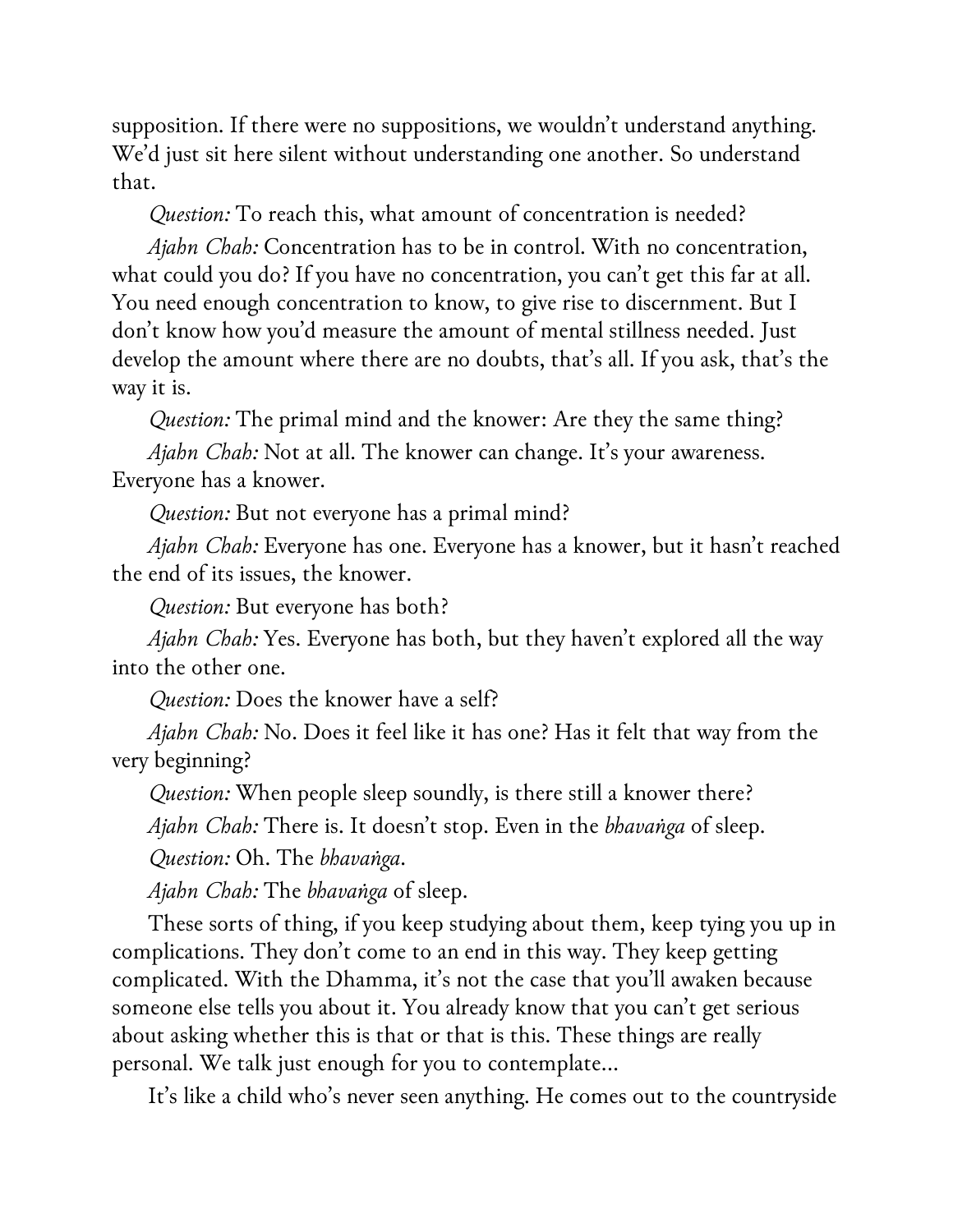and sees a chicken. "Daddy, what's that over there?" He sees a duck. "Daddy, what's that?" He sees a pig. "Daddy, what's that over there?" The father gets tired of answering. The more he answers, the more the child keeps asking because he's never seen these things. After a while, the father simply says, "Hmm." If you keep playing along with the child's every question, you die of fatigue. The child doesn't get fatigued. Whatever it sees, "What's that? What's this?" It never comes to an end. Finally the father says, "When you grow bigger, you'll know for yourself."

That's the way it is with meditation. I used to be like that. I really was. But when you understand, there are none of those questions. You've grown up. So be intent on contemplating until you understand, and things will gradually unravel themselves. That's the way it is. Keep watch over yourself as much as you can. Keep watch over yourself as much as you can, to see if you're lying to yourself. That's what's called keeping watch over yourself.